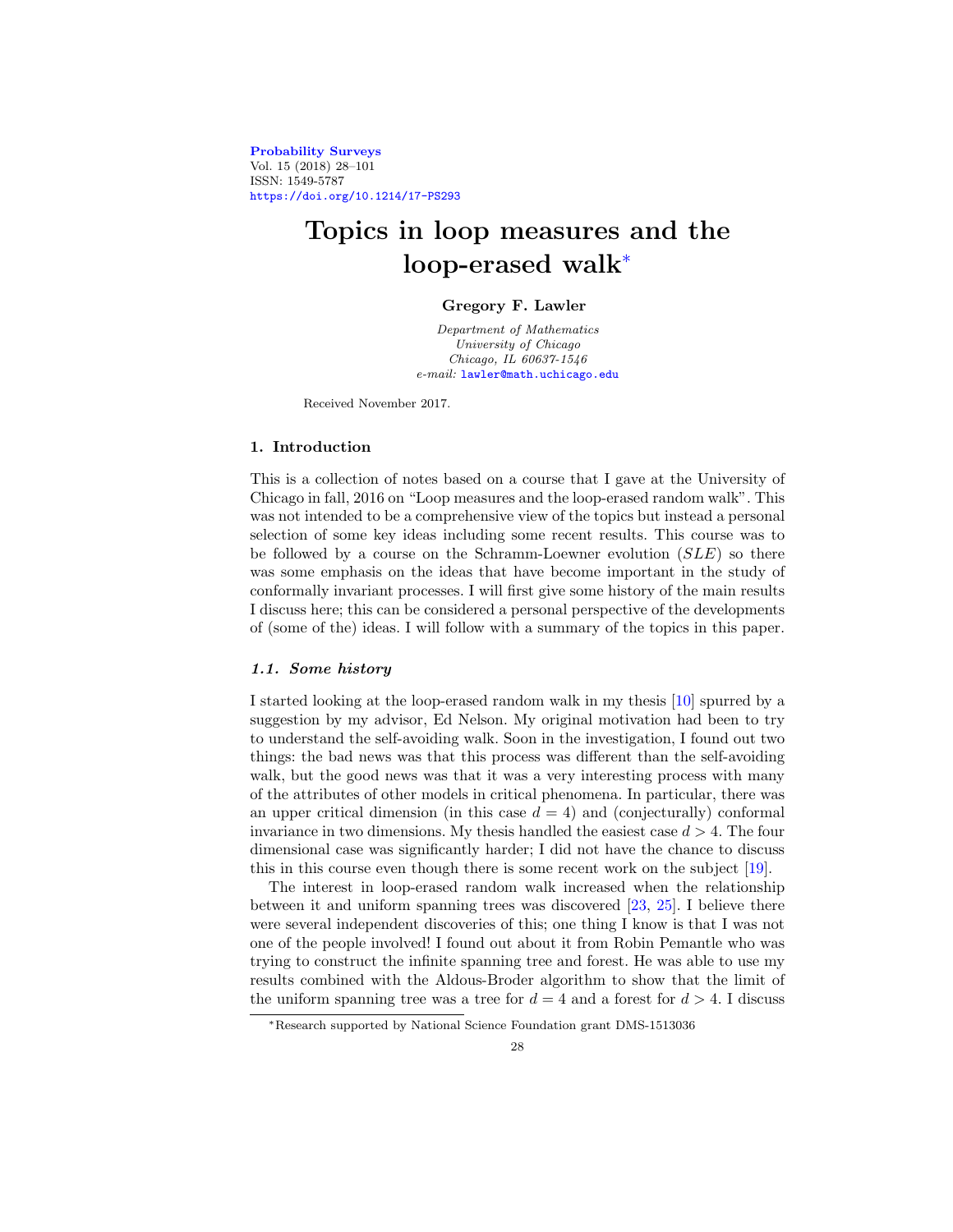Loop measures 29

one version of this construction (limit of wired spanning trees) in Section [4.5.](#page-24-0) The argument here uses an algorithm found by David Wilson.

Although the loop-erased random walk was first considered for simple random walk on the integer lattice, it immediately extends to loop-erased Markov chains. The study of Markov chains often boils down to questions in linear algebra, and this turns out to be true for the loop-erased walk. As we will see in these notes, analysis of the loop-erased walk naturally leads to consider the following quantity for a subMarkov chain on a state space  $A = \{x_1, \ldots, x_n\}$ :

$$
F(A) = G_A(x_1, x_1) G_{A_2}(x_2, x_2) \cdots G_{A_n}(x_n, x_n),
$$

where  $A_j = A \setminus \{x_1, \ldots, x_{j-1}\}\$ and G denotes the Green's function. At first, this quantity looks like it depends on the ordering of the vertices. I first noticed that the quantity was the same for the reverse ordering  $\{x_n, x_{n-1},\ldots,x_1\}$  when I needed to show the reversibility of the distribution of the LERW in [\[11\]](#page-72-1). The proof in that paper, which is not difficult and is Exercise [3](#page-12-0) in these notes, shows the quantity is the same for any permutation of the indices. I did not notice this until conversations with Lon Rosen when he was working on a paper [\[27](#page-73-3)]. His calculations with matrices led to a measure on self-avoiding walks that looked like it could be the loop-erased measure; however, if that were the case we would need invariance under permutation, so this caused me to check this out.

This fact arose again at a conference in Cortona in 1997 [\[26](#page-73-4)]. There are three things I remember about that conference: first, Cortona is a very pretty town; second, this is the first time I heard Oded Schramm discuss his ideas for what would become the Schramm-Loewner evolution; and finally, I was told David Wilson's beautiful algorithm that uses loop-erased random walk to construct a uniform spanning tree. This algorithm was certainly a surprise for me, but I remember saying then that if it were true I could probably verify it quickly. In this case. I was right — the key fact is the invariance of  $F(A)$  under permutations of the indices. I published the short proof as part of a survey paper [\[12\]](#page-72-2); see [\[29\]](#page-73-5) for Wilson's proof using "cycle popping". I believe that Marchal [\[24](#page-73-6)] was the first to identify  $F(A)$  as a determinant.

There were two major papers published in 2000 on loop-erased walk. In [\[7](#page-72-3)], Rick Kenyon used a relationship between dimers and spanning trees to prove the conjecture that the growth exponent for two-dimensional LERW is 5/4. He also showed how to compute a chordal exponent exactly. Oded Schramm [\[28\]](#page-73-7) constructed what would later be proved to be the scaling limit for loop-erased random walk; it is now called the Schramm-Loewner evolution. We will not discuss the latter in these notes. We will not do Kenyon's proof exactly, but as mentioned below, the proof we discuss in these notes uses an important idea from that paper. Kenyon's result computed both a "chordal" and a "radial" exponent. A nice identity by Fomin [\[5](#page-72-4)] can be used to derive the chordal exponent; this derivation is in these notes. The radial exponent, from which the growth exponent is deduced, is more difficult.

The current theory of loop measures started with the paper [\[16\]](#page-73-8) where the Brownian loop measure was constructed and used to interpret some of the computations done about SLE in [\[14](#page-72-5)]. (It was later realized that work of Symanzik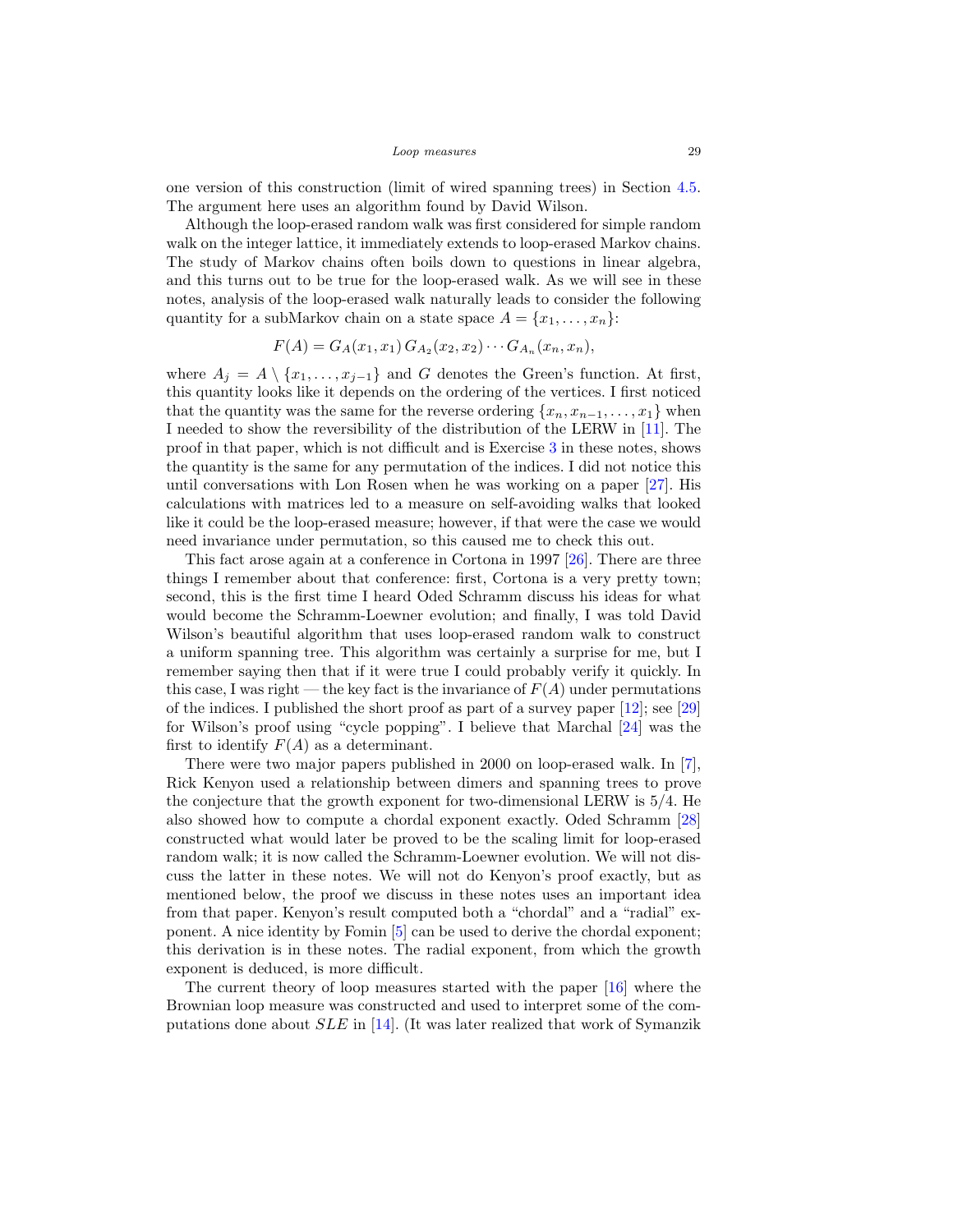had much of the construction; indeed, in the whole subject of loop measures one continually finds parts of the theory that are older than one realizes!) The random walk version was first considered in a paper with José Trujillo Ferreras [\[15](#page-72-6)] where a strong coupling was given between the random walk and Brownian loop measures. That paper did not actually give the correct definition of the random walk loop measure (it was not important for that paper), but we (with contribution by John Thacker as well) soon realized that a slightly different version was the one that corresponded to the loop-erased walk. The general theory of discrete time loop measures for general (positive) weights was given in Chapter 9 of [\[17](#page-73-9)].

At about the same time Yves Le Jan was extending [\[16\]](#page-73-8) by developing a theory of continuous time loop measures on discrete sample spaces (the case of continuous time random walk appears in John Thacker's thesis that was never published). Le Jan used the continuous time loop soup to construct the square of the Gaussian free field. See [\[20](#page-73-10)] and references therein. This is similar (but not exactly the same) as the Dynkin isomorphism, which itself is a generalization of ideas of Brydges, Fröhlich, and Spencer. Continuous times are needed to get a continuous random variable. When I was trying to learn Le Jan's work, I realized that one could also construct the field using the discrete time loop measure and then adding exponential random variables. This idea also appears later in Le Jan's work. This construction only gives the square of the field. A method to find the sign of the field was found by Lupu and we discuss a version of this here although not his complete construction. There is also a relationship with currents — here we give a somewhat novel treatment but it was motivated by the paper of Lupu and Werner [\[22](#page-73-11)].

Another recent improvement to the loop measure theory is the consideration of nonpositive weights. Loop measures are very closely tied to problems of linear algebra and much (but certainly not all) of the theory of "Markov chains" can be extended to negative weights. There have been two recent applications of such weights: one is an extension of Le Jan's result to some Gaussian fields with some negative correlations [\[18\]](#page-73-12) and the other is a loop measure proof of the Green's function for two-dimensional LERW [\[4](#page-72-7), [13](#page-72-8)]. The latter is an improvement of Kenyon's result, but it uses a key idea from his paper.

#### *1.2. Summary of notes*

Most of Section [2](#page-4-0) sets up the notation for the notes. Much of the framework is similar to that in [\[17](#page-73-9), Chapter 9], but it is done from scratch in order to show that nonpositive weights are allowable. When dealing with nonpositive weights some care is needed; if the weight is integrable (that is, the weight as a function on paths is  $L^1$  with respect to counting measure on paths), then most of the operations for positive weights are valid. For nonintegrable weights, some results will still hold, but some will not because many of the arguments involve interchange of sums over paths.

Loop erasure is the topic of Section [3.](#page-10-0) Here we only consider the deterministic transformation of loop erasure and see the measure it induces on paths. The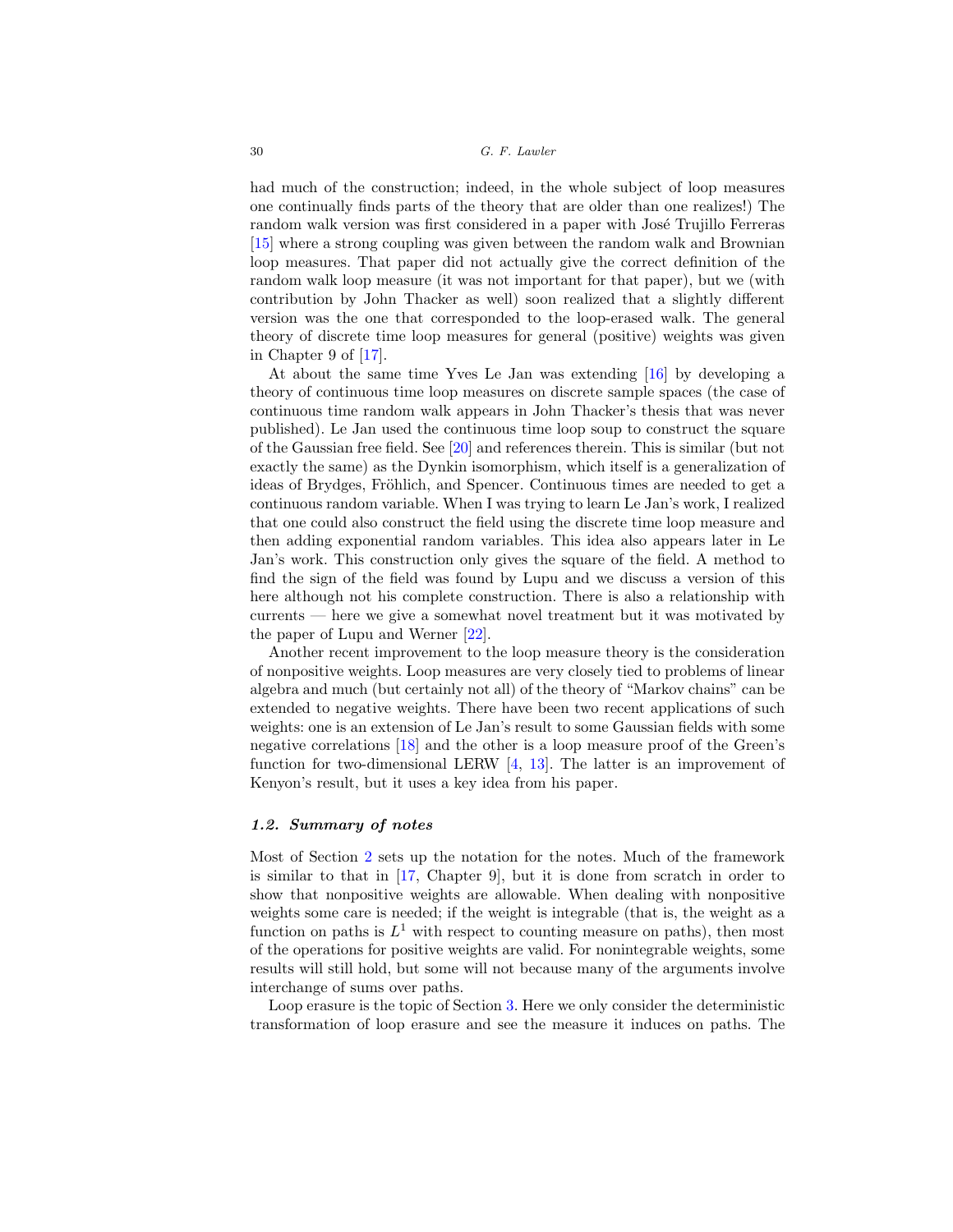expression involves the quantity  $F(A)$ . The invariance of this quantity under permutations of the indices is discussed as well as the fact that it is a determinant of the Laplacian for the weight.

Section [4](#page-14-0) discusses the loop-erased walk obtained for Markov chains. There are three main cases: transient chains, where loop-erasure is done on the entire path; chains on finite state spaces, where loop-erasure is done on the path stopped when it hits the boundary; and (some) recurrent chains, for which the LERW on infinite paths can be defined as a limit of finite state spaces. One main example is simple random walk in two dimensions. The relationship between the loop-erased walk and the Laplacian random walk is discussed. Wilson's algorithm to generate spanning trees is discussed in Section [4.4.](#page-22-0) The fact that the algorithm generates uniform spanning trees on graphs works is surprising; however, once one is told this verifying it takes little time (this is often true for algorithms). Combining this with the interpretation of  $F(A)$  as a determinant gives Kirchhoff's matrix-tree theorem as an almost immediate corollary. The next subsection shows a nice application of Wilson's algorithm to understand the uniform spanning tree or forest in  $\mathbb{Z}^d$ ; the algorithm is easily defined for infinite graphs and it is not too difficult to show that this gives the same tree or forest as that obtained by a limit of "wired" spanning trees. We only touch on this subject: see [\[3](#page-72-9)] for a deeper description of such trees and forests.

The (discrete time, discrete space) loop measures are introduced in Section [5.](#page-28-0) It is easiest to define for rooted loops first, where it is just the usual measure with an extra factor. The utility of the measure comes from the number of different ways that one can get the same measure on unrooted loops. We also give more emphasis to another measure on rooted loops that uses an ordering of the vertices. It is the discrete analog of a Brownian bubble measure decomposition of the Brownian loop measure. This measure is often the most useful for calculations and estimations. In Section [5.1,](#page-28-1) we find the other expression for  $F(A)$  in terms of the exponential of the loop measure. In the next subsection, we define a soup (the terminology comes from  $[16]$ ) which for a positive weight is a Poissonian realization from the loop measure. We extend the definition of the soup for nonpositive weights by considering the distribution of the soup. Some of the material in Sections [5.3](#page-33-0) and [5.4](#page-37-0) may be new. Here the "bubble soup" (which is a union of "growing loops") version of the loop soup is studied and the soup is shown to be given by a negative binomial process (for the number of "elementary" loops). A particular case of this, which was known, was that of the loop soup at intensity one corresponding to the loops erased in the loop-erasing procedure. This is made more explicit in Section [5.5.](#page-38-0)

Section [6](#page-39-0) discusses the results of Le Jan and Lupu about the Gaussian field. Some of the treatment here is new and, as in [\[18\]](#page-73-12), applies to some negative weight fields. It also uses the relation with currents [\[1](#page-72-10), [22](#page-73-11)]. After defining the field and giving some basic properties, we study the measure on currents generated by the loop soup at intensity  $1/2$ . We compute the distribution exactly in Theorem [2.](#page-43-0) The main work is a combinatorial lemma proved in Section [6.4.](#page-44-0) This is a measure on discrete currents. We then get a continuous local time by adding independent exponential random variables for each visit to a vertex by the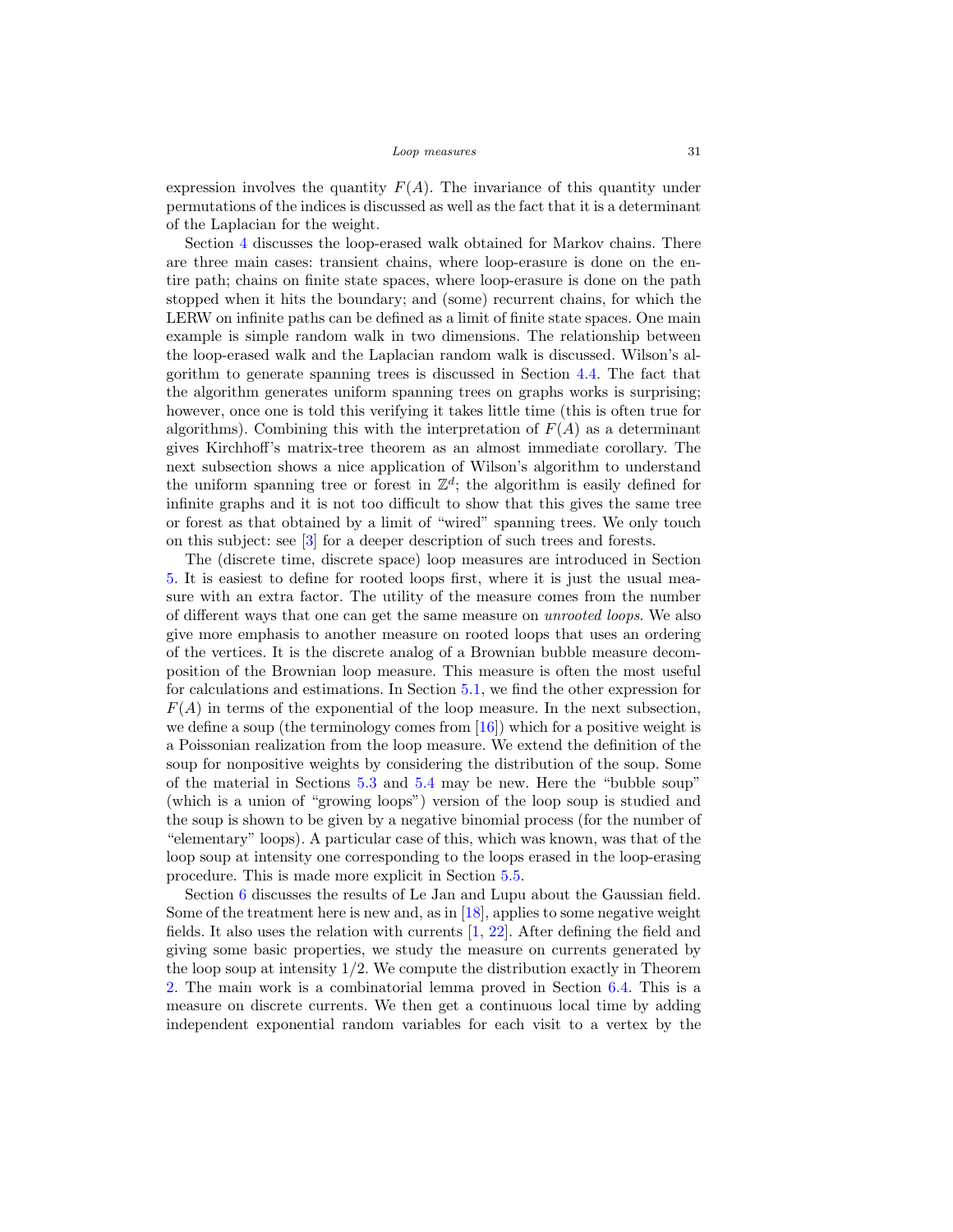discrete soup. Given Theorem [2](#page-43-0) we get the joint distribution of the current and the continuous local times and by integrating out the currents we get a new proof of the Le Jan's theorem. We then discuss Lupu's way of producing the signs for the field.

The final section deals with several questions dealing with multiple looperased walks. The first is understanding the natural measure in terms of the loop measure. We then discuss Fomin's identity and discuss two nontrival applications. The first is the derivation of the chordal crossing exponent first calculated rigorously by Kesten. The second is a start of the asymptotics of the SLE Green's function by Beneš, Viklund, and myself  $[4, 13]$  $[4, 13]$  $[4, 13]$  $[4, 13]$ . We do not give a complete proof of the latter result but we do discuss how a loop measure with negative weight reduces the problem to several estimates about random walks.

I thank the members of the class for their comments and in particular Jeffrey Shen for pointing out a number of misprints.

## <span id="page-4-0"></span>**2. Definitions and notations**

Loop measures and loop-erased walks were first considered for random walks and, more generally, Markov chains. One of the first things that one learns about Markov chains on finite state spaces is that much of the initial theory quickly boils down to questions of linear algebra. However, the probabilistic interpretation gives new insights and in some cases new techniques, e.g., coupling.

The theory of (sub)Markov chains is therefore a study of (sub)stochastic matrices. There are times when one does not want to restrict one's study to matrices with nonnegative entries; indeed, many models in mathematical physics lend very naturally to complex weights on objects. Much of the theory of loop measures also extends to complex weights, so we will allow them in our setup. A disadvantage of this is that we will need to start with a lot of notation and definitions. First time readers may wish to consider the case of nonnegative entries first when trying to learn the material.

To be a little careful, we will adopt the following terminology. If  $\Lambda$  is a countable set, we will call  $\phi : \Lambda \to \mathbb{C}$  a function or a weight. We will also call  $\phi$ a measure on  $\Lambda$  if either  $\phi \geq 0$  or

$$
\|\phi\|:=\sum_{x\in\Lambda}|\phi(x)|<\infty.
$$

- A,  $\partial A$  finite sets,  $\overline{A} = A \cup \partial A$ . We call the elements in A vertices or sites. (There will be times that we allow infinite sets, but we assume finite unless stated otherwise.)
- We let  $\mathcal{E}_A = A \times A$  denote the set of *directed edges* in A. If  $(x, y)$  is a directed edge, we call  $x$  the *initial* and  $y$  the *terminal* point of the directed edge, respectively. Let

$$
\overline{\mathcal{E}}_A = \mathcal{E}_A \cup (A \times \partial A) \cup (\partial A \times A)
$$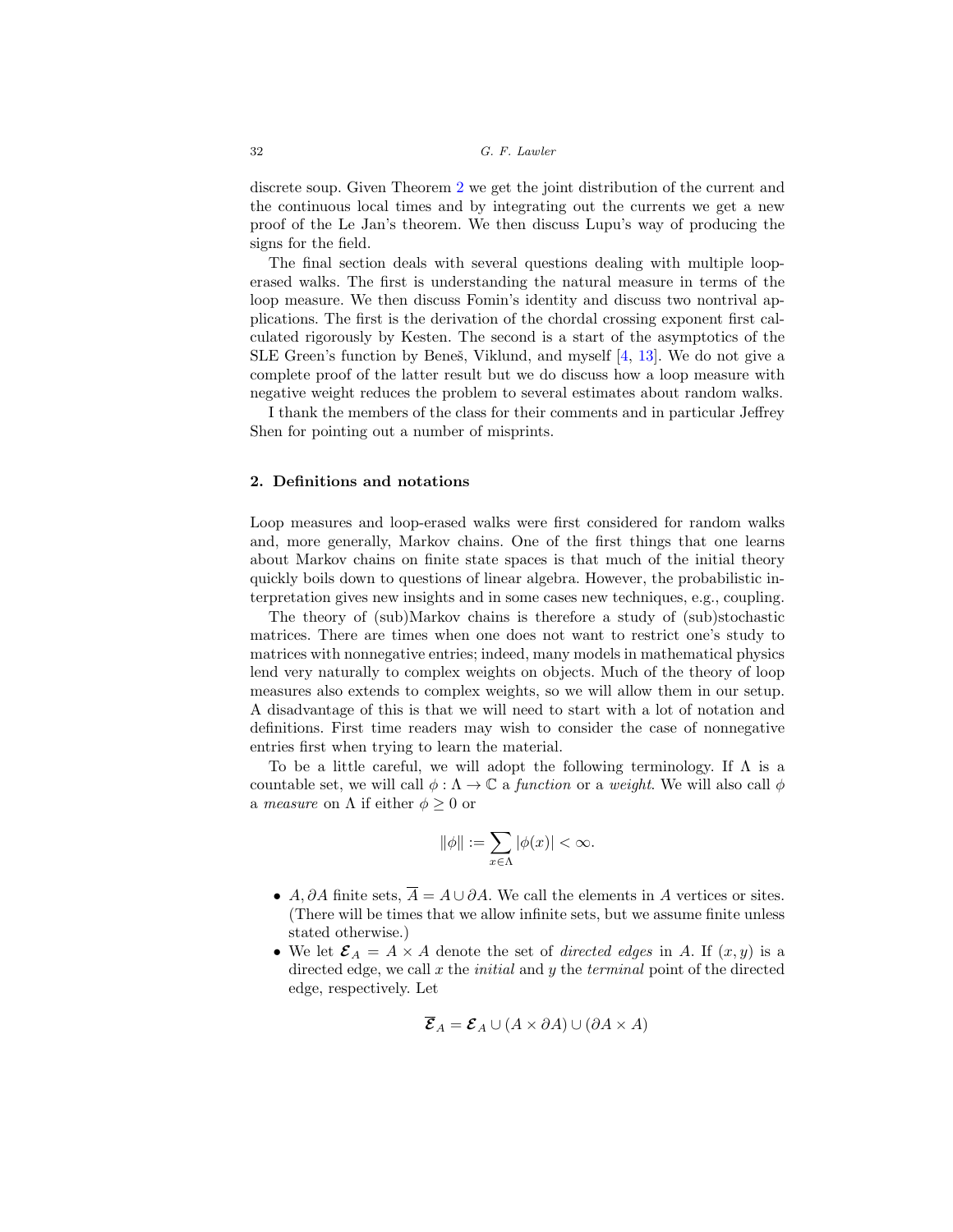be the set of directed edges in  $\overline{A}$  with at least one vertex in A. We will write bold-face **e** for directed edges. We say that edge  $e_2$  *follows* edge  $e_1$  if the terminal vertex of  $e_1$  is the initial vertex of  $e_2$ . Note that we do allow self-edges, i.e., edges with the same initial and terminal point.

- Let  $\mathcal{E}_A$  denote the set of *(undirected) edges* in A which can be viewed as equivalence classes of  $\mathcal{E}_A$  under the equivalence  $(x, y) \sim (y, x)$ . Note that  $\mathcal{E}_A$  includes self-edges from x to x. We define  $\overline{\mathcal{E}}_A$  similarly. The word "edge" will mean undirected edge unless otherwise specified. We write e for undirected edges.
- A function  $q : \mathcal{E}_A \to \mathbb{C}$  is called a *weight (on edges)*. Weights restricted to  $\mathcal{E}_A$  are the same as square matrices indexed by A. A weight is *symmetric* if  $q(x, y) = q(y, x)$  in which case it is a function on  $\overline{\mathcal{E}}_A$ . It is *Hermitian* if  $q(x, y) = q(y, x).$
- We say that p is a *positive* weight if  $p(e) \geq 0$  for all **e**. When we use p, **P** for a weight, then the assumption will be that it is a positive weight. If we wish to consider complex weights, we will use  $q$ , **Q**. Of course, positive weights are complex so results about complex weights apply to positive weights.
- If q is a weight, we will write |Q| for the matrix  $||q(x, y)||$ . Note that |q| is a positive weight.
- We will call p a Markov chain (weight) if  $[p(x, y)]$  are transition probabilities of an irreducible Markov chain  $X_j$  on A. Let  $\tau = \tau_A = \min\{j : X_j \in$  $\partial A$ ; the assumptions imply that for  $x \in A$ ,  $\mathbf{P}^x\{\tau < \infty\} = 1$ . We write **P** for the transition matrix restricted to A. It is standard that there is a unique positive eigenvalue  $\lambda < 1$  of **P** such that all other eigenvalues have absolute value at most  $\lambda$ .
- More generally, we say that q is an *integrable* weight on  $\tilde{A}$  if the largest positive eigenvalue of  $|Q|$  is strictly less than one.
- We say that  $q$  is a green weight, if the eigenvalues of  $Q$  are all strictly less than one in absolute value. This is a weaker condition than integrability.
- **Simple random walk**
	- Let  $\overline{A}$  be a connected graph and  $A$  a strict subset of vertices. There are two forms of simple random walk on the graph we will consider. Let  $d_x$  denote the degree of x and write  $x \sim y$  if  $x, y$  are adjacent in the graph.
		- ∗ **Type I**. p(x, y)=1/d<sup>x</sup> if x ∼ y. In this case, the invariant probability  $\pi$  is proportional to  $d_x$ . The chain is reversible, that is  $\pi(x) p(x, y) = \pi(y) p(y, x)$ , but is not symmetric unless all the degrees are the same.
		- ∗ **Type II.** Let n be a number greater than or equal to the largest degree of the vertices in  $\overline{A}$ , and let  $p(x, y)=1/n$  if  $x \sim y$ . This is symmetric and hence the invariant probability is the uniform distribution.
	- Simple random walk in  $\mathbb{Z}^d$  is a particular example. On the whole plane, it is both a Type I or Type II walk. If A is a finite subset of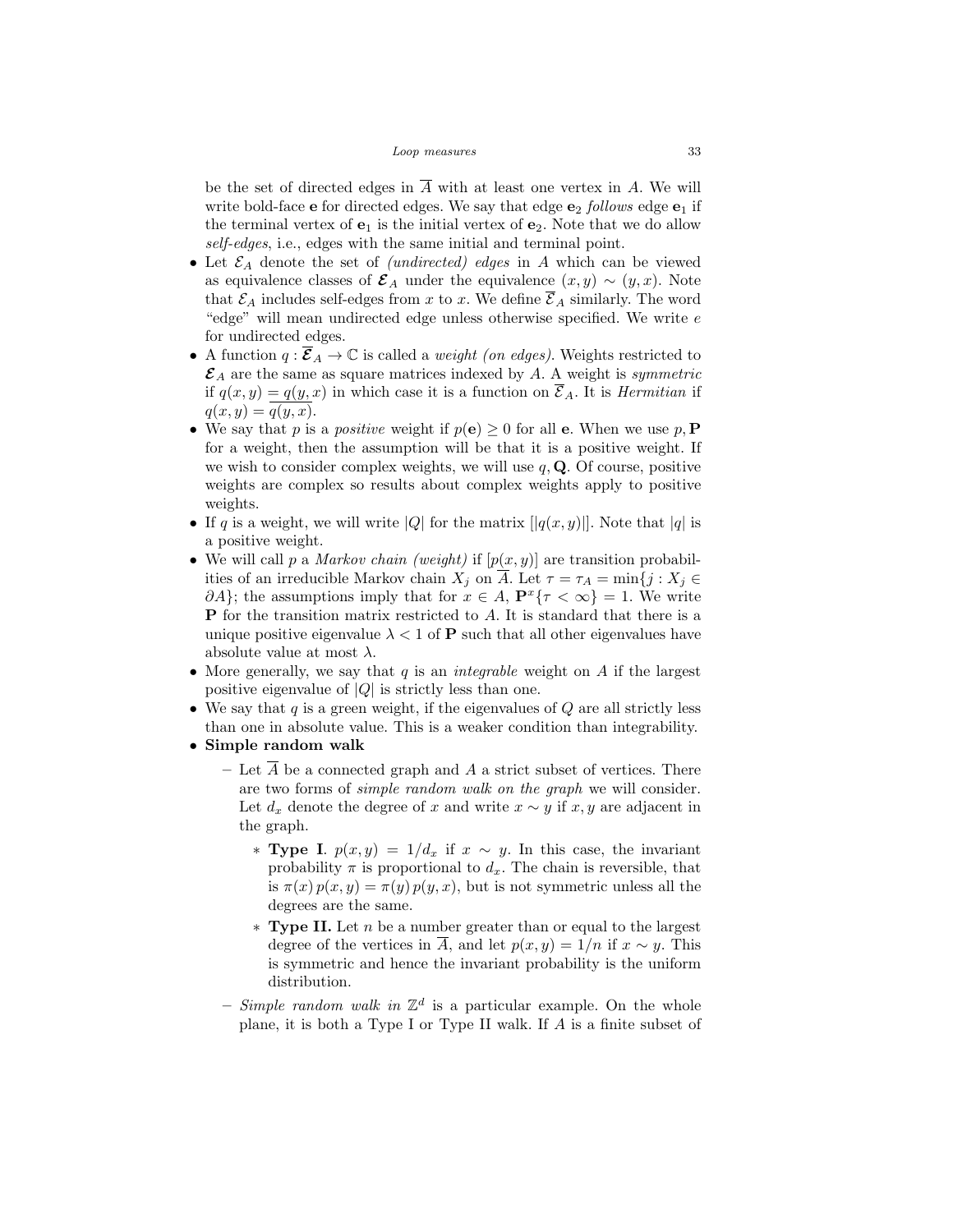$\mathbb{Z}^d$  and  $\partial A = \{x \in \mathbb{Z}^d : \text{dist}(x, A) = 1\}$ , then it is often convenient to view the simple random walk on  $\overline{A} = A \cup \partial A$  as a Type II walk as above with  $n = 2d$ .

• A path or walk in A of length n is a sequence of  $n + 1$  vertices with repetitions allowed

$$
\omega = [\omega_0, \omega_1, \dots, \omega_n], \quad \omega_j \in A.
$$

We allow trivial paths of length 0,  $\omega = [\omega_0]$ . Any path of length  $n > 0$  can also be represented as

$$
\omega = \mathbf{e}_1 \oplus \cdots \oplus \mathbf{e}_n, \quad \mathbf{e}_j = (\omega_{j-1}, \omega_j) \in \mathcal{E}_A.
$$

We call  $\omega_0, \omega_n$  the *initial* and *terminal* vertices of  $\omega$ , respectively. A path of length one is the same as a directed edge. We write  $|\omega| = n$  for the length of the path.

• If  $\omega^1 = e_1 \oplus \cdots \oplus e_n$ ,  $\omega^2 = e_{n+1} \oplus \cdots \oplus e_{n+m}$  and  $e_{n+1}$  follows  $e_n$ , we define the concatenation

$$
\omega^1\oplus\omega^2=\mathbf{e}_1\oplus\cdots\oplus\mathbf{e}_n\oplus\mathbf{e}_{n+1}\oplus\cdots\oplus\mathbf{e}_{n+m}.
$$

Conversely, any concatenation of n edges such that  $e_j$  follows  $e_{j-1}$  gives a path.

• If  $\omega = [\omega_0, \omega_1, \dots, \omega_n] = \mathbf{e}_1 \oplus \cdots \oplus \mathbf{e}_n$  is a path we write  $\omega^R$  for the *reversed* path

$$
\omega^R = [\omega_n, \omega_{n-1}, \dots, \omega_0] = \mathbf{e}_n^R \oplus \mathbf{e}_{n-1}^R \oplus \cdots \oplus \mathbf{e}_1^R.
$$

• If  $x, y \in A$ , we let  $\mathcal{K}_A(x, y)$  denote the set of paths in A starting at x and ending in y. If  $x = y$ , we include the trivial path [x]. We let

$$
\mathcal{K}_{A,x} = \bigcup_{y \in A} \mathcal{K}_A(x,y), \quad \mathcal{K}_A = \bigcup_{x \in A} \mathcal{K}_{A,x} = \bigcup_{x \in A} \bigcup_{y \in A} \mathcal{K}_A(x,y).
$$

• We also write  $\mathcal{K}_A(x, y)$  when one or both of x, y are in ∂A. In this case it represents paths

$$
\omega = [\omega_0, \ldots, \omega_n]
$$

with  $\omega_0 = x, \omega_n = y$  and  $\omega_j \in A$  for  $0 < j < n$ . If  $x, y \in \partial A$ , we also require that  $n \geq 2$ , that is, that there is at least one vertex of  $\omega$  in A. We let

$$
\overline{\mathcal{K}}_A = \bigcup_{x \in \overline{A}} \bigcup_{y \in \overline{A}} \mathcal{K}_A(x, y), \quad \mathcal{K}_{\partial A} = \bigcup_{x \in \partial A} \bigcup_{y \in \partial A} \mathcal{K}_A(x, y).
$$

• If  $V \subset \overline{A}$ , we write

$$
\mathcal{K}_A(x,V) = \bigcup_{y \in V} \mathcal{K}_A(x,y).
$$

Similarly, we write  $\mathcal{K}_A(V,x), \mathcal{K}_A(V,V').$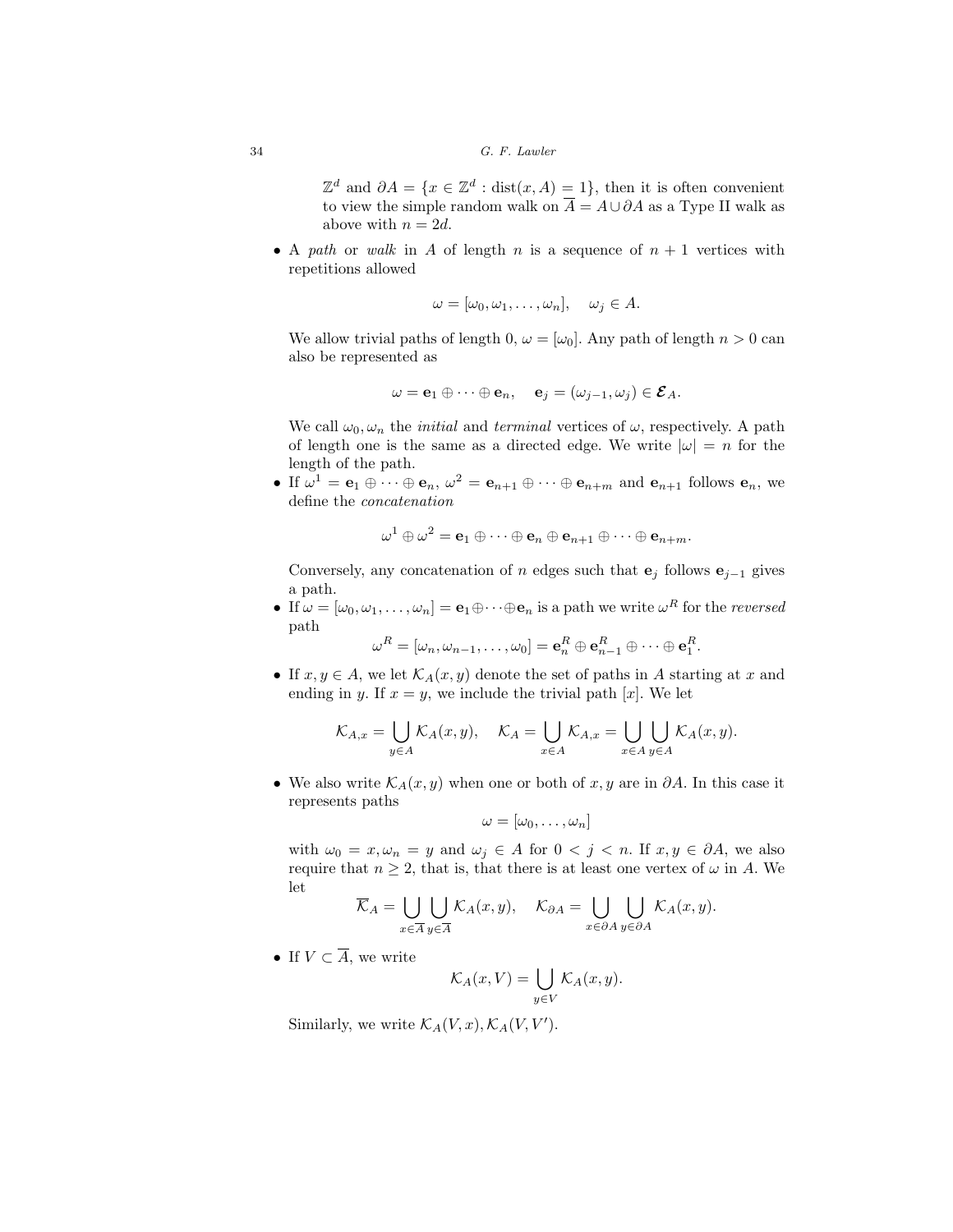- We call a walk in  $\mathcal{K}_A(x, x)$  a *(rooted) loop* rooted at x. This includes the *trivial* loop [x] of length zero. We sometimes write l instead of  $\omega$  for loops; l will always refer to a (rooted) loop.
- A weight q gives a weight on paths by

$$
q(\mathbf{e}_1 \oplus \cdots \oplus \mathbf{e}_n) = q(\mathbf{e}_1) q(\mathbf{e}_2) \cdots q(\mathbf{e}_n),
$$

where paths of length zero get weight one. Note that

$$
q(\omega^1 \oplus \omega^2) = q(\omega^1) q(\omega^2).
$$

- If q is positive or integrable, then q is a measure on  $\overline{\mathcal{K}}_A$ . It is easy to see that the q-measure of the set of walks of length n in  $\mathcal{K}_A(x, y)$  is the same as the  $(x, y)$  entry of the matrix  $Q^n$ .
- If q is weight and  $\lambda \in \mathbb{C}$ , then  $\lambda q$  is also a weight. We sometimes write  $q_{\lambda}$ for the weight on paths induced by  $\lambda q$ , that is,

$$
q_{\lambda}(\omega) = \lambda^{|\omega|} q(\omega),
$$

where we recall that  $|\omega|$  is the length of  $\omega$ . For any weight q there exist  $\delta > 0$  such that  $q_{\lambda}$  is integrable for  $|\lambda| < \delta$ .

• For a Markov chain, the *Green's function* is given by

$$
G_A(x,y) = \sum_{n=0}^{\infty} \mathbf{P}^x \{ X_n = y; n < \tau \} = \sum_{\omega \in \mathcal{K}_A(x,y)} p(\omega).
$$

The second expression extends immediately to green complex weights.

• In matrix form

$$
G = G_A = \sum_{n=0}^{\infty} Q^n,
$$

from which we get  $(I - Q)G = I$ , that is,  $G = (I - Q)^{-1}$ . We will write  $G_A^p$  or  $G_A^q$  if we wish to emphasize the weight that we are using. This expression only requires the eigenvalues of  $Q$  to all have absolute value less than one.

For integrable  $q$ , we can view sampling from  $q$  as a two-step process: first sampling from  $|q|$  and then specifying a rotation  $q/|q|$ .

• More generally, the *Green's generating function* is defined as a function of λ,

$$
G_A(x, y; \lambda) = \sum_{\omega \in \mathcal{K}_A(x, y)} \lambda^{|\omega|} q(\omega).
$$

Note that

$$
G_A^q(x, y; \lambda) = G_A^{\lambda q}(x, y).
$$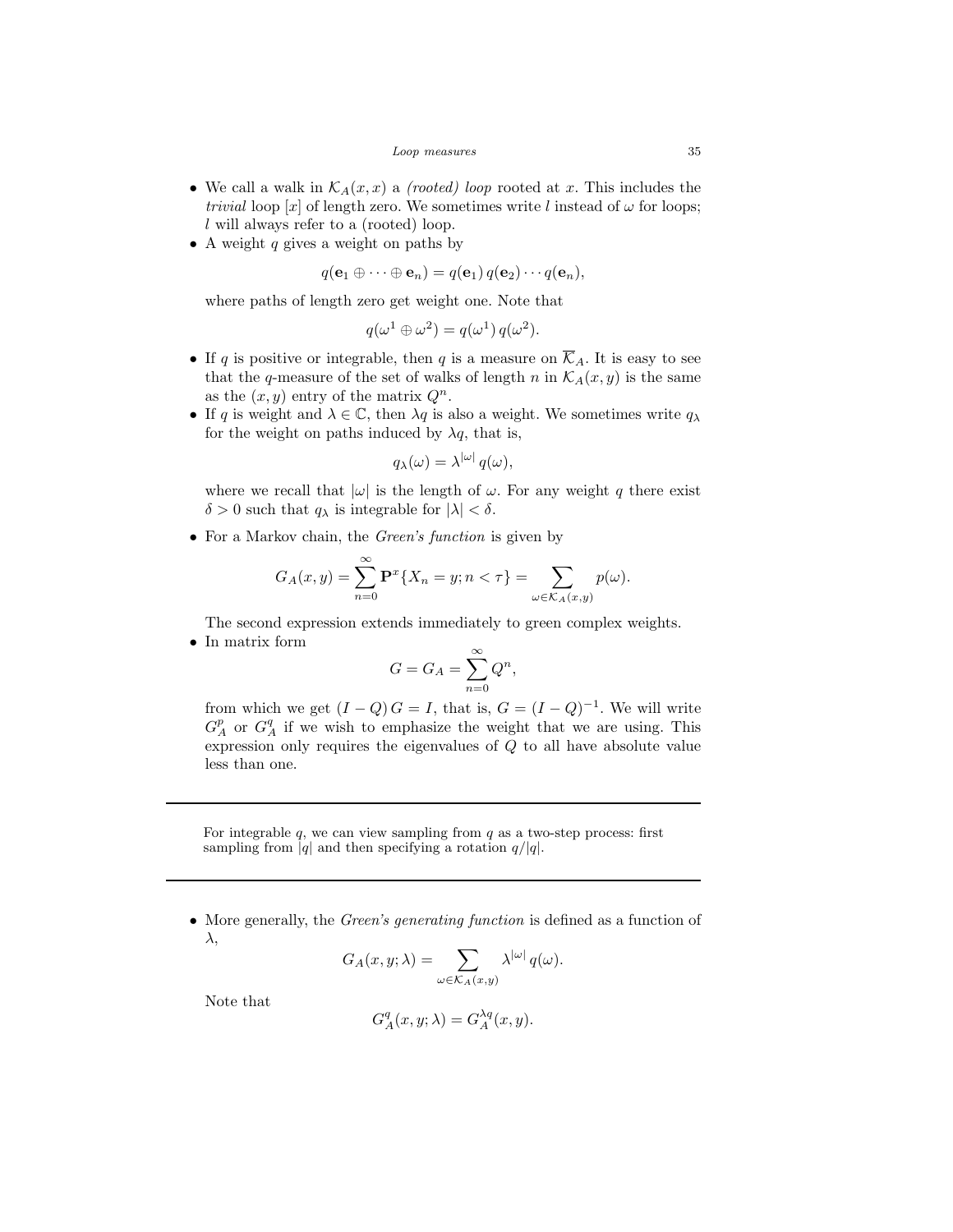# 36 G. F. Lawler

- We will say that  $l \in \mathcal{K}_A(x,x)$  is an *elementary loop* if it is nontrivial  $(|l| > 0)$  and the only visits to x occur at the beginning and terminal vertices of l. We write  $\tilde{\mathcal{L}}_x^1 = \tilde{\mathcal{L}}_x^1(A)$  for the set of elementary loops in A with initial vertex  $x$ .
- For the Markov chain case, let  $T_x = \min\{j \ge 1 : S_j = x\}$  and  $f_x =$  $\mathbf{P}^x \{T_x \leq \tau\}$ . Then it is standard that

$$
G_A(x,x) = \frac{1}{1 - f_x} = \sum_{l \in \tilde{\mathcal{L}}_x^1} p(l). \tag{1}
$$

This formula extends to complex weights if

<span id="page-8-0"></span>
$$
\sum_{\omega \in \tilde{\mathcal{L}}_x^1} |q(\omega)| < \infty,\tag{2}
$$

which is true, say, for integrable weights. Any  $l \in \mathcal{K}_A(x,x)$  of length at least one can be written uniquely as

$$
l = \omega_1 \oplus \omega_2, \quad \omega_1 \in \tilde{\mathcal{L}}_x^1, \quad \omega_2 \in \mathcal{K}_A(x, x),
$$

and hence

$$
G_A(x,x) = 1 + f_x G_A(x,x).
$$

A little care is needed when  $q$  is not integrable. Let  $V_i$  denote the set of loops in  $\tilde{\mathcal{L}}_x^1$  of length j. If q is green and satisfies [\(2\)](#page-8-0), then

$$
\sum_{j=1}^{\infty}\sum_{k=1}^{\infty}|q(V_j) q_{n-j}(x,x)| < \infty.
$$

Therefore,

$$
G(x,x) = \sum_{n=0}^{\infty} q_n(x,x) = 1 + \sum_{n=1}^{\infty} \sum_{j=1}^{n} q(V_j) q_{n-j}(x,x)
$$
  
= 
$$
\sum_{j=1}^{\infty} q(V_j) \sum_{n=1}^{\infty} q_n(x,x)
$$
  
= 
$$
1 + f_x G(x,x).
$$

A number of standard results for which probabilists use stopping times can be written in terms of products of generating functions by suitable path splitting. Such arguments are standard in combinatorics and much mathematical physics literature. While the probabilistic form is more intuitive, it is often useful to go to the generating functions, especially when using nonpositive weights.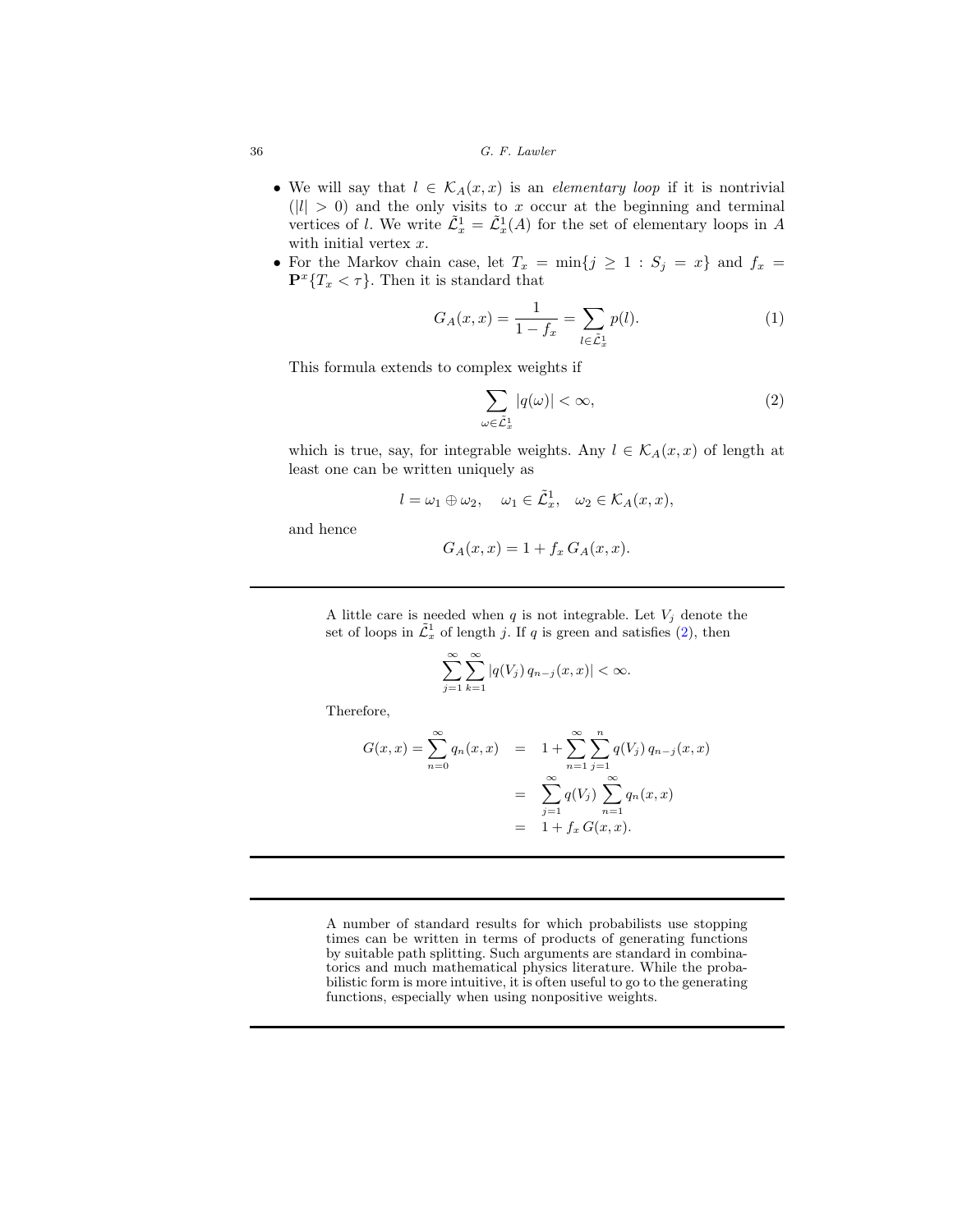• The *(discrete)* Laplacian is defined by

$$
\Delta = \Delta_A^q = (Q - I) = -G_A^{-1}.
$$

A function h on  $\overline{A}$  is called  $(q)$ -harmonic on A if  $\Delta h(x)=0, x \in A$ .

- Analysts often use  $-\Delta = I Q$  which is a positive operator for positive **P**. Indeed, we will phrase many of our results in terms of  $I - Q$ .
- In the case of random walks on graphs,  $\Delta$  is sometimes called the random walk Laplacian. Combinatorialists often use the combinatorial or graph Laplacian which is  $-n\Delta$  for the Laplacian for the Type II random walk on graph. Note that this is the diagonal matrix of degrees minus the adjacency matrix.
- The Poisson kernel for a Markov chain is defined by

$$
H_A(x, z) = \mathbf{P}^x \{ X_\tau = z \}, \quad x \in A, \ z \in \partial A.
$$

In this case,

<span id="page-9-0"></span>
$$
\sum_{z \in \partial A} H_A(x, z) = p \left[ \mathcal{K}_A(x, \partial A) \right] = 1,\tag{3}
$$

We extend the definition for complex weights  $q$  by

$$
H_A(x, z) = q \left[ \mathcal{K}_A(x, z) \right].
$$

The analogue of the first equality in [\(3\)](#page-9-0) holds but it is not necessarily true that  $q[\mathcal{K}_A(x, \partial A)] = 1$ .

• The boundary Poisson kernel is defined by

$$
H_{\partial A}(z, w) = q \left[ \mathcal{K}_A(z, w) \right], \quad z, w \in \partial A.
$$

**Exercise 1.** Suppose  $x \in A$  and  $z, w \in \partial A$ .

1. Show that

$$
H_A(x, z) = \sum_{y \in A} G_A(x, y) q(y, z).
$$

2. Suppose that q is symmetric and  $\mathcal{K}_A(z, w; x)$  denotes the set of paths in  $\mathcal{K}_A(z, w)$  that include the vertex x at least once. Show that

$$
q\left[\mathcal{K}_A(z,w;x)\right] = \frac{H_A(x,z) H_A(x,w)}{G_A(x,x)}.
$$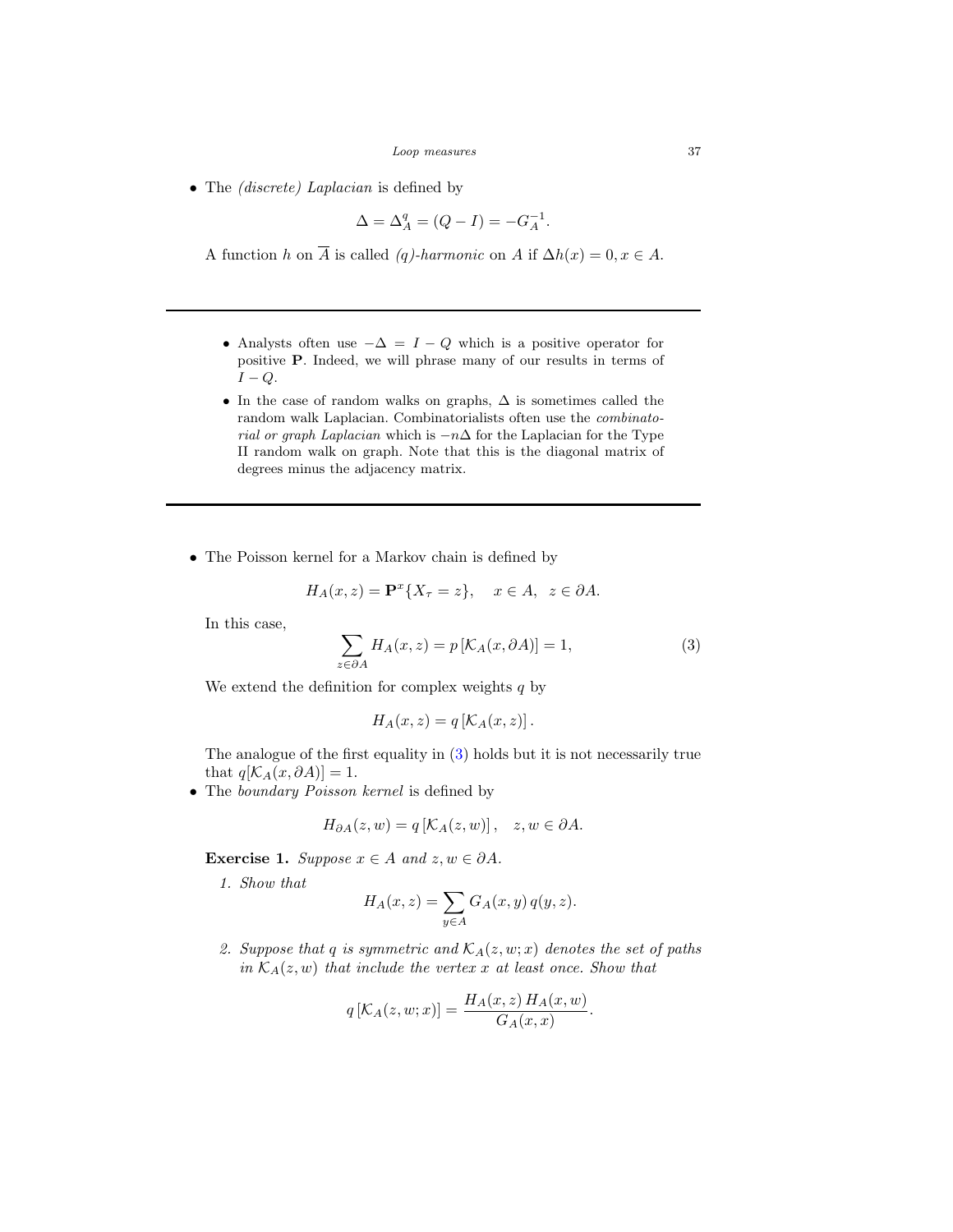The boundary Poisson kernel goes under a number of other names and is related to the Dirichlet to Neumann map.

# <span id="page-10-0"></span>**3. Loop-erasure**

A path  $\omega = [\omega_0, \ldots, \omega_n]$  is called a *self-avoiding walk (SAW)* if all of the vertices are distinct. We will write  $\eta = [\eta_0, \ldots, \eta_m]$  for SAWs. We write  $W_A(x, y)$  for the set of  $\omega \in \mathcal{K}_A(x, y)$  that are self-avoiding walks. We write  $\mathcal{W}_A(x, V)$ , etc., as well.

We will reserve the notation  $\eta$  for self-avoiding walks and use  $\omega$  for general walks that can have self-intersections.

There is a deterministic procedure called *(chronological)* loop-erasing that takes every  $\omega \in \mathcal{K}_A(x, y)$  and outputs a subpath  $\eta = LE(\omega) \in \mathcal{W}_A(x, y)$ . One erases the loops in the order that they appear. This definition makes this precise.

**Definition.** Suppose that  $\omega = [\omega_0, \ldots, \omega_n]$  is a path. The *(chronological) loop*erasure  $\eta = LE(\omega)$  is defined as follows.

- Let  $j_0 = \max\{k : \omega_k = \omega_0\}$ , and set  $\eta_0 = \omega_0 = \omega_{j_0}$ .
- Recursively, if  $j_i < n$ , let  $j_{i+1} = \max\{k : \omega_k = \omega_{j_i+1}\}$ , and set

$$
\eta_{j+1} = \omega_{j_i+1} = \omega_{j_{i+1}}.
$$

• Continue until  $j_m = n$  at which point we set  $LE(\omega) = \eta = [\eta_0, \eta_1, \dots, \eta_m].$ 

Note that  $LE(\omega)$  is a self-avoiding subpath of  $\omega$  with the same initial and terminal vertices.

In general, there are many self-avoiding subpaths of a path  $\omega$  with the same initial and terminal vertices. The loop-erasing procedure specifies a particular choice.

Topologists use the word "simple" to mean with no self-intersections. Since this conflicts with our terminology of simple random walk (which does not produce a path with no self-intersections) we will use the term "selfavoiding" to refer to such paths. There is a some possibility of confusion because "self-avoiding walk" is also used to refer to a particular measure on SAWs that is different from the ones we will consider.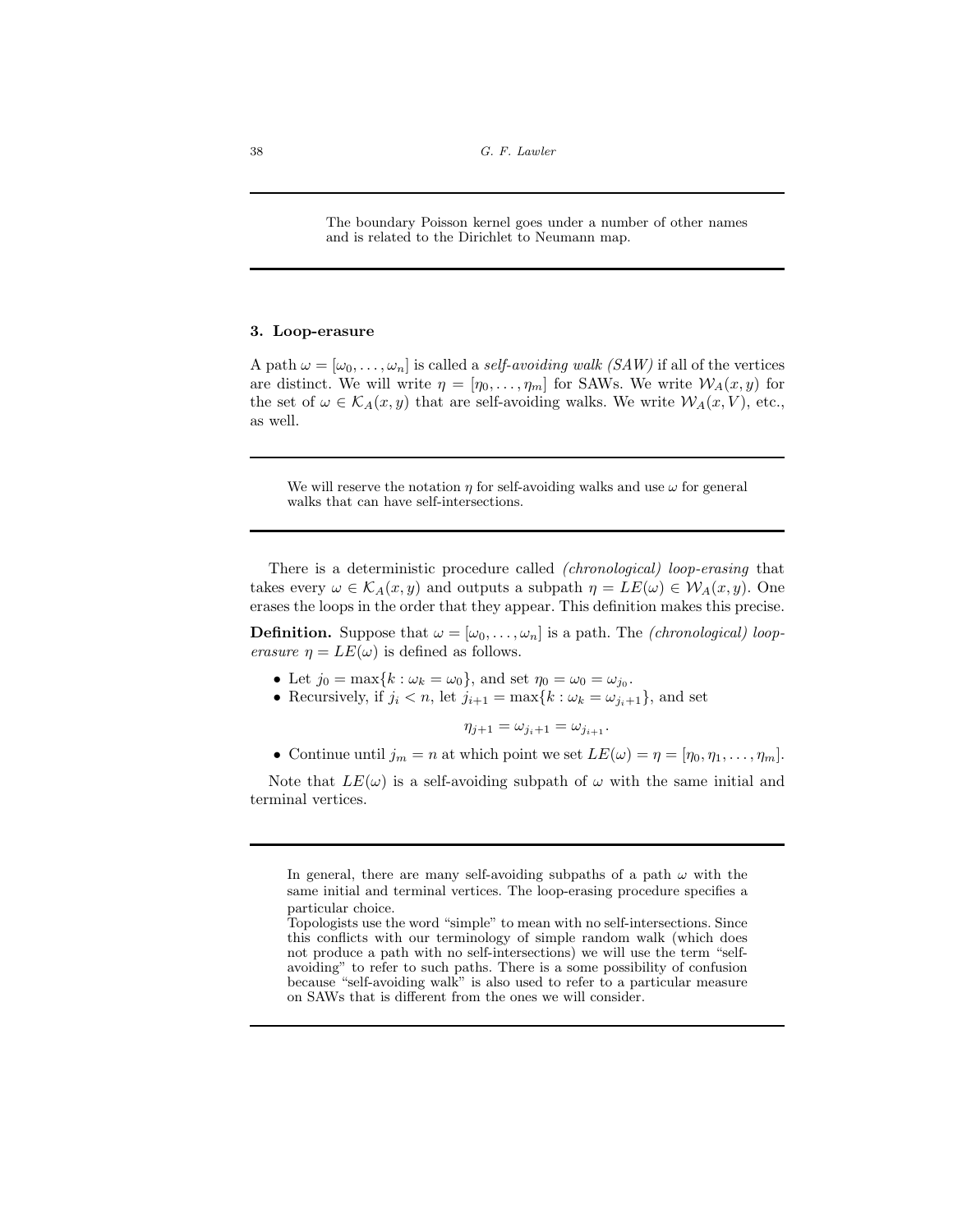**Exercise 2.** Give an example of a path  $\omega$  such that

$$
LE\left[\omega^R\right] \neq \left[LE(\omega)\right]^R.
$$

**Definition.** Given an integrable weight q on A which gives a measure q on  $\overline{\mathcal{K}}_A$ , the loop-erased measure  $\hat{q}$  is the measure on  $\overline{\mathcal{W}}_A$  defined by

$$
\hat{q}(\eta) = \sum_{\omega \in \overline{K}_A, LE(\omega) = \eta} q(\omega).
$$

We can also consider the restriction of  $\hat{q}$  to  $W_A(x, y)$  and note that

$$
\sum_{\eta \in \mathcal{W}_A(x,y)} \hat{q}(\eta) = q \left[ \mathcal{K}_A(x,y) \right].
$$

The next proposition gives an expression for  $\hat{q}(\eta)$  in terms of  $q(\eta)$  and the Green's function.

<span id="page-11-0"></span>**Proposition 3.1.** If  $\eta = [\eta_0, \eta_1, \dots, \eta_m] \in \mathcal{W}_A$ , then

$$
\hat{q}(\eta) = q(\eta) \prod_{j=0}^{m} G_{A_j}(\eta_j, \eta_j)
$$

where  $A_j = A \setminus \{\eta_0, \ldots, \eta_{j-1}\}.$ 

*Proof.* Suppose  $\omega = [\omega_0, \dots, \omega_n]$  is such that  $LE(\omega) = \eta$ . Define the indices  $j_0, j_1, \ldots, j_m$  as in the definition of  $LE(\omega)$ . This gives a unique decomposition

$$
\omega = l_0 \oplus [\eta_0, \eta_1] \oplus l_1 \oplus [\eta_1, \eta_2] \oplus \cdots \oplus [\eta_{m-1}, \eta_m] \oplus l_m,
$$

where  $l_j \in \mathcal{K}_{A_j}(\eta_j, \eta_j)$ . Conversely, any choice of  $l_j \in K_{A_j}(\eta_j, \eta_j)$ ,  $j = 0, 1, \ldots, m$ produces an  $\omega$  as above with  $LE(\omega) = \eta$ . Since

$$
q(\omega) = q(\eta) q(l_0) q(l_1) \dots q(l_m),
$$

we get

$$
\hat{q}(\eta) = q(\eta) \left[ \prod_{j=0}^m \sum_{l_j \in K_{A_j}(\eta_j, \eta_j)} q(l_j) \right] = q(\eta) \prod_{j=0}^m G_{A_j}(\eta_j, \eta_j).
$$

The case when one or both of the endpoints of  $\eta$  is in  $\partial A$  is almost the same except that there is no loop to be erased at the boundary point. We only state the proposition.

<span id="page-11-1"></span>**Proposition 3.2.** Suppose

$$
\eta = [\eta_0, \eta_1, \ldots, \eta_m] \in \overline{\mathcal{W}}_A.
$$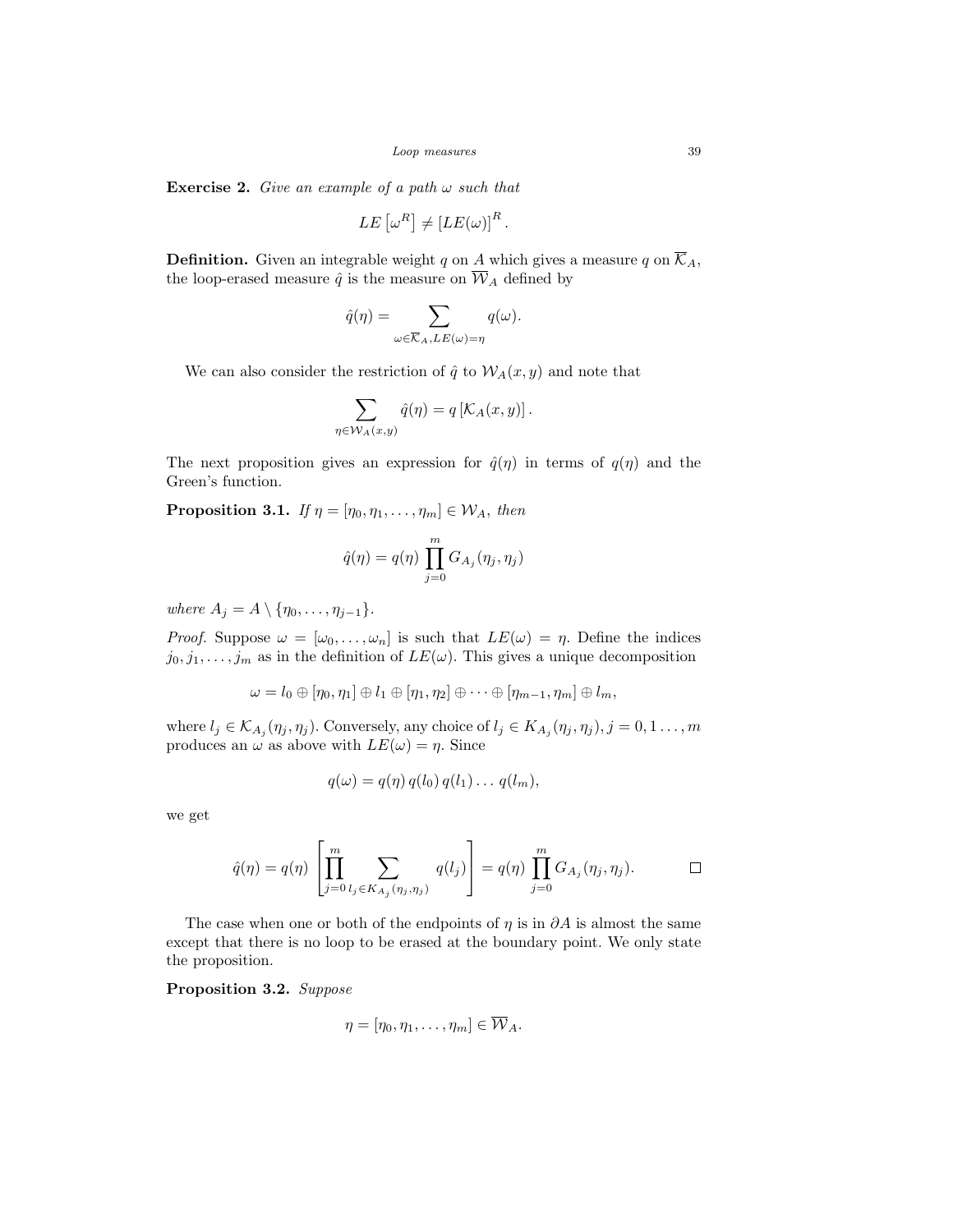Then

$$
\hat{q}(\eta) = q(\eta) \prod_{j=0}^{m} G_{A_j}^*(\eta_j, \eta_j)
$$

where  $A_j = A \setminus \{\eta_0, \ldots, \eta_{j-1}\}\$ and

$$
G_{A_j}^*(\eta_j, \eta_j) = \left\{ \begin{array}{ll} G_{A_j}(\eta_j, \eta_j), & \eta_j \in A, \\ 1, & \eta_j \in \partial A \end{array} \right. .
$$

The quantity

$$
\prod_{j=0}^m G_{A_j}(\eta_j,\eta_j)
$$

appears to depend on the ordering of the vertices  $\{\eta_0, \ldots, \eta_m\}$ . Actually, as this next proposition shows, it is independent of the order. The proof is easy (once one decides that this is true!), and we leave it as an exercise.

<span id="page-12-1"></span>**Proposition 3.3.** Let  $\{x_1, \ldots, x_n\} \subset A$  and let

$$
F_{x_1,...,x_n}(A) = \prod_{j=1}^n G_{A_j}(x_j, x_j),
$$

where  $A_j = A \setminus \{x_1, \ldots, x_{j-1}\}.$  Then if  $\sigma : \{1, \ldots, n\} \to \{1, \ldots, n\}$  is a permutation,

$$
F_{x_{\sigma(1)},...,x_{\sigma(n)}}(A) = F_{x_1,...,x_n}(A).
$$

<span id="page-12-0"></span>**Exercise 3.** Prove Proposition [3.3.](#page-12-1) Hint: first prove it for  $n = 2$  and then explain why this implies the general result.

Given the proposition, we can make the following definition.

**Definition.** If  $B = \{x_1, \ldots, x_n\} \subset A$ , then

$$
F_B(A) = \prod_{j=1}^n G_{A_j}(x_j, x_j), \quad A_j = A \setminus \{x_1, \dots, x_{j-1}\}.
$$
 (4)

By convention, if  $B \not\subset A$ , we define  $F_B(A) = F_{B \cap A}(A)$ . Also,

$$
F(A) = F_A(A).
$$

The proposition implies the rule

<span id="page-12-3"></span>
$$
F_{B_1 \cup B_2}(A) = F_{B_1}(A) F_{B_2}(A \setminus B_1). \tag{5}
$$

It also allows us to rewrite Propositions [3.1](#page-11-0) and [3.2](#page-11-1) as follows.

<span id="page-12-2"></span>**Proposition 3.4.** If  $\eta = [\eta_0, \eta_1, \ldots, \eta_m] \in \overline{\mathcal{W}}_A$ , then

$$
\hat{q}(\eta) = q(\eta) F_{\eta}(A).
$$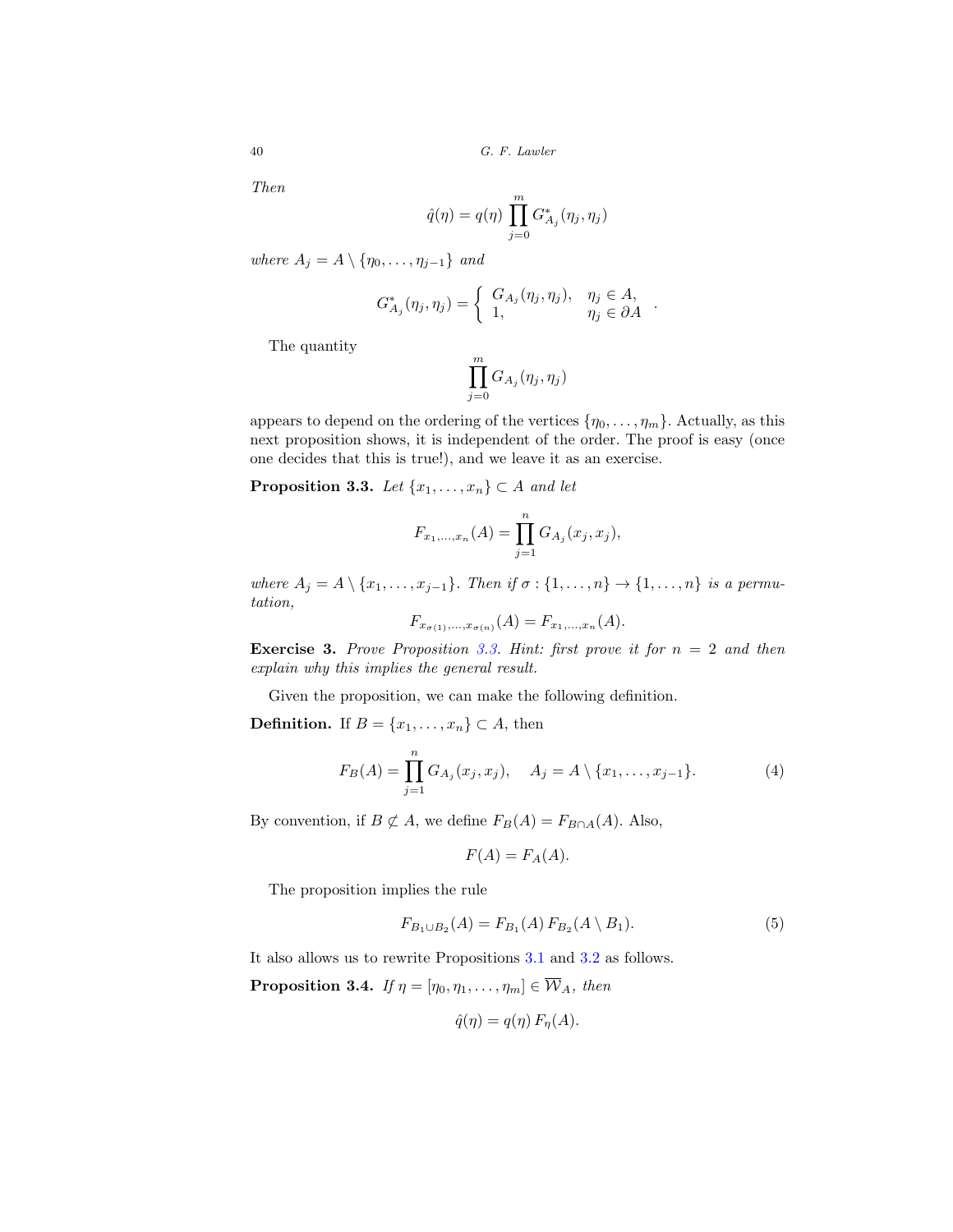In the statement of the proposition we have used  $\eta$  for both the path and for the set of vertices in the path. We will do this often; hopefully, it will not cause confusion.

In Proposition [5.2,](#page-30-0) we will give expression for  $F_B(A)$  in terms of the *loop* measure and the invariance under reordering will be seen from this. The next proposition gives a formula for  $F(A)$  that is clearly invariant under permutation.

#### **Proposition 3.5.**

<span id="page-13-0"></span>
$$
F(A) = \det G_A = \frac{1}{\det(I - Q)}.\tag{6}
$$

*Proof.* If A has a single element x and  $q = q(x, x)$ , then

$$
G_A(x,x) = \frac{1}{1-q}, \quad Q = [q],
$$

so the result is immediate.

We now proceed by induction on the number of elements of A. Assume it is true for sets of  $n-1$  elements and let  $A = \{x_1, \ldots, x_n\}, A' = \{x_2, \ldots, x_n\}.$ From the formula we see that

$$
F(A) = G_A(x_1, x_1) F(A').
$$

Let  $v(y) = G_A(y, x_1)$  which satisfies

$$
v(y) = \delta(x_1 - y) + \sum_{z \in A} q(y, z) v(z).
$$

In other words, the vector  $\vec{v}$  satisfies

$$
(I-Q)\vec{v} = \delta_{x_1}
$$

where  $\delta_{x_1}$  is the vector with 1 in the first component and 0 elsewhere. Using Cramer's rule to solve this equation we see that

$$
G_A(x_1, x_1) = \frac{\det[M]}{\det(I - Q)},
$$

where M is the matrix obtained from  $I - Q$  by changing the first column to  $\delta_{x_1}$ . By expanding along the first column, we see that

$$
\det[M] = \det(I - Q'),
$$

where  $Q'$  is  $Q$  restricted to the entries indexed by  $A'$ . Therefore, using the inductive hypothesis,

$$
F(A) = G_A(x_1, x_1) F(A') = \frac{\det[I - Q']}{\det[I - Q]} F(A') = \frac{1}{\det[I - Q]}.
$$

**Exercise 4.** Consider simple one-dimensional random walk with  $A = [n] :=$  $\{1, 2, \ldots, n\}, \, \partial A = \{0, n + 1\}.$  Compute  $F_{[m]}(A)$  for  $1 \le m \le n$ .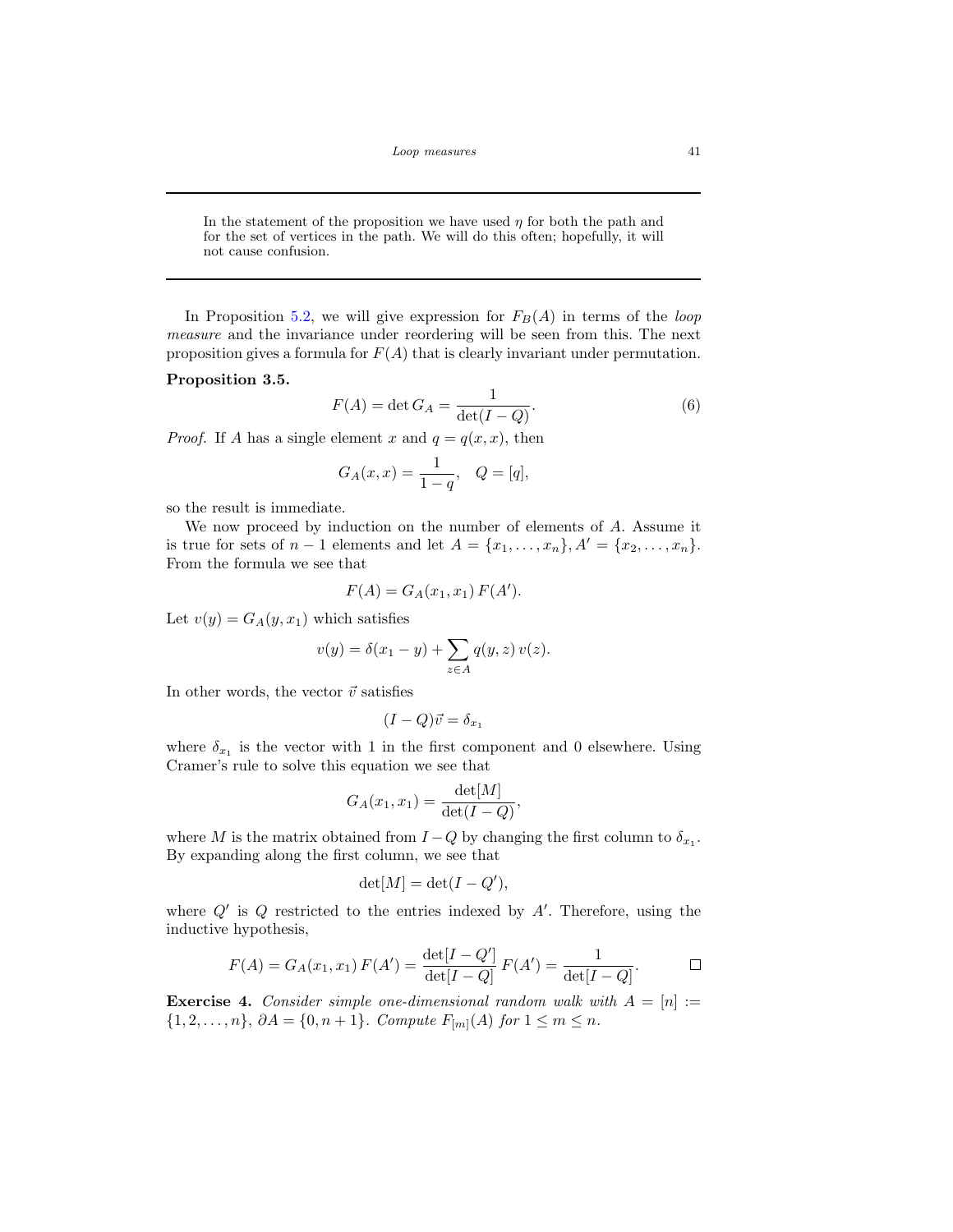<span id="page-14-3"></span>**Exercise 5.** Let  $\overline{A}$  be the complete graph on n vertices, and  $A \subset \overline{A}$  a set with  $m < n$  vertices. Assuming that we are doing simple random walk on  $\overline{A}$ , compute  $F(A).$ 

## <span id="page-14-0"></span>**4. Loop-erased walk on Markov chains**

For this section, we will only consider loop-erased walks arising from Markov chain transition probabilities  $p$ . We assume that the reader knows basic facts about Markov chains. As before, we write

$$
\Delta f(x) = \sum_{y \in \mathcal{X}} p(x, y) [f(y) - f(x)]
$$

for the Laplacian of the chain.

## *4.1. Loop-erased walk from transient chains*

Let  $S_n$  be an irreducible transient Markov chain on a countable set X. We we can define loop-erased random walk as a stochastic process by erasing loops from the infinite path. Indeed, if

$$
\omega = [\omega_0, \omega_1, \ldots], \quad \omega_j \in \mathcal{X},
$$

is an infinite sequence of points such that no vertex appears an infinite number of times, the loop-erasing algorithm in Section [3](#page-10-0) outputs an infinite subpath  $\eta = LE(\omega)$ . This probability measure on infinite self-avoiding paths can also be viewed as a nonMarkovian process  $\hat{S}_n$  starting at the same point as the chain  $S_n$ .

We will give another description of the process by specifying for each SAW  $\eta = [\eta_0, \eta_1, \ldots, \eta_n]$  the probability that the LERW starts with  $\eta$ . If  $A \subset \mathcal{X}$  is a bounded set, let

$$
\phi_A(z) = \mathbf{P}^z \{ S_n \notin A \text{ for all } n \ge 0 \}.
$$

It is well known that  $\phi_A$  is the unique nonnegative function on  $\mathcal X$  satisfying

$$
\phi_A(x) = 0, \quad x \in A,
$$
  
\n
$$
\Delta \phi_A(x) = 0, \quad x \in \mathcal{X} \setminus A,
$$
  
\n
$$
\sup_{x \in \mathcal{X}} \phi_A(x) = 1.
$$

We define the *escape probability*  $\text{Es}_{A}(x)$  to be

$$
\mathrm{Es}_{A}(x) = \mathbf{P}^{z} \{ S_n \notin A \text{ for all } n \ge 1 \} = \begin{cases} \phi_{A}(x), & x \notin A. \\ \Delta \phi_{A}(x), & x \in A \end{cases}.
$$

<span id="page-14-2"></span>**Proposition 4.1.** If  $\eta = [x_0, \ldots, x_n]$  is a self-avoiding walk in X starting at  $x_0$ , then

<span id="page-14-1"></span>
$$
\mathbf{P}\left\{ [\hat{S}_0, \dots \hat{S}_n] = \eta \right\} = p(\eta) F_{\eta}(\mathcal{X}) \operatorname{Es}_{\eta}(x_n),
$$

$$
\mathbf{P}\left\{ \hat{S}_{n+1} = z \mid [\hat{S}_0, \dots \hat{S}_n] = \eta \right\} = \frac{p(x_n, z) \phi_{\eta}(z)}{\sum_{w \in \mathcal{X}} p(x_n, w) \phi_{\eta}(w)}.
$$
(7)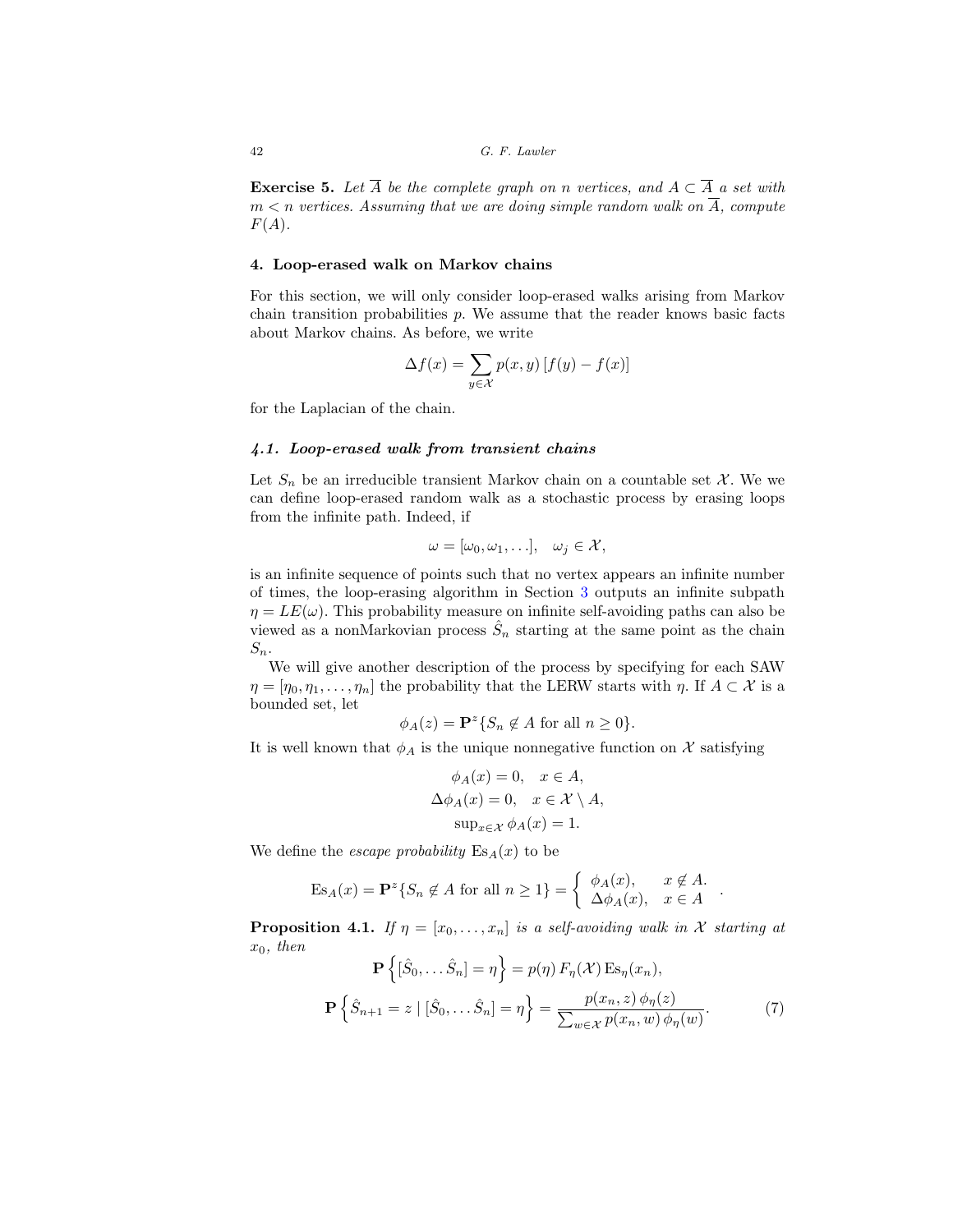The right-hand side of [\(7\)](#page-14-1) is easily seen to be the conditional probability that the Markov chain starting at  $x_n$  takes its first step to z given that it never returns to A.

*Proof.* Similarly as in the proof of Proposition [3.1,](#page-11-0) if  $\omega = [\omega_0, \omega_1, \ldots]$  is an infinite path such that the loop-erasure  $LE(\omega)$  starts with  $\eta$ , then we can write  $\omega$  uniquely as

$$
\omega = l^0 \oplus [x_0, x_1] \oplus l^1 \oplus [x_1, x_2] \oplus \cdots \oplus [x_{n-1}, x_n] \oplus l^n \oplus \omega^+, \tag{8}
$$

where  $l^j$  is a loop rooted at  $x_j$  contained in  $\mathcal{X} \setminus \{x_0,\ldots,x_{j-1}\}\$  and  $\omega^+$  is an infinite path starting at  $x_n$  that never returns to  $\eta$ . In this case,  $LE(\omega)$  =  $\eta \oplus LE(\omega^+)$ . The measure of possibilities for  $l^0, \ldots, l^n$  is given by  $F_{\eta}(\mathcal{X})$  and the measure of possibilities for  $\omega^+$  is  $\text{Es}_n(x_n)$ . Given that  $\omega^+$  does not return to  $\eta$ , the first step of  $LE(\omega^+)$  is the same as the first step of  $\omega^+$  and the conditional probabilities for this step are given by [\(7\)](#page-14-1).  $\Box$ 

The process  $\hat{S}_n$  could have been defined using the transition probability [\(7\)](#page-14-1). Since  $\phi_{\eta}$  is the solution of the Laplace's equation  $\Delta \phi_{\eta} = 0$ , the process is sometimes called the *Laplacian random walk*. More generally, we can define a process called the b-Laplacian random walk by using the transitions

$$
\mathbf{P}\left\{\hat{S}_{n+1} = x_{n+1} \mid [\hat{S}_0, \dots \hat{S}_n] = \eta\right\} = \frac{[p(x_n, z) \phi_{\eta}(z)]^b}{\sum_{w \in \mathcal{X}} [p(x_n, w) \phi_{\eta}(w)]^b},
$$

where we set  $0^b = 0$  even if  $b \leq 0$ . For  $b \neq 1$ , this process is much harder to study and little is known about it rigorously. The case  $b = 0$  is sometimes called the infinitely growing self-avoiding walk (IGSAW). The IGSAW chooses randomly among all possible vertices that will not trap the chain.

One could also have chosen the numerator to be  $p(x_n, z) \phi_{\eta}(z)^b$  and similarly for the denominator. Neither case is understood. The only cases that I know where this has been studied,  $p(x_n, z) = p(x_n, w)$  for all  $z, w$  for which this probability is nonzero (such as simple random walk on a lattice), so the two definitions would be the same.

The decomposition of  $\omega$  into  $LE(\omega)$  and the loops in  $l_0, l_1, l_2, \ldots$  in Proposi-tion [4.1](#page-14-2) extends to the infinite path. If  $x_n = \hat{S}_n$ , then the path of the Markov chain is decomposed into

$$
l^0\oplus [x_0,x_1]\oplus l^1\oplus [x_1,x_2]\oplus l^2\oplus\cdots.
$$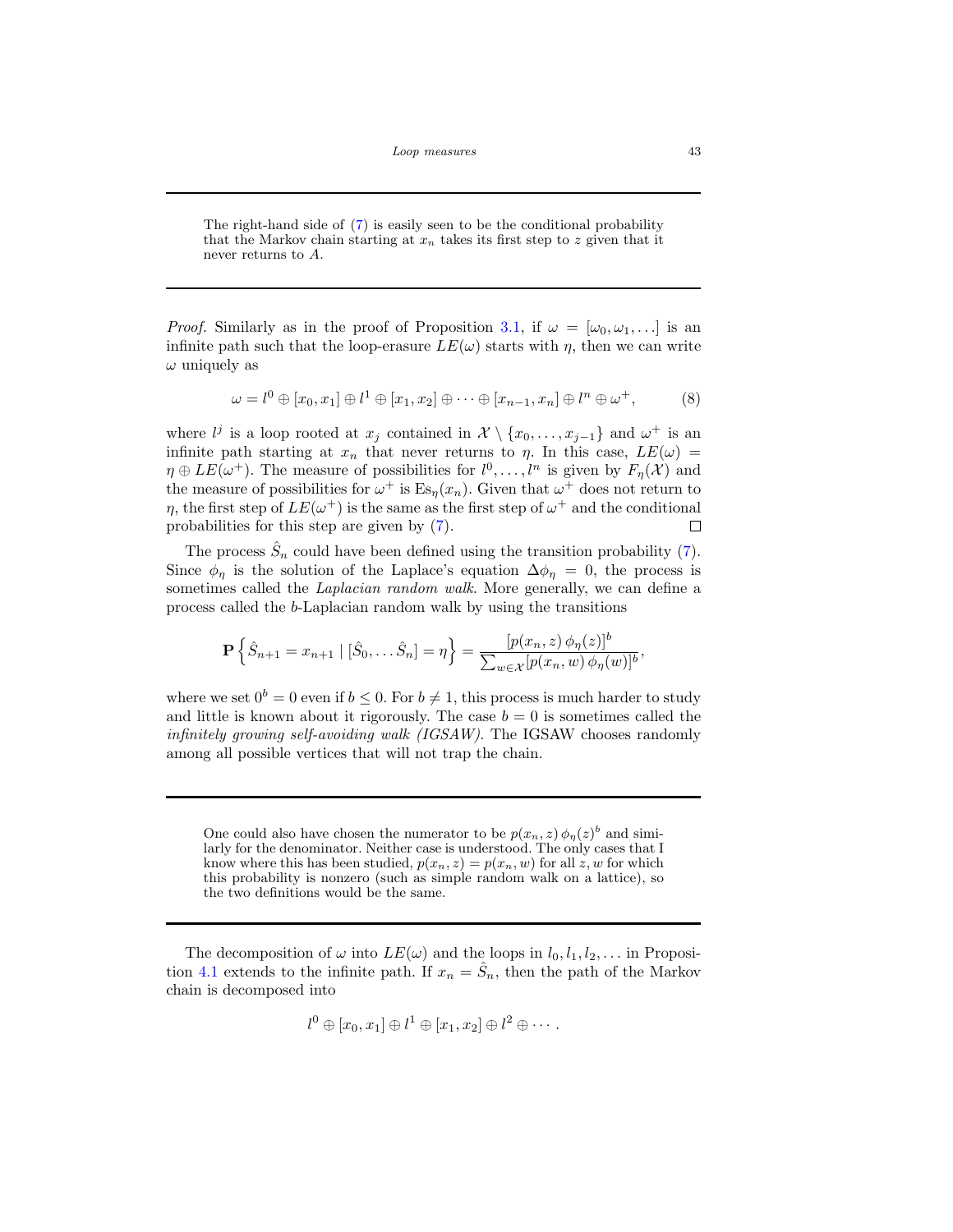44 G. F. Lawler

As a corollary of the proof, we get the conditional distribution of  $l_0, l_1, \ldots$  given its loop-erasure. We state the result. Recall that

$$
G_A(x,x) = \sum_{l \in \mathcal{K}_A(x,x)} p(l).
$$

<span id="page-16-1"></span>**Proposition 4.2.** Given  $\hat{S}_n = [x_0, x_1, x_2, \ldots]$  the distribution of  $l^0, l^1, \ldots$  is that of independent random variables taking values respectively in  $\mathcal{K}_{\mathcal{X}_{i}}(x_{i}, x_{j}).$ The random variable  $l^j$  has the distribution

<span id="page-16-0"></span>
$$
\mathbf{P}\{l^j = l\} = \frac{p(l)}{G_{\mathcal{X}_j}(x_j, x_j)}, \quad l \in \mathcal{K}_{\mathcal{X}_j}(x_j, x_j). \tag{9}
$$

Here  $\mathcal{X}_i = \mathcal{X} \setminus \{x_0,\ldots,x_{i-1}\}.$ 

There is another way to view the distribution on loops in the last proposition. For fixed j, let  $S_k = S_k^j$  denote the Markov chain starting at  $x_j$  and let  $\tau_j =$  $\inf\{k : S_k \notin \mathcal{X}_j\}$  (this can equal infinity) and  $\sigma_j = \max\{k < \tau_j : S_k = x_j\}.$ Then it is easy to check that the distribution of the loop  $[S_0, S_1, \ldots, S_{\sigma_i}]$  is given by [\(9\)](#page-16-0). This gives us a method to obtain a path of the Markov chain by starting with a loop-erased path (or, equivalently, a realization of the Laplacian walk with transitions as in  $(7)$  and adding loops with the appropriate distribution. We omit the proof (we have done all the work already).

**Proposition 4.3.** Suppose we have independent Markov chains  $\{S_k^x : x \in \mathcal{X}\},\$ each with transition matrix **P**, with  $S_0^x = x$ . Create a new path as follows.

- Start with  $\hat{S}_n = [\hat{S}_0, \hat{S}_1, \ldots],$  a Laplacian random walk satisfying [\(7\)](#page-14-1) starting at  $x_0$  independent of  $\{S^x\}.$
- For each j, let  $\mathcal{X}_j = \mathcal{X} \setminus \{\hat{S}_0,\ldots,\hat{S}_{j-1}\}.$  Choose a loop at  $\hat{S}_j$  with distribution [\(9\)](#page-16-0) by using the method in previous paragraph. Note that the loops  $\{l^j\}$  are conditionally independent given  $\hat{S}_n$ .

Then the path

$$
l^0\oplus[\hat{S}_0,\hat{S}_1]\oplus l^1\oplus[\hat{S}_1,\hat{S}_2]\oplus l^2\oplus\cdots
$$

has the distribution of the Markov chain starting at  $x_0$ .

One thing to emphasize about the last proposition is that the construction has the following form.

- We first choose independently  $\hat{S}$  and the loop-making Markov chains  $\{S_j^x\}.$
- The Markov chain  $S$  is then constructed as a *deterministic* function of the realizations of these processes.

## *4.2. Loop-erased walk in a finite set A*

**Definition.** Suppose  $\overline{A} = A \cup \partial A$  with  $\partial A$  nonempty and **P** is an irreducible Markov chain on  $\overline{A}$ . If  $x \in A$ , then loop-erased random walk (LERW) from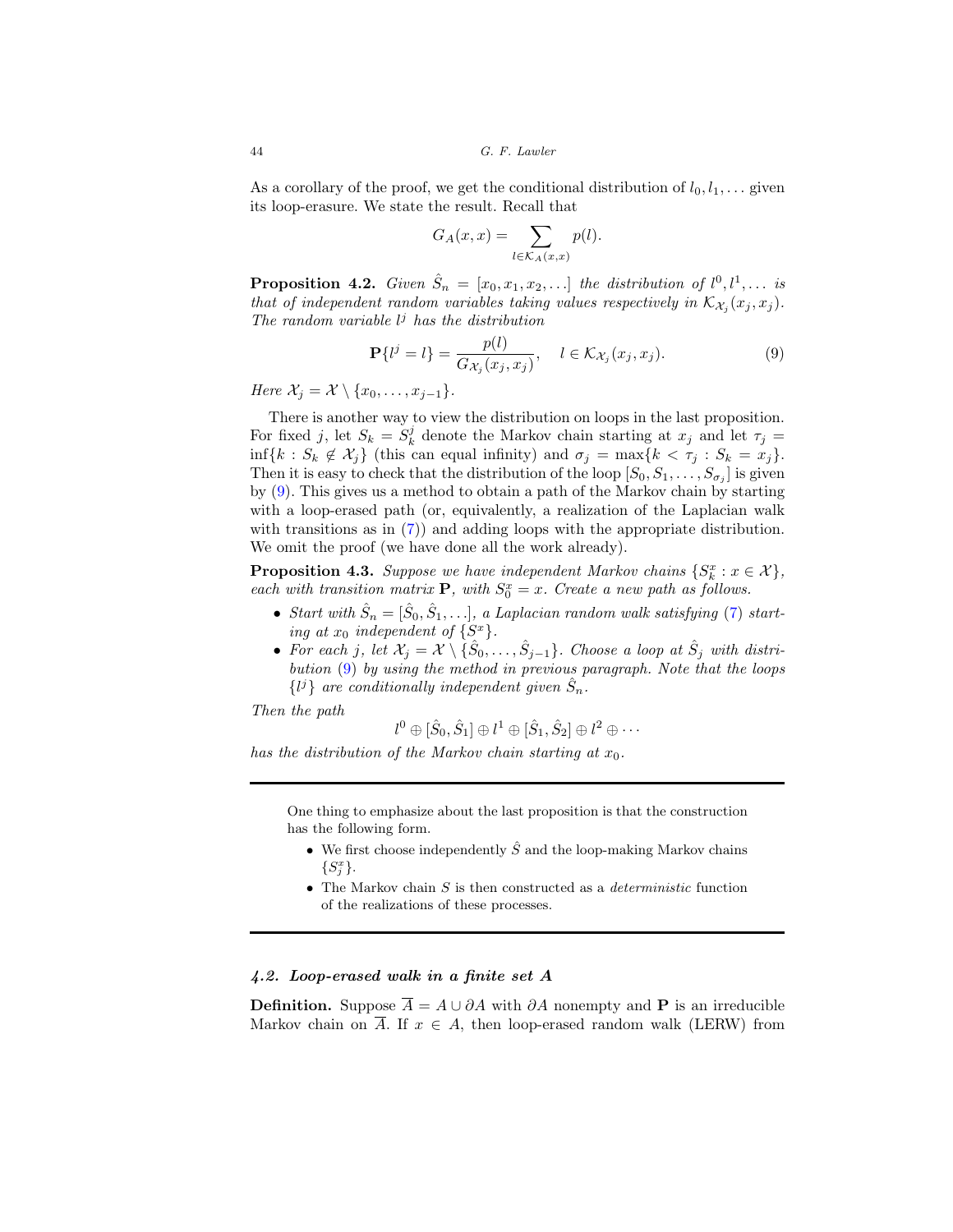x to ∂A is the probability measure on  $W_A(x, \partial A)$  obtained by starting the chain at  $x$ , ending at the first time that the chain leaves  $A$ , and erasing loops chronologically.

Equivalently, using Proposition [3.2,](#page-11-1) we see that LERW is the probability measure  $\hat{p}$  on  $W_A(x, \partial A)$  given by

$$
\hat{p}(\eta) = p(\eta) F_{\eta}(A).
$$

We can also describe this process by giving the transition probabilities for the random process  $S_n$ . Let  $\phi_{\eta}(y) = \phi_{\eta,A}(y)$  denote the function on  $\overline{A}$  satisfying

$$
\phi_{\eta}(y) = 0, \quad y \in \eta,
$$
  

$$
\Delta \phi_{\eta}(y) = 0, \quad y \in A \setminus \eta,
$$
  

$$
\phi_{\eta}(y) = 1, \quad y \in \partial A.
$$

As before, we let

$$
Es_{\eta}(y) = Es_{\eta,A}(y) = \begin{cases} \Delta \phi_{\eta}(y), & y \in \eta \\ \phi_{\eta}(y), & y \notin \eta \end{cases}.
$$

**Proposition 4.4.** Suppose  $\eta = [\eta_0, \ldots, \eta_k] \in W_A(x, A)$ . Then the probability that the LERW from x to  $\partial A$  starts with  $\eta$  is

$$
p(\eta) F_{\eta}(A) \operatorname{Es}_{\eta}(\eta_k).
$$

Proof. Essentially the same as the proof of Proposition [4.1.](#page-14-2)

One can define the Laplacian b-walk on A similarly as to the transient case.

<span id="page-17-0"></span>**Proposition 4.5.** Suppose  $S_n$  is an irreducible, transient Markov chain on a countable state space X starting at  $x \in \mathcal{X}$  and  $A^j$  is an increasing sequence of subsets of  $X$  containing  $x$ , such that

$$
\mathcal{X} = \bigcup_{j=0}^{\infty} A^j.
$$

Let  $\eta$  be a (finite) SAW in X starting at x and let  $\hat{p}(\eta)$  and  $\hat{p}^j(\eta)$  denote the probability that LERW starting at x to infinity and  $\partial A^j$ , respectively, start with η. Then,

$$
\hat{p}(\eta) = \lim_{j \to \infty} \hat{p}^j(\eta).
$$

*Proof.* For fixed  $\eta$ , we need only show that

$$
\lim_{n \to \infty} F_{\eta}(A^n) = F_{\eta}(\mathcal{X}),
$$
  

$$
\lim_{n \to \infty} \text{Es}_{\eta, A^n}(\eta_n) = \text{Es}_{\eta, \mathcal{X}}(\eta_n),
$$

both of which are easily verified (Exercise [7\)](#page-19-0).

 $\Box$ 

 $\Box$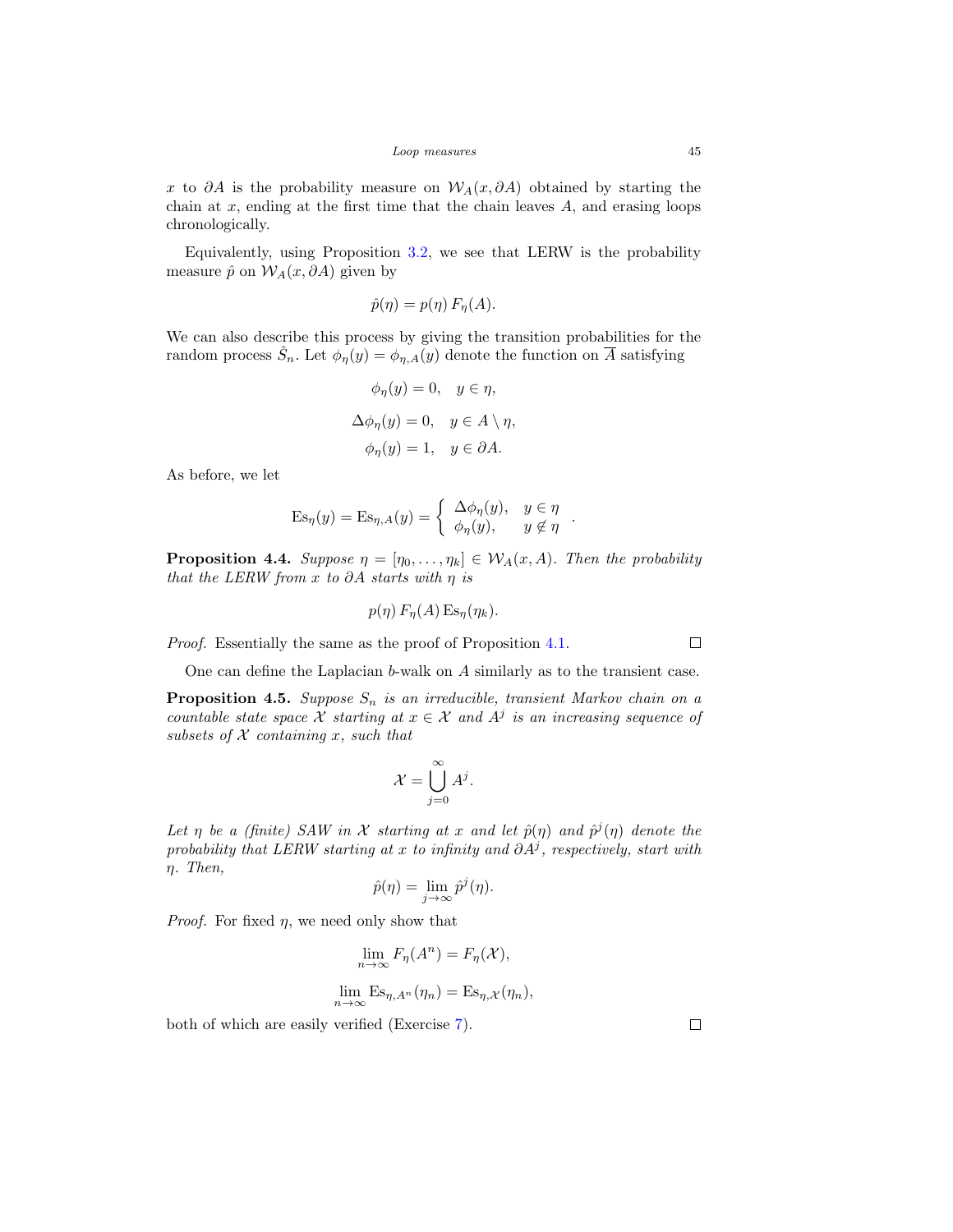46 G. F. Lawler

We state the analogue of Proposition [4.2](#page-16-1) which is proved in the same way.

<span id="page-18-0"></span>**Proposition 4.6.** Given  $\eta$  the distribution of  $l^0, l^1, \ldots, l^{k-1}$  is that of independent random variables taking values respectively in  $\mathcal{K}_{A_i}(x_i, x_j)$ . The random variable  $l^j$  has the distribution

<span id="page-18-1"></span>
$$
\mathbf{P}\{l^{j} = l\} = \frac{p(l)}{G_{A_{j}}(x_{j}, x_{j})}, \quad l \in \mathcal{K}_{A_{j}}(x_{j}, x_{j}).
$$
\n(10)

Here  $A_i = A \setminus \{x_0, \ldots, x_{i-1}\}.$ 

It is often useful to consider LERW from a boundary point to a subset of the boundary. Suppose A, ∂A are given and  $z \in \partial A$ ,  $V \subset \partial A \setminus \{z\}$ . Then loop-erased random walk from  $z$  to  $V$  in  $A$  is the measure on paths of total mass

$$
H_{\partial A}(z,V) := \sum_{w \in V} H_{\partial A}(z,w),
$$

obtained from the measure  $\hat{p}$  restricted to  $W_A(z, V)$ . This also gives a probability measure on paths when we normalize so with total mass one. Let us consider this probability measure. Note that if  $z \in A$ , then LERW from z to V is the same as if we make  $z$  a boundary point. An important property that the probability measure satisfies is the following:

• **Domain Markov Property.** Suppose  $z \in \partial A$ ,  $V \subset \partial A \setminus \{z\}$ . Then the probability measure of loop-erased random walk from z to V satisfies the following *domain Markov property:* conditioned that the path starts as  $\eta = [\eta_0 = z, \dots, \eta_k]$ , the remainder of the walk has the distribution of LERW from  $\eta_k$  to V in  $A \setminus \eta$ .

There is a slight confusion in terminology that the reader must live with. When referring to loop-erased random walk say from  $z$  to  $w$  in  $A$  where  $z, w \in \partial A$ , one sometimes is referring to the measure on paths of total mass  $H_{\partial A}(z, w)$  and sometimes to the probability measure obtained from normalizing to total mass one. Both concepts are very important and the ability to go back and forth between the two ideas is fruitful in analysis.

#### **Exercise 6.**

- 1. Verify the domain Markov property.
- 2. Extend it to the the following "two-sided" domain Markov property. Take LERW from  $z$  to  $V$  in  $A$  and condition on the event that the beginning of the path is  $\eta = [\eta_0, \ldots, \eta_k]$ ; the end of the path is  $\eta' = [\eta'_0, \ldots, \eta'_j]$  where  $\eta'_{j} \in V$ . Assume that  $\eta \cap \eta' = \emptyset$  and that  $p(\eta_k, \eta'_0) = 0$ . Show that the conditional distribution of the remainder of the path is the same as LERW from  $\eta_k$  to  $\eta'_0$  in  $A \setminus (\eta \cup \eta')$ .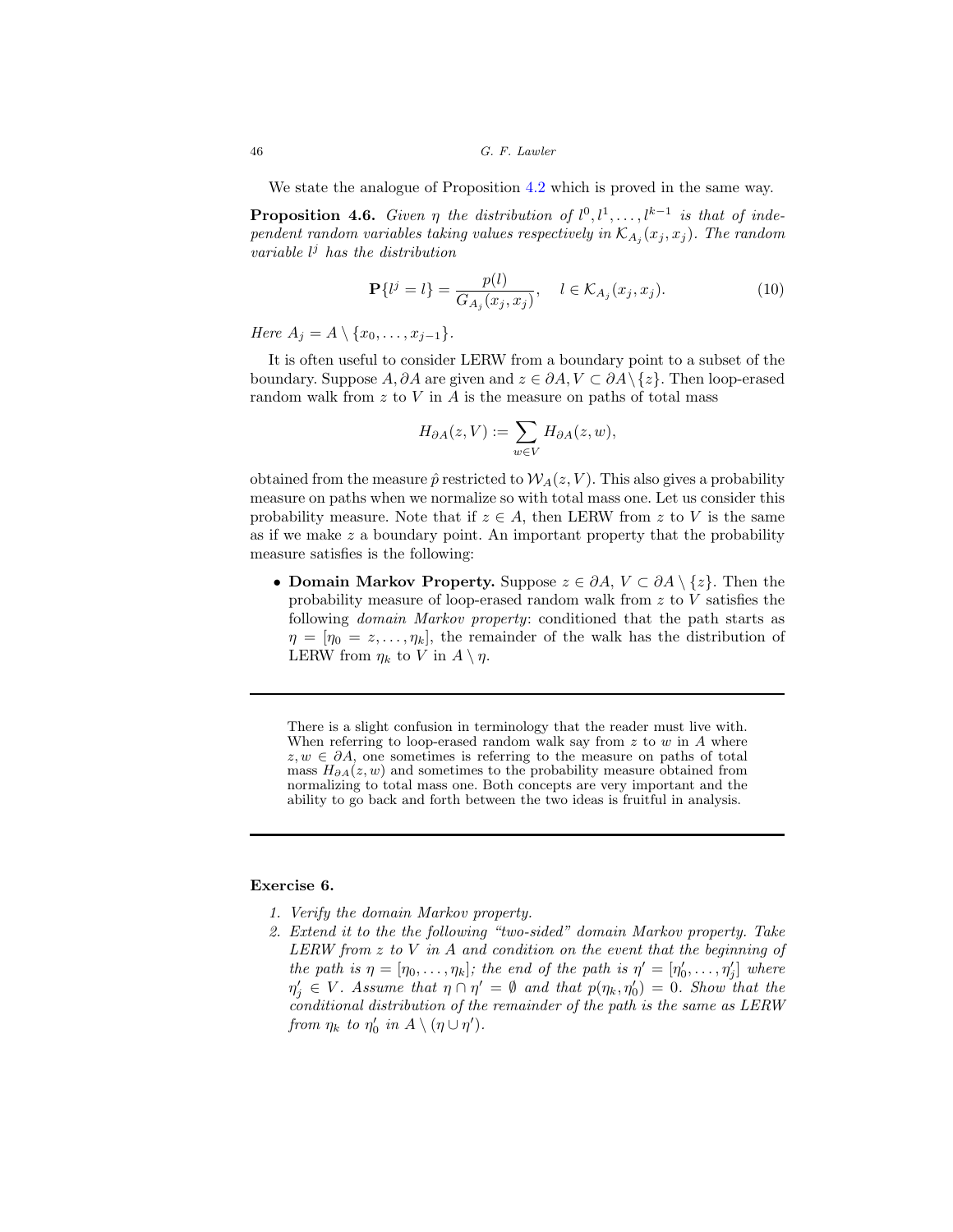<span id="page-19-0"></span>**Exercise 7.** The following is used in the proof of Proposition [4.5.](#page-17-0) Suppose  $X_n$ is an irreducible, transient Markov chain on a countable state space  $\mathcal{X}$ ;  $A_n$  is an increasing sequence of finite sets containing x whose union is  $\mathcal{X}$ . Then for all  $x \in \mathcal{X}$ ,

$$
\lim_{n \to \infty} G_{A_n}(x, x) = G(x, x),
$$
  

$$
\lim_{n \to \infty} \text{Es}_{A_0, A_n}(x) = \text{Es}_{A_0}(x).
$$

**Exercise 8.** Using the notation of Proposition [4.6,](#page-18-0) suppose S is a random walk starting at  $x_j$  and let  $\tau = \min\{k : S_k \notin A_j\}, \sigma = \max\{k < \tau : S_j = x_j\}.$  Show that the distribution of the loop  $[S_0, S_1, \ldots, S_{\sigma}]$  is the same as  $(10)$ .

# <span id="page-19-2"></span>*4.3. Infinite LERW for recurrent Markov chains*

If  $X_n$  is an irreducible, recurrent Markov chain on a countably infinite state space  $X$ , then one cannot define LERW on X by erasing loops from the infinite path. However, if one can prove a certain property of the chain, then one can give a good definition. This property will hold for two-dimensional simple random walk.

Let  $x_0 \in \mathcal{X}$ . Suppose  $A_n$  is an increasing sequence of finite subsets of X with  $x_0 \in A_0$  and whose union is X. Let  $\eta = [\eta_0 = x_0, \ldots, \eta_k]$  be a SAW in X starting at  $x_0$ . In order to specify the distribution of the infinite LERW it suffices to give the probability of producing  $\eta$  for each  $\eta$ . Using the previous section, we see that we would like to define this to be

$$
\hat{p}(\eta) = \lim_{n \to \infty} p(\eta) F_{\eta}(A_n) \operatorname{Es}_{A_n}(\eta_n).
$$

Since  $F_n(A_n) = G_{A_n}(x_0, x_0) F_n(A_n \setminus \{0\}) \sim G_{A_n}(x_0, x_0) F_n(\mathcal{X} \setminus \{x_0\}),$  we can see that

$$
\hat{p}(\eta) = p(\eta) F_{\eta}(\mathcal{X} \setminus \{x_0\}) \left[ \lim_{n \to \infty} G_{A_n}(x_0, x_0) \mathbb{E} \mathbf{s}_{\eta, A_n}(\eta_n) \right],
$$

assuming that the limit on the right-hand side exists.

• **Property A.** For every finite  $V \subset \mathcal{X}$  and  $y \in V$ , there exists a nonnegative function  $\phi_{V,y}$  that vanishes on V and is harmonic (that is,  $\Delta \phi_{V,y} = 0$ ) on  $\mathcal{X} \setminus V$  satisfying the following. Suppose  $A_n$  in an increasing sequence of subsets of  $\mathcal X$  whose union is  $\mathcal X$ . Let  $\phi_n$  be the function that is harmonic on  $A_n \setminus V$ ; vanishes on V; and takes value 1 on  $\mathcal{X} \setminus (A_n \cup V)$ . Then for all x,

<span id="page-19-1"></span>
$$
\lim_{n \to \infty} G_{A_n}(y, y) \phi_n(x) = \phi_{V, y}(x). \tag{11}
$$

In particular, if  $x \in V$ ,

$$
\lim_{n \to \infty} G_{A_n}(y, y) \operatorname{Es}_{V, A_n}(x) = \Delta \phi_{V, y}(x).
$$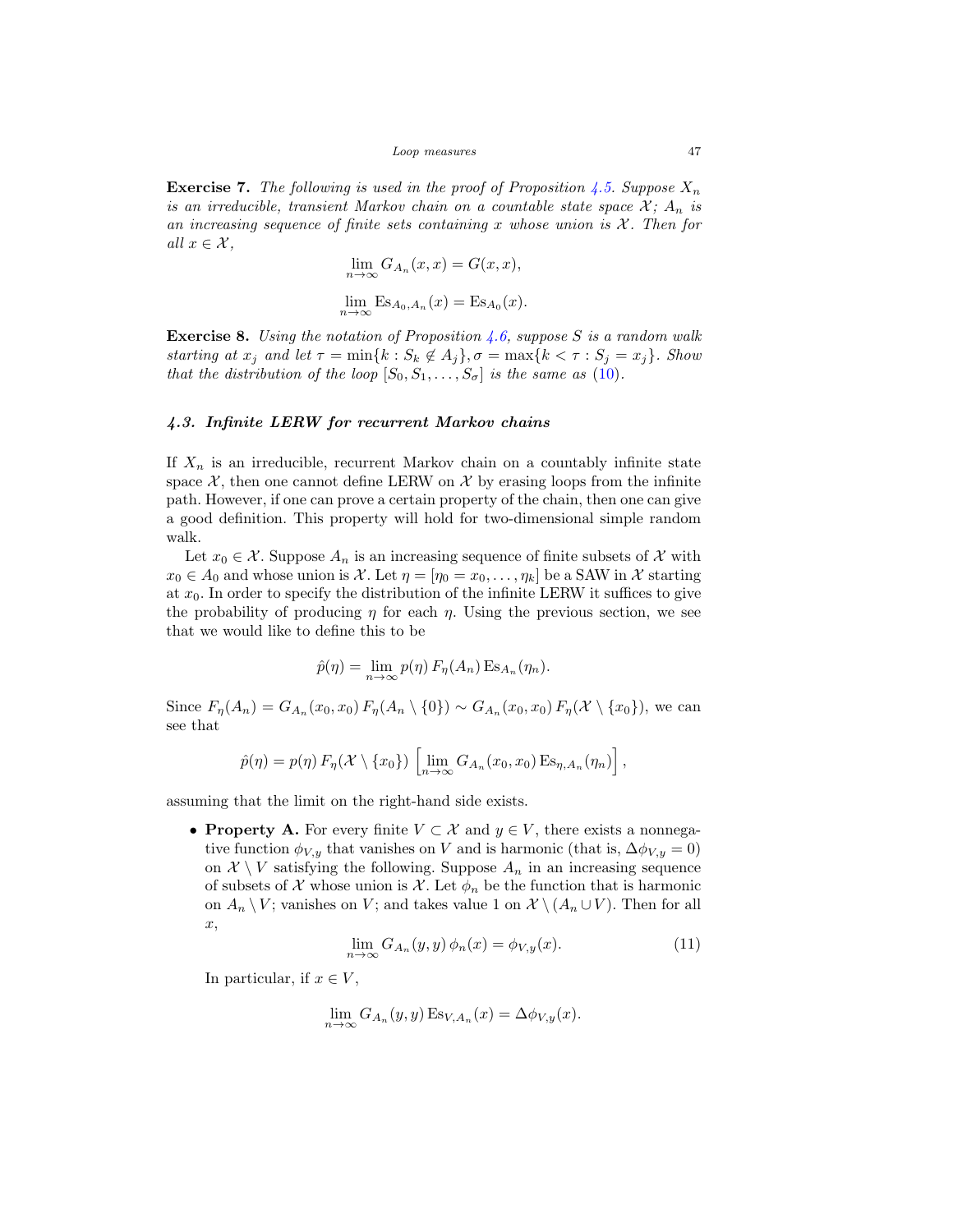**Definition.** If a recurrent irreducible Markov chain satisfies Property A, then we define the infinite LERW starting at  $x_0$  by

$$
\mathbf{P}\left\{[\hat{S}_0,\ldots,\hat{S}_n]=\eta\right\}=p(\eta)\left[\Delta\phi(\eta_n)\right]F_{\eta}(\mathcal{X}\setminus\{x_0\}),
$$

where  $\phi = \phi_{\eta, x_0}$  and  $\eta = [\eta_0 = x_0, \eta_1, \dots, \eta_n].$ 

We will show later the nontrivial fact that two-dimensional random walk satisfies Property A. However, this property is not satisfied by all recurrent chains as can be seen from the next example.

#### **Exercise 9.**

- 1. Show that one-dimensional simple random walk does not satisfy Property A.
- 2. Show that if one takes  $y = 0$ ,  $V = \{0\}$ , and  $A_n = \{1 n, 2 n, ..., n n\}$  $2, n-1$ , then the limit in  $(11)$  exists and give the limit.
- 3. Do the same with  $A_n = \{1 n, 2 n, ..., 2n 2, 2n 1\}$  and show that the limit exists but is different.

One could also define infinite LERW with respect to a particular sequence  ${A_n}$  provided that the appropriate limit exists for this sequence.

**Exercise 10.** Suppose that  $X_n$  is an irreducible, recurrent Markov chain on a countably infinite state space  $\mathcal{X}$ , and  $A_n$  is an increasing sequence of finite subsets of X whose union is X. Show that if  $x, y \in \mathcal{X}$ ,

$$
\lim_{n \to \infty} \frac{G_{A_n}(x, x)}{G_{A_n}(y, y)} = \frac{G_{\mathcal{X} \setminus \{y\}}(x, x)}{G_{\mathcal{X} \setminus \{x\}}(y, y)}.
$$

Is the recurrence assumption needed?

**Exercise 11.** Assume that  $X_n$  is an irreducible, recurrent Markov chain on a countably infinite state space  $\mathcal X$  that satisfies Property A. Let  $A_n$  be an increasing sequence of finite subsets of X whose union is X and V a finite subset of X.

- 1. Show that there exists a single function  $\phi_V$  and a positive function  $c(\cdot)$  on V such that for  $x \in V$ ,  $\phi_{V,x} = c(x) \phi_V$ .
- 2. Show that the process is a Laplacian random walk in the sense that

$$
\mathbf{P}\left\{\hat{S}_{n+1} = z \mid [\hat{S}_0, \dots \hat{S}_n] = \eta\right\} = \frac{\phi_{\eta}(z) p(\eta_n, z)}{\sum_{|w - x_n| = 1} \phi_{\eta}(w) p(\eta_n, w)}
$$

3. Assume as given that two-dimensional simple random walk satisfies Property A. Show that  $\phi_{V,x} = \phi_{V,y}$  for all  $x, y \in \mathbb{Z}^2$ .

# 4.3.1. Random walk in  $\mathbb{Z}^2$

Here we will show that two-dimensional simple random walk satisfies Property A using known facts about the random walk. We will establish this property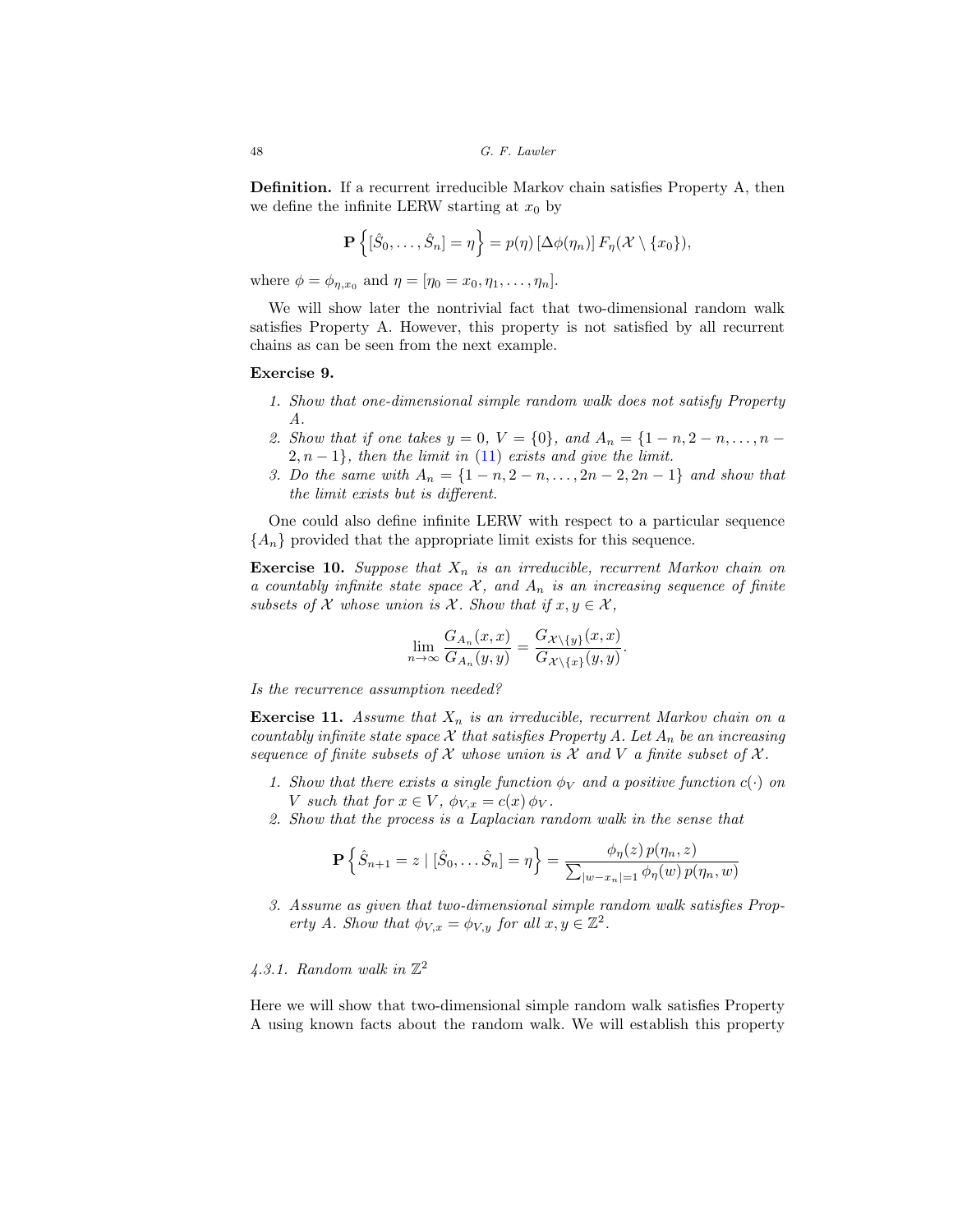Loop measures 49

with  $y = 0$  (the other cases are done similarly) and write  $\phi_{V,y} = \phi_V$ . Let  $C_m = \{z \in \mathbb{Z}^2 : |z| < m\}$  and if  $S_j$  denotes a simple random walk,

$$
\sigma_m = \min\{j \ge 0 : S_j \notin C_m\}.
$$

The potential kernel (see [\[17](#page-73-9), Section 4.4]) is defined by

$$
a(x) = \lim_{n \to \infty} \sum_{j=0}^{n} [\mathbf{P}\{S_j = 0\} - \mathbf{P}\{S_j = x\}].
$$

This limit exists, is nonnegative, and satisfies

$$
a(0) = 0,
$$
  
\n
$$
\Delta a(x) = \begin{cases} 1, & x = 0 \\ 0, & x \neq 0 \end{cases},
$$
  
\n
$$
a(x) = \frac{2}{\pi} \log |x| + c_0 + O(|x|^{-2}), \quad x \to \infty.
$$

where  $c_0 = (2\gamma + \log 8)/\pi$  and  $\gamma$  is Euler's constant. We set

$$
\phi_V(x) = a(x) - \mathbf{E}^x [a(S_{\zeta})],
$$

where  $\zeta = \zeta_V = \min\{j \geq 0 : S_j \in V\}$ . It is known [\[17](#page-73-9), Proposition 6.4.7] that

$$
\phi_V(x) = \lim_{m \to \infty} G_{C_m}(0,0) \mathbf{P}^x \{ S[0, \sigma_m] \cap V = \emptyset \}.
$$

Let  $A_n$  be an increasing sequence of finite subsets of  $\mathbb{Z}^2$  containing V whose union is  $\mathbb{Z}^2$ . Let  $\tau_n = \min\{j : S_j \notin A_n\}$ ; we need to show that

$$
\phi_V(x) = \lim_{n \to \infty} G_{A_n}(0,0) \mathbf{P}^x \{ S[0, \tau_n] \cap V = \emptyset \},\
$$

Let  $m = m_n$  be the largest integer with  $C_m \subset A_n$ .

Let us first consider the case  $V = \{0\}$ . Let  $T = \inf\{j > 0 : S_j = 0\}$ . As usual for Markov chains, we have

$$
G_{A_n}(0,0)^{-1} = \mathbf{P}^0 \{T > \tau_n\}
$$
  
=  $\mathbf{P}^0 \{T > \sigma_m\} \mathbf{P}^0 \{T > \tau_n | T > \sigma_m\}$   
=  $G_{C_m}(0,0)^{-1} \mathbf{P}^0 \{T > \tau_n | T > \sigma_m\}$ 

Let  $h_m(z) = H_{C_m}(0, z)$  denote the hitting probability of  $\partial C_m$  by a random walk starting at the origin. Using a last exit decomposition, we can see that  $\mathbf{P}^0\{S_{\sigma_m} = z \mid \sigma_m < T\} = h_m(z)$ . Therefore,

$$
\mathbf{P}^0\{T > \tau_n \mid T > \sigma_m\} = \sum_{z \in \partial C_m} h_m(z) \, \mathbf{P}^z\{T > \tau_n\}.
$$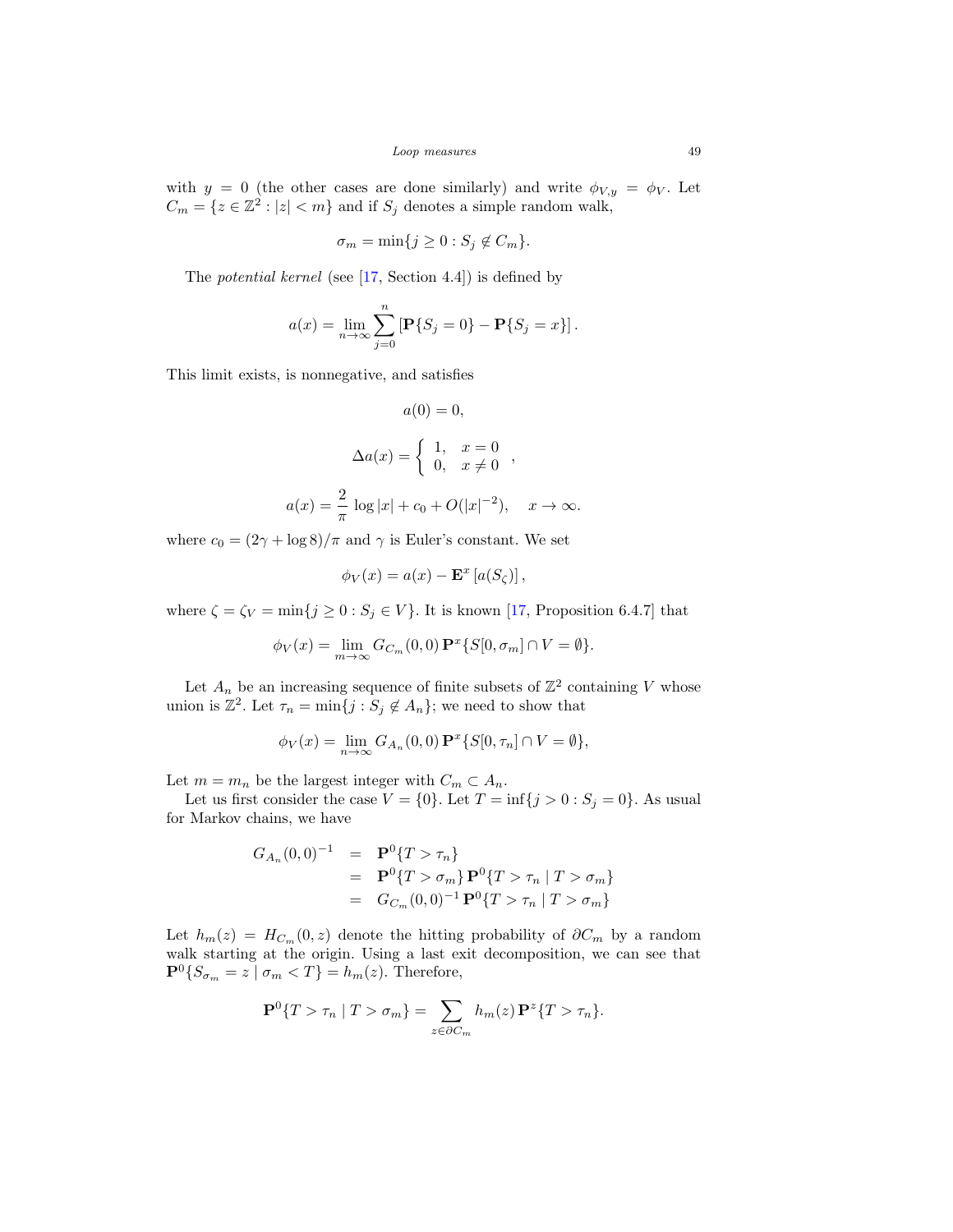50 G. F. Lawler

Using [\[17](#page-73-9), Proposition 6.4.5], we see that for  $|x| < m/2$ ,

$$
\mathbf{P}^{x}\{S_{\sigma_{m}}=z \mid \sigma_{m} < T\} = h_{n}(z) \left[1 + O\left(\frac{|x|}{m} \log \frac{m}{|x|}\right)\right],
$$

from which we conclude that

$$
\mathbf{P}^{x}\{\tau_{n} < T\} = \mathbf{P}^{x}\{\sigma_{m} < T\} \mathbf{P}^{0}\{T > \tau_{n} \mid T > \sigma_{m}\}\left[1 + O\left(\frac{|x|}{m} \log \frac{m}{|x|}\right)\right],
$$

and

$$
\lim_{n \to \infty} G_{A_n}(0,0) \mathbf{P}^x \{ \tau_n < T \} = \lim_{m \to \infty} G_{C_m}(0,0) \mathbf{P}^x \{ \sigma_m < T \} = a(x)
$$

For more general V, let  $\zeta = \zeta_V$  and let  $\phi_n$  denote the function that is harmonic on  $A_n \setminus V$  with boundary value 0 on V and 1 on  $\mathbb{Z}^2 \setminus A_n$ . Let  $\psi_n$  be the corresponding function with  $V = \{0\}$ . Note that

$$
\phi_n(x) = \psi_n(x) - \sum_{z \in V} \mathbf{P}^x \{ S_{\zeta \wedge \tau_n} = z \} \psi_n(z).
$$

Therefore,

$$
\lim_{n \to \infty} G_{A_n}(0,0)\phi_n(x)
$$
\n
$$
= \lim_{n \to \infty} \left[ G_{A_n}(0,0)\psi_n(x) - \sum_{z \in V} \mathbf{P}^x \{ S_{\zeta \wedge \tau_n} = z \} G_{A_n}(0,0)\psi_n(z) \right]
$$
\n
$$
= a(x) - \sum_{z \in V} \mathbf{P}^x \{ S_{\zeta} = z \} a(z) = \phi_V(x).
$$

# <span id="page-22-0"></span>*4.4. Wilson's algorithm*

Suppose **P** is the transition matrix of an irreducible Markov chains on a finite state space  $\overline{A} = \{x_0, x_1, \ldots, x_n\}$  and let  $A = \{x_1, \ldots, x_n\}$ . A spanning tree  $\mathcal T$ of (the complete graph) of  $A$  is a collection of  $n$  (undirected) edges such that  $A$ with those edges is a connected graph. This implies that every point is connected to every other point (this is what makes it spanning), and since there are only  $n$ edges that there are no "loops" (this is what makes it a tree). Given a spanning tree T, for each  $x \in A$ , there is a unique SAW  $\eta \in \mathcal{W}_A(x, x_0)$  whose edges lie in  $\mathcal T$ . This gives us a directed graph (that we also label as  $\mathcal T$  although it depends on the choice of "root"  $x_0$ ) by orienting each edge towards the root.

The weight of  $\mathcal T$  (with respect to  $x_0$ ) is given by

$$
p(\mathcal{T}; x_0) = \prod_{j=1}^n p(\mathbf{e}_j),
$$

where the product is over the directed edges in the tree. We will now describe an algorithm to choose a spanning tree with a fixed root  $x_0$ .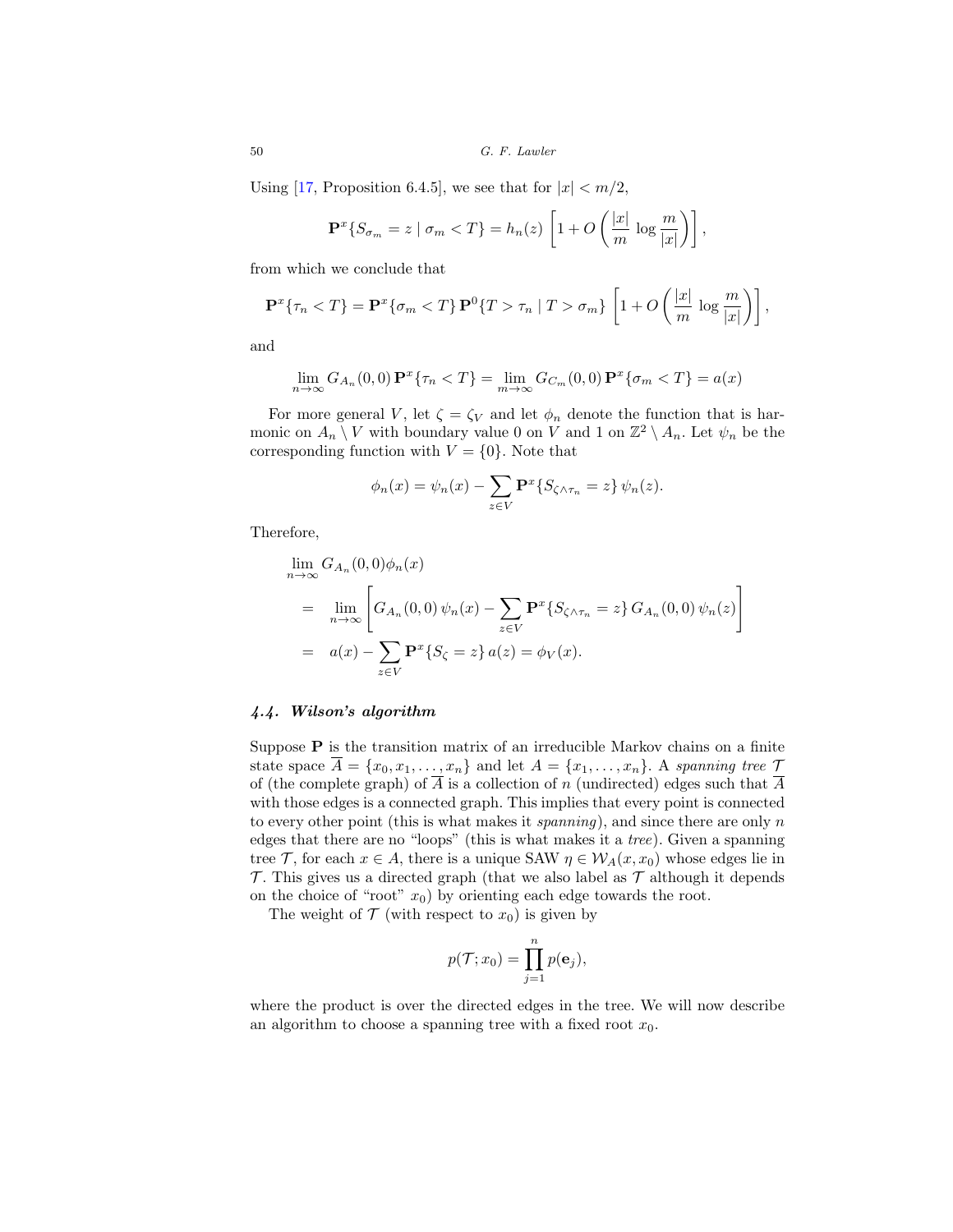**Definition.** Given  $A, P, x_0$ , Wilson's algorithm to select a spanning tree is as follows.

• Take a LERW in A starting at  $x_1$  to  $\partial A = \{x_0\}$ . Include all the edges traversed by the walk in the tree and let  $A_2$  be the set of vertices that have not been connected to the tree yet.

and recursively,

- If  $A_k = \emptyset$ , then we have a tree and stop.
- Otherwise, let j be the smallest index such that  $x_j \notin A_k$ . Take a LERW in  $A_k$  from  $x_j$  to  $A \setminus A_k$ . Add those edges to the tree and let  $A_{k+1}$  be the set of vertices that have not been connected to the tree.

<span id="page-23-1"></span>**Proposition 4.7.** Given  $\{x_0\}$ , **P**, the probability that a particular spanning tree  $\mathcal T$  is chosen in Wilson's algorithm is  $p(\mathcal T; x_0) F(A)$ . In particular,

<span id="page-23-0"></span>
$$
\sum_{\mathcal{T}} p(\mathcal{T}; x_0) = \frac{1}{F(A)} = \det(I - \mathbf{P}).\tag{12}
$$

*Proof.* Given any  $\mathcal T$  we can decompose it in a unique way as follows.

- Let  $\eta^1$  be the path in  $\mathcal T$  from  $x_1$  to  $x_0$ .
- Given  $\eta^1, \ldots, \eta^k$ , let  $x_j$  be the vertex of smallest index (if any) that is not included in  $\eta^1 \cup \cdots \cup \eta^k$ . Let  $\eta^{k+1}$  be the unique path from  $x^j$  to  $\eta^1 \cup \cdots \cup \eta^k$ . (If there were more than one path, then there would be a loop in the tree.)

Given this decomposition of  $\mathcal T$  into  $\eta^1,\ldots,\eta^k$  we can see from repeated appli-cation of Proposition [3.4](#page-12-2) that the probability of choosing  $\mathcal T$  is

$$
p(\eta^{1}) F_{\eta^{1}}(A) p(\eta^{2}) F_{\eta^{2}}(A \setminus \eta^{1}) \cdots p(\eta^{k}) F_{\eta^{k}}(A \setminus (\eta^{1} \cup \cdots \cup \eta^{k-1})).
$$

but  $p(\eta_1)\cdots p(\eta_k) = p(\mathcal{T}; x_0)$  and [\(5\)](#page-12-3) shows that

$$
F(A) = F_{\eta^1}(A) F_{\eta^2}(A \setminus \eta^1) \cdots F_{\eta^k}(A \setminus (\eta^1 \cup \cdots \cup \eta^{k-1})).
$$

The second equality in  $(12)$  follows from  $(6)$ .

A particularly interesting case of this result is random walk on a graph. Suppose  $(G, \mathcal{E})$  is a simple, connected graph with vertices  $\{x_0, x_1, \ldots, x_n\}$ . Let us do the "Type II" version of random walk on the graph. Then for each spanning tree  $\mathcal T$  of G we have

$$
p(\mathcal{T}; x_0) = n^{-n}.
$$

In particular each tree is chosen with equal probability and this probability is

$$
n^{-n} F(A) = \frac{1}{n^n \det(I - \mathbf{P})} = \frac{1}{\det[n(I - \mathbf{P})]}.
$$

Recall that  $n(I - P)$  is the graph Laplacian. We have proved an old result due to Kirchhoff sometimes called the matrix-tree theorem.

 $\Box$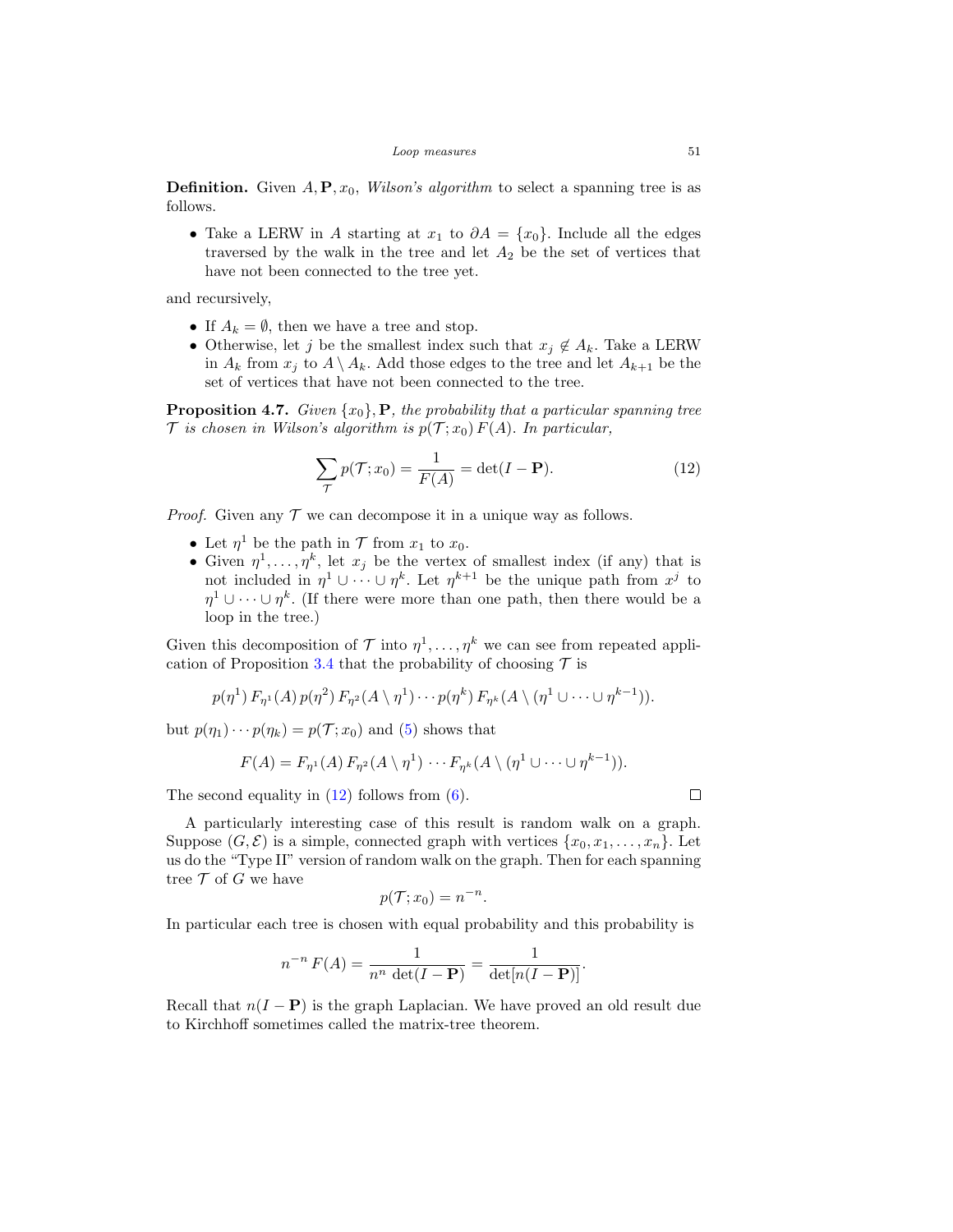**Corollary 4.8** (Kirchhoff)**.** The number of spanning trees of a graph is given by the determinant of the graph Laplacian.

**Exercise 12.** Explain why doing Wilson's algorithm with a "Type I" simple random walk on a graph generates the same distribution (that is, the uniform distribution) on the set of spanning trees.

**Exercise 13.** Use Proposition [4.7](#page-23-1) and Exercise [5](#page-14-3) to compute the number of spanning trees in a complete graph.

We will generalize this a little bit. Given  $\overline{A} = A \cup \partial A$ , we define the graph obtained by wiring the boundary  $\partial A$  to be the graph with vertex set  $A \cup {\partial A}$ (that is, considering  $\partial A$  as a single vertex) and retaining all the edges with at least one vertex in A. This gives some multiple edges between vertices in A and  $\partial A$ , but we retain the multiple edges. A *wired spanning tree* for A is a spanning tree for the wired graph. Wilson's algorithm gives a method for sampling from the uniform distribution on wired spanning trees. We can describe the algorithm recursively as follows.

- Choose any vertex  $x \in A$  and let  $\eta$  be LERW from x to  $\partial A$ . Let  $A' = A \setminus \eta$ .
- If  $A' \neq \emptyset$ , choose a uniform wired spanning tree from A'.

What we emphasize here is that we can choose any vertex at which to start the algorithm, and after adding a SAW  $\eta$  to the tree, we can choose any remaining vertex at which to continue. If we take the uniform wired spanning tree and restrict to the edges in  $A$ , then we call the resulting object the *uniform spanning* forest on A. The terminology is perhaps not best because this is not the same thing as looking at all spanning forests of A and choosing one at random. Since we will use this terminology we define it here.

**Definition.** Suppose  $(\overline{A}, E)$  is a connected graph and A is a strict subset of  $\overline{A}$ .

- The uniform wired spanning tree on A is a spanning tree of  $A \cup {\partial A}$ chosen uniformly over all spanning trees of the wired graph.
- The uniform spanning forest of  $A$  is the uniform wired spanning tree of  $A$ restricted to the edges for which both endpoints are in A,

Wilson's algorithm applied to the simple random walk on the graph generates a uniform wired spanning tree and hence a uniform spanning forest.

# <span id="page-24-0"></span>*4.5. Uniform spanning tree/forest in* Z*<sup>d</sup>*

The uniform spanning tree in  $\mathbb{Z}^d$  is the limit as  $n \to \infty$  of the uniform spanning forest on the discrete ball  $C_n = \{x \in \mathbb{Z}^d : |x| < n\}$ . If  $d = 1$ , the uniform spanning forest of  $C_n$  is all of  $C_n$ , so we will consider only  $d \geq 2$ . We will use Wilson's algorithm to give a different definition for the forest, but then we will prove it is also the limit of the uniform spanning forests on  $C_n$ . The construction will yield a spanning tree of  $\mathbb{Z}^d$  if  $d = 2, 3, 4$ , but will only be a forest for  $d \geq 5$ .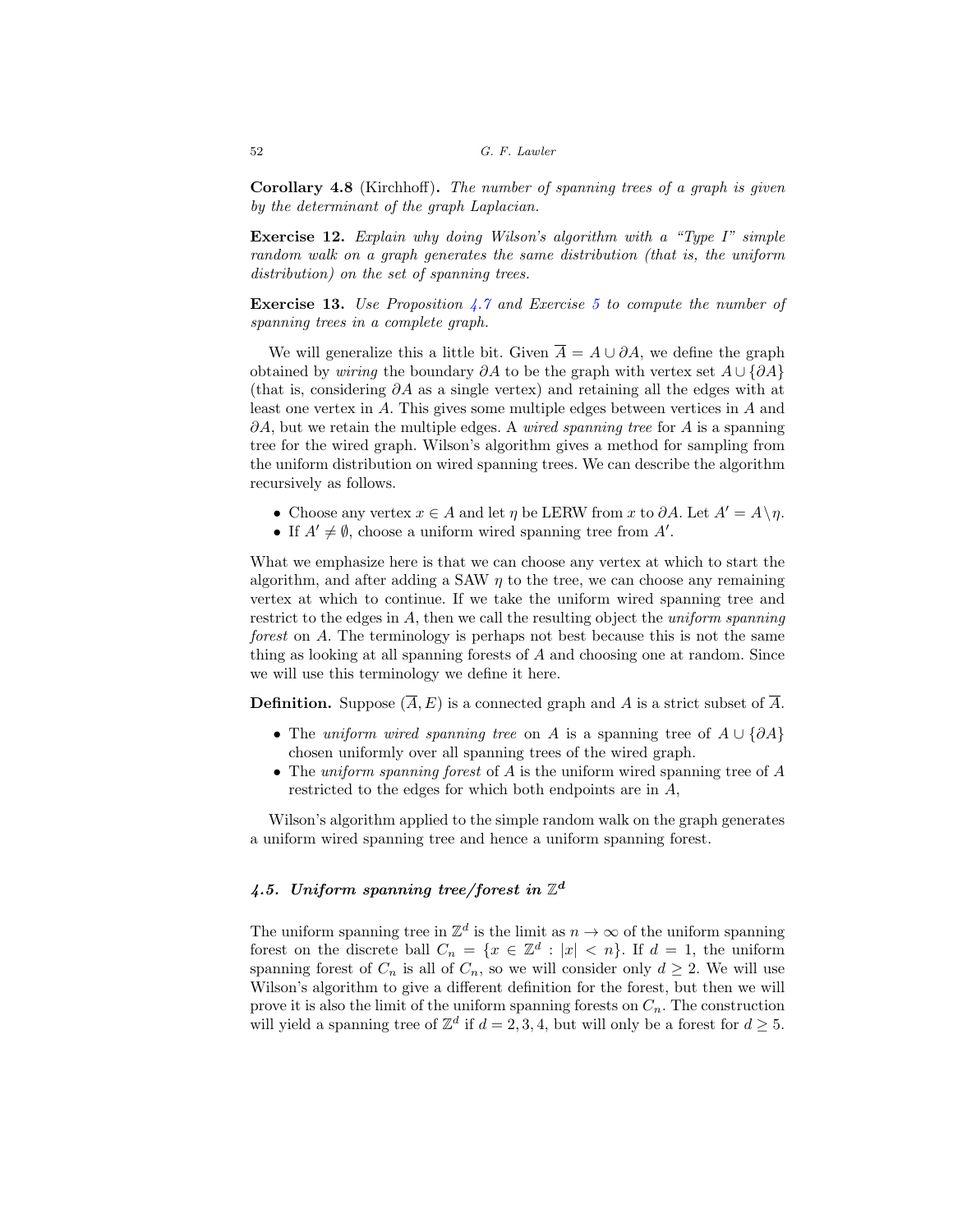Loop measures 53

The difference between  $d \leq 4$  and  $d \geq 5$  comes for a property about loop-erased random walk that we now discuss. If  $S_j$  is a simple random walk we write

$$
S[0, n] = \{ S_j : 0 \le j \le n \}.
$$

<span id="page-25-0"></span>**Proposition 4.9.** If  $S^1$ ,  $S^2$  are independent simple random walks in  $\mathbb{Z}^d$  starting at the origin, then

$$
\mathbf{P} \left\{ S^{1}[0,\infty) \cap S^{2}[0,\infty) \text{ is infinite} \right\} = \begin{cases} 1, & d \le 4 \\ 0, & d \ge 5 \end{cases},
$$

$$
\mathbf{P} \left\{ S^{1}[0,\infty) \cap S^{2}[1,\infty) = \emptyset \right\} \begin{cases} = 0, & d \le 4 \\ > 0, & d \ge 5 \end{cases}.
$$

**Exercise 14.** Prove Proposition [4.9.](#page-25-0) You may want to consider first the expectation of

$$
\#\left[S^1[0,\infty)\cap S^2[0,\infty)\right].
$$

A little harder to prove is the following.

<span id="page-25-1"></span>**Proposition 4.10.** If  $S^1$ ,  $S^2$  are independent simple random walks starting at the origin then

$$
\mathbf{P}\{\hat{S}^{1}[0,\infty) \cap S^{2}[1,\infty) = \emptyset\} \begin{cases} = 0, & d \le 4 \\ > 0, & d \ge 5 \end{cases}.
$$

We will not prove this. The critical dimension is  $d = 4$ . The probability that two simple random walks in  $\mathbb{Z}^4$  starting at neighboring points go distance R without intersecting is comparable to  $(\log R)^{-1/2}$ . The probability that one of the walks does not intersect the loop-erasure of the other is comparable to  $(\log R)^{-1/3}$ .

Using this proposition, we will now define the spanning tree/forest in the three cases. In each case we will use what we will call the infinite Wilson's algorithm. We assume that we start with an enumeration of  $\mathbb{Z}^d = \{x_1, x_2, \ldots, \}$ and we have independent simple random walks  $S_n^j$  starting at  $x_j$ . The algorithm as we state it will depend on the particular enumeration of the lattice, but it will follows from Theorem [1](#page-27-0) below that the distribution of the object is independent of the ordering.

# 4.5.1. Uniform spanning tree for  $d = 3, 4$

• Start by taking  $S^1$  and erasing loops to get  $\hat{S}^1[0,\infty)$ . Include all the edges and vertices of  $\hat{S}^1[0,\infty)$  in the tree. We call this tree (which is not spanning)  $\tilde{\mathcal{T}}_1$ .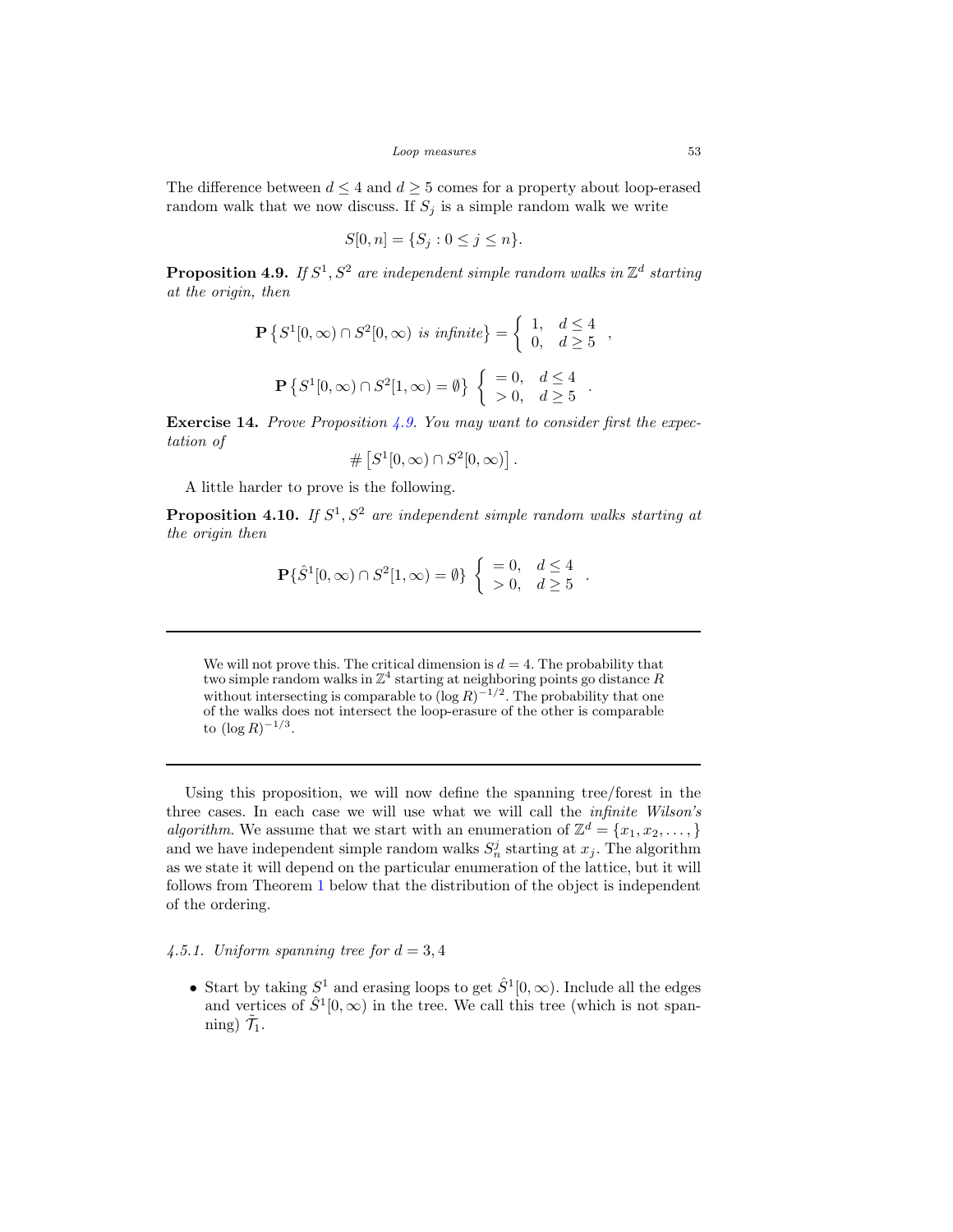54 G. F. Lawler

• Recursively, if  $x_j \in \mathcal{T}_{j-1}$ , we set  $\mathcal{T}_j = \mathcal{T}_{j-1}$ . Otherwise, consider the random walk  $S^j$  and stop it at the first time  $T^j$  it reaches a vertex in  $\tilde{\mathcal{T}}_{j-1}$ . By Proposition [4.10,](#page-25-1) this happens with probability one. Take the loop-erasure  $LE(S^j[0,T^j])$  and add those edges and vertices to the tree to form  $\tilde{\mathcal{T}}_j$ .

This algorithm does not stop in finite time, but it gives a spanning tree of the infinite lattice  $\mathbb{Z}^d$ . To be more precise, suppose that  $\overline{C}_m \subset \{x_1,\ldots,x_k\}$ . Then every vertex in  $\overline{C}_m$  in included in  $\tilde{\mathcal{T}}_k$ , and it is impossible to add any more edges adjacent to a vertex in  $C_m$ . Hence for all  $n \geq k$ ,

$$
\tilde{\mathcal{T}}_k \cap C_m = \tilde{\mathcal{T}}_n \cap C_m,
$$

and hence we can set  $\mathcal{T} \cap C_m = \tilde{\mathcal{T}}_k \cap C_m$ . Here we are writing  $\mathcal{T} \cap C_m$  for the set of edges in  $\mathcal T$  that have both vertices in  $C_m$ .

This distribution on spanning trees is called the uniform spanning tree on  $\mathbb{Z}^d, d = 3, 4.$ 

# 4.5.2. Uniform spanning tree for  $d = 2$

The uniform spanning tree for  $d = 2$  is defined similarly. The only difference is that in the first step, one takes the infinite LERW starting at  $x_1$  as discussed in Section [4.3](#page-19-2) and uses those edges to form  $\tilde{\mathcal{T}}_1$ . The remaining construction is the same.

# 4.5.3. Uniform spanning forest for  $d \geq 5$

The construction will be similarly to  $d = 3, 4$  except that the  $\tilde{\mathcal{T}}_k$  will only be forests, that is, they will not necessarily be connected.

- Start by taking  $S^1$  and erasing loops to get  $\hat{S}^1[0,\infty)$ . Include all the edges and vertices of  $\hat{S}^1[0,\infty)$  in the forest  $\tilde{\mathcal{T}}_1$ .
- Recursively, if  $x_j$  is a vertex in the forest  $\tilde{\mathcal{T}}_{j-1}$ , then we set  $\tilde{\mathcal{T}}_j = \tilde{\mathcal{T}}_{j-1}$ . Otherwise, consider the random walk  $S<sup>j</sup>$  and stop it at the first time T it reaches a vertex in  $\tilde{\mathcal{T}}_j$ . It is possible that  $T = \infty$ . Erase loops from  $S<sup>j</sup>[0,T]$  and add those edges and vertices to the tree. If  $T < \infty$ , this adds edges to one of the components of  $\tilde{\mathcal{T}}_{j-1}$ . If  $T = \infty$ , this adds the complete loop-erasure  $\hat{S}^{j}[0,\infty)$  and hence gives a new connected component to the forest.

The output of this algorithm is an infinite spanning forest  $\mathcal{T}^f$  with an infinite number of components.

**Exercise 15.** Show that the uniform spanning forest for  $d \geq 5$  has an infinite number of components.

This was not the original definition of the uniform spanning tree/forest. Rather, it was described as a limit of trees on finite subsets of  $\mathbb{Z}^d$ . Let  $C_n = \{x \in$  $\mathbb{Z}^d : |x| < n$  and consider the *uniform spanning forest* on  $C_n$ . To be precise,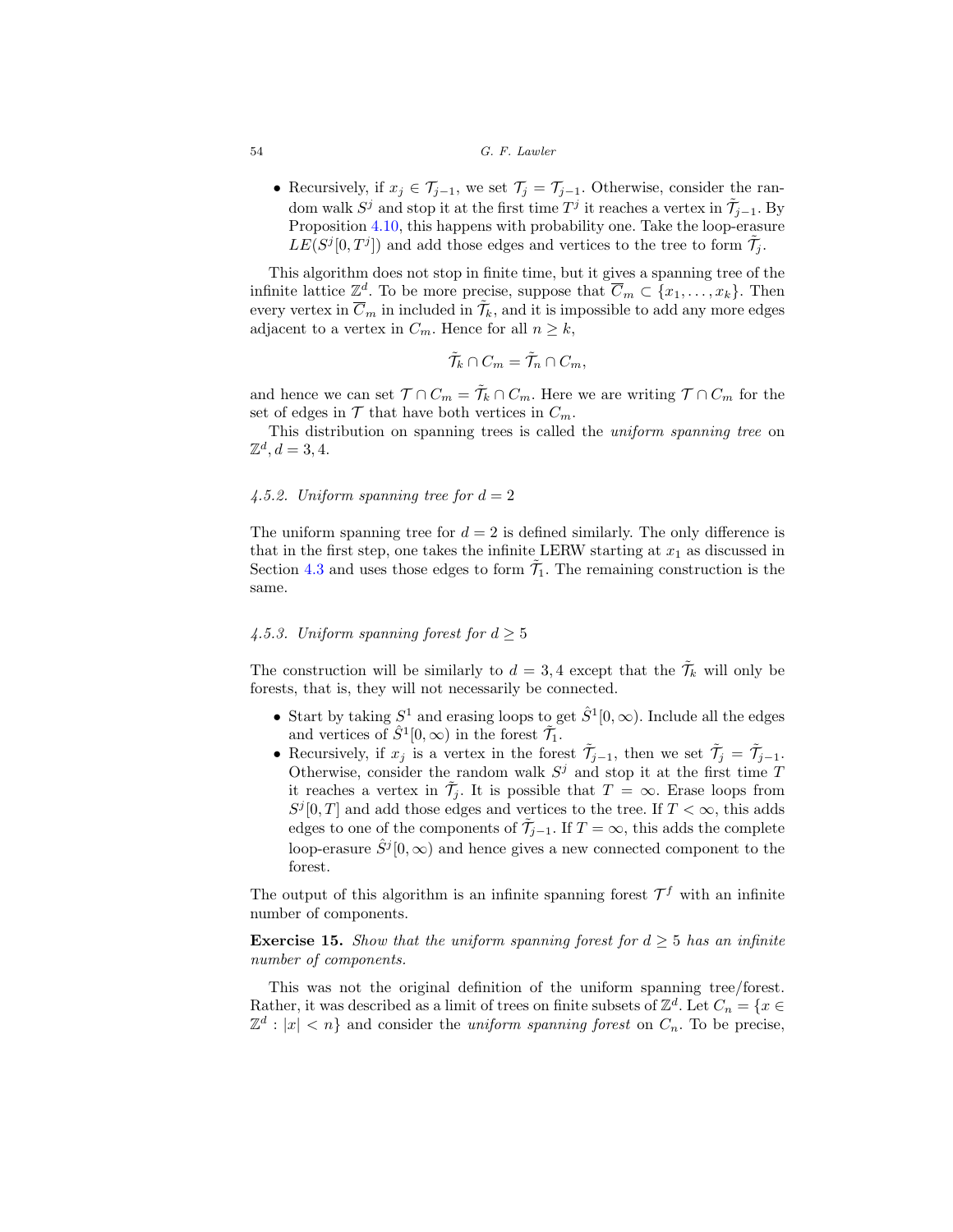Loop measures 55

we construct the uniform spanning tree  $\mathcal{T}_n$  on the wired graph  $C_n \cup {\partial C_n}$  and let  $\mathcal{T}_n^f$  be the forest in  $C_n$  obtained by taking only the edges in  $C_n$ .

For every finite set A, we write  $A \cap \mathcal{T}_n^f$  for the set of edges in  $\mathcal{T}_n^f$  with both vertices in A. This gives a probability measure  $\nu_{A,n}$  on forests in A. We can also consider the probability measure  $\nu_A$  obtained from intersecting the infinite spanning tree with A.

<span id="page-27-0"></span>**Theorem 1.** If  $\mathcal{T}^f$  denotes the uniform spanning forest (or tree) in  $\mathbb{Z}^d$ , then we can couple  $\mathcal{T}^f$  and  $\{\mathcal{T}^f_n : n \geq 1\}$  on the same probability space, such that with probability one for each finite set A, for all n sufficiently large

$$
\mathcal{T}_n^f \cap A = \mathcal{T}^f \cap A.
$$

*Proof.* If suffices to prove this for  $A = C_m$ , and we write  $\mathcal{T}_{n,m}, \mathcal{T}_{\infty,m}$  for  $\mathcal{T}_{n}^f \cap$  $C_m, \mathcal{T}^f \cap C_m$ , respectively. We will do the  $d \geq 3$  case leaving the  $d = 2$  case as an exercise. Assume  $d \geq 3$  and choose any ordering of  $\mathbb{Z}^d = \{x_1, x_2, \ldots\}$ . We assume we have a probability space on which are defined independent simple random walks  $S_i^j$  starting at  $x_j$ . Given these random walks the spanning forest  $\mathcal T$  is output using Wilson's algorithm above (it is a forest for  $d \geq 5$  and a tree for  $d = 3, 4$ , but we can use a single notation). For each n, we construct the uniform spanning forest on  $C_n$  on the same probability space, using Wilson's algorithm with the same random walks and the same ordering of the points. The only difference is that the random walks are stopped upon reaching  $\partial C_n$ . We recall that the distribution of this forest is independent of the ordering. If  $m < n$ , we will write  $\mathcal{T}^f_{\infty,m}, \mathcal{T}^f_{n,m}$  for the forests restricted to  $C_m$ .

We fix m. Given the realization of the random walks  $S^j$  we find N as follows. We write  $\tilde{\mathcal{T}}_k$  for the (non-spanning) forest obtained from the infinite Wilson's algorithm stopped once all the vertices  $\{x_1,\ldots,x_k\}$  have been added to  $\mathcal{T}_k$ . We write  $\tilde{\mathcal{T}}_{k,n}$  for the analogous forest for the walks stopped at  $\partial C_n$ .

- Choose k sufficiently large so that  $C_{m+1} \subset \{x_1, \ldots, x_k\}$ . In particular, every vertex in  $C_{m+1}$  has been added to  $\tilde{\mathcal{T}}_k$ . We partition  $\{x_1, \ldots, x_k\}$  as  $V_1 \cup V_2$  where  $V_1$  are the points  $x_j$  such that  $S^j[0,\infty) \cap \mathcal{T}_{j-1} \neq \emptyset$ . By definition,  $x_1 \in V_2$ ; if  $d = 3, 4$ , then  $V_2 = \{x_1\}$ , but  $V_2$  can be larger for  $d \geq 5$ .
- Choose  $n_1$  sufficiently large so that for each  $x_j \in V_1$ , The path  $S^j$  hits  $\tilde{\mathcal{T}}_{j-1}$  before reaching  $\partial C_{n_1}$ .
- Choose  $n_1 < n_2 < N$  such that each for each  $j \in V_2$ , the random walk  $S^j$  never returns to  $C_{n_1}$  after reaching  $\partial C_{n_2}$  and never returns to  $C_{n_2}$ after reaching  $\partial C_N$ . Note that this implies that for every  $n \geq N$ , the intersection of  $C_{n_1}$  and the loop-erasure of  $S^j$  stopped when it reaches  $\partial C_n$  is the same as intersection of  $C_{n_1}$  and the loop-erasure of the infinite path.

Then one readily checks that for  $n \geq N$ ,  $\mathcal{T}_{n,m} = \mathcal{T}_{\infty,m}$ .  $\Box$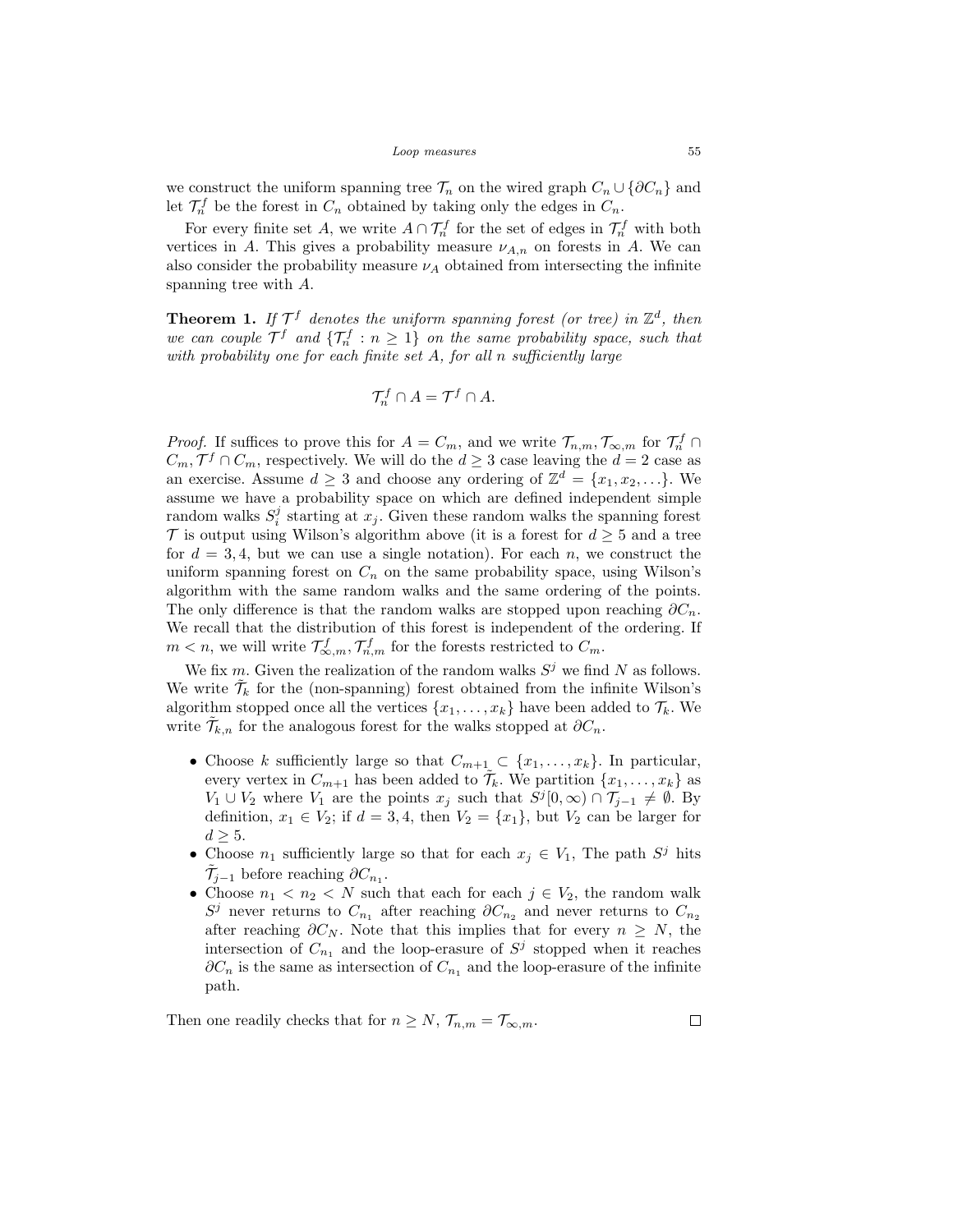While this proof was not very difficult, it should be pointed out that no estimates were given for the rate of convergence. Indeed, the numbers  $n_1, n_2, N$  in the proof can be very large.

Given the infinite spanning tree or forest, we can also consider the intersection of this with a discrete ball  $C_n$ . This gives a forest in  $C_n$ . For  $d = 2, 3$ , the largest components of this forest have on order  $n^d$  points. However, for  $d = 4$ , there are of order log n components of order  $n^4/\log n$  points. In other words, the uniform spanning tree in  $\mathbb{Z}^4$  does not look like a tree locally.

**Exercise [1](#page-27-0)6.** Prove Theorem 1 for  $d = 2$ .

# <span id="page-28-0"></span>**5. Loop measures and soups**

# <span id="page-28-1"></span>*5.1. Loop measure*

Recall that a loop rooted at x in A is an element of  $\mathcal{K}_A(x, x)$ . We will say that  $l \in \mathcal{K}_A(x,x)$  is an *elementary loop* if it is nontrivial  $(|l| > 0)$  and the only visits to x occur at the beginning and terminal vertices of l. We write  $\tilde{\mathcal{L}}_x^1 = \tilde{\mathcal{L}}_x^1(A)$ for the set of elementary loops in  $A$  rooted at  $x$ . Recall that if  $q$  is an integrable weight,

<span id="page-28-3"></span>
$$
f_x = \sum_{l \in \tilde{\mathcal{L}}_x^1} q(l), \quad G_A(x, x) = \frac{1}{1 - f_x}.
$$
 (13)

Any nontrivial loop  $l \in \mathcal{K}_A(x, x)$  can be written uniquely as

<span id="page-28-2"></span>
$$
l = l^1 \oplus \dots \oplus l^k,\tag{14}
$$

where k is a positive integer and  $l^1, \ldots, l^k \in \tilde{\mathcal{L}}_{x}^1$ . We write  $\tilde{\mathcal{L}}_x^k$  for the set of loops of the form [\(14\)](#page-28-2) for a given k, and we write  $\tilde{\mathcal{L}}_x^0$  for the set containing only the trivial loop at x. Let  $\tilde{\mathcal{L}}_x = \tilde{\mathcal{L}}_x(A)$  be the set of nontrivial loops, so that we have partitions

$$
\mathcal{K}_A(x,x) = \bigcup_{k=0}^{\infty} \tilde{\mathcal{L}}_x^k(A), \quad \tilde{\mathcal{L}}_x(A) = \bigcup_{k=1}^{\infty} \tilde{\mathcal{L}}_x^k(A).
$$

Note that  $q(\tilde{\mathcal{L}}_x^k) = f_x^k$ . We will define a measure on nontrivial loops, that is, on

$$
\tilde{\mathcal{L}}(A) := \bigcup_{x \in A} \tilde{\mathcal{L}}_x(A).
$$

**Definition.** If q is a weight on A, then the *(rooted) loop measure*  $\tilde{m} = \tilde{m}_A^q$  is defined on  $\mathcal{L}(A)$  by

$$
\tilde{m}(l) = \frac{q(l)}{|l|}.
$$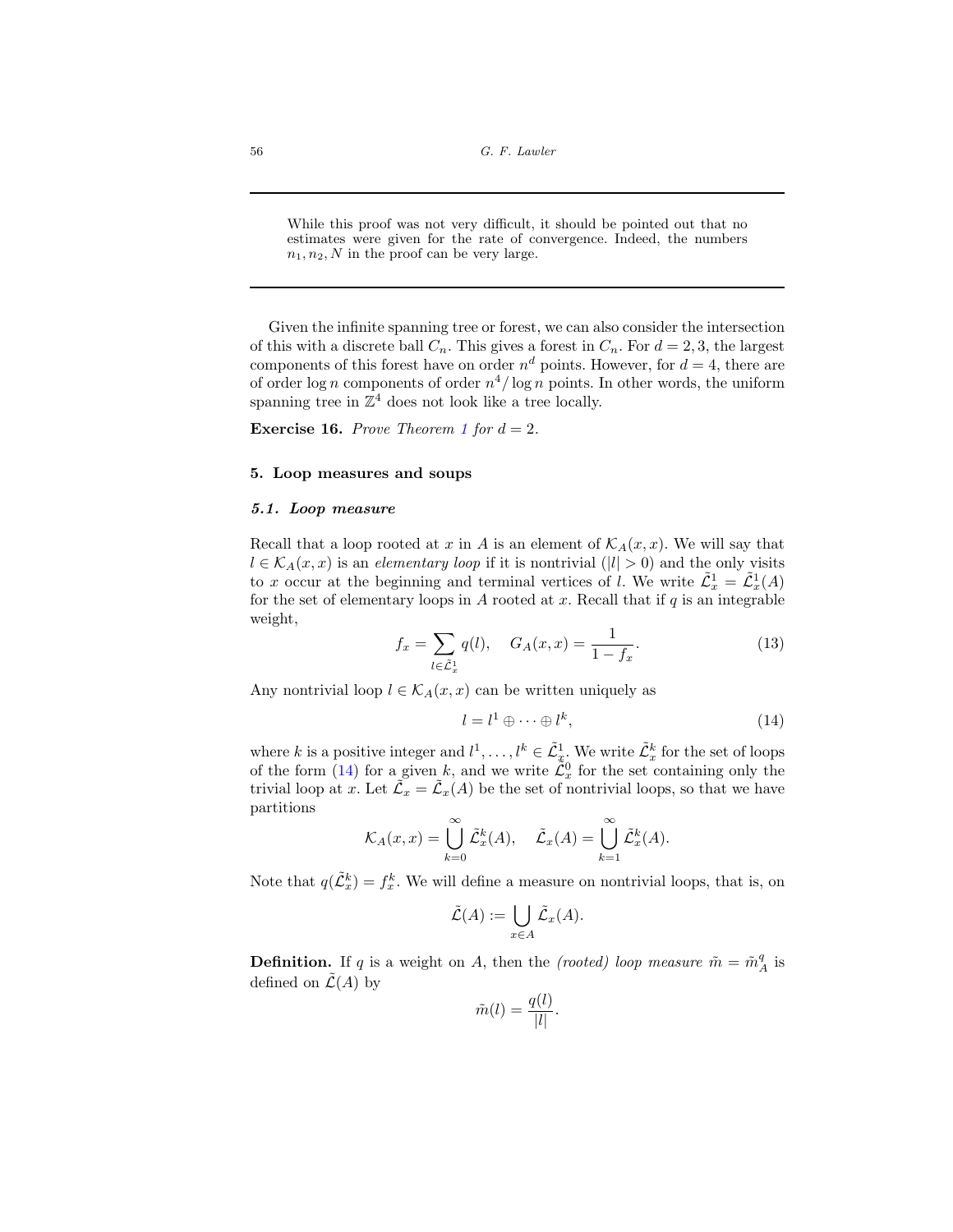The loop measure is a measure on  $\tilde{\mathcal{L}}(A)$  and hence gives zero measure to trivial loops. It may not be immediately clear why one would make this definition. The usefulness of it comes when we consider the corresponding measure on unrooted loops. An unrooted loop is an oriented loop that has forgotten where the loop starts.

**Definition.** An *(oriented)* unrooted loop  $\ell$  is an equivalence class of rooted loops of positive length under the equivalence relation generated by

 $[l_0, l_1, \ldots, l_n] \sim [l_1, l_2, \ldots, l_n, l_1] \sim [l_2, l_3, \ldots, l_n, l_1, l_2] \sim \cdots$ 

- Let  $\mathcal{L}(A)$  denote the set of unrooted loops in A.
- If  $B \subset A$ , let  $\mathcal{L}(A;B)$  denote the set of unrooted loops in A that include at least one vertex in B. If  $B = \{x\}$  is a singleton, we also write  $\mathcal{L}(A; x)$ .

We will write  $\ell$  for unrooted loops and l for rooted loops. We write  $l \in \ell$  if l is a representative of the unrooted loop  $\ell$ . Note that |l| and  $q(l)$  are the same for all representatives of an unrooted loop  $\ell$  so we can write  $|\ell|$  and  $q(\ell)$ .

For each unrooted loop, let  $s_{\ell}$  denote the number of distinct representatives l of l. If  $s_\ell = |\ell|$  we call  $\ell$  irreducible; we also call a rooted loop l irreducible if its corresponding  $\ell$  is irreducible. More generally, if  $|\ell| = n$ ,  $s_{\ell} = s$ , then each representative of  $\ell$  can be written as

$$
l=\underbrace{l'\oplus\cdots\oplus l'}_{n/s}
$$

where  $l'$  is an irreducible loop of length s. For example, if  $\ell$  is the unrooted loop with representative  $[x, y, x, y, x]$  we have  $s_{\ell} = 2$  and the two irreducible loops are  $[x, y, x]$  and  $[y, x, y]$ . Note that  $s_{\ell}$  is always an integer dividing n.

For rooted loops we have two different notions: elementary and irreducible. The words are similar but refer to different things. Elementary loops are irreducible but irreducible loops are not necessarily elementary. The notion of elementary loops is used only for rooted loops while irreducibility is a property of an unrooted loop.

**Definition.** The unrooted loop measure  $m = m_A^q$  is the measure on  $\mathcal{L}(A)$  induced by the rooted loop measure. More precisely, for every  $\ell \in \mathcal{L}(A)$ ,

$$
m(\ell) = \sum_{l \in \ell} \tilde{m}(l) = s_{\ell} \, \frac{q(\ell)}{|\ell|}.
$$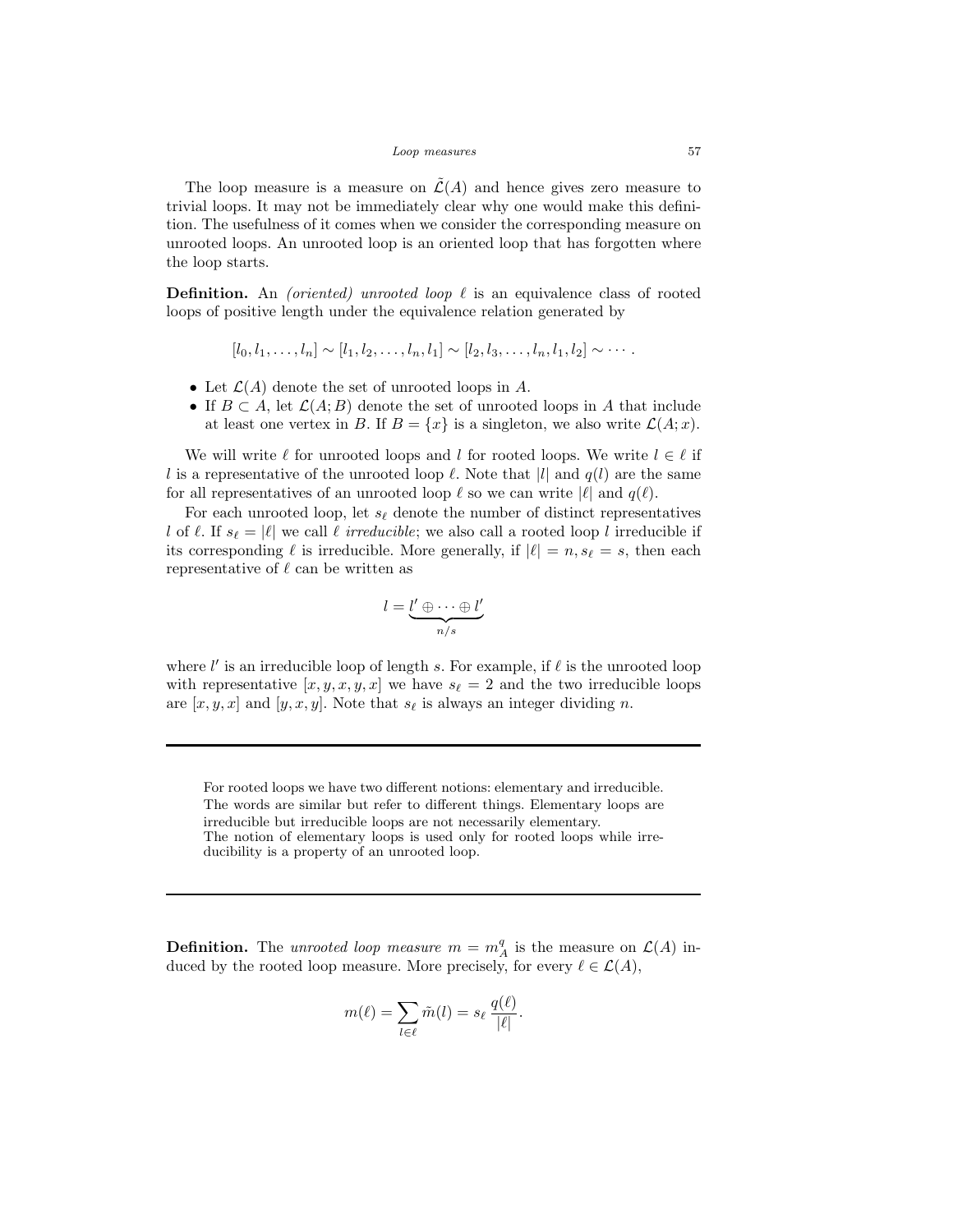58 G. F. Lawler

## **Definition.**

• If l is a loop and  $x \in A$ , we let  $n(l; x)$  be the vertex local time, that is, the number of times that the loop visits  $x$ . To be precise, if

$$
l=[l_0,l_1,\ldots,l_n],
$$

then

$$
n(l; x) = \#\{j : 1 \le j \le n : l_j = x\}.
$$

In particular,  $n(l; x) = k$  if  $l \in \tilde{\mathcal{L}}_x^k(A)$ .

• If  $\ell$  is an unrooted loop, we similarly write  $n(\ell; x)$ .

The next proposition is important. It relates the unrooted loop measure restricted to loops that visit  $x$  to a measure on loops rooted at  $x$ .

<span id="page-30-1"></span>**Proposition 5.1.** Let  $m' = m'_{A,x}$  denote the measure on  $\tilde{\mathcal{L}}_x = \tilde{\mathcal{L}}_x(A)$  that gives measure

$$
\frac{q(l)}{n(l;x)}
$$

to each  $l \in \tilde{\mathcal{L}}_x$ . In other words, if  $V \subset \tilde{\mathcal{L}}_x$ , then

$$
m'(V) = \sum_{k=1}^{\infty} k^{-1} q \left[ V \cap \tilde{\mathcal{L}}_x^k \right].
$$

Then the induced measure on unrooted loops is m restricted to  $\mathcal{L}(A; x)$ .

*Proof.* Let l be a representative of  $\ell$  in  $\tilde{\mathcal{L}}_x$  and let  $s = s_{\ell}, n = |\ell|$ . Then we can write

$$
l=\underbrace{l'\oplus\cdots\oplus l'}_{n/s},
$$

where l' is an irreducible loop in  $\mathcal{L}_x$ . The loop l' is the concatenation of  $n(l';x)$ elementary loops. Note that  $n(l; x) = (n/s) n(l'; x)$ , and there are  $n(l'; x)$  distinct representatives of  $\ell$  in  $\mathcal{L}_x$ .  $\Box$ 

Recall that if  $B = \{x_1, \ldots, x_n\}$ , then

$$
F_B(A) = \prod_{j=1}^n G_{A_j}(x_j, x_j),
$$

where  $A_j = A \setminus \{x_1, \ldots, x_{j-1}\}.$  In Proposition [3.3](#page-12-1) (actually in Exercise [3\)](#page-12-0), it was shown that this is independent of the ordering of the points of B. In the next proposition we give another expression for  $F_B(A)$  in terms of the unrooted loop measure that is clearly independent of the ordering.

<span id="page-30-0"></span>**Proposition 5.2.** Suppose that q is an integrable weight on A.

1. If 
$$
x \in A
$$
,  
 
$$
\exp \{m \left[ \mathcal{L}(A; x) \right] \} = G_A(x, x).
$$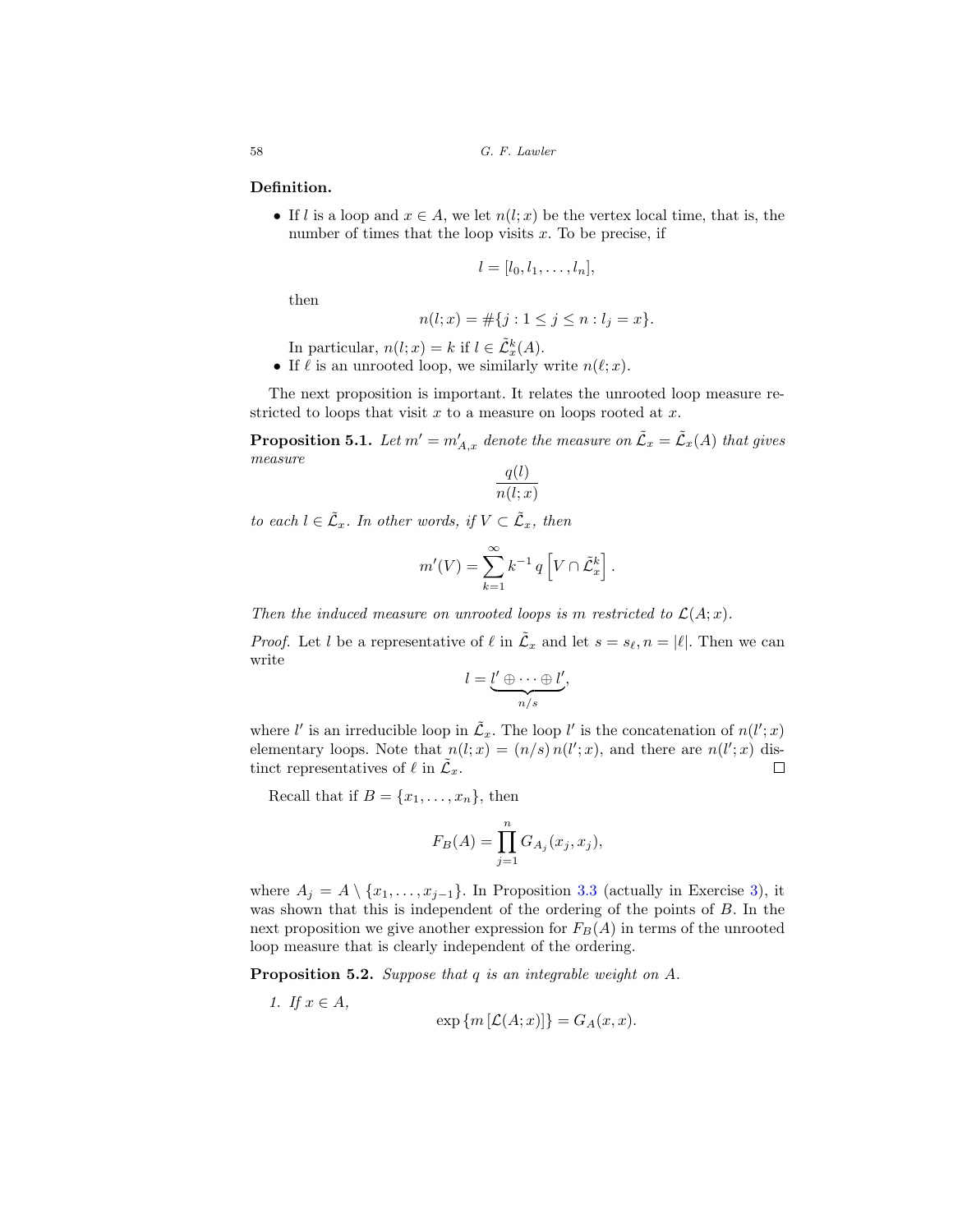Loop measures 59

2. If  $B \subset A$ , then

$$
F_B(A) = \exp \{m[\mathcal{L}(A;B)]\}.
$$

3. In particular,

$$
\exp\{m[\mathcal{L}(A)]\} = F(A) = \det G_A = \frac{1}{\det[I - Q]}.
$$

Proof.

1. By the previous lemma, the measure m restricted to  $\mathcal{L}(A; x)$  can be obtained from  $m' = m'_{A,x}$  by "forgetting the root". Using [\(13\)](#page-28-3), we get

$$
m\left[\mathcal{L}(A;x)\right] = \sum_{k=1}^{\infty} k^{-1} q \left[\tilde{\mathcal{L}}_x^k(A)\right] = \sum_{k=1}^{\infty} k^{-1} f_x^k
$$

$$
= -\log[1 - f_x] = \log G_A(x,x).
$$

2. If  $B = \{x_1, \ldots, x_n\}$  and  $A_j = A \setminus \{x_1, \ldots, x_{j-1}\}$  we partition  $\mathcal{L}(A;B)$  as

$$
\mathcal{L}(A;B) = \mathcal{L}(A;x_1) \cup \mathcal{L}(A_1;x_2) \cup \cdots \cup \mathcal{L}(A_n;x_n),
$$

and use part  $1 \, j$  times.

3. This is part 2 with  $B = A$  combined with  $(6)$ .

The last proposition might appear surprising at first. The first equality can be rewritten as

$$
\exp\left\{\sum_{\ell\in\mathcal{L}(A;x)} m^q(\ell)\right\} = \sum_{l\in\mathcal{K}_A(x,x)} q(l).
$$

On the right-hand side we have a measure of a set of paths and on the left-hand side we have the exponential of the measure of a set of paths. However, as the proof shows, this relation follows from the Taylor series for the logarithm,

$$
-\log(1-q) = \sum_{k=1}^{\infty} \frac{q^k}{k}.
$$

As a corollary of this result, we see that a way to sample from the unrooted loop measure m on A is to first choose an ordering  $A = \{x_1, \ldots, x_n\}$  and then sample independently from the measures on rooted loops  $\tilde{m}_{x_j, A_j}$  where  $A_j =$  $A \setminus \{x_0, \ldots, x_{j-1}\}.$  Viewed as a measure on *unrooted* loops, this is independent of the ordering of A.

# *5.2. Soups*

We use the word soup for the more technical term "Poissonian realization" from a measure. If  $\mathcal X$  is a set, then a *multiset* of  $\mathcal X$  is a subset where elements can

 $\Box$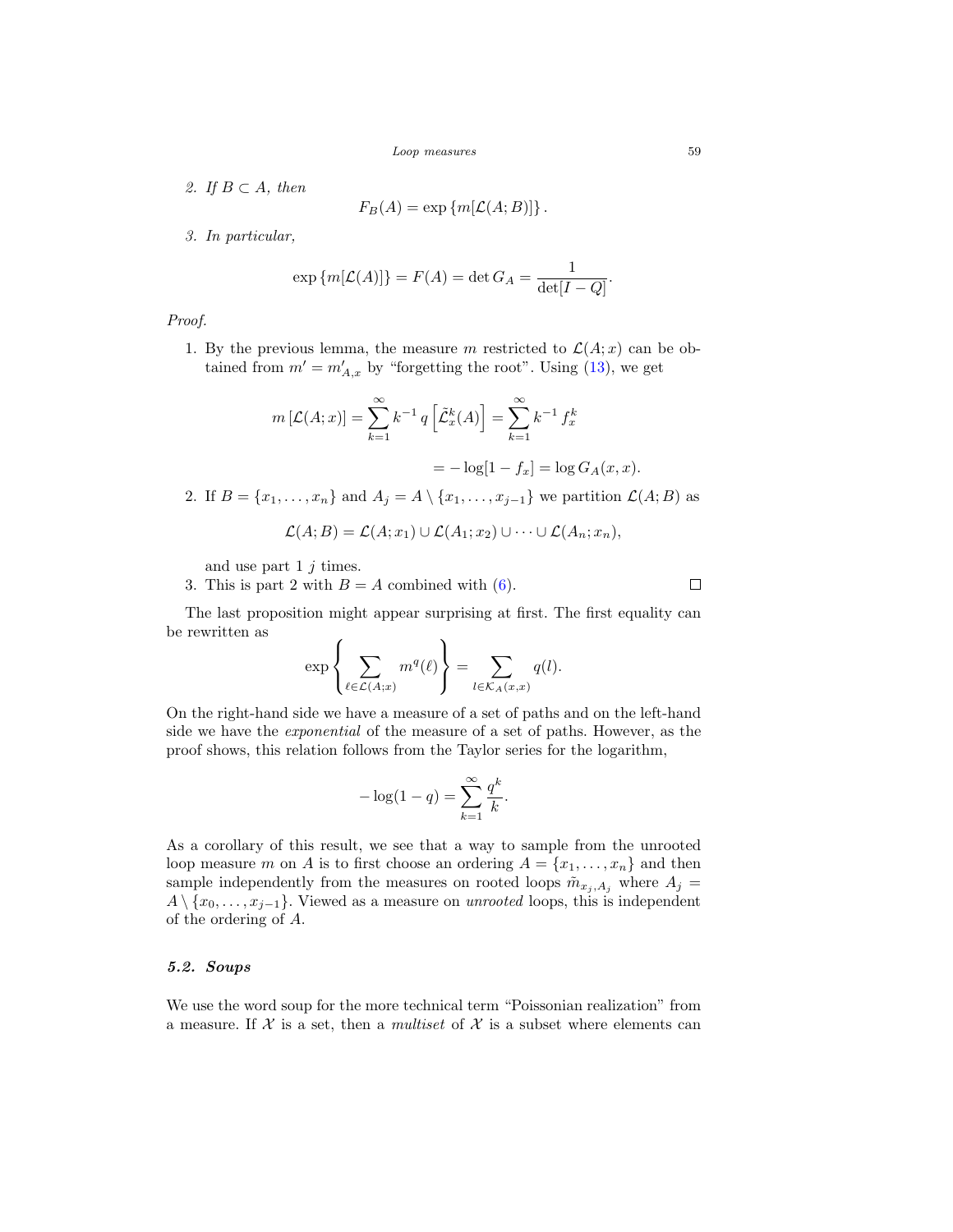appear multiple times. A more precise formulation is that a multiset of  $\mathcal{X}$  is an element of  $\mathbb{N}^{\mathcal{X}}$ , that is, a function

$$
N: \mathcal{X} \to \mathbb{N},
$$

where  $N(x) = j$  can be interpreted as saying that the element x appears j times in the multiset. Here  $\mathbb{N} = \{0, 1, 2, \ldots\}$ . Let  $\mathbb{N}_{\text{fin}}^{\mathcal{X}}$  denote the *finite* multisets, that is, the N such that  $\#(x : N(x) > 0)$  is finite.

**Definition.** If  $\mu$  is a positive measure on a countable state space  $\mathcal{X}$ , then a soup is a collection of independent Poisson processes

$$
\overline{N}_t := \{ N_t^x : x \in \mathcal{X} \},
$$

where  $N^x$  has rate  $\mu_x = \mu(x)$ .

If  $\mu$  is a finite measure, then  $\mathbf{N}_t \in \mathbb{N}_{\text{fin}}^{\mathcal{X}}$  with probability one and the distribution of the soup at time  $t$  is

$$
\mathbf{P}\{\mathbf{N}_t = \overline{N}\} = e^{-t\|\mu\|} \prod_{x \in \mathcal{X}} \frac{(t\mu_x)^{N(x)}}{N(x)!}.
$$

Although the product is formally an infinite product, since  $\overline{N} \in \mathbb{N}_{\text{fin}}^{\mathcal{X}}$ , all but a finite number of terms equals one. We can give an alternative definition of a loop soup in terms of the distributions. This definition will not require the measure to be positive, but it will need to be a complex measure. In other words, if  $\mu_x$ denotes the measure of  $x$ , then we need

$$
\|\mu\| := \sum_{x \in \mathcal{X}} |\mu_x| < \infty.
$$

**Definition.** If  $\mu$  is a complex measure on a countable set  $\mathcal{X}$ , then the soup is the collection of complex measures  $\{\nu_t\}$  on  $\mathbb{N}_{\text{fin}}^{\mathcal{X}}$  given by

<span id="page-32-0"></span>
$$
\nu_t\left[\overline{N}\right] = e^{-t\mu(X)} \prod_{x \in \mathcal{X}} \frac{(t\mu_x)^{N(x)}}{N(x)!}.
$$
\n(15)

The generalization to complex measures is straightforward but it is not clear if there is a probabilistic intuition. Let us consider the simple case of a "Poisson random variable with parameter  $\lambda \in \mathbb{C}^n$ . This does not make literal sense but one can talk about its "distribution" which is the complex measure  $\nu$  on N given by

$$
\nu(k) = e^{-\lambda} \frac{\lambda^k}{k!}, \quad k = 0, 1, 2, \dots
$$

As in the positive case,  $\nu(\mathbb{N}) = 1$ ; however, the total variation is larger,

$$
\|\nu\| = \sum_{k=0}^{\infty} \left| e^{-\lambda} \frac{\lambda^k}{k!} \right| = e^{|\lambda| - \text{Re}(\lambda)}.
$$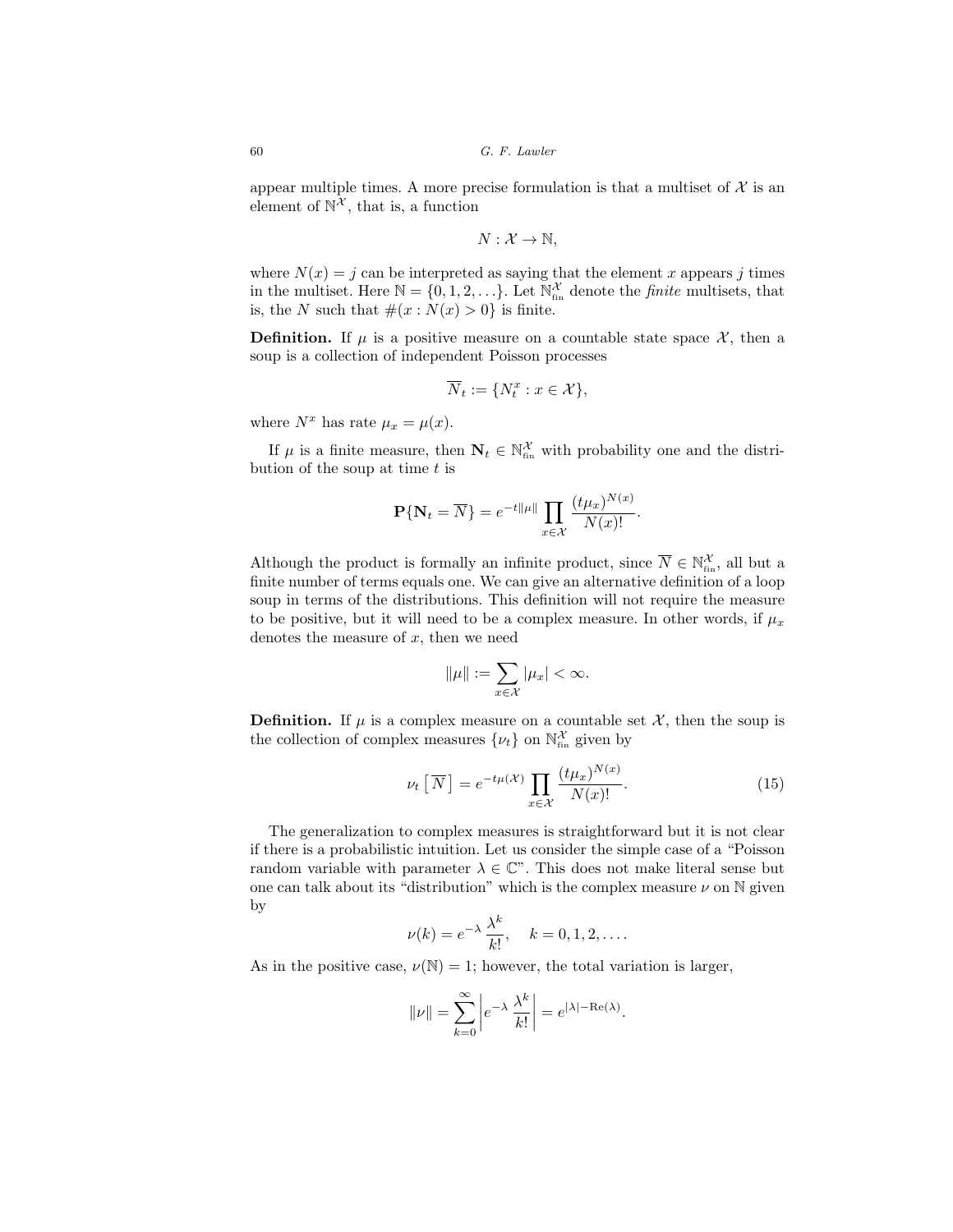Using this calculation, we can see that  $\nu_t$  as defined in [\(15\)](#page-32-0) is a complex measure on  $\mathbb{N}_{\text{fin}}^{\mathcal{X}}$  of total variation

$$
\|\nu_t\| = \prod_{x \in \mathcal{X}} \exp \{t[\mu_x] - \text{Re}(\mu_x)]\} = \exp \{t(\|\mu\| - \text{Re}[\mu(\mathcal{X})])\}.
$$

## <span id="page-33-0"></span>*5.3. The growing loop at a point*

In this subsection, we fix  $x \in A$  and an integrable weight q and consider loops coming from the measure  $m' = m'_{A,x}$  as in Proposition [5.1.](#page-30-1) We first consider the case of positive weights  $p \geq 0$ . Recall that the measure m' is given by

 $m'(l^1 \oplus \cdots \oplus l^k) = k^{-1} p(l^1) \cdots p(l^k), \quad l^j \in \tilde{\mathcal{L}}^1 := \tilde{\mathcal{L}}_x^1(A).$ 

Sampling from  $m'$  can be done in a two-step method,

• Choose  $k \in \mathbb{N}$  from the measure

$$
\nu(k) = \frac{1}{k} f^k \quad \text{where } f = f_x = \sum_{l \in \tilde{\mathcal{L}}^1} p(l),
$$

• Given k, choose  $l^1, \ldots, l^k$  independently from the probability measure  $p/f$ on  $\tilde{\mathcal{L}}^1$ .

At time t, the soup outputs a (possible empty) multiset of loops in  $\mathcal{L}_x$ . If we concatenate them in the order they appear, we get a single loop in  $\mathcal{K}_A(x,x)$ , which we denote by  $l(t)$ . We can also write  $l(t)$  as a concatenation of elementary loops. If no loops have appeared in the soup, then the concatenated loop is defined to be the trivial loop  $[x]$ .

**Definition.** The process  $l(t)$  is the *growing loop* (in A at x induced by p) at time t.

The growing loop at time t is a concatenation of loops in  $\mathcal{L}_x(A)$ ; if we only view the loop  $l(t)$  we cannot determine how it was formed in the soup.

The growing loop can also be defined as the continuous time Markov chain with state space  $\mathcal{K}_A(x, x)$  which starts with the trivial loop and whose transition rate of going from  $\tilde{l}$  to  $\tilde{l} \oplus l$  is  $m'(l)$ . The next proposition computes the distribution of the loop  $l(t)$ .

# **Proposition 5.3.**

• The distribution of the growing loop at x at time t, is

$$
\mu_t(l) = \frac{1}{G_A(x,x)^t} \frac{\Gamma(k+t)}{k!\,\Gamma(t)} \, p(l) \quad l \in \tilde{\mathcal{L}}_x^k(A).
$$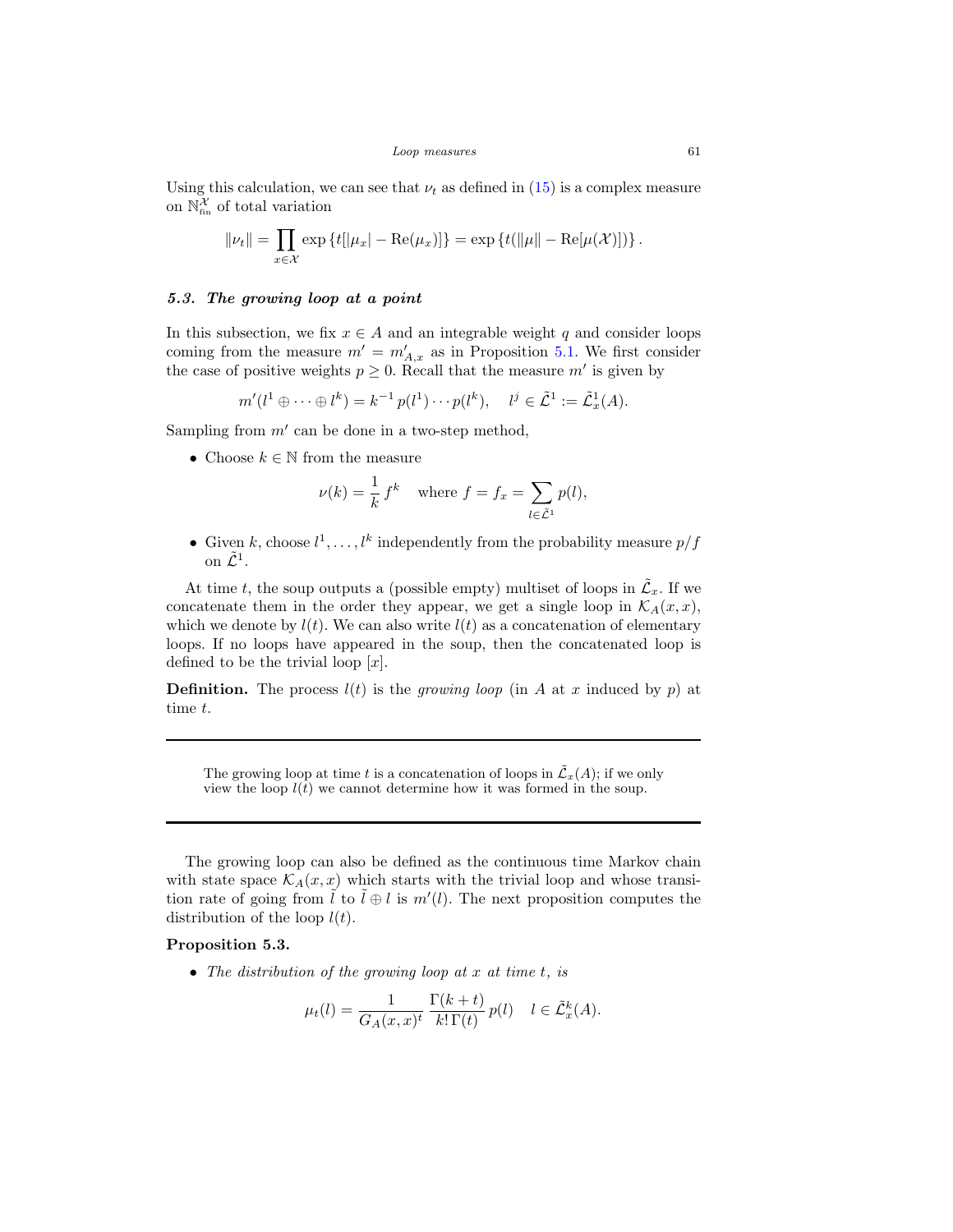62 G. F. Lawler

• In particular, the distribution at time  $t = 1$  is given by

$$
\mu_1(l) = \frac{p(l)}{G_A(x,x)} \quad l \in \tilde{\mathcal{L}}_x^k(A).
$$

The expression involving the Gamma function is also written as the general binomial coefficient defined by

$$
\begin{pmatrix} k+t-1 \ k \end{pmatrix} := \frac{(k+t-1)(k+t-2)\cdots(k+t-k)}{k!} = \frac{\Gamma(k+t)}{k!\,\Gamma(t)}.
$$

We choose to use the Gamma function form because we will occasionally use properties of the Gamma function.

*Proof.* We can decompose the growing loop at time  $t$  into a number of elementary loops  $l^j \in \tilde{\mathcal{L}}^1$ . Let  $K_t$  be the number of elementary loops in  $l(t)$ . Given  $K_t$ , the elementary loops  $l^1, \ldots, l^k$  are chosen independently from the measure  $p/f$ .

To compute  $\mu_t$  we first consider the distribution on N for the number of elementary loops at t. Given the number of such loops, the actual loops are chosen independently from  $p/f$ . In other words, the distribution  $\mu_t$  at time t can be written as

$$
\mu_t[l^1 \oplus \cdots \oplus l^k] = \mathbf{P}\{K_t = k\} \frac{p(l^1) \cdots p(l^k)}{f^k}, \quad l^1, \ldots, l^k \in \tilde{\mathcal{L}}^1.
$$

The process  $K_t$  is sometimes called the *negative binomial process* with parameter f. It can also be viewed as the Lévy process with Lévy measure  $f^k/k$ , which can be written as a compound Poisson process

$$
K_t=Y_1+\cdots+Y_{N_t},
$$

where  $N_t$  is a Poisson process with parameter  $m'(\tilde{\mathcal{L}}) = -\log(1-f)$ , and  $Y_1, Y_2, \ldots$  are independent random variables with distribution

$$
\mathbf{P}\{Y_j = k\} = \frac{1}{-\log(1-f)} \, \frac{f^k}{k}.
$$

The distribution of  $K_t$  is given by (see remark below)

<span id="page-34-0"></span>
$$
\mathbf{P}\{K_t = r\} = \frac{\Gamma(r+t)}{r!\,\Gamma(t)}\,f^r\,(1-f)^t = \binom{r+t-1}{r}\,f^r\,(1-f)^t.\tag{16}
$$

Therefore if  $l = l^1 \oplus \cdots \oplus l^k$  with  $l^j \in \tilde{\mathcal{L}}^1$ ,

$$
\mu_t(l) = \left[\frac{\Gamma(k+t)}{k!\,\Gamma(t)}\,f^k\,(1-f)^t\right]\,\frac{p(l^1)\cdots p(l^k)}{f^k} = \frac{\Gamma(k+t)}{k!\,\Gamma(t)}\,(1-f)^t\,p(l).
$$

Recalling that  $(1 - f) = 1/G_A(x, x)$ , we get the result.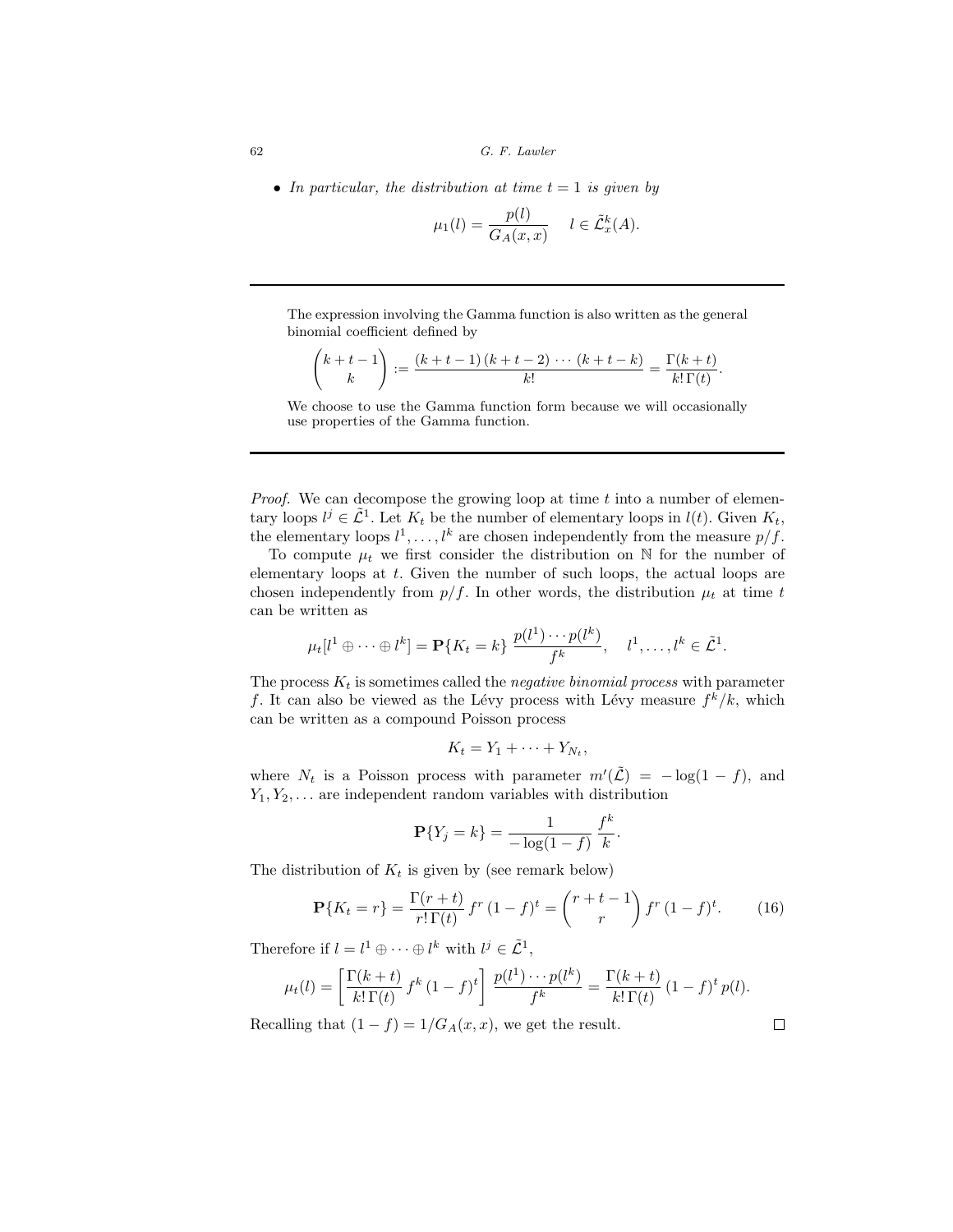Here we discuss some facts about the negative binomial process  $K_t$  with parameter  $p \in (0, 1)$ . At time 1,  $K_1$  will have a geometric distribution with parameter p,

$$
\mathbf{P}\{K_1 = k\} = p^k(1-p), \quad k = 0, 1, 2, \dots,
$$

and hence

$$
\mathbf{E}\left[e^{isK_1}\right] = \sum_{k=0}^{\infty} e^{iks} p^k (1-p) = \frac{1-p}{1-pe^{is}}.
$$

Since  $K_t$  is a Lévy process, we see that the characteristic function of  $K_t$ must be

$$
\left[\frac{1-p}{1-pe^{is}}\right]^t.
$$

To check that  $(16)$  gives the distribution for  $K_t$ , we compute the characteristic function. Using the binomial expansion (for positive, real  $t$ ), we see that

$$
(1-p)^{-t} = \sum_{k=0}^{\infty} \frac{\Gamma(k+t)}{k! \Gamma(t)} p^{k},
$$

which shows that

$$
\nu_t(k) := \frac{\Gamma(k+t)}{k!\,\Gamma(t)}\,p^k\,(1-p)^t,
$$

is a probability distribution on N. Moreover, if  $K_t$  has distribution  $\nu_t$ ,

$$
\mathbf{E}\left[e^{isK_t}\right] = \sum_{k=0}^{\infty} \frac{\Gamma(k+t)}{k!\,\Gamma(t)} p^k (1-p)^t e^{iks} = \left[\frac{1-p}{1-pe^{is}}\right]^t.
$$

**Exercise 17.** Let  $f \in (0,1)$  and let  $\mu_t$  denote the probability distribution on N given by

$$
\mu_t(k) = \mathbf{P}\{K_t = k\} = \frac{\Gamma(k+t)}{k!\,\Gamma(t)} f^k (1-f)^t.
$$

Show that for each k,

$$
\lim_{t \downarrow 0} t^{-1} \mu_t(k) = \frac{1}{-\log(1-f)} \frac{f^k}{k}.
$$

We can extend the last result to show a general principle

• The distribution of the loops erased in a LERW is the same as that of the appropriate soup at time  $t = 1$ .

**Corollary 5.4.** Suppose  $\omega \in \mathcal{K}_A(x, y)$  and l denotes the loop erased at x in the definition of  $LE(\omega)$ . Then the distribution of l is the same as the distribution of the growing loop at time  $t = 1$ .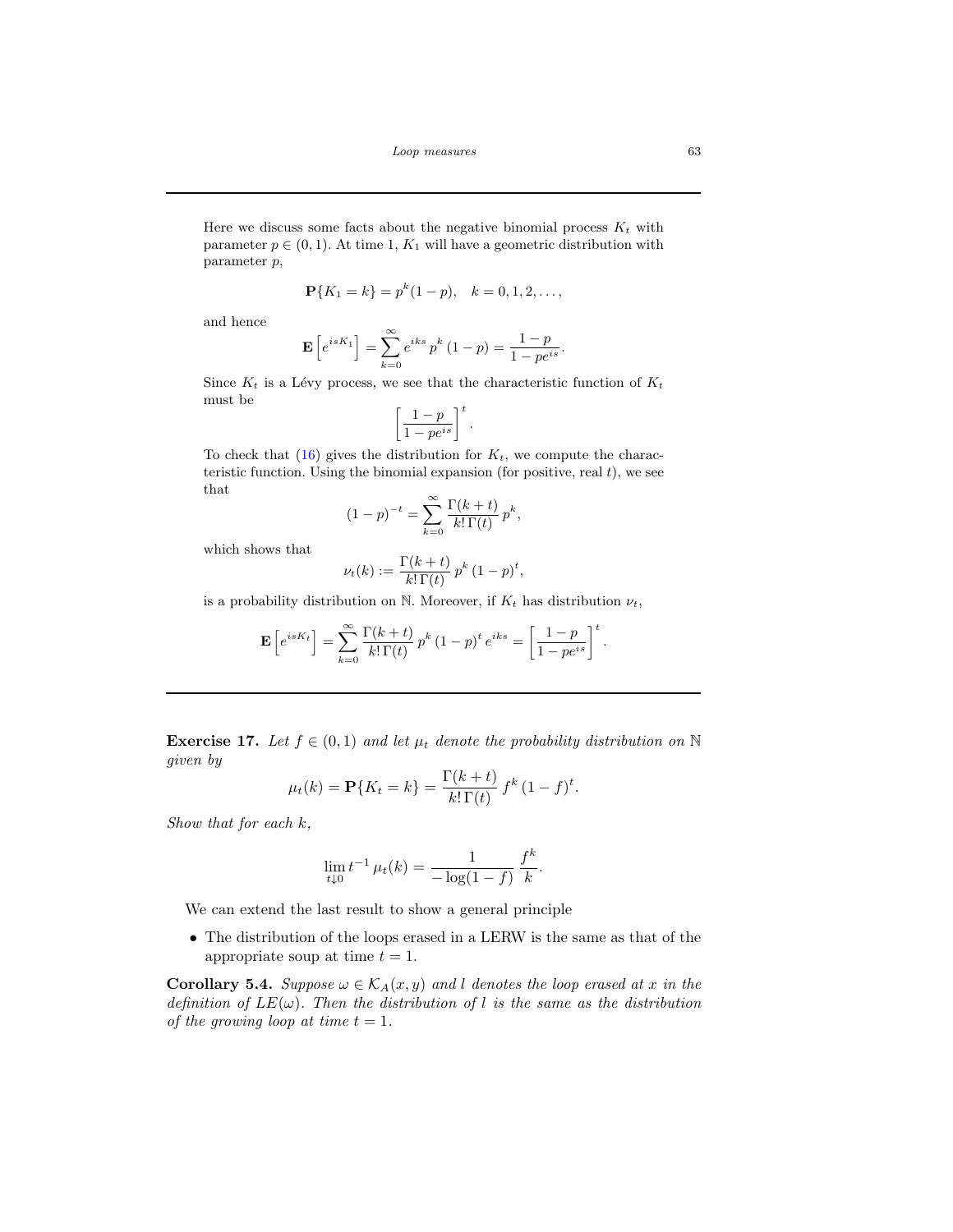Proof. This follows immediately by comparison with Proposition [4.6.](#page-18-0)

The growing loop distribution is also defined for complex integrable weights  $q$ although some of the probabilistic intuition disappears. Let  $f = f_x$  be as before although now f can be complex. Integrability implies that  $|f| < 1$ , so we can define the negative binomial distributions

$$
\nu_t(k) = \frac{\Gamma(r+t)}{r!\,\Gamma(t)}\,f^r\,(1-f)^t.
$$

Since  $|f| < 1$ , this gives a complex measure on N with

$$
\nu_t(\mathbb{N}) = \sum_{j=0}^{\infty} \frac{\Gamma(r+t)}{r! \Gamma(t)} f^r (1-f)^t = 1.
$$

We can then define

<span id="page-36-0"></span>
$$
\mu_t(l) = \frac{1}{G_A(x,x)^t} \frac{\Gamma(k+t)}{k!\,\Gamma(t)} q(l) \quad l \in \tilde{\mathcal{L}}_x^k(A),\tag{17}
$$

 $\Box$ 

and we can check that  $\mu_t$  is a complex measure on  $\mathcal{L}_x(A)$  with  $\mu_t[\mathcal{L}_x(A)] = 1$ . If q is green but not integrable, the formula [\(17\)](#page-36-0) defines a function on  $[0, \infty) \times \tilde{\mathcal{L}}_x^k(A)$ although  $\mu_t$  is not necessarily a measure.

As in the case of positive weights, we can view the measure  $\mu_k$  for integrable  $q$  in two steps: first, choose  $k$  according to (the complex measure)  $\nu_t$  and then, given k, choose independent  $l^1, \ldots, l^k$  from the measure  $q/f$ . This latter measure gives measure one to  $\tilde{\mathcal{L}}_x^1$ , although it is not a probability measure since it is not a positive measure.

**Exercise 18.** Let z be in the open unit disk of the complex plane and

$$
q(t,r) = \frac{\Gamma(r+t)}{r!\,\Gamma(t)}\,z^r\,(1-z)^t, \quad r = 0, 1, 2, \ldots
$$

Verify directly that  $q(t, r)$  is the solution of the system

$$
\partial_t q(t, r) = \log(1 - z) q(t, r) + \sum_{k=1}^r q(t, r - k) \frac{z^k}{k}.
$$

with initial condition

$$
q(0,r) = \begin{cases} 1, & r = 0, \\ 0, & r \ge 1. \end{cases}
$$

You may wish to derive or look up properties of the logarithmic derivative of the Gamma function,

$$
\psi(x) = \frac{\Gamma'(x)}{\Gamma(x)}.
$$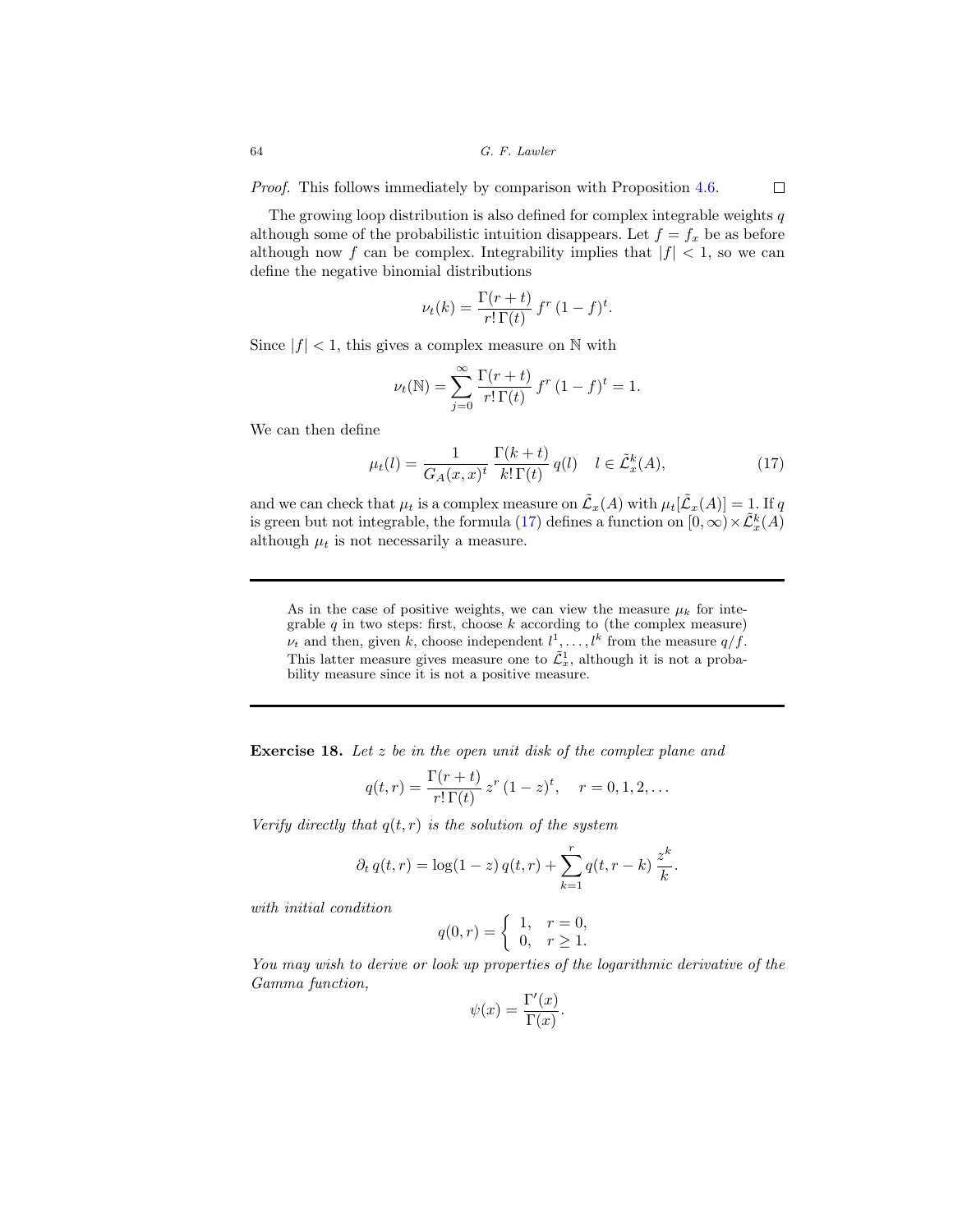### *5.4. Random walk bubble soup*

We continue the discussion of the previous subsection to define what we call the (random walk) bubble soup. We start with a finite set A and an ordering of the points  $A = \{x_1, \ldots, x_n\}$ . As before, we write  $A_j = A \setminus \{x_1, \ldots, x_{j-1}\}.$ 

**Definition.** The *(random walk) bubble soup* (for the ordering  $x_1, \ldots, x_n$ ) is an increasing collection of multisets from  $\tilde{\mathcal{L}}(A)$  obtained by taking the union of the independent soups from  $m'_{x_j, A_j}$ .

The colorful terminology "bubble soup" come from the relation between this discrete construction and a construction of the Brownian loop soup in terms of (boundary) "bubbles".

By concatenation we can also view the bubble soup as an  $n$ -tuple of growing loops  $\mathbf{l}(t) = (l^1(t), \ldots, l^n(t))$ , where  $l^j(t)$  is the loop growing at  $x_j$  in  $A_j$ . These loops grow independently (although, of course, their distribution depends on the ordering of A). More generally, if  $B = \{x_1, \ldots, x_k\} \subset A$  is an ordered subset of A, we can define the bubble soup restricted to  $\tilde{\mathcal{L}}(A;B)$  as a collection of growing loops  $\mathbf{l}(t) = (l^1(t),...,l^k(t))$ . The following is an immediate consequence of Proposition [5.3](#page-33-0) and the relation

$$
\det G = \prod_{i=1}^{n} G_{A_i}(x_i, x_i).
$$

**Proposition 5.5.** The distribution of the bubble soup at time t is given by

$$
\mu_t(1) = \frac{q(1)}{[\det G]^t} \left[ \prod_{i=1}^n \frac{\Gamma(j_i + t)}{j_i! \Gamma(t)} \right],
$$

where  $\mathbf{l} = (l^1, \ldots, l^n); q(\mathbf{l}) = q(l^1) \cdots q(l^n);$  and  $j_i$  is the number of elementary loops in  $l^i$ , that is,  $l^i \in \widetilde{\mathcal{L}}_{x_i}^{j_i}(A_i)$ . In particular,

<span id="page-37-0"></span>
$$
\mu_1(1) = \frac{q(1)}{\det G},
$$

$$
\mu_{1/2}(1) = \frac{q(1)}{\sqrt{\det G}} \left[ \prod_{i=1}^n \frac{\Gamma(j_i + \frac{1}{2})}{j_i! \sqrt{\pi}} \right].
$$
(18)

Note that we can write

$$
\mu_t(\mathbf{l}) = c(t, \mathbf{l}) \frac{q(\mathbf{l})}{|\det G|^t},
$$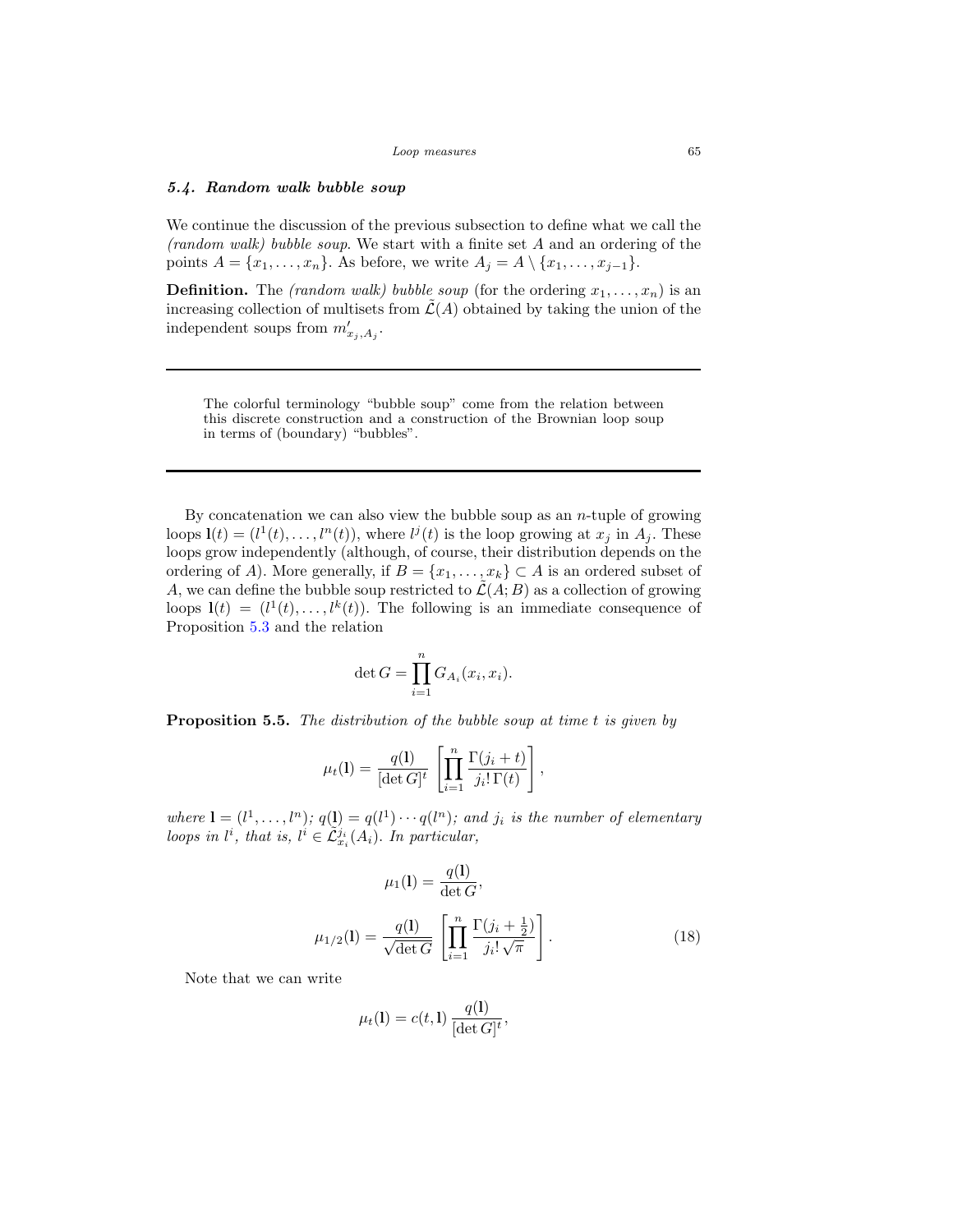where  $c(t, l)$  is a combinatorial term, independent of q,

$$
c(t, \mathbf{l}) = \prod_{i=1}^{n} \frac{\Gamma(j_i + t)}{j_i! \Gamma(t)}.
$$

**Proposition 5.6.** Suppose p comes from a Markov chain. Suppose  $x \in A$ , and the loop-erased walk from x to  $\partial A$  is

$$
\eta = [\eta_0 = x_0, x_1, \dots, x_n, \eta_{n+1}].
$$

Then given that the loop-erasure is  $\eta$ , the distribution of the loops erased is the same as the growing loops restricted to  $\eta$  using the ordering  $\{x_0, \ldots, x_n\}$ .

We can state this a different way.

**Proposition 5.7.** Suppose p is coming from a Markov chain and  $x_0 \in A$ .

• Let  $\eta = [\eta_0, \eta_1, \dots, \eta_n]$  be LERW from  $x_0$  to  $\partial A$ . That is,  $\eta$  is chosen from the probability distribution on  $W_A(x_0, \partial A)$ ,

$$
\hat{p}(\eta) = p(\eta) F_{\eta}(A).
$$

• Given  $\eta$ , take a realization of the bubble soup using the ordering  $\{\eta_0, \ldots, \eta_n\}$  $\{\eta_{n-1}\}\.$  Let  $\mathbf{l}(1) = [l^0, \ldots, l^{n-1}]$  be the loops that intersect  $\eta$  at time  $t = 1$ .

Then the path

$$
\omega = l^0 \oplus [\eta_0, \eta_1] \oplus l^1 \oplus [\eta_1, \eta_2] \oplus l^2 \oplus \cdots \oplus l^{n-1} \oplus [\eta_{n-1}, \eta_n]
$$

has the distribution of the Markov chain started at 0 ending at ∂A. In other words, for each  $\omega \in \mathcal{K}_A(x_0, \partial A)$ , the probability that this algorithm outputs  $\omega$  is  $p(\omega)$ .

#### *5.5. Random walk loop soup*

**Definition.** The *(random walk) loop soup* is a soup from the measure m on unrooted loops  $\ell \in \mathcal{L}_A$ .

If  $q$  is a positive measure, then the soup can be viewed as an independent collection of Poisson processes  $\{X_t^{\ell} : \ell \in \mathcal{L}_A\}$ , where  $X^{\ell}$  has parameter  $m(\ell)$ . If q is complex, the soup is defined only as the collection of complex measures  $\nu_t$ on  $N^{\mathcal{L}_A}$ . The definition of the unrooted loop soup does not require an ordering of the points on A.

However, if a realization of the loop soup is given along with an ordering of the vertices  $A = \{x_1, \ldots, x_n\}$  we can get a soup on rooted loops with a little more randomness. Indeed, suppose that an ordering of the vertices  $A = \{x_1, \ldots, x_n\}$ is given. If  $\ell \in \mathcal{L}_A$ , we choose a rooted representative of  $\ell$  as follows:

- Find the smallest j such that the vertex  $x_j$  is in  $\ell$ .
- Consider all  $l \in \ell$  that are rooted at  $x_i$  and select one (uniformly).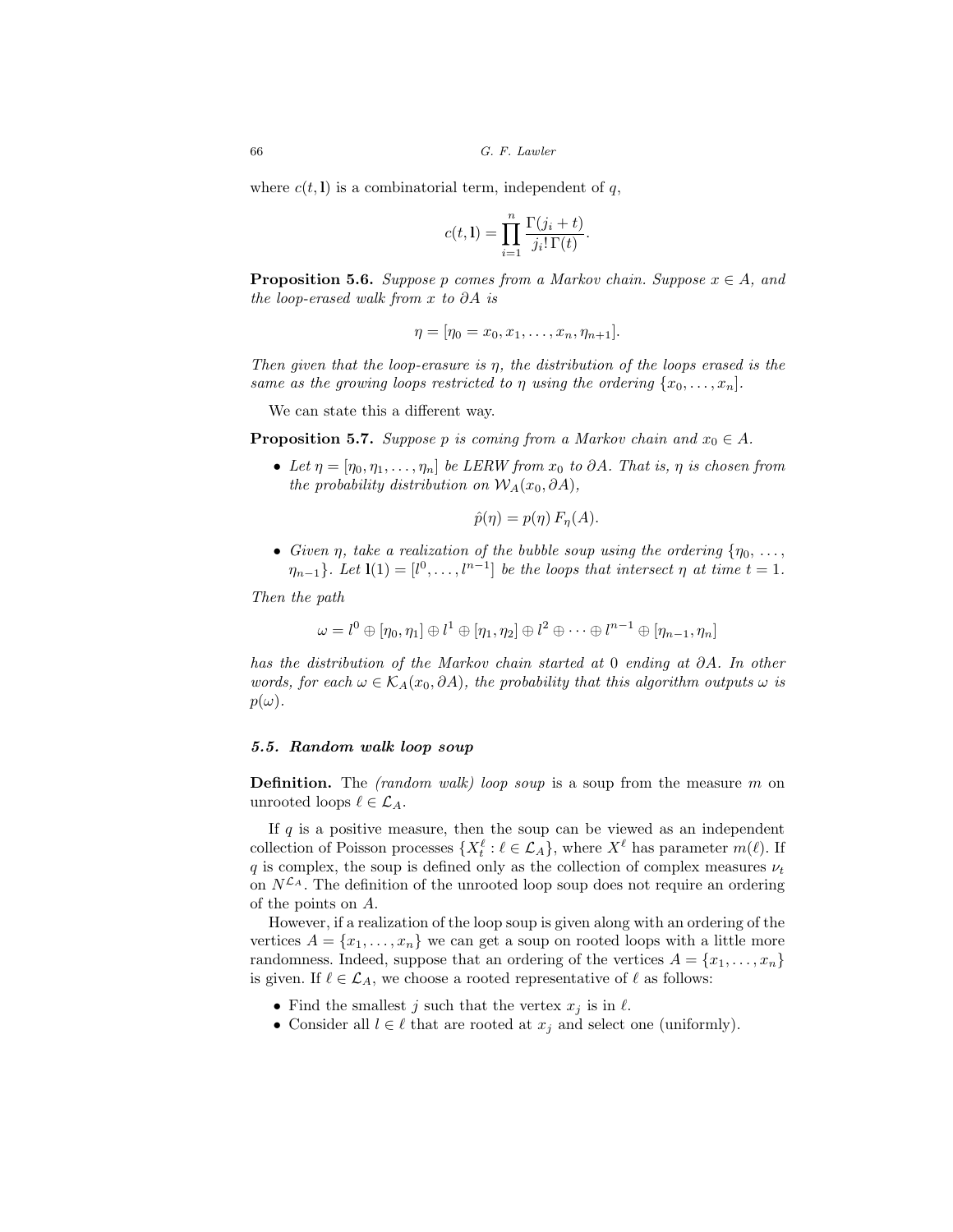This gives a collection of rooted loops. At any time  $t$  we can construct a loop in  $\mathcal{K}_A(x,x)$  by concatenating all the loops in  $\mathcal{K}_A(x,x)$  that have been output by time t, doing the concatenation in the order that the loops arrive.

**Proposition 5.8.** The random walk loop soup considered as a collection of growing loops as above has the same distribution as the bubble loop soup.

*Proof.* This is not difficult to show given the fact that the measure  $m'_{A,x}$ , considered as a measure on unrooted loops  $\mathcal{L}_x(A)$ , is the same as m restricted to  $\mathcal{L}_x(A)$ . □

**Proposition 5.9.** Suppose p is coming from a Markov chain and  $x_0 \in A$ .

• Let  $\eta = [\eta_0, \eta_1, \ldots, \eta_n]$  be LERW from  $x_0$  to  $\partial A$ . That is,  $\eta$  is chosen from the probability distribution on  $W_A(x_0, \partial A)$ ,

$$
\hat{p}(\eta) = p(\eta) F_{\eta}(A).
$$

• Let  $\{X_t^{\ell} : \ell \in \mathcal{L}(A)\}\$  denote an independent realization of the random walk loop soup. Let us view the realization at time  $t = 1$  as a finite sequence of loops

$$
[\ell^1, \ell^2, \ldots, \ell^M]
$$

where the loops are ordered according to the time they were added to the soup.

- Take a subsequence of these loops, which we also denote by  $[\ell^1, \ell^2, \ldots, \ell^M]$ , by considering only those loops that intersect η.
- For each  $\ell^k$  let j be the smallest index such that  $\eta_j \in \ell^k$ . Choose a rooted representative  $\tilde{l}^k$  of  $\ell^k$  rooted at  $\eta_j$ . If there are several representatives choose uniformly among all possibilities. Define loops  $l^j, j = 0, \ldots, n-1$ to be the loop rooted at  $\eta_i$  obtained by concatenating (in the order they appear in the soup) all the loops  $\tilde{l}^k$  that are rooted at  $\eta_j$ .

Then the path

$$
\omega = l^0 \oplus [\eta_0, \eta_1] \oplus l^1 \oplus [\eta_1, \eta_2] \oplus l^2 \oplus \cdots l^{n-1} \oplus [\eta_{n-1}, \eta_n]
$$

has the distribution of the Markov chain started at 0 ending at ∂A. In other words, for each  $\omega \in \mathcal{K}_A(x_0, \partial A)$ , the probability that this algorithm outputs  $\omega$  is  $p(\omega)$ .

### <span id="page-39-0"></span>**6. Relation to Gaussian field**

There is a strong relationship between the loop soup at time  $t = 1/2$  and a Gaussian field that we will discuss here. We will consider only integrable, Hermitian weights q, that is  $q(x, y) = \overline{q(y, x)}$ . If q is real, then this implies that q is symmetric. This implies that for every path  $\omega$ ,  $q(\omega^R) = \overline{q(\omega)}$ . Every Hermitian weight can be written as

$$
q(x, y) = p(x, y) \exp{i\Theta(x, y)},
$$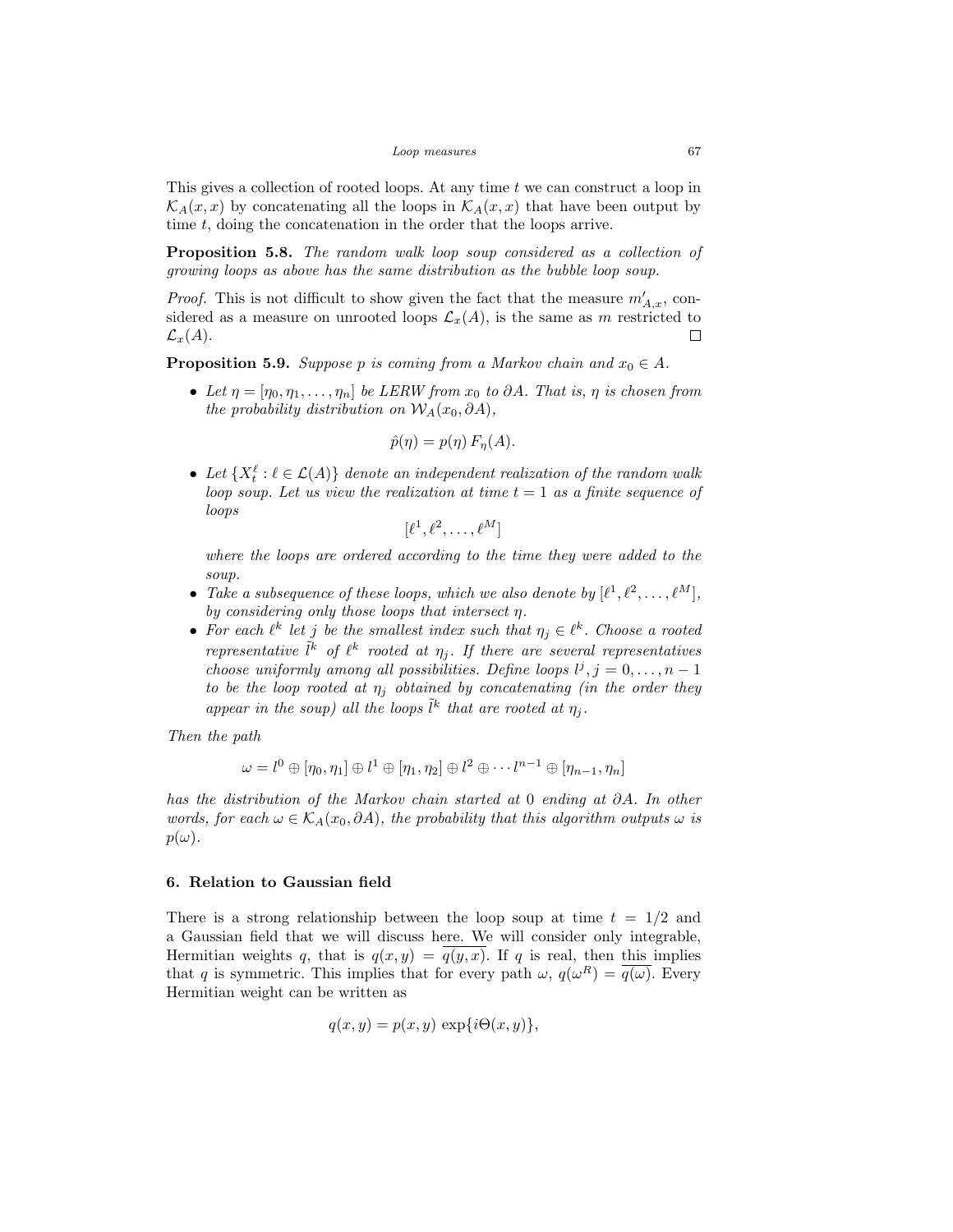where p is positive and symmetric and  $\Theta$  is *anti-symmetric*,  $\Theta(x, y) = -\Theta(y, x)$ . If  $q$  is an integrable Hermitian weight on  $A$ , then

$$
f_x = \sum_{l \in \tilde{\mathcal{L}}_x^1(A)} q(l) \in \mathbb{R},
$$

since  $q(l) + q(l^R) \in \mathbb{R}$ , and hence

<span id="page-40-0"></span>
$$
G_A(x,x) = \frac{1}{1 - f_x} \in \left(\frac{1}{2}, \infty\right). \tag{19}
$$

**Proposition 6.1.** If q is an integrable, Hermitian weight on q, then the Green's matrix G is a positive definite Hermitian matrix.

*Proof.* Since  $I - Q$  is Hermitian, it is clear that  $G = (I - Q)^{-1}$  is Hermitian. It suffices to prove that  $I - Q$  is positive definite. Since  $I - Q$  is Hermitian, Sylvester's criterion states that it suffices to show that for each  $V \subset A$ , that  $\det(I - Q_V) > 0$  where  $Q_V$  denotes Q restricted to the rows and columns associated to V. If  $V = \{x_1, \ldots, x_k\}$ , then [\(6\)](#page-13-0) gives

$$
\frac{1}{\det(I - Q_V)} = G_V(x_1, x_1) G_{V_1}(x_2, x_2) \cdots G_{V_k}(x_k, x_k),
$$

where  $V_j = V \setminus \{x_1, \ldots, x_{j-1}\}.$  This is positive by [\(19\)](#page-40-0).

$$
\square
$$

### *6.1. Weights on undirected edges*

#### **Definition.**

.

- A *(real, signed)* weight on undirected edges  $\mathcal{E}_A$  is a function  $\theta : \mathcal{E}_A \to \mathbb{R}$ .
- If  $\theta$  is a weight on  $\mathcal{E}_A$ , then there is a symmetric weight  $q = q_\theta$  on directed edges given by

<span id="page-40-1"></span>
$$
q(x,y) = \begin{cases} \theta_{xy}/2, & x \neq y \\ \theta_{xx}, & x = y \end{cases} . \tag{20}
$$

• Conversely, if q is a symmetric weight on  $\mathcal{E}_A$ , we define  $\theta$  by

<span id="page-40-2"></span>
$$
\theta_e = \theta_{e,q} = \begin{cases} q(x,y) + q(y,x) = 2q(x,y), & x \neq y \\ q(x,x), & x = y. \end{cases}
$$
 (21)

- We say that  $\theta$  is *integrable* or *green* if the corresponding q is integrable or green, respectively.
- If  $f : A \to \mathbb{C}$ , we also write f for the function  $f : \mathcal{E}_A \to \mathbb{C}$  by  $f_e = f(x) f(y)$ where  $e$  connects  $x$  and  $y$ .

Clearly it suffices to give either  $\theta$  or q, and we will specify symmetric weights either way. Whenever we use  $\theta$  it will be a function on undirected edges and q is a function on directed edges. They will always be related by [\(20\)](#page-40-1) and [\(21\)](#page-40-2). If we give  $\theta$ , we will write just q for  $q_{\theta}$ . In particular, if  $\theta$  is integrable, we can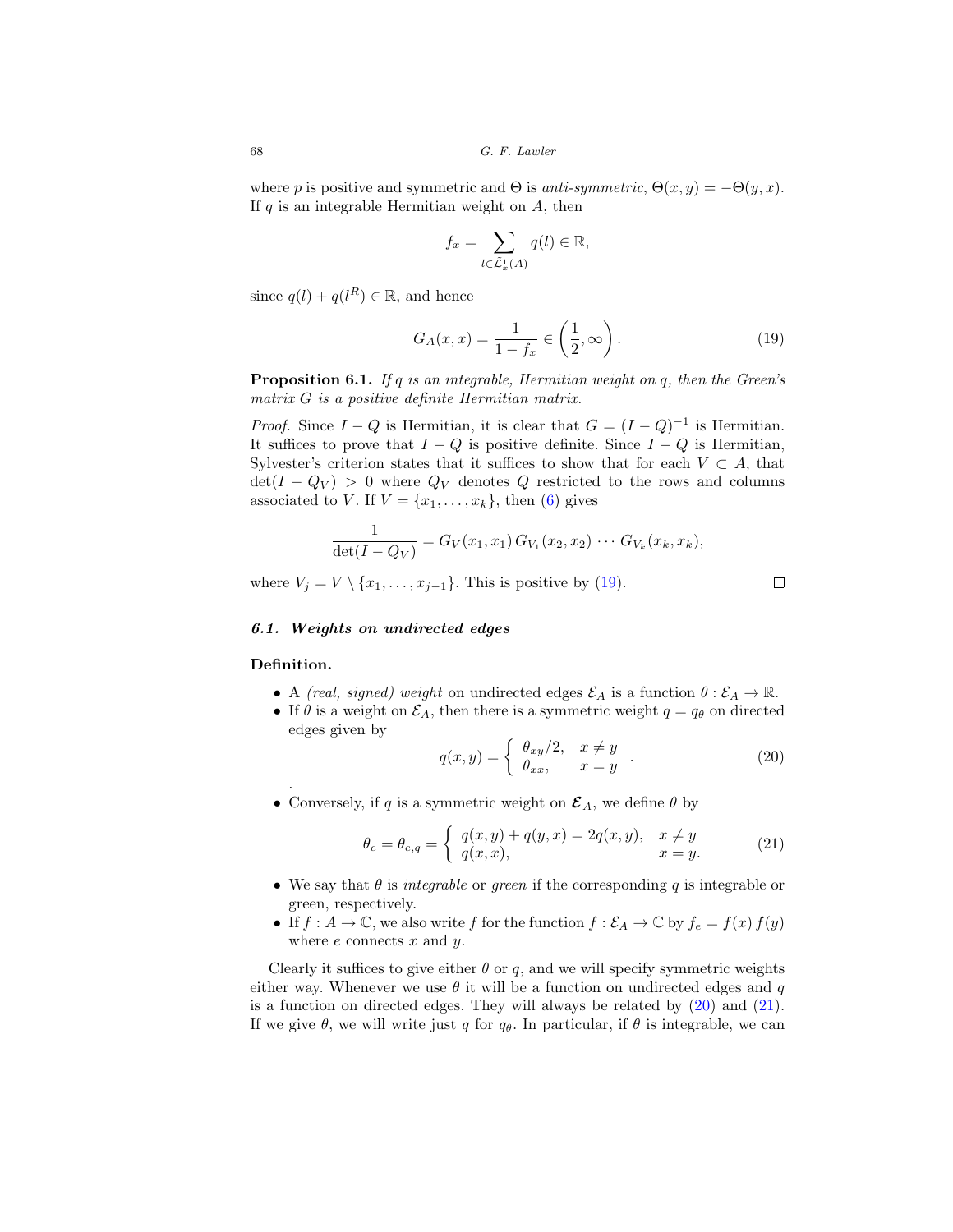discuss the Laplacian  $\Delta = Q - I$  and the Green's function  $G = (I - Q)^{-1}$  where  $Q = [q(x, y)]_{x, y \in A}$ . We will write

$$
D = \det(I - Q) = \frac{1}{\det G}.
$$

# *6.2. Gaussian free field*

**Definition.** Given a (strictly) positive definite symmetric real matrix  $\Gamma$  indexed by a finite set A, the centered Gaussian field (with Dirichlet boundary conditions) is a centered multivariate normal random vector  $\{Z_x : x \in A\}$  indexed by  $A$  with covariance matrix  $\Gamma$ .

The density of  $Z_x$  is given by

$$
f(x) = \frac{1}{(2\pi)^{\#(A)/2} \sqrt{\det \Gamma}} \exp \left\{-\frac{1}{2} \langle f, \Gamma^{-1} f \rangle \right\},\,
$$

where  $\langle \cdot \rangle$  denotes the dot product

$$
\langle f, \Gamma^{-1} f \rangle = \sum_{x,y \in A} f(x) \Gamma^{-1}(x,y) f(y).
$$

We will consider the case  $\Gamma = G, \Gamma^{-1} = I - Q = -\Delta$  where q is a green weight. Then we have

$$
-\langle f, \Gamma^{-1}f \rangle = -\sum_{x \in A} f(x)^2 + \sum_{x \in A} \sum_{y \in A} q(x, y) f(x) f(y) = -\sum_{x \in A} f(x)^2 + \sum_{e \in \mathcal{E}_A} \theta_e f_e.
$$

Here  $\theta_e$  is as defined in [\(21\)](#page-40-2). From this we see that the Gaussian distribution with covariance G has Radon-Nikodym derivative with respect to independent standard Gaussians of

$$
(\det G)^{-1/2} \, \exp\left\{\frac{1}{2} \sum_{e \in \mathcal{E}_A} \theta_e \, f_e\right\}.
$$

**Definition.** The Gaussian field generated by a green weight  $\theta$  on  $\mathcal{E}_A$  is a random vector  $\{Z_x : x \in A\}$  indexed by A whose density is

<span id="page-41-0"></span>
$$
\phi(\bar{z})\sqrt{D}\,\exp\left\{\frac{1}{2}\sum_{e\in\mathcal{E}_A}\theta_e\,z_e\right\}.\tag{22}
$$

where  $\phi = \phi_A$  is the density of a standard normal random variable indexed by A. This is the same as the centered Gaussian field with covariance matrix  $\Gamma = (I - Q)^{-1}.$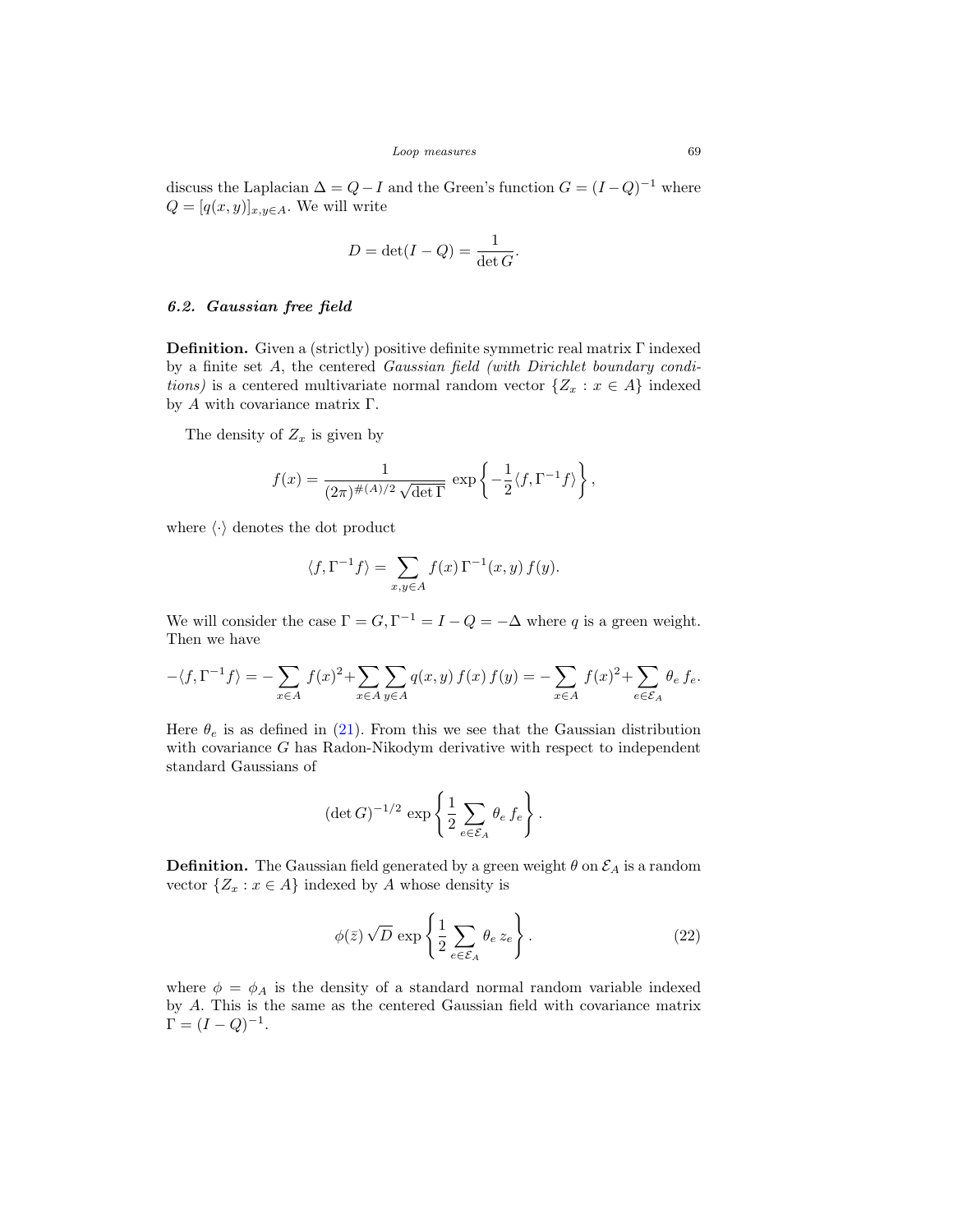We will consider a two step process for sampling from the Gaussian field. We first sample from the square of the field, and then we try to assign the signs. Recall that if N is a standard normal random variable, then  $N^2$  has a  $\chi^2$ -distribution with one degree of freedom. In particular, if  $T = N^2/2$ , then T has density  $(\pi t)^{-1/2} e^{-t}$ . The next proposition gives the analogous computation for the Gaussian field weighted by  $\theta$ .

**Proposition 6.2.** Suppose  $\{Z_x : x \in A\}$  is the Gaussian field generated by an integrable weight  $\theta$  on  $\mathcal{E}_A$  and let  $T_x = Z_x^2/2$ . Then  $\{T_x : x \in A\}$  has density

<span id="page-42-1"></span>
$$
\left[\prod_{x\in A} \sqrt{\pi t_x}\right]^{-1} \exp\left\{-\sum_{x\in A} t_x\right\} \Phi\tag{23}
$$

.

where

$$
\Phi = \Phi_q = \sqrt{D} \mathbf{E} \left[ \exp \left\{ \sum_{e \in \mathcal{E}_A} \theta_e J_e \sqrt{t_e} \right\} \right]
$$

Here  $\{J_x, x \in A\}$  are independent random variables with  $P\{J_x = 1\} = P\{J_x = 1\}$  $-1$ } = 1/2.

In other words,  $\Phi$  is the Radon-Nikodym derivative of  $\{T_x\}$  with respect to the density obtained for standard normals ( $\theta \equiv 0$ ).

Proof. This is obtained by change of variables being a little careful because the relation  $\bar{z} \to \bar{t}$  is not one-to-one. Let  $n = \#(A)$ , and let  $J_x = \text{sgn}(z_x)$ ,  $y_x = |z_x|$ , so that  $z_x = J_x y_x$ . Then we can write the density [\(22\)](#page-41-0) as

$$
\phi(\bar{y})\sqrt{D}\,\exp\left\{\frac{1}{2}\sum_{e\in\mathcal{E}_A}\theta_e J_e y_e\right\}.
$$

We now do the change of variables  $t_x = z_x^2/2 = y_x^2/2$ ,  $dt_x = y_x dy_x = \sqrt{2t_x} dy_x$ to see that for a fixed value of  $\bar{J}$ , the density of  $\bar{T}$  restricted to  $\bar{z}$  with the signs of  $\bar{J}$  is

<span id="page-42-0"></span>
$$
\left[\prod_{x \in A} \frac{1}{\sqrt{\pi t_x}}\right] \exp\left\{-\sum_{x \in A} t_x\right\} \sqrt{D} \left[2^{-n} \exp\left\{\sum_{e \in \mathcal{E}_A} \theta_e J_e \sqrt{t_e}\right\}\right].
$$
 (24)

If we now sum over the  $2^n$  possible values for  $\overline{J}$ , we get the result.

 $\Box$ 

Note that [\(24\)](#page-42-0) gives the conditional distribution of the signs of the field given the square of the field.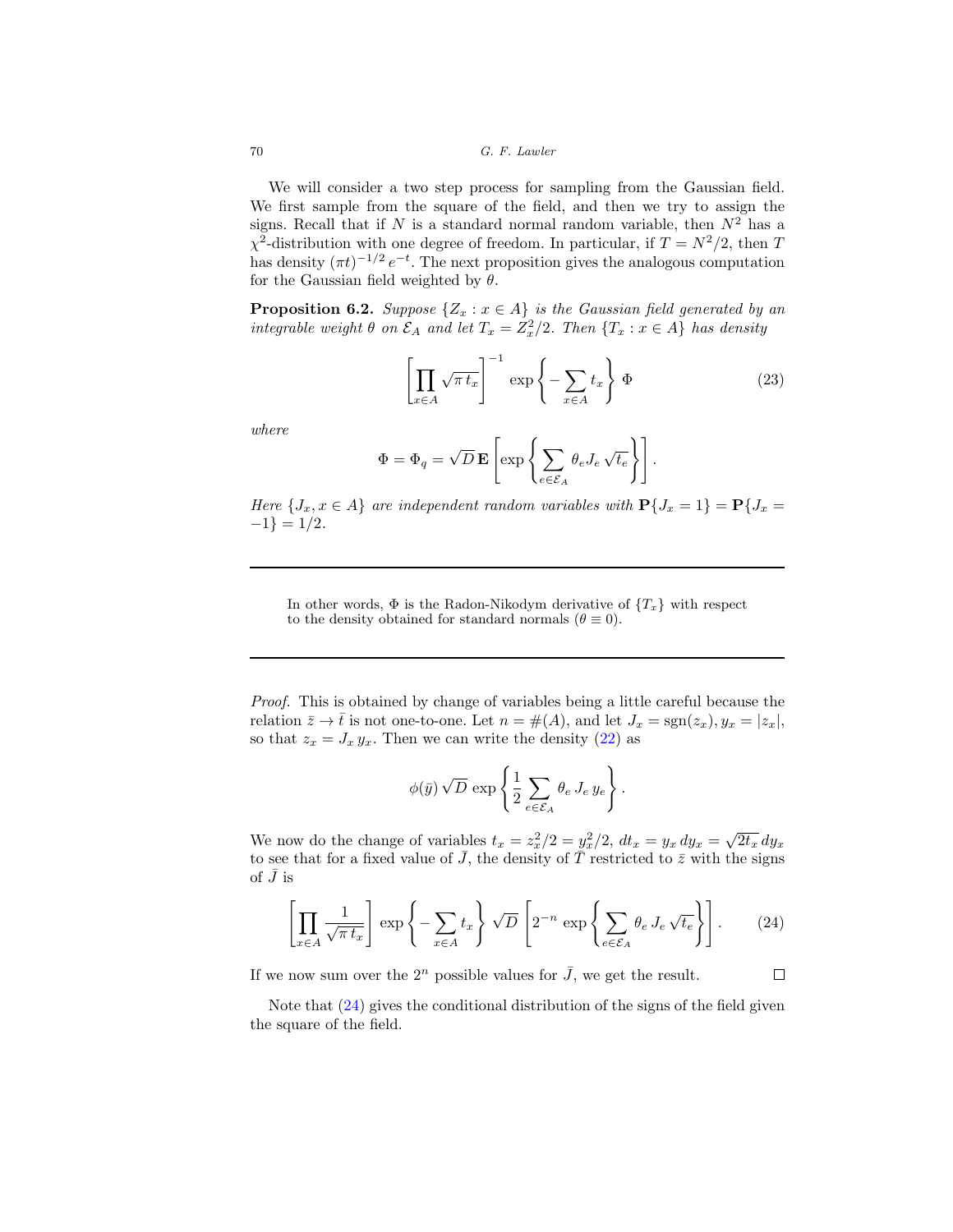**Corollary 6.3.** Suppose  $\{Z_x : x \in A\}$  is the Gaussian field generated by a green weight  $\theta$  on  $\mathcal{E}_A$  and let  $T_x = Z_x^2/2, J_x = \text{sgn}(Z_x)$ . Then the conditional distribution on  $\{J_x\}$  given  $\{T_x\}$  is proportional to

$$
\exp\left\{\sum_{e\in\mathcal{E}_A}\theta_eJ_e\sqrt{t_e}\right\}.
$$

### *6.3. The measure on undirected currents*

We will write  $\mathcal{E} = \mathcal{E}_A$  for the set of undirected edges. For each  $e \in \mathcal{E}, x \in A$ , we let  $n_e(x)$  be the number of times the edge touches x. More precisely,  $n_e(x) = 2$  if e is a self-loop at x;  $n_e(x) = 1$  if e connects x to a different vertex; and  $n_e(x) = 0$ otherwise. If  $\bar{k} = (k_e : e \in \mathcal{E}) \in \mathbb{N}^{\mathcal{E}}$ , then  $\bar{k}$  generates a local time on vertices by

<span id="page-43-0"></span>
$$
n_x = n_x(\bar{k}) = \frac{1}{2} \sum_{e \in \mathcal{E}} k_e \, n_e(x). \tag{25}
$$

Note that

$$
\sum_{x \in A} n_x = \sum_{e \in \mathcal{E}} k_e.
$$

We say that  $\bar{k}$  is an *(undirected) current* if  $n(x)$  is an integer for each x. Equivalently,  $\bar{k}$  is a current if for each  $x \in A$ , the number of edges in  $\bar{k}$  that go from x to a different vertex is even. Let  $C = C_A$  denote the set of undirected currents in A.

Given a weight  $\theta$  on  $\mathcal{E}$ , there is a corresponding symmetric weight q on  $\mathcal{E}_A$ given by  $(20)$ . The loop soup for an integrable weight q viewed at time t induces a measure on  $\mathbb{N}^{\mathcal{E}}$  that is supported on C. (This process is not reversible without adding randomness — one cannot determine the realization of the loop soup solely from the realization of the current.) At time  $t = 1/2$ , this has a particular nice form. If  $\bar{k} \in \mathcal{C}$  we define

$$
\theta(\bar{k}) = \prod_{e \in \mathcal{E}} \theta_e^{k_e}.
$$

<span id="page-43-1"></span>**Theorem 2.** If  $\theta$  is an integrable weight on  $\mathcal E$  and  $\mu = \mu_{1/2}$  denotes the distribution at time  $t = 1/2$  of the corresponding loop soup considered as a measure on C, then for each  $\overline{k} \in \mathcal{C}$ ,

$$
\mu(\bar{k}) = \sqrt{D} \left[ \prod_{x \in A} \frac{\Gamma(n_x + \frac{1}{2})}{\sqrt{\pi}} \right] \left[ \prod_{e \in \mathcal{E}} \frac{1}{k_e!} \right] \theta(\bar{k}).
$$

Here  $n_x = n_x(\bar{k})$  is the vertex local time as in [\(25\)](#page-43-0).

Proof. The proof will use a combinatorial identity that will be proved in Section [6.4.](#page-44-0) Here we will show how to reduce it to this identity. We write  $q$  for the corresponding weight on directed edges as in [\(20\)](#page-40-1). We choose an ordering of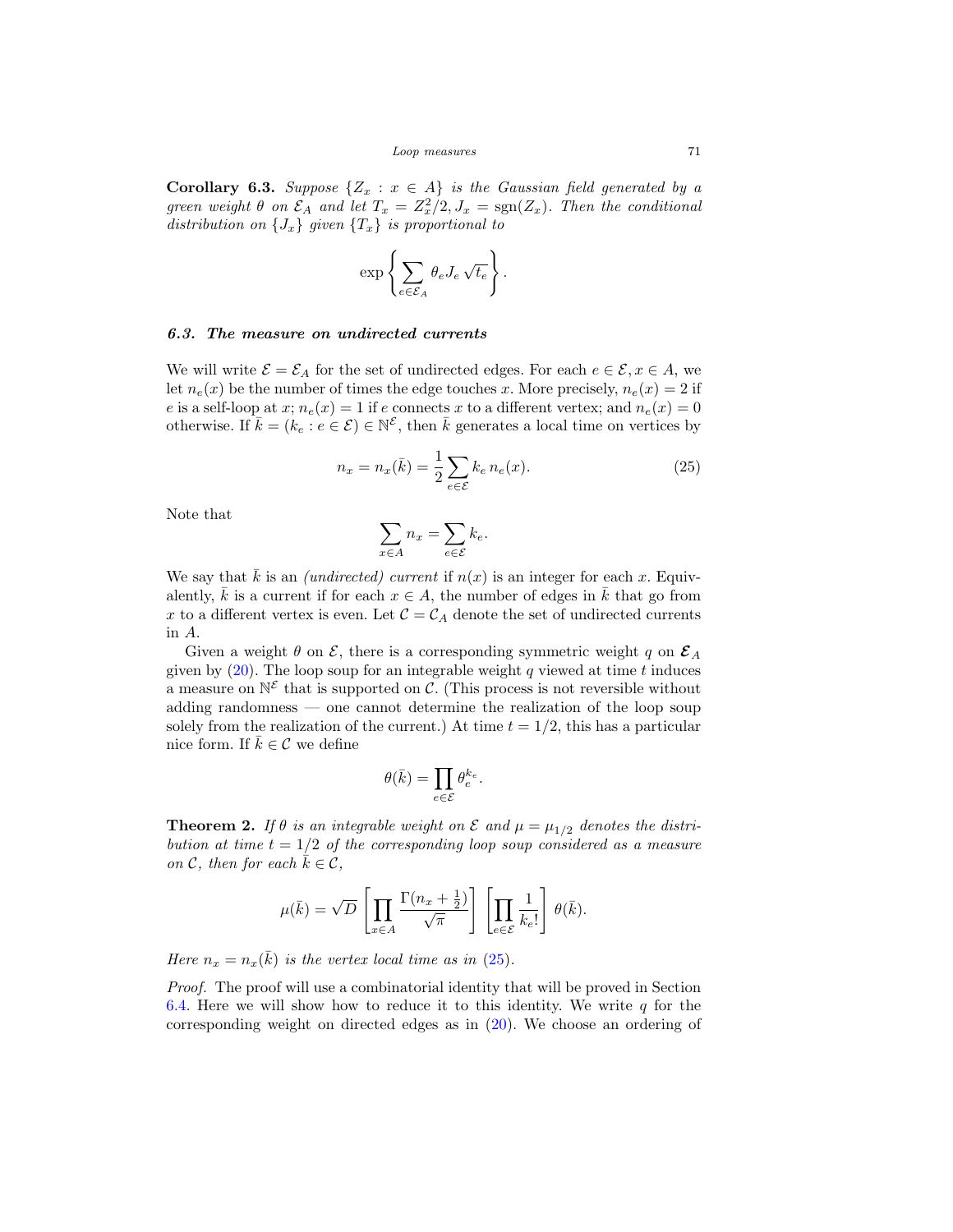$A = \{x_1, \ldots, x_n\}$  and consider the growing loop (bubble) representation of the soup as in Section [5.3.](#page-33-1) Let  $\mathbf{l} = (l_1, \ldots, l_n)$  be the output of the growing loop at time  $t = 1/2$ . Let  $\pi$  denote the function that sends each 1 to the corresponding current  $\bar{k}$ ; note that  $\pi$  is not one-to-one. By [\(18\)](#page-37-0) the measure on **l** of the soup is

$$
\sqrt{D}\left[\prod_{i=1}^n\frac{\Gamma(j_i+\frac{1}{2})}{j_i!\sqrt{\pi}}\right]q(\mathbf{l}).
$$

If  $\pi(\mathbf{l}) = \bar{k}$ , then

$$
q(1) = 2^{-S(\bar{k})} \theta(\bar{k}),
$$

where  $S(\bar{k}) = \sum_{e \in \mathcal{E}^0} k_e$ , and  $\mathcal{E}^0$  denote the edges in  $\mathcal{E}$  that are not self-edges. Therefore, the induced distribution on  $\mathcal C$  gives measure

<span id="page-44-1"></span>
$$
\frac{\theta(\bar{k})\sqrt{D}}{2^{S(\bar{k})}}\sum_{\pi(1)=\bar{k}}\left[\prod_{i=1}^{n}\frac{\Gamma(j_i+\frac{1}{2})}{j_i!\sqrt{\pi}}\right]
$$
(26)

to  $\bar{k}$ . So we need to show that

$$
\sum_{\pi(1)=\bar{k}}\left[\prod_{i=1}^n\frac{\Gamma(j_i+\frac{1}{2})}{j_i!}\right]=2^{S(\bar{k})}\left[\prod_{x\in A}\Gamma(n_x+\frac{1}{2})\right]\left[\prod_{e\in\mathcal{E}}\frac{1}{k_e!}\right].
$$

This is done in Theorem [3.](#page-45-0) We note that since [\(26\)](#page-44-1) also represents the measure of the current  $\overline{k}$  from the (unordered) loop measure, that the sum on the left-hand side is indpendent of the ordering of the vertices.  $\Box$ 

In the last proof,  $\pi$  is used both for a function on loops and for the number  $3.14 \cdots$ . This will also be true in Section [6.4.](#page-44-0) We hope that this is not confusing.

## <span id="page-44-0"></span>*6.4. A graph identity*

Here we prove a combinatorial fact that is a little more general than we need for Theorem [2.](#page-43-1) We will change the notation slightly although there is overlap with our previous notation. Let  $\mathcal{G} = (A, E)$  be a finite but not necessarily simple graph. The edges  $E$  are undirected, but we allow self-edges and multiple edges; let  $E_0$  be the set of edges that are not self-edges. We write  $A = \{x_1, \ldots, x_n\}, A_j = A \setminus \{x_1, \ldots, x_{j-1}\}$  and we let  $\bar{\omega} = (\omega^1, \ldots, \omega^n)$  be an ordered *n*-tuple of loops where  $\omega^{j}$  is a loop in  $A_{j}$  rooted at  $x_{j}$ . To be more precise, a loop rooted at  $x_j$  in  $A_j$  is a sequence of points

$$
\omega^j = [\omega_0^j = x_j, \dots, \omega_m^j = x_j], \quad \omega_i^j \in A_j
$$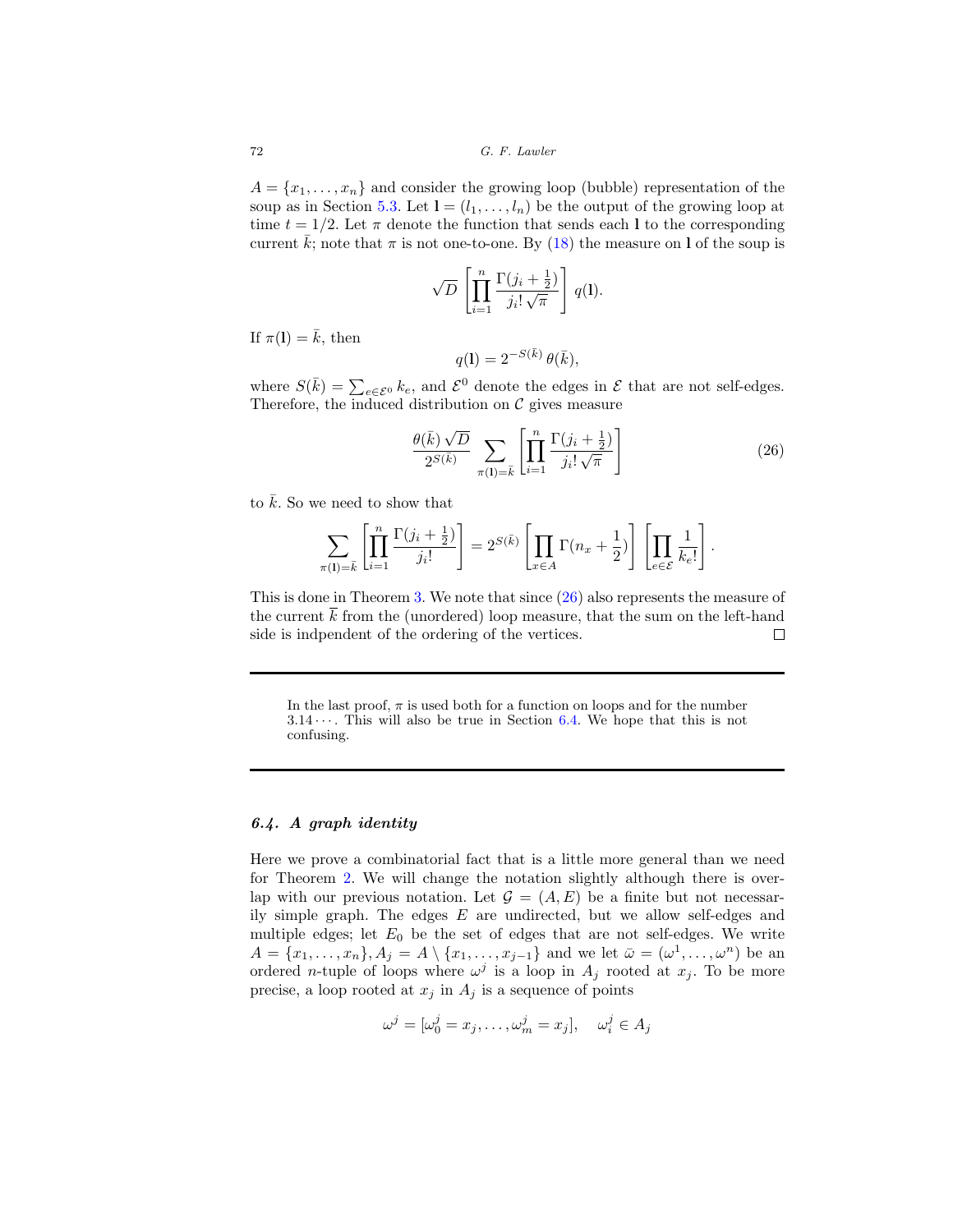as well as a sequence of undirected edges

$$
\omega^j = e_1 \oplus \cdots \oplus e_n,
$$

such that the endpoints of  $e_i$  are  $\omega_{i-1}^j$  and  $\omega_i^j$ . As before, we write  $n_e(x)=2, 1, 0$ , if e is a self-edge at x; is in  $E_0$  and has x as a vertex; and does not touch x, respectively. A current  $\bar{k} = \{k_e, e \in E\}$  is an element of  $\mathbb{N}^{\mathcal{E}}$  with the property that the number of edges going out of each vertex is even. To be precise, if

$$
n_x = n_x(\bar{k}) = \frac{1}{2} \sum_{e \in E} k_e \, n_e(x),
$$

then  $n_x$  is an integer for each x. For each  $\bar{\omega}$  there is a corresponding current, which we denote by  $\pi(\overline{\omega})$ , obtained by counting the total number of traversals of each edge. We write  $N_j = N_j(\omega_j)$  for the number of elementary loops in  $\omega_j$ , that is,

$$
N_j = \# \{ i \ge 1 : \omega_i^j = x_j \}.
$$

We also let

$$
S(\bar{k}) = \sum_{e \in E_0} k_e.
$$

<span id="page-45-0"></span>**Theorem 3.** If  $(A, E)$  is a graph, then for every  $\bar{k} \in \mathcal{C}$ ,

<span id="page-45-1"></span>
$$
2^{-S(\bar{k})} \sum_{\bar{\omega}, \pi(\bar{\omega}) = \bar{k}} \prod_{j=1}^{n} \frac{\Gamma(N_j + \frac{1}{2})}{N_j!} = \left[ \prod_{x \in A} \Gamma\left(n_x + \frac{1}{2}\right) \right] \left[ \prod_{e \in E} \frac{1}{k_e!} \right].
$$
 (27)

We will do this by induction by treating various cases. We will use the fact from the last section that

$$
\sum_{\bar{\omega}, \pi(\bar{\omega}) = \bar{k}} \prod_{j=1}^n \frac{\Gamma(N_j + \frac{1}{2})}{N_j!}
$$

is independent of the ordering of the vertices.

6.4.1. Trivial case:  $A = \{x\}, E = \emptyset$ 

In this case there is only one current and one possible walk  $\omega$ . Then  $N_1$  =  $0, n_x = 0$  and both sides of [\(27\)](#page-45-1) equal  $\Gamma(\frac{1}{2}) = \sqrt{\pi}$ .

### 6.4.2. Adding a self-edge

Suppose that [\(27\)](#page-45-1) holds for a graph  $\mathcal{G} = (A, E)$  with  $A = \{x_1, \ldots, x_n\}$  and consider a new graph  $\mathcal{G} = (A, E)$  by adding one self-edge  $\tilde{e}$  at  $x_1$ . We write  $\mathcal{C}, \tilde{\mathcal{C}}$ for the currents for G and  $\tilde{\mathcal{G}}$  respectively. We write  $\tilde{k} \in \tilde{\mathcal{C}}$  as  $\tilde{k} = (\bar{k}, k)$  where  $\bar{k} \in \mathcal{C}$  and  $k = k_{\tilde{\sigma}}$ . Let us write  $n_{\tilde{\sigma}}$ ,  $\tilde{n}_{\tilde{\sigma}}$  for the corresponding quantities in  $\tilde{\mathcal{$  $\bar{k} \in \mathcal{C}$  and  $k = k_{\tilde{e}}$ . Let us write  $n_x, \tilde{n}_x$  for the corresponding quantities in  $\mathcal{G}, \tilde{\mathcal{G}},$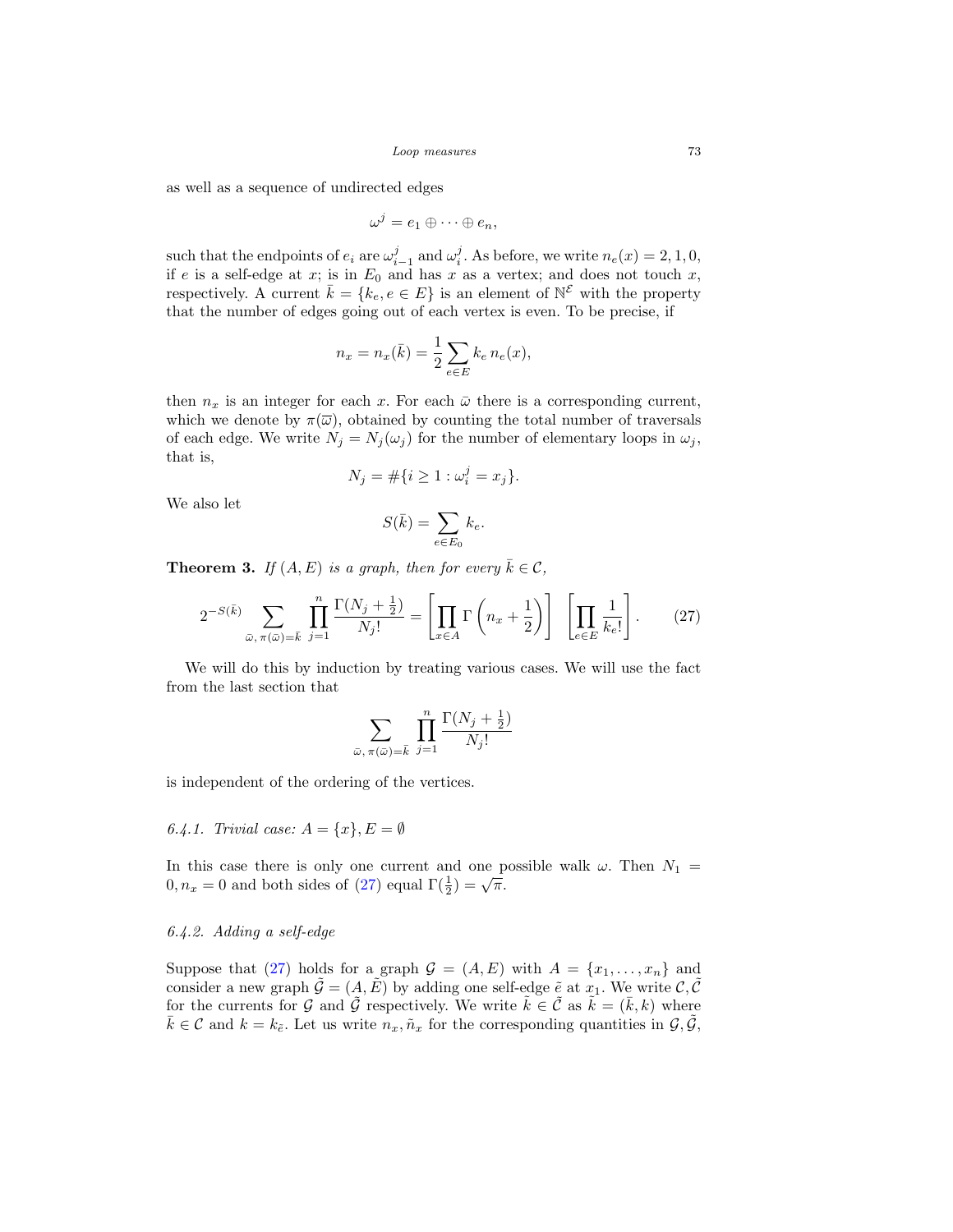respectively. We also write  $\mathcal L$  and  $\mathcal L$  for the corresponding collections of ordered pairs  $\bar{\omega}$ .

Let U, V denote the left and right-hand sides of  $(27)$ , respectively, for G and  $\bar{k}$ , and let  $\tilde{U}, \tilde{V}$  be the corresponding quantities for  $\tilde{\mathcal{G}}$  and  $\tilde{k} = (\bar{k}, k)$ . We will show that  $U = V$  implies that  $\hat{U} = \hat{V}$ .

Let  $r = n_{x_1}$  and hence  $\tilde{n}_{x_1} = r + k_{\tilde{e}} = r + k$ . Note that  $\tilde{n}_{x_i} = n_{x_i}$  for  $j \geq 2$ and  $S(\tilde{k}) = S(\bar{k})$ . In particular,

<span id="page-46-0"></span>
$$
\tilde{V} = \frac{\Gamma(r+k+\frac{1}{2})}{\Gamma(r+\frac{1}{2})k!} V.
$$
\n(28)

If  $\bar{\omega} = (\omega_1, \dots, \omega_n) \in \mathcal{L}$  with  $\pi(\bar{\omega}) = \bar{k}$  we have  $N_1 = n_{x_1} = r$ . (this uses the fact that  $x_1$  is the first vertex in the ordering). To obtain an  $\bar{\omega}' \in \mathcal{L}$  with  $\pi(\bar{\omega}') = \tilde{k}$  we replace  $\omega_1$  with  $\tilde{\omega}_1$  which is constructed by placing the edge e k times into  $\omega_1$ . The number of ways to add the edge e in k times is

$$
\binom{N_1+k}{k} = \frac{(r+k)!}{r!\,k!}.
$$

Note that  $\tilde{N}_1 = N_1 + k$ . Using  $S(\tilde{k}) = S(\bar{k})$ , we see that

<span id="page-46-1"></span>
$$
\tilde{U} = \frac{(r+k)!}{r!\,k!} \, \frac{\Gamma(r+k+\frac{1}{2})}{\Gamma(r+\frac{1}{2})} \, \frac{r!}{(r+k)!} \, U = \frac{1}{k!} \, \frac{\Gamma(r+k+\frac{1}{2})}{\Gamma(r+\frac{1}{2})} \, U \tag{29}
$$

Comparing [\(28\)](#page-46-0) and [\(29\)](#page-46-1), we see that  $\tilde{U} = \tilde{V}$ .

## 6.4.3. Edge duplicating

Suppose that [\(27\)](#page-45-1) holds for a given graph  $\mathcal{G} = (A, E)$  and we take an edge  $e \in E$ and add another edge  $e_1$  with the same endpoints. If  $e$  is a self-edge, this is the same as adding a self-edge and we can use the previous argument; hence, we will assume that e connects distinct vertices. Let  $\mathcal{G} = (A, E)$  with  $E = E \cup \{e_1\}$ . We write  $\mathcal{C}, \tilde{\mathcal{C}}, \mathcal{L}, \tilde{\mathcal{L}}$  for the corresponding quantities as before. If  $\tilde{k} \in \tilde{\mathcal{C}}$ , then we can obtain a current  $\bar{k} \in \mathcal{C}$  by letting

$$
\bar{k}_e = \tilde{k}_e + \tilde{k}_{e_1}.
$$

and letting  $\bar{k}$  agree with  $\tilde{k}$  on  $E \setminus \{e\}$ . Suppose that  $k_e = k$ . Then there are  $k+1$ possible  $\tilde{k}$  that give  $\bar{k}$ . We write  $\tilde{k}^j \in \tilde{C}$  for the current that agrees with  $\bar{k}$  on  $E \setminus \{e\}$  and  $\lim_{k \to \infty} \tilde{k}_{e}^{j} = j, \tilde{k}_{e_1}^{j} = k - j,$ 

Let us fix  $\bar{k}$  as above and let U, V be the left and right hand sides of [\(27\)](#page-45-1) for G and  $\bar{k}$ . We will choose an ordering  $A = \{x_1, \ldots, x_n\}$  for which  $x_1$  is an endpoint of e. For  $j = 0, 1, ..., k$ , let  $\tilde{U}_j, \tilde{V}_j$  be the left and right-hand sides of [\(27\)](#page-45-1) for  $\tilde{G}$  and  $\tilde{k}^j$ . Note that  $\tilde{n}_{x_i} = n_{x_i}$  and  $N_i = \tilde{N}_i$  for  $i = 1, \ldots, n$ . We will show that if  $U = V$ , then  $\tilde{U}_j = \tilde{V}_j$  for each j.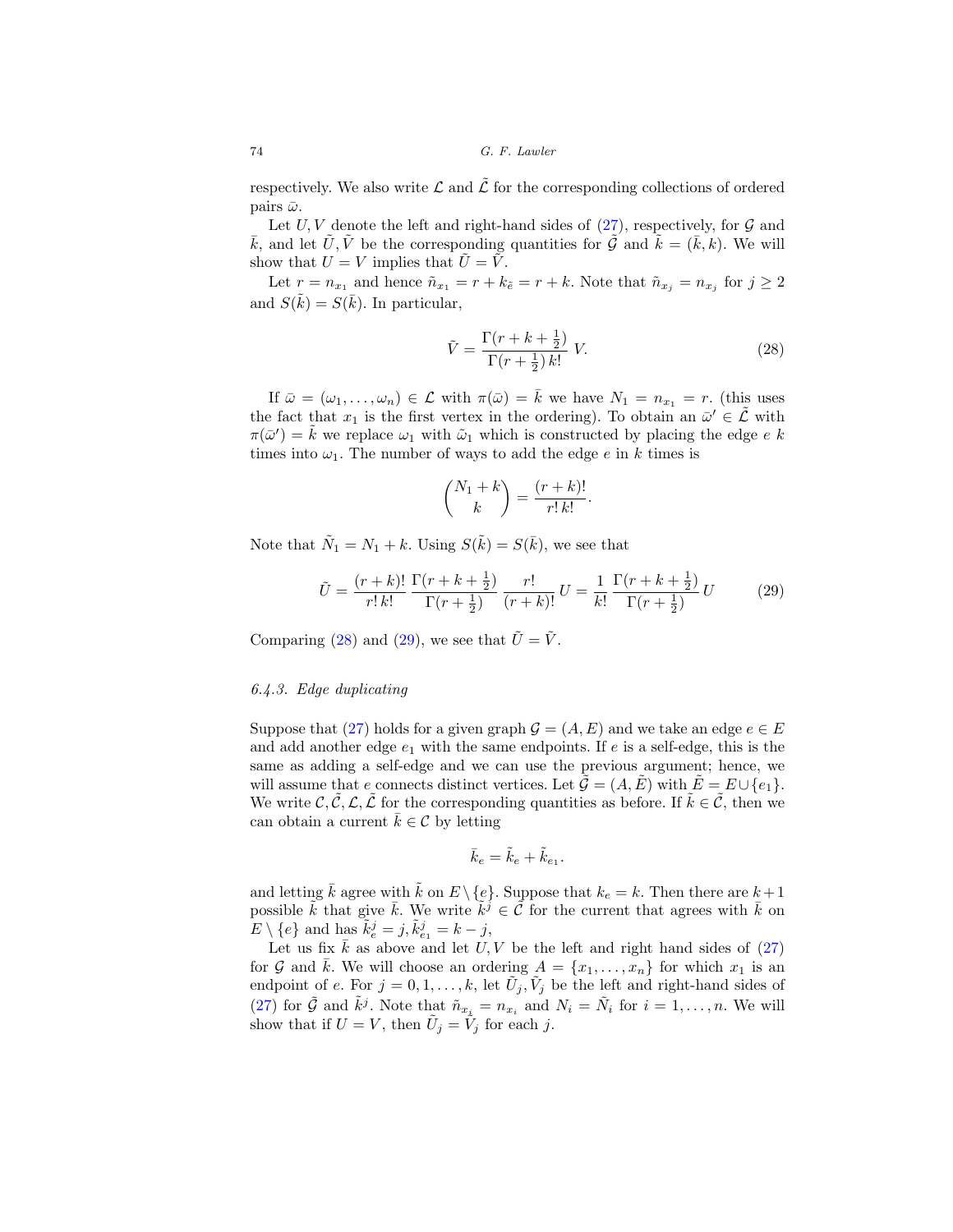First note that

$$
\tilde{V}_j = \binom{k}{j} V.
$$

If  $\bar{\omega} \in \mathcal{L}$  is a walk with  $\pi(\omega) = \bar{k}$ , then  $N_1 = k$  and we traverse e k times. In  $\mathcal L$  for each of these traversals we can either keep e or we can replace e with  $e_1$ . There are

$$
\binom{k}{j}
$$

ways in which we can retain e for j times and change to  $e_1$  at  $k - j$  times. Therefore

$$
\tilde{U}_j = \binom{k}{j} U.
$$

### 6.4.4. Converting a self-edge

Suppose that  $\mathcal{G} = (A, E)$  is a graph with  $A = \{x_1, \ldots, x_n\}$  for which  $(27)$  holds. Suppose that  $e \in E$  is a self-edge at  $x_1$ . Let  $\tilde{\mathcal{G}} = (\tilde{A}, \tilde{E})$  be a new graph obtained by converting the self-edge to an edge to a new vertex, that is,

$$
\tilde{A} = \{x_1, \ldots, x_n, y\}
$$

and  $\tilde{E} = [E \setminus \{e\}] \cup \{e'\}$  where e' connects  $x_1$  and y. We write  $\mathcal{C}, \tilde{\mathcal{C}}, \mathcal{L}, \tilde{\mathcal{L}}$  for the corresponding quantities as before. We will show that  $(27)$  holds for  $\tilde{G}$ . Let  $\tilde{k} \in \tilde{\mathcal{C}}$  and let  $2k = \tilde{k}_y$ . Note that  $\tilde{k}_y$  must be even since y has no other edges adjacent to it. Let  $\bar{k}$  be the current in C that agrees with  $\bar{k}$  on  $E \setminus \{e\}$  and has  $\bar{k}_e = k$ . We will show that if (27) holds for G and  $\bar{k}$ , then it also holds for  $\tilde{G}$  and  $\bar{k}_e = k$ . We will show that if [\(27\)](#page-45-1) holds for  $\mathcal G$  and  $\bar{k}$ , then it also holds for  $\tilde{\mathcal G}$  and  $\tilde{k}$ . As before let U. V be the left and right-hand sides of (27) for  $\mathcal G$ ,  $\bar{k}$  and  $\tilde{U}$ ,  $\tilde{V}$  $\tilde{k}$ . As before let U, V be the left and right-hand sides of [\(27\)](#page-45-1) for  $\mathcal{G}, \bar{k}$  and  $\tilde{U}, \tilde{V}$ the corresponding quantities for  $\tilde{\mathcal{G}}, \tilde{k}$ .

Note that  $n_x$  agrees with  $\tilde{n}_x$  on A with  $\tilde{n}_y = k$ . Also,  $S(\tilde{k}) = S(\bar{k}) + 2k$ . This and a standard identity for the Gamma function give

<span id="page-47-0"></span>
$$
\tilde{V} = \frac{k!}{(2k)!} \Gamma(k + \frac{1}{2}) V = \frac{\sqrt{\pi}}{2^{2k}} V.
$$
\n(30)

Comparing U and  $\tilde{U}$  is not difficult. There is a one-to-one correspondence between walks  $\omega_1$  that visit e k times and walks  $\tilde{\omega}_1$  that visit e' 2k times. We just replace each occurrence of e with  $e' \oplus e'$ . Therefore,

$$
\sum_{\bar{\omega}\in\mathcal{L}, \pi(\bar{\omega})=\bar{k}}\prod_{j=1}^{n+1}\frac{\Gamma(N_j+\frac{1}{2})}{N_j!}=\sqrt{\pi}\sum_{\tilde{\omega}\in\tilde{\mathcal{L}}, \pi(\tilde{\omega})=\tilde{k}}\prod_{j=1}^n\frac{\Gamma(N_j+\frac{1}{2})}{N_j!}.
$$

Here we setting  $N_{n+1} = 0$  as the value corresponding to the new vertex y. Therefore,

<span id="page-47-1"></span>
$$
\tilde{U} = \frac{2^{S(\bar{k})}}{2^{S(\bar{k})}} \sqrt{\pi} U = 2^{-2k} \sqrt{\pi} U.
$$
\n(31)

Comparing [\(30\)](#page-47-0) and [\(31\)](#page-47-1) gives  $\tilde{U} = \tilde{V}$ .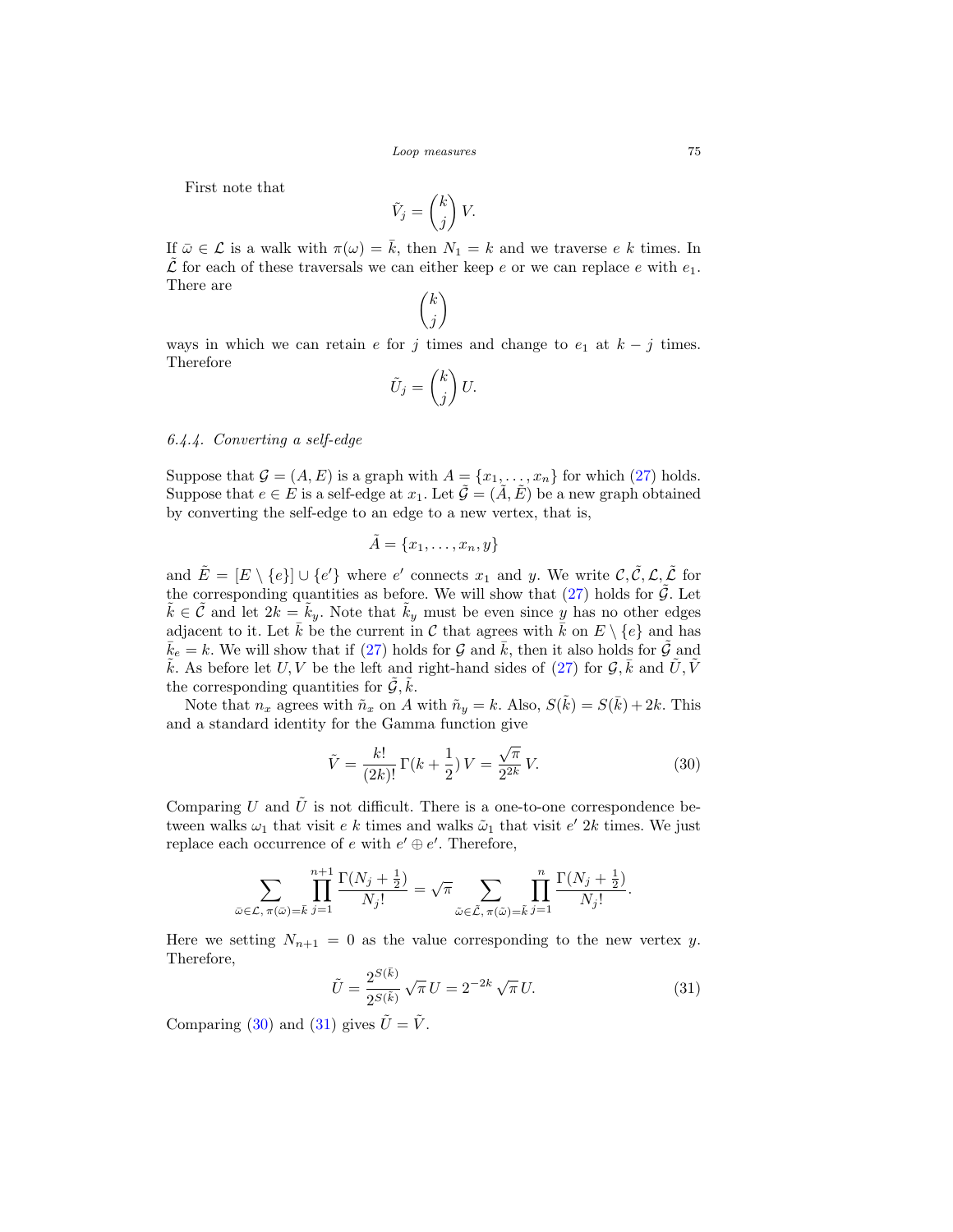### 6.4.5. Merging vertices

Suppose that  $\mathcal{G} = (A, E)$  is a graph where  $A = \{x_1, x_2, \ldots, x_n, y_1, y_2, \ldots, y_s\}$ with  $s \leq n$  such that there there are edges  $e_j, 1 \leq j \leq s$  connecting  $x_j, y_j$ ; and for  $1 \leq i < j \leq s$ , edges  $e_{ij}$  connecting  $x_i, x_j$ . We also assume that there are no more edges adjacent to  $y_1, \ldots, y_s$  but there may be more edges connecting  $x_1,\ldots,x_n.$ 

Our new graph  $\tilde{\mathcal{G}}$  will combine  $y_1, y_2, \ldots, y_s$  into a single vertex that we call  $y$ . We keep the edges  $e_1, e_2, \ldots, e_s$  (that now connect  $x_j$  and y) and we remove the edges  $e_{ij}$ . The remaining edges of E (all of which connect points in  $x_1, \ldots, x_n$ ) are also in  $\tilde{E}$ . We write  $\mathcal{C}, \tilde{\mathcal{C}}, \mathcal{L}, \tilde{\mathcal{L}}$  as before.

We choose the orderings of  $A = \{x_1, \ldots, x_n, y_1, \ldots, y_s\}$  and  $\tilde{A} = \{x_1, \ldots, x_n\}$  $x_n, y$ . There is a one-to-one relationship between the  $\omega \in \mathcal{L}$  and  $\tilde{\omega} \in \mathcal{L}$  by replacing each traversal of the edge  $e_{ij}$  starting at  $x_i$  with  $e_i \oplus e_j$  and each traversal of  $e_{ij}$  starting at  $x_j$  with  $e_j \oplus e_i$ .

Suppose  $\bar{\omega} \in \mathcal{L}$  giving the current  $\bar{k}$  such that

$$
n_{y_j} = a_j, \quad k_{e_j} = 2a_j, \quad k_{e_{ij}} = b_{ij},
$$

and let

$$
B_i = \sum_{j \neq i} b_{ij}, \quad B = \frac{1}{2} \sum_i B_i, \quad K = B + \sum a_j.
$$

Then  $\bar{\omega}$  induces  $\tilde{\omega} \in \tilde{\mathcal{L}}$  and  $\tilde{k} \in \tilde{\mathcal{C}}$  with

<span id="page-48-0"></span>
$$
\tilde{k}_{e_j} = k_j := 2a_j + B_j,
$$
\n
$$
S(\tilde{k}) = S(\bar{k}) + B, \quad n_y = K.
$$
\n(32)

If there are any edges e that are not of the form  $e_j$  or  $e_{ij}$ , then  $\bar{k}_e = \tilde{k}_e$ . This correspondence  $\bar{k} \mapsto \tilde{k}$  is not one-to-one. Let us write  $U(\bar{k}), V(\bar{k})$  for the left and right-hand sides of [\(27\)](#page-45-1) for  $(G, \overline{k})$  and  $\tilde{U}, \tilde{V}$  for the corresponding quantities for  $(\tilde{\mathcal{G}}, \tilde{k})$ . We will show that if  $U(\bar{k}) = V(\bar{k})$  for each  $\bar{k}$ , then  $\tilde{U} = \tilde{V}$ .

Note that

$$
\tilde{U} = \sum \frac{2^{S(\bar{k})}}{2^{S(\bar{k})}} (\sqrt{\pi})^{1-s} U(\bar{k})
$$
  
\n
$$
= \sum \frac{1}{2^B (\sqrt{\pi})^{s-1}} U(\bar{k})
$$
  
\n
$$
= \sum \frac{1}{2^B (\sqrt{\pi})^{s-1}} V(\bar{k})
$$
  
\n
$$
= \tilde{V} \sum \frac{2^B K! [k_1! \cdots k_s!]}{(2K)! a_1! \cdots a_s! \prod_{ij} b_{ij}!},
$$

where in each case the sum is over all  $a_j, b_{ij}$  satisfying [\(32\)](#page-48-0). The result  $\tilde{U} = \tilde{V}$ follows from the following combinatorial lemma.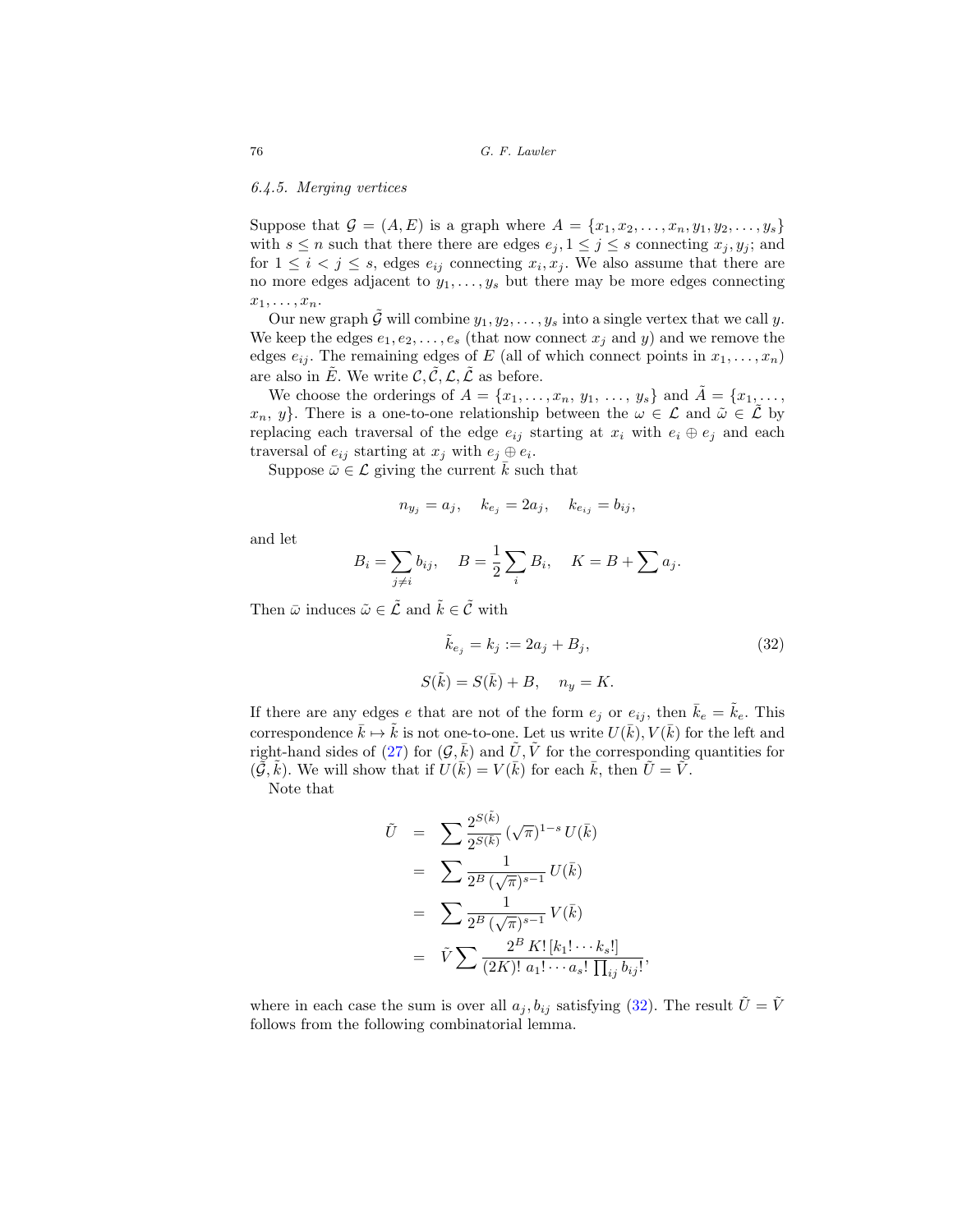**Lemma 6.4.** Suppose K is a positive integer and  $k_1, \ldots, k_n$  are positive integers with  $k_1 + \cdots + k_n = 2K$ . Then,

<span id="page-49-0"></span>
$$
\sum \frac{2^B K!}{a_1! \cdots a_n! \prod_{ij} b_{ij}!} = \frac{(2K)!}{k_1! k_2! \cdots k_n!}.
$$
\n(33)

where

$$
B = \sum_{1 \le i < j \le n} b_{ij},
$$

and the sum is over all nonnegative integers  $a_1, \ldots, a_n$  and  $\{b_{ij} : 1 \leq i < j \leq n\}$ with

<span id="page-49-1"></span>
$$
k_j = 2a_j + \sum_{i \neq j} b_{ij}.\tag{34}
$$

In the last formula, we write  $b_{ji} = b_{ij}$  if  $j > i$ .

*Proof.* The right-hand side of [\(33\)](#page-49-0) is the number of sequences  $(m_1, \ldots, m_{2K})$ with  $m_i \in \{1, \ldots, n\}$  such that integer j appears exactly  $k_j$  times. We can write each such sequence as a sequence of K ordered pairs

$$
(m_1, m_2), (m_3, m_4), \ldots, (m_{2K-1}, m_{2K}).
$$

Let  $a_j$  denote the number of these pairs that equal  $(j, j)$  and if  $i < j$ , let  $b_{ij}$ denote the number of these that equal  $(i, j)$  or  $(j, i)$ . Then the condition that the integer j appears exactly j times in the first sequence translates to  $(34)$  for the sequence of ordered pairs. The factor  $2^B$  takes into consideration the fact that  $(i, j)$  or  $(j, i)$  are counted by the  $b_{ij}$ .  $\Box$ 

#### 6.4.6. General case

We proceed by induction on the number of vertices. Suppose the result is true for all graphs of *n* vertices. If  $\mathcal{G} = (A, E)$  is a simple (no self-edges or multiple edges) graph of  $n + 1$  vertices, write  $A = A' \cup \{y\}$  where  $A = \{x_1, \ldots, x_n\}$  and  $E = E' \cup E_y$  where  $E_y$  is the set of edges that include y. By induction the result holds for E' and we can obtain E from E' by first adding edges to vertices  $\{y_j\}$ for each j for which there is an edge in E connecting  $x_i$  and y and then merging the vertices to get the graph G. This handles simple graphs of  $n + 1$  vertices, but then we can add multiple edges and self-edges as above.

### *6.5. Square of the Gaussian free field*

If  $\theta$  is an integrable weight on  $\mathcal{E} = \mathcal{E}_A$  with corresponding directed weight q, we can consider the loop soup associated to  $q$ . Here we consider this only as measure on currents  $\{k_e : e \in A\} \in C$  and hence also on vertex local times  $\{n_x : x \in A\}$ . We will use this measure plus some extra randomness to construct the square of the Gaussian field with weight  $\theta$ .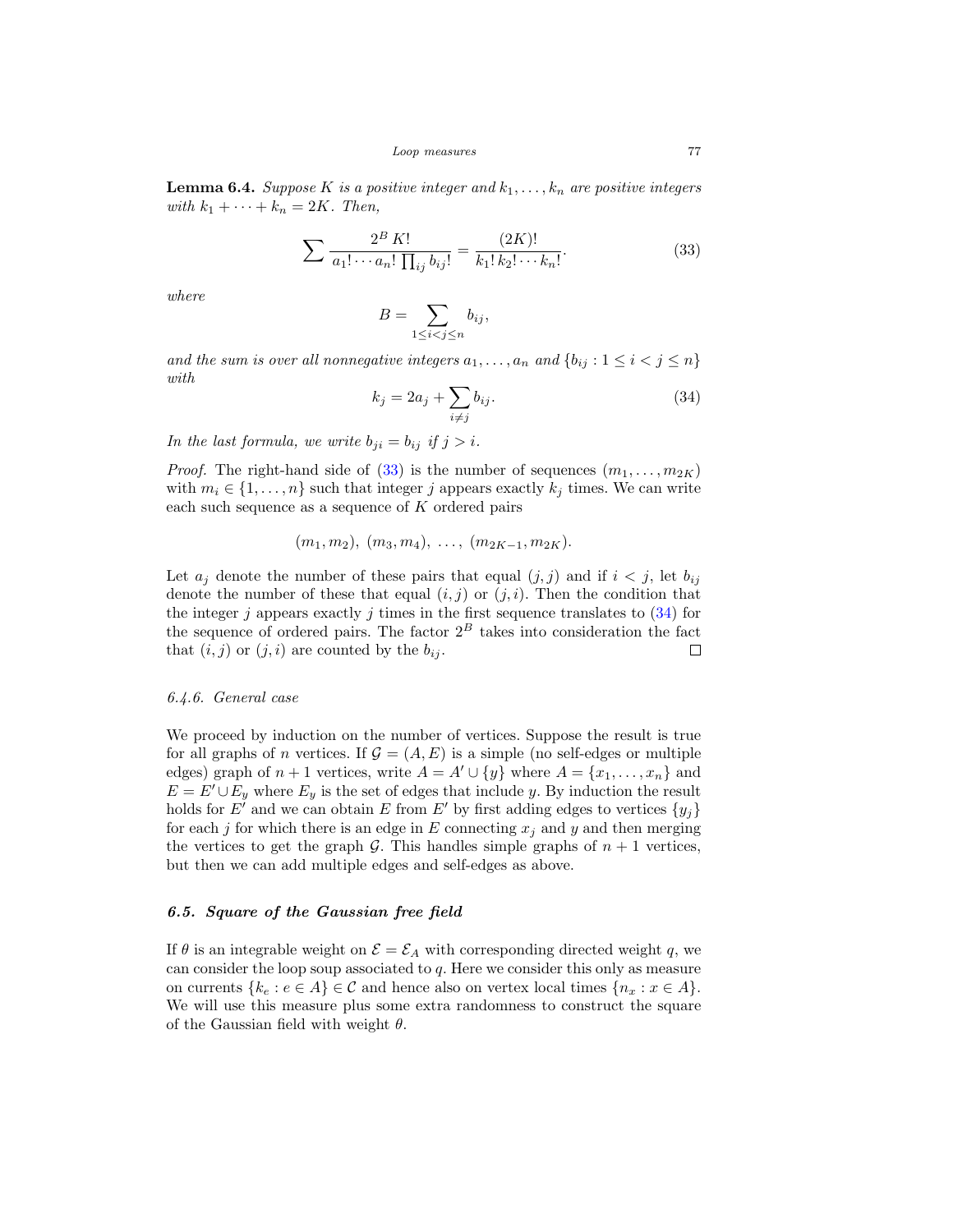Let us first consider  $\theta \equiv 0$  for which the measure on currents is supported on the trivial current. In this case, the field  $\{Z_x : x \in A\}$  should be the standard Gaussian and hence  $\{Z_x^2 : x \in A\}$  are independent  $\chi^2$  random variables with one degree of freedom. Equivalently, we can say that if  $R_x = Z_x^2/2$ , then  $\bar{R} =$  ${R_x : x \in A}$  are independent Gamma random variables with parameters  $\frac{1}{2}$  and 1, that is, each with density

$$
\frac{1}{\sqrt{\pi t}} e^{-t}.
$$

More generally, given a realization of the current  $\bar{k}$  and hence of the vertex local times  $\{n_x\}$ , at each vertex x we put the sum of  $n_x$  independent exponential random variables of rate 1. In other words, we will consider a random vector  $\bar{Y} = \{Y_x : x \in A\}$  such that  $Y_x$  are independent (given  $\bar{k}$ ) with a Gamma density with parameters  $n_x$  and 1. If  $\overline{T} = \overline{R} + \overline{Y}$ , then (given  $\overline{k}$ ),  $\{T_x\}$  are independent Gamma random variables with parameters  $n_x + \frac{1}{2}$  and 1, that is, the joint density for  $\overline{T}$  is

$$
\left[\prod_{x\in A} \frac{t_x^{n_x - \frac{1}{2}}}{\Gamma(n_x + \frac{1}{2})}\right] \exp\left\{-\sum_{x\in A} t_x\right\}.
$$

This can also be written as

$$
\left[\prod_{x\in A}\Gamma(n_x+\frac{1}{2})\right]^{-1}\left[\prod_{x\in A}t_x^{-1/2}\right]\left[\prod_{e\in \mathcal{E}}t_e^{k_e/2}\right]\exp\left\{-\sum_{x\in A}t_x\right\}.
$$

If we combine this with Theorem [2,](#page-43-1) we get the following.

**Proposition 6.5.** Suppose  $\theta$  is an integrable weight on a set A with n elements. Let  $\bar{k}$  denote an undirected current and let  $\mu = \mu_{1/2}$  denote the measure on  $\bar{k}$ induced by the loop soup at time 1/2. Let  $\overline{T} = \overline{R} + \overline{Y}$  as above. Then the joint density on  $(\bar{k},\bar{t})$  is given by

<span id="page-50-0"></span>
$$
\frac{\sqrt{D}}{\pi^{n/2}} \left[ \prod_{e \in \mathcal{E}} \frac{(\theta_e \sqrt{t_e})^{k_e}}{k_e!} \right] \left[ \prod_{x \in A} t_x^{-1/2} \right] \exp \left\{ - \sum_{x \in A} t_x \right\}.
$$
 (35)

If  $\bar{\rho} = \{\rho_e : e \in \mathcal{E}\}\in \mathbb{C}^E$  and  $\bar{k} \in \mathbb{N}^E$ , we set

$$
\Psi(\bar{k},\bar{\rho})=\prod_{e\in\mathcal{E}}\frac{\rho_e^{k_e}}{k_e!}.
$$

We can write the density  $(35)$  as

$$
\frac{\sqrt{D}}{\pi^{n/2}}\,\Psi(\bar{k},\bar{\rho})\,\left[\prod_{x\in A}t_x^{-1/2}\right]\,\exp\left\{-\sum_{x\in A}t_x\right\},\quad \rho_e=\theta_e\,\sqrt{t_e}.
$$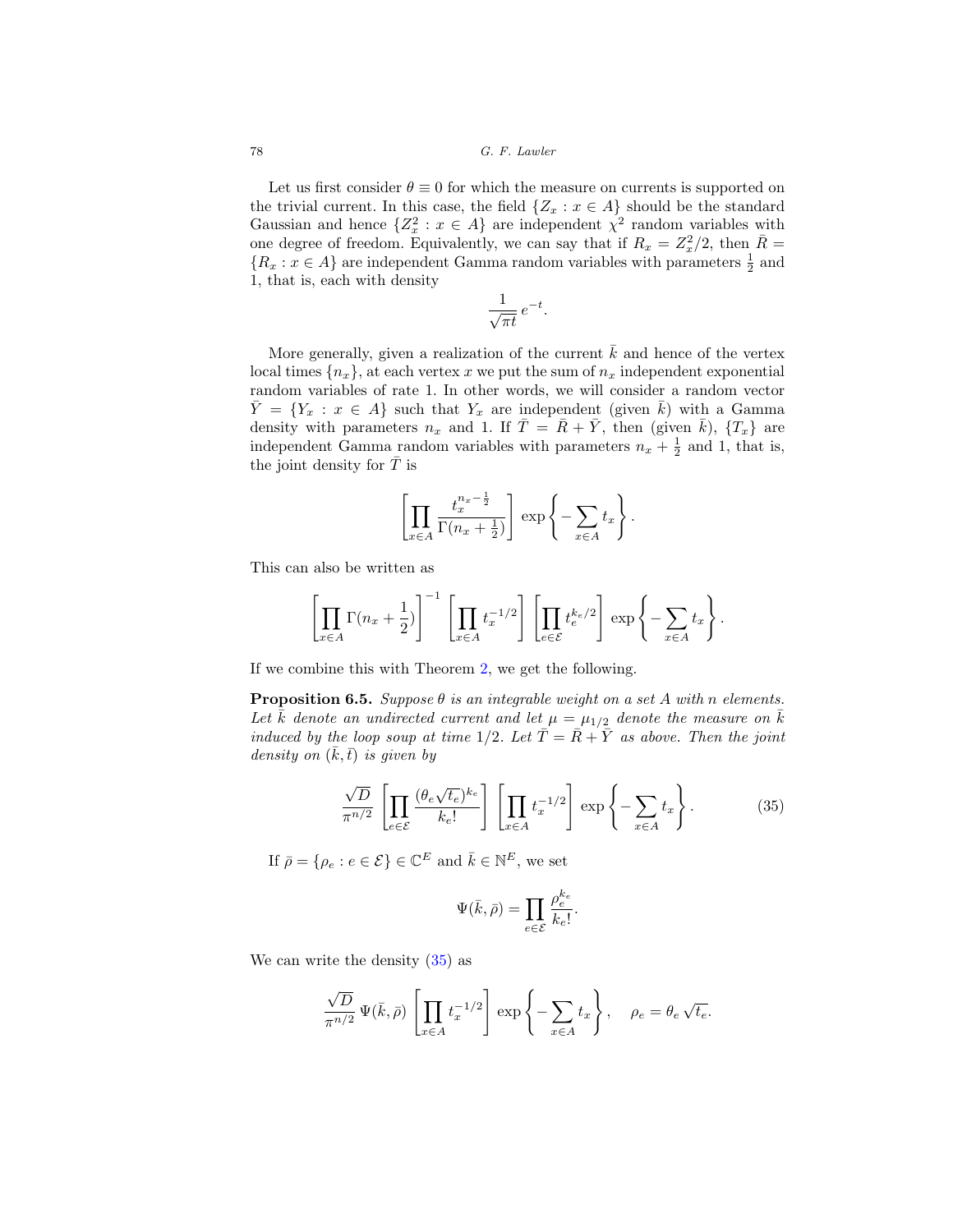Let  $\hat{g}$  denote the marginal density on  $\bar{t}$  which can be given by summing over all possibilities for  $\bar{k}$ ,

<span id="page-51-1"></span>
$$
\hat{g}(\bar{t}) := \frac{\sqrt{D}}{\pi^{n/2} \left[ \prod_{x \in A} \sqrt{t_x} \right]} \left[ \sum_{\bar{k} \in \mathcal{C}} \Psi(\bar{k}, \bar{\rho}) \right] \exp \left\{ - \sum_{x \in A} t_x \right\}.
$$
 (36)

We will now show the relationship between the distribution of  $\bar{t}$  and the square of the Gaussian free field which was first found by Le Jan (see [\[20](#page-73-0)] and references therein). We will use the following lemma (see, e.g., [\[1](#page-72-0), Section 2.1]).

**Lemma 6.6.** Suppose  $\{J_x : x \in A\}$  are independent  $\pm 1$  coin flips, and for  $e \in E$ , let  $J_e = J_x J_y$  if  $x, y$  are the endpoints of e. For any  $\bar{\rho} \in \mathbb{C}^E$ ,

<span id="page-51-0"></span>
$$
\mathbf{E}\left[\exp\left\{\sum_{e\in\mathcal{E}}J_e\,\rho_e\right\}\right] = \sum_{\bar{k}\in\mathcal{C}}\,\Psi(\bar{k},\bar{\rho}).\tag{37}
$$

*Proof.* If  $\bar{k} \in \mathbb{N}^{\mathcal{E}}$ , we let  $n_x = n_x(\bar{k})$  be as before. Then we can expand

$$
\exp\left\{J_x J_y \rho_e\right\} = \sum_{k_e=0}^{\infty} \frac{J_x^{k_e} J_y^{k_e} \rho_e^{k_e}}{k_e!}.
$$

$$
\exp\left\{\sum_{e \in \mathcal{E}} J_e \rho_e\right\} = \sum_{\bar{k} \in \mathcal{E}^{\mathbb{N}}} \left[\prod_{x \in A} J_x^{2n_x(\bar{k})}\right] \Psi(\bar{k}, \bar{\rho}),
$$

$$
\mathbf{E}\left[\exp\left\{\sum_{e \in \mathcal{E}} J_e \rho_e\right\}\right] = \sum_{\bar{k} \in \mathcal{E}^{\mathbb{N}}} \left[\prod_{x \in A} \mathbf{E}(J_x^{2n_x(\bar{k})})\right] \Psi(\bar{k}, \bar{\rho}).
$$

If  $2n_x(\bar{k})$  is odd for some  $x \in A$ , we get  $\mathbf{E}(J_x^{2n_x(\bar{k})}) = 0$ . Otherwise,  $\mathbf{E}(J_x^{2n_x(\bar{k})}) = 0$ 1 for all x. This gives the lemma.  $\Box$ 

The formula [\(35\)](#page-50-0) is valid in the non-integrable case although it is not the density for the measure. However, the calculations of this section are valid. In particular, for fixed  $\bar{t}$ , the conditional measure on  $\bar{k}$  is a measure and [\(37\)](#page-51-0) shows that the total mass is positive.

**Theorem 4.** Under the assumptions above, the marginal density for  $\bar{t} = \{t_x\}$ is the same as that of  $\{Z_x^2/2\}$  where  $\overline{Z}$  is the centered multivariate normal distribution indexed by  $A$  with covariance matrix  $G$ .

*Proof.* In [\(23\)](#page-42-1) we showed that the density of  $(Z_x^2/2)$  is

$$
g(\bar{t}) = \frac{\sqrt{D}}{\pi^{n/2} \left[ \prod_{x \in A} \sqrt{t_x} \right]} \exp \left\{-\sum_{x \in A} t_x \right\} \mathbf{E} \left[ \exp \left\{ \sum_{e \in \mathcal{E}} J_e \rho_e \right\} \right].
$$

where  $\{J_x, x \in A\}$  are independent  $\pm 1$  coin flips;  $J_e = J_x J_y$  if e connects x and where  $\{J_x, x \in A\}$  are independent  $\pm 1$  coin m<sub>p</sub><br>y; and  $\rho_e = \theta_e \sqrt{t_e}$ . By using [\(37\)](#page-51-0), we get [\(36\)](#page-51-1).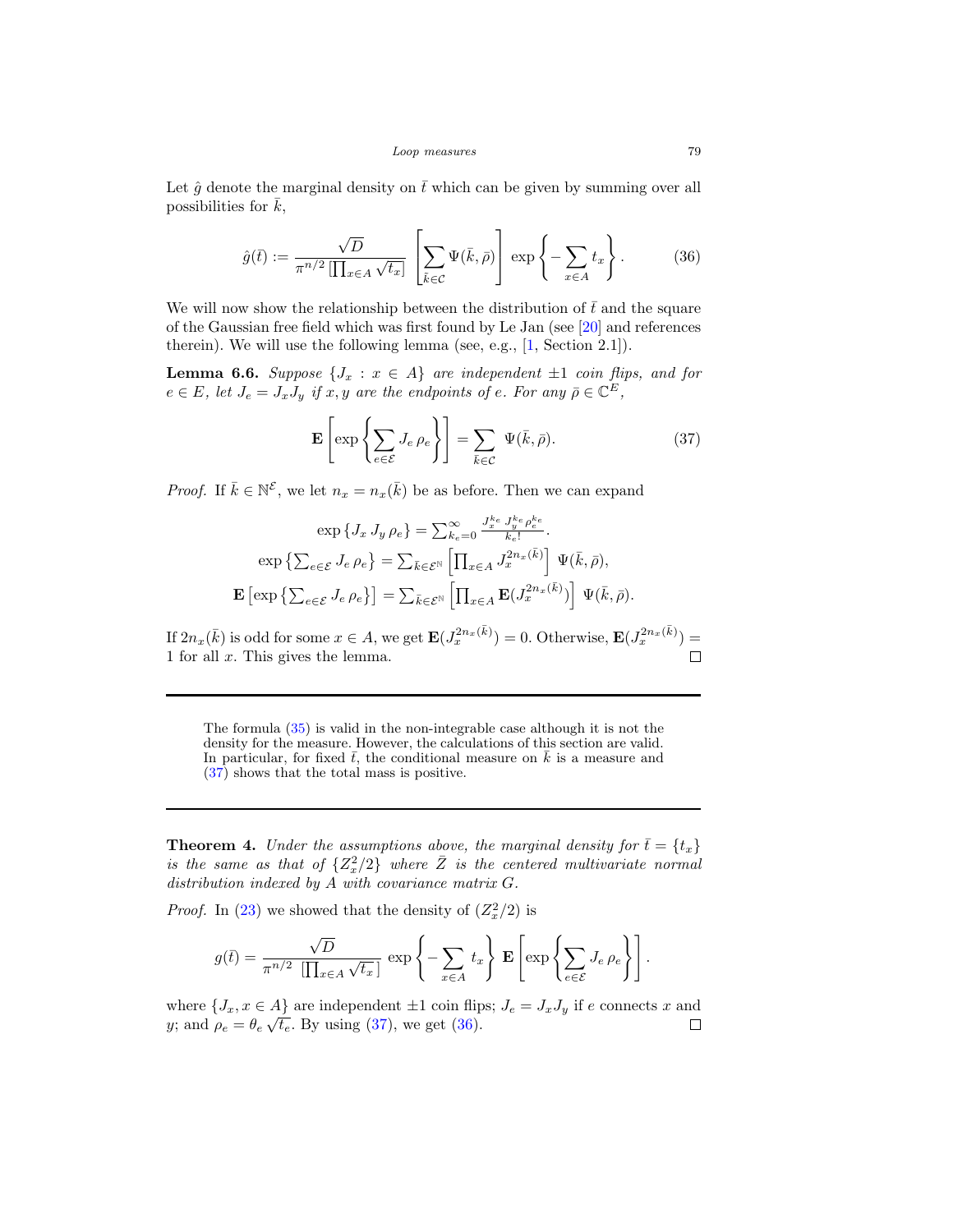The form of the joint density also gives us the conditional density for the currents  $\bar{k}$  given  $\bar{t}$ .

**Proposition 6.7.** Given  $\overline{t}$ , the conditional distribution for the currents  $\overline{k}$  is proportional to

<span id="page-52-0"></span>
$$
\Psi(\bar{k}, \bar{\rho}) = \prod_{e \in \mathcal{E}} \frac{\rho_e^{k_e}}{k_e!}, \quad \rho_e = \sqrt{t_e} \, \theta_e. \tag{38}
$$

The form [\(38\)](#page-52-0) may look like the distribution of independent Poisson random variables  $\{k_e : e \in \mathcal{E}\}\$  where  $k_e$  has intensity  $\rho_e$ . However, this distribution is restricted to  $\bar{k} \in \mathcal{C}$ . The distribution is that of independent Poisson distribution *conditioned that the k is a current*.

# *6.6. Finding the signs*

Given  $\bar{t} = \{t_x : x \in A\}$ , the values of the field are given by

$$
Z_x = J_x \sqrt{2t_x},
$$

where  $J_x = \pm 1$  is the sign of  $Z_x$ . A way to specify the signs  $\overline{J}$  is to give the "positive set"  $V = \{x \in A : J_x = 1\}.$ 

For a positive weight, we can give an algorithm due to Lupu [\[21](#page-73-1)] to get the Gaussian field with signs from a realization of the loop soup combined with some extra randomness.

- Obtain a sample  $(\bar{k}, \bar{t})$  of currents and times as above. This gives the edge weights  $\rho_e$ .
- Open any edge  $e$  with  $k_e \geq 1$ .
- For each edge e, make e open with probability  $1 \exp\{-\rho_e\}$ . An edge e is open if it has been opened for either of the two reasons. We say two vertices are connected if there is a path between them using open edges.
- For each connected cluster U, take an independent random variable  $J_U =$  $\pm 1$  with equal probability.
- For  $x \in U$ , set  $Z_x = J_U \sqrt{2t_x}$ .

**Theorem 5.** The distribution of  $\overline{Z} = (Z_x)$  is that of a centered multivariate random variable indexed by A with covariance matrix G.

Proof. We do it on induction on the cardinality of A. It is clearly true for a one-point set. Assume that it is true for all sets of cardinality at most  $n-1$ and suppose that  $\#(A) = n$ . Let  $V \subset A$  with  $1 \leq \#(V) \leq n-1$ . Let  $R_V =$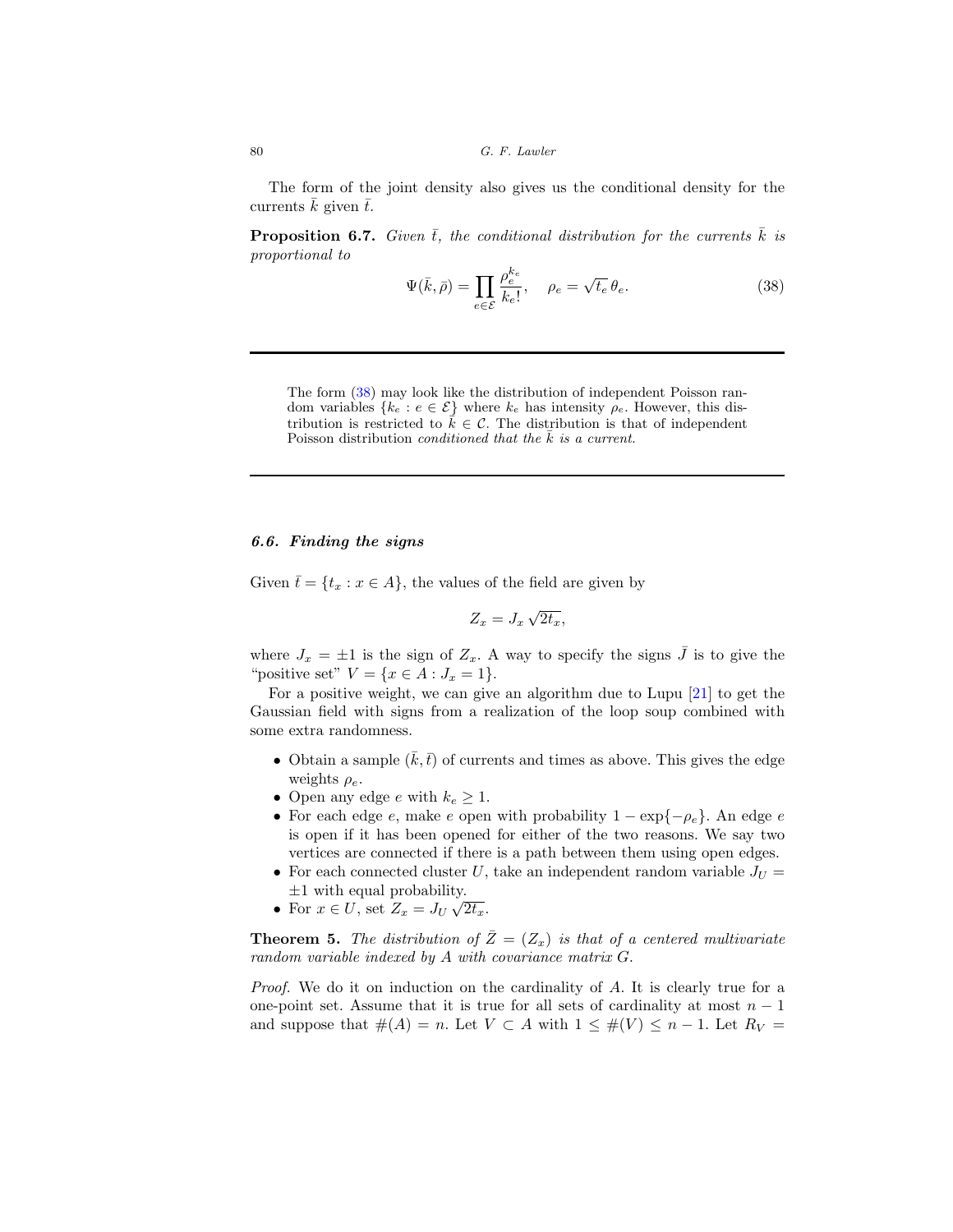$\{\bar{z} \in \mathbb{R}^A : z_x > 0, x \in V \text{ and } z_x < 0, x \in A \setminus V\}.$  We will write elements of  $R_V$  as  $\bar{z} = (\bar{z}_+, -\bar{z}_-)$  where  $\bar{z}_+ \in (0, \infty)^V, \bar{z}_- \in (0, \infty)^{A \setminus V}$ . We will consider the density of  $\overline{Z}$  restricted to  $R_V$ . Let  $G_V, G_{A\setminus V}$  denote the Green's function restricted to the edges in  $V, A \setminus V$ , respectively, and let

<span id="page-53-0"></span>
$$
D_V = \frac{1}{\det G_V}, \quad D_{A\backslash V} = \frac{1}{\det G_{A\backslash V}}.\tag{39}
$$

We write  $\mathcal{E}^* = \mathcal{E}^*(V, A)$  for the set of edges in  $\mathcal{E}_A$  that have one vertex in V and one vertex in  $A \setminus V$ .

- In order for the algorithm to output  $\bar{z} \in R_V$  it is necessary that every edge in  $\mathcal{E}^*$  is closed. This requires it to be closed using both criteria.
	- **–** To be closed using the first criterion, the loop soup must not contain any loop in  $L$ , the set of unrooted loops that intersect both  $V$  and  $A \setminus V$ . We know that

$$
D = \exp\left\{-\sum_{\ell \in \mathcal{L}(A)} m(\ell)\right\} = D_V D_{A \setminus V} e^{-m(L)}
$$

where  $m$  denotes the unrooted loop measure. Therefore, the probability that no such loop is chosen in the soup of intensity  $1/2$  is

$$
e^{-m(L)/2} = \sqrt{\frac{D}{D_V D_{A\setminus V}}}.
$$

 $-$  Given the realization of  $\bar{t}$ , the probability that no loop is open using the second criterion is

$$
\exp\left\{-\sum_{e\in\mathcal{E}^*}\rho_e\right\}.
$$

• Given that the loop soup contains no loop in  $L$ , the algorithm acts independently on V and  $A \setminus V$ . By the induction hypothesis, the density of the output of the algorithm, restricted to  $R_V$ , is given by

$$
f_V(\bar{z}_+) f_{A\setminus V}(-\bar{z}_-) e^{-m(L)/2} \exp\left\{-\sum_{e \in \mathcal{E}^*} \rho_e\right\}.
$$

Using [\(22\)](#page-41-0) and [\(39\)](#page-53-0), we see that this is the same as  $f_A((\bar{z}_+,-\bar{z}_-))$ .

• This argument computes the density  $f_A(\overline{z})$  for any  $\overline{z} \in R_V$  such that V is not Ø or A. However, symmetry shows that  $f_A(\overline{z}) = f_A(-\overline{z})$  for  $\overline{z} \in R_A$ , and since the total integral of the density must equal one, we get the result for  $V = \emptyset$  and  $V = A$  as well.  $\Box$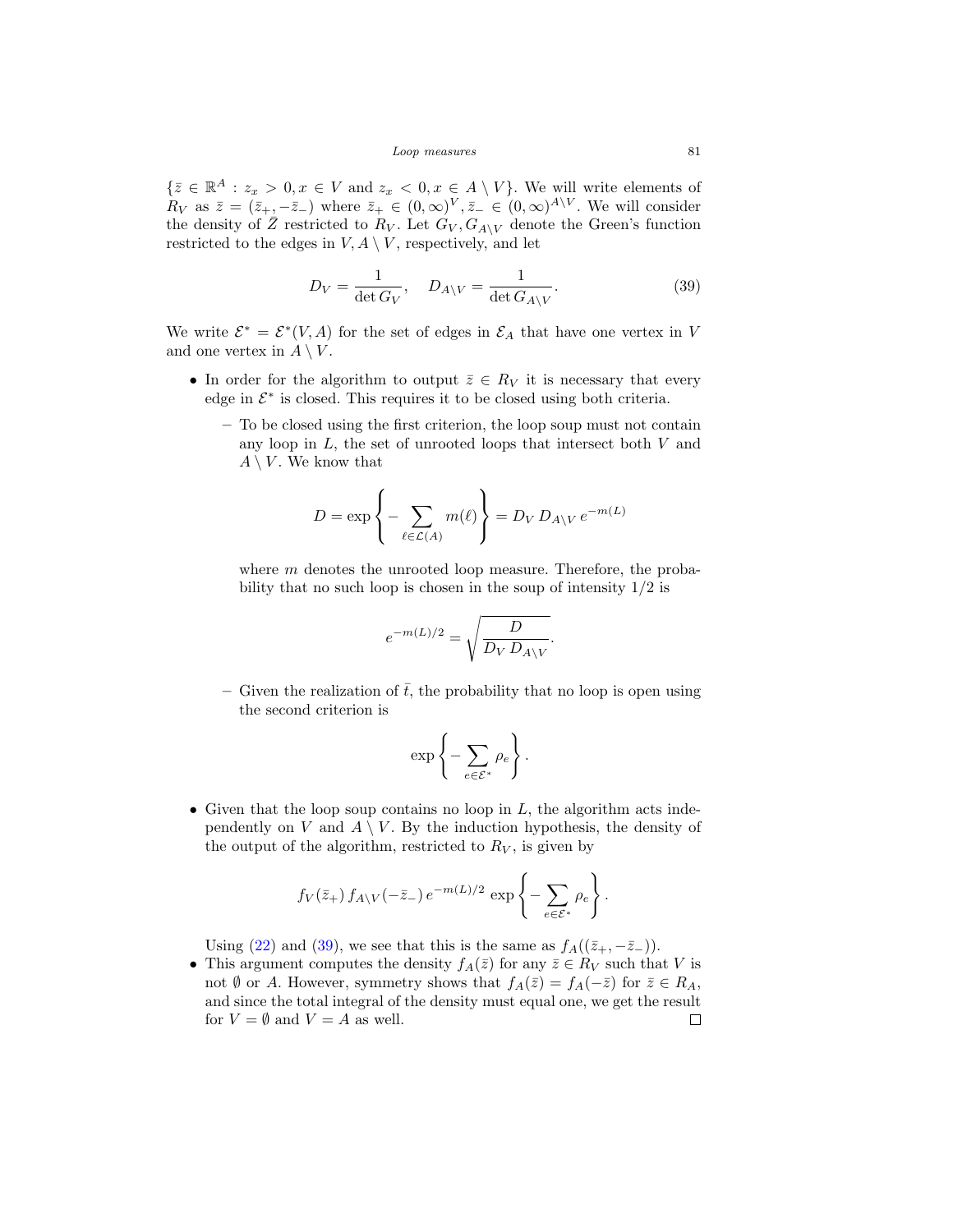The algorithm to get the signs appears to be ad hoc. In fact, Lupu found the algorithm for the continuous time walk by considering connected clusters for a loop soup on a different graph obtained by doing one-dimensional Brownian motions on a "cable system" or "metric graph". We will not describe this here, but see  $[21]$  $[21]$  for details.

**Example.** Suppose  $A = \{x, y\}$ , assume that  $\theta_{xx} = \theta_{yy} = 0$ , and let  $a = q^2 =$  $[\theta_{xy}/2]^2$ . There is only one elementary loop at x,  $l = [x, y, x]$  with  $q(l) = q^2$ . In particular, the loop measure  $m_q = m_{-q}$ .

$$
G(x, x) = G(y, y) = \frac{1}{1 - a},
$$

$$
G(x, y) = q G(y, y) = \frac{q}{1 - a}
$$

$$
\det G = \frac{1}{(1 - a)^2} - \frac{a}{(1 - a)^2} = \frac{1}{1 - a}.
$$

The distribution of  $n_x$  at time  $t = 1/2$  for the growing loop at x is

$$
\nu(k) = \frac{\Gamma(k + \frac{1}{2})}{k! \Gamma(\frac{1}{2})} a^k (1 - a)^{1/2}.
$$

The joint density of  $(N_x, T_x)$  is

$$
\frac{\Gamma(k+\frac{1}{2})}{k!\,\Gamma(t)}a^k\,(1-a)^{1/2}\,\frac{1}{\Gamma(k+\frac{1}{2})}\,t^{k-\frac{1}{2}}\,e^{-t}.
$$

Summing over k we get the density of  $(T_x)$  is

$$
\frac{e^{-t}\sqrt{1-a}}{\sqrt{t\pi}}\sum_{k=0}^{\infty}\frac{(at)^k}{k!}=\frac{\sqrt{1-a}}{\sqrt{t\pi}}e^{-(1-a)t},
$$

which is the density of  $Z^2/2$  where Z is a centered normal with variance  $1/(1-a)$ .

To get normal random variables with covariance matrix  $G$ , we can let  $U, V$ be independent  $N(0, 1)$  and let

$$
Z_x = \frac{U}{\sqrt{1-a}}, \quad Z_y = \frac{q}{\sqrt{1-a}} Z_x + \frac{\sqrt{1-a}}{\sqrt{1-a}} V.
$$

Note that the joint distribution of  $(Z_x^2, Z_y^2)$  in this case is independent of the sign of q. However the distribution of  $(Z_x, Z_y)$  does depend on the sign.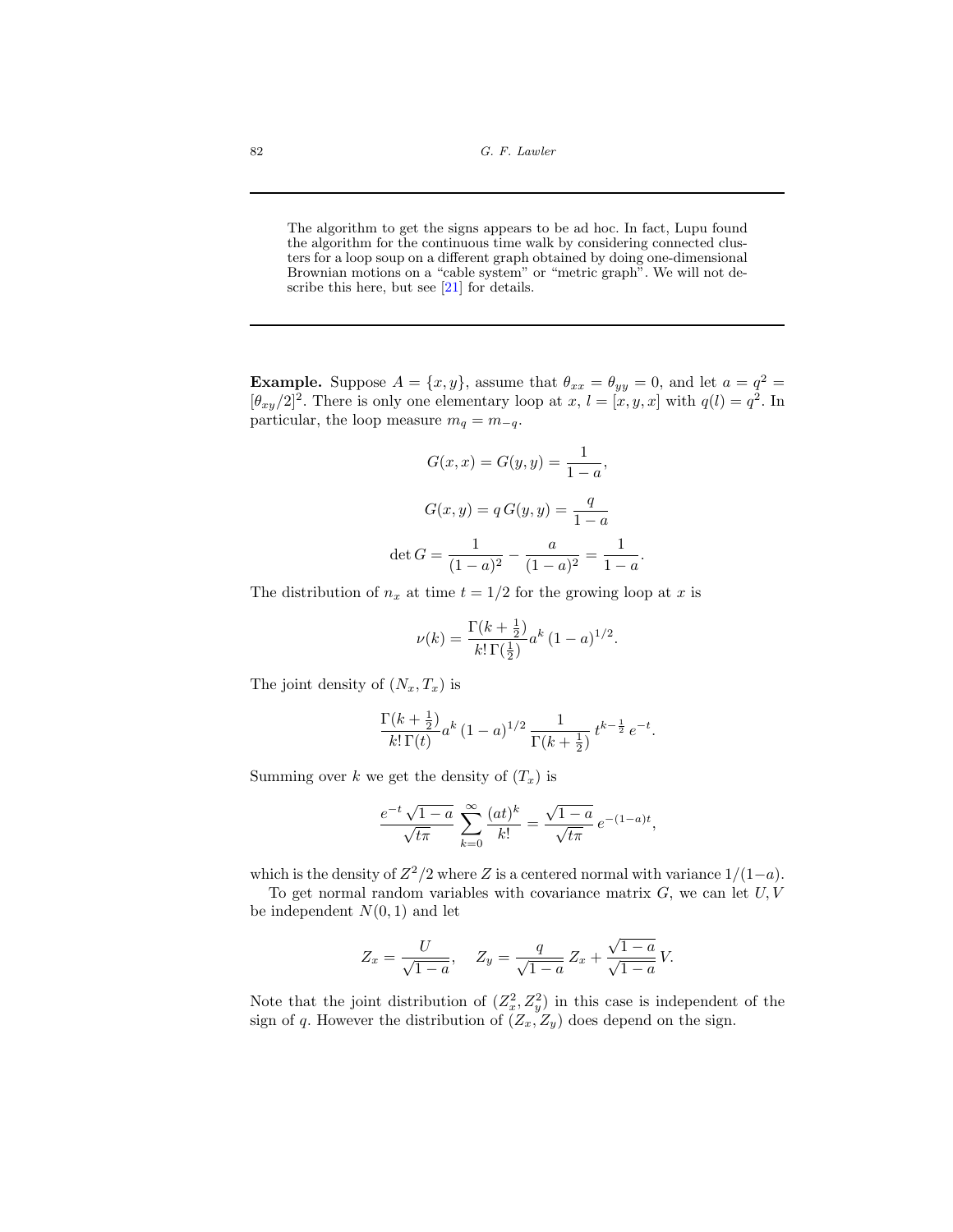### <span id="page-55-0"></span>**7. Measures on multiple walks**

# *7.1. An example: nearest neighbor, symmetric walks on* Z**<sup>2</sup>**

Before doing the general theory, we will consider simple random walk in  $\mathbb{Z}^2$ . We will make use of some planarity properties as well as conformal invariance in the scaling limit. For now we set up some notation. We will use complex notation,  $\mathbb{Z}^2 = \mathbb{Z} + i\mathbb{Z}$ ; in particular, we write just k for the point  $k + 0 \cdot i$ . We will write p for the usual random walk weight,  $p_e = 1/4$  for every nearest neighbor directed edge. Equivalently, in the notation of Section [6,](#page-39-0) we can set  $\theta_e = 1/2$  for each undirected, nearest neighbor edge. We will consider random walk restricted to finite, connected open sets A often stopped at the boundary  $\partial A$ .

• Associated to every finite A there is a domain  $D_A \subset \mathbb{C}$  obtained by replacing each lattice point with a square of side length one centered at the point. To be more precise, we let

$$
\mathcal{S} = \left\{ r + is \in \mathbb{C} : |r|, |s| \le \frac{1}{2} \right\},\
$$

and we define  $D_A$  to be the interior of

$$
\bigcup_{z\in A} [z+\mathcal{S}].
$$

The boundary of  $D_A$  is a union of unit segments that are edges in the dual lattice  $\mathbb{Z}^2 + (\frac{1}{2} + \frac{i}{2}).$ 

• We set

$$
w_0 = \frac{1}{2} - \frac{i}{4} \in D_A.
$$

The *(downward)* zipper at  $w_0$  is the vertical line in  $\mathbb C$  starting at  $w_0$  and going downward until it first reaches  $\partial D_A$ . If p is a positive, symmetric, nearest neighbor integrable weight on A, we define the corresponding zipper measure q by saying that  $q_e = J_e p_e$  where  $J_e = -1$  if e crosses the zipper and  $J_e = 1$  otherwise. Equivalently, let k be the smallest positive integer, such that either  $-ki$  or  $1 - ki$  is not in A. Then,  $J_e = -1$  if e connects  $-ji$  and  $1 - ji$  with  $0 < j < k$  and  $J_e = 1$  otherwise.

- We say that connected A is *simply connected* if  $\mathbb{Z}^2 \setminus A$  is also a connected subgraph of  $\mathbb{Z}^2$ ; this is equivalent to saying that  $D_A$  is a simply connected domain.
- We let A be the set of finite subsets of  $\mathbb{Z} + i\mathbb{Z}$  containing 0 and 1, and we set  $\mathcal{A}^{sc}$  be the collection of such sets that are simply connected.
- Here is a topological fact. Suppose  $A \in \mathcal{A}^{sc}$  and  $\{a, b\}$  are distinct boundary edges. Then we can order  $(a, b)$  such that the following is true.
	- $-$  Any  $η ∈ W<sub>A</sub>(a, b)$  using the directed edge  $\overrightarrow{01}$  crosses the zipper an even number of times. In particular,  $q(\eta) = p(\eta)$ .
	- $-$  Any  $η ∈ W<sub>A</sub>(a, b)$  using the directed edge  $\overrightarrow{10}$  crosses the zipper an odd number of times. In particular,  $q(\eta) = -p(\eta)$ .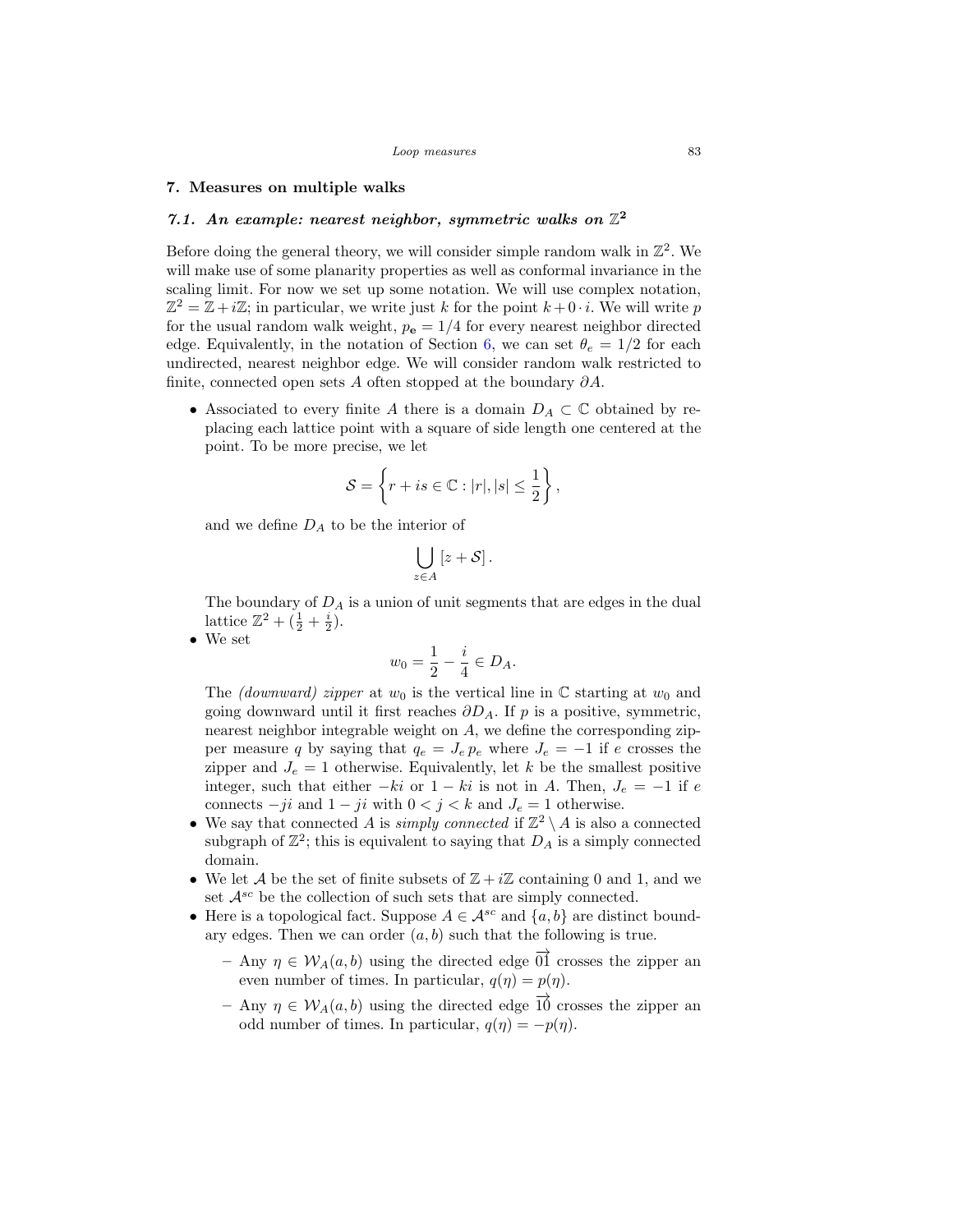We will call this the positive ordering of  $\{a, b\}$  (with respect to this zipper).

• We let  $\mathcal{O}_A$  be the set of unrooted loops in  $A$  that intersect the zipper an odd number of times. Note that if  $A \in \mathcal{A}^{sc}$ ,

$$
m_q(\ell) = -m_p(\ell), \quad \ell \in \mathcal{O}_A,
$$
  

$$
m_q(\ell) = m_p(\ell), \quad \ell \in \mathcal{L}_A \setminus \mathcal{O}_A.
$$

• If  $A \in \mathcal{A}^{sc}$ , let  $f : D_A \to \mathbb{D} := \{z \in \mathbb{C} : |z| < 1\}$  be the unique conformal transformation with  $f(0) = 0, f(a) = 1$  and define  $\theta$  by  $f(b) = e^{2i\theta}$ . The existence and uniqueness of the map follows from the Riemann mapping theorem. We set

$$
r_A = r_A(0) = |f'(0)|^{-1}, \quad S_{A,a,b} = S_A(0; a, b) = \sin \theta.
$$

Using the Koebe 1/4-theorem from complex analysis we can see that

<span id="page-56-0"></span>
$$
\frac{r_A}{4} \le \text{dist}(0, \partial D_A) \le r_A. \tag{40}
$$

We have made an arbitrary choice of the zipper. We could take any curve such that in the scaling limit it gives a simple curve from the origin to the boundary. It makes the discussion a little easier by making a specific choice. It is important that the zipper comes up all the way to  $01$ . We have defined a collection of sets that contain the ordered edge  $\overline{01}$ . This is an arbitrary choice. If we are interested in sets containing the nearest neighbor edge  $\overline{z}\overline{w}$  where  $w = z + e^{2i\theta}$ , we can take  $A \in \mathcal{A}$ , translate by z, and then rotate by  $\theta$ .

If  $D \subset \mathbb{C}$  is a bounded domain containing the origin, we can make a lattice approximation to D. To be specific, for each positive integer n, we let  $A_{D,n}$ be the connected component containing the origin of all  $z \in \mathbb{Z} + i\mathbb{Z}$  such that  $S + z \subset nD$ . We then set  $D_n = n^{-1} D_{A_{D,n}}$ . We get the following properties.

- $D_n \subset D$ .
- For every  $z \in \partial D_n$ , dist $(z, \partial D) \leq \sqrt{2}/n$ .
- If D is simply connected, then  $D_n$  is simply connected.
- If  $\zeta \in D$ , then for all n sufficiently large,  $\zeta \in D_n$ .

# *7.2. Pairs of loop-erased walks*

If q is a weight on  $\overline{A}$ , and hence a measure on  $\overline{K}_A$ , we extend this to a measure on ordered pairs of paths using product measure. The next definition makes this precise.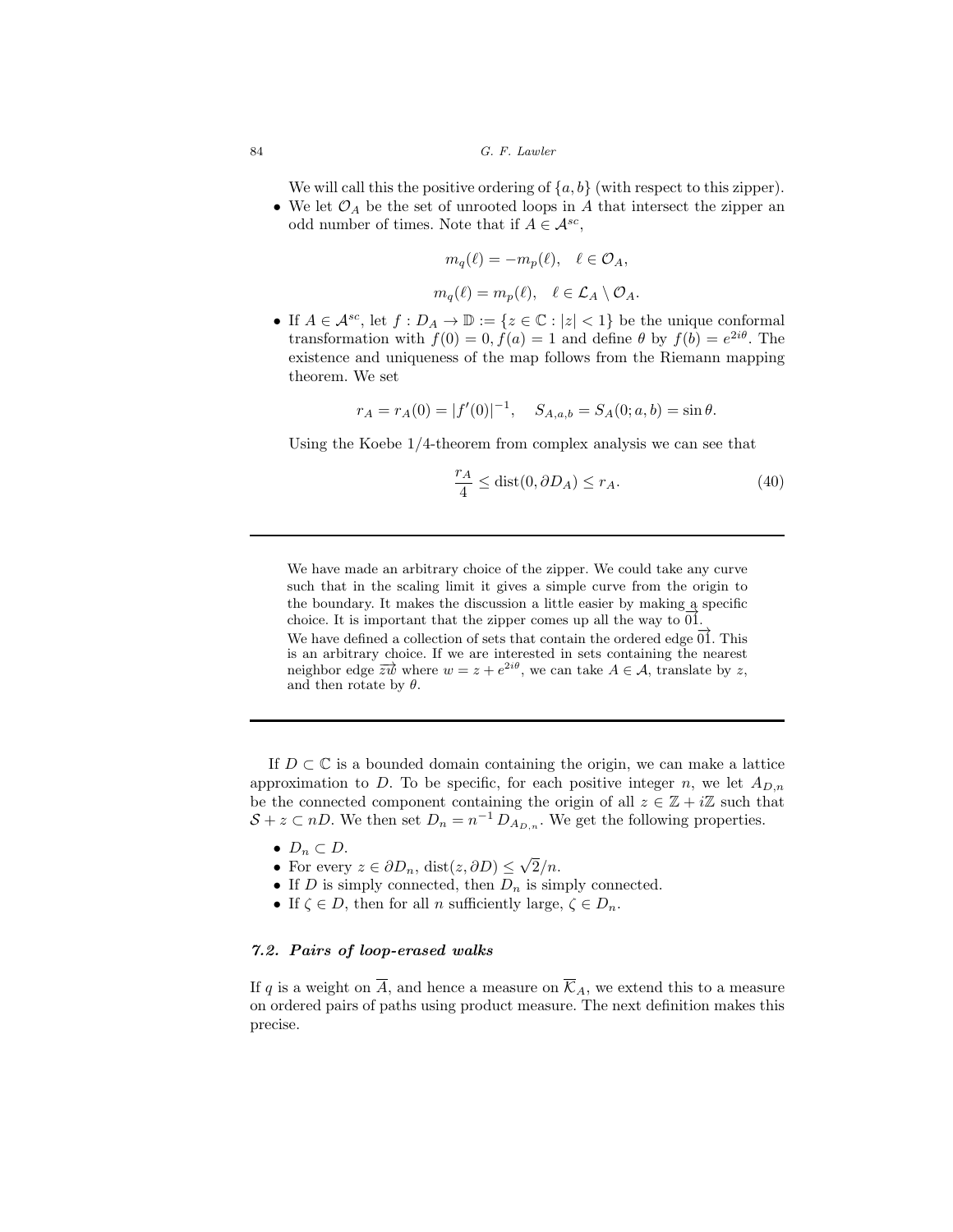# **Definition.**

• If  $\mathbf{x} = (x_1, \ldots, x_k), \mathbf{y} = (y_1, \ldots, y_k)$  are 2k points in  $\overline{A}$ , we let  $\mathcal{K}_A(\mathbf{x}, \mathbf{y})$  be the set of ordered k-tuples

$$
\boldsymbol{\omega} = (\omega^1, \dots, \omega^k), \quad \omega^j \in \mathcal{K}_A(x_j, y_j).
$$

• The measure q on  $\mathcal{K}_A(\mathbf{x}, \mathbf{y})$  is the product measure

$$
q(\boldsymbol{\omega}) = q(\omega^1) \cdots q(\omega^k).
$$

• We write  $H_A(\mathbf{x}, \mathbf{y})$  for the total mass which is given by the product

$$
H_A(\mathbf{x}, \mathbf{y}) = \prod_{j=1}^k H_A(x_j, y_j).
$$

There are several reasonable choices for extensions of the loop-erased measure  $H_A(x, y)$ , but the following has proved to be the most useful.

# **Definition.**

• If  $\mathbf{x} = (x_1, \ldots, x_k), \mathbf{y} = (y_1, \ldots, y_k)$  are 2k distinct points in  $\overline{A}$ , let  $\mathcal{W}_A(\mathbf{x}, \mathbf{y})$  denote the set of ordered *k*-tuples of SAWs

$$
\boldsymbol{\eta}=(\eta^1,\ldots,\eta^k),\quad \eta^j\in \mathcal{W}_A(x_j,y_j),
$$

that are mutually avoiding

$$
\eta^i \cap \eta^j = \emptyset, \quad 1 \le i < j \le k.
$$

• The loop-erased measure  $\hat{q}$  is defined on  $\mathcal{W}_A(\mathbf{x}, \mathbf{y})$  by

$$
\hat{q}(\boldsymbol{\eta}) = q(\boldsymbol{\eta}) F_{\boldsymbol{\eta}}(A),
$$

where  $\log F_{\eta}(A) = \log F_{\eta^1 \cup \cdots \cup \eta^k}(A)$  is the loop measure of loops in A that intersect at least one of the SAWs  $\eta^1, \ldots, \eta^k$ .

• More generally, the measure is defined on  $\mathcal{W}_A(x_1, y_1) \times \cdots \times \mathcal{W}_A(x_k, y_k)$ by

$$
\hat{q}(\boldsymbol{\eta}) = 1\{\boldsymbol{\eta} \in \mathcal{W}_A(\mathbf{x}, \mathbf{y})\} q(\boldsymbol{\eta}) F_{\boldsymbol{\eta}}(A).
$$

• We write  $\hat{H}_A(\mathbf{x}, \mathbf{y})$  for the total mass of the measure

$$
\hat{H}_A(\mathbf{x}, \mathbf{y}) = \sum_{\boldsymbol{\eta} \in \mathcal{W}_A(\mathbf{x}, \mathbf{y})} \hat{q}(\boldsymbol{\eta}).
$$

• If  $\sigma$  is a permutation of  $\{1,\ldots,k\}$  and  $\mathbf{x} = (x_1,\ldots,x_k)$  we write  $\mathbf{x}^{\sigma} =$  $(x_{\sigma(1)},\ldots,x_{\sigma(k)})$ . Note that

$$
H_A(\mathbf{x}^\sigma, \mathbf{y}^\sigma) = H_A(\mathbf{x}, \mathbf{y}), \quad \hat{H}_A(\mathbf{x}^\sigma, \mathbf{y}^\sigma) = \hat{H}_A(\mathbf{x}, \mathbf{y}).
$$

(It is important that we use the same permutation  $\sigma$  to permute the coordinates of **x** and **y**.)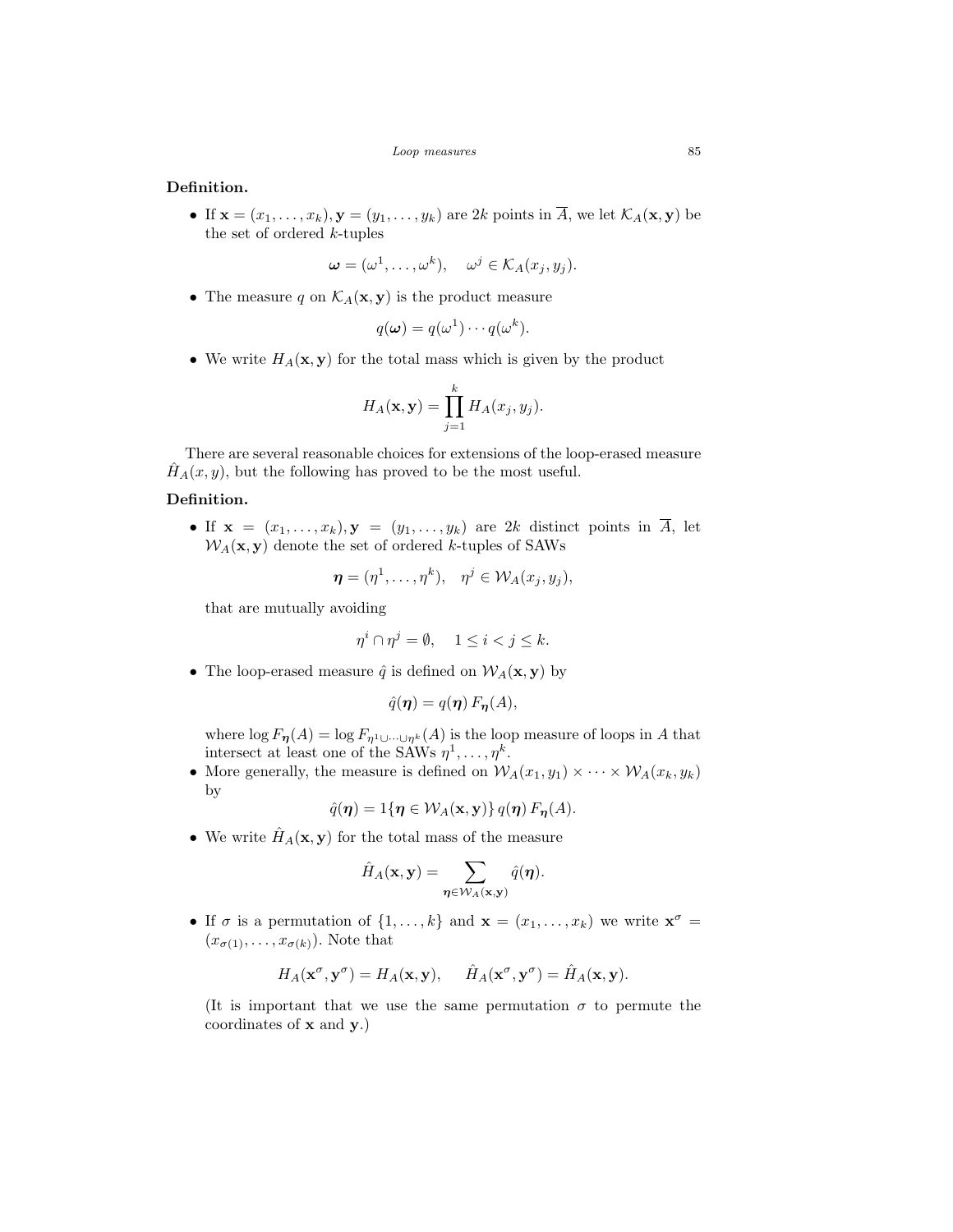In particular,  $\hat{q}$  is defined on  $W_A(\mathbf{x}, \mathbf{y})$  neither as the product measure nor as the product measure restricted to mutually avoiding paths. The definition allows the points to be interior or boundary points. It will be easier to consider only the case of boundary points and the next proposition, which is really no more than an immediate observation which we do not prove, shows that one can change an interior point to a boundary point and we need only multiply the entire measure by a loop term.

**Proposition 7.1.** If  $\mathbf{x} = (x_1, \ldots, x_k), \mathbf{y} = (y_1, \ldots, y_k)$  are 2k distinct points in  $\overline{A}$ *, then for all*  $\eta \in \mathcal{W}_A(\mathbf{x}, \mathbf{y})$ 

$$
\hat{q}(\boldsymbol{\eta}) = q(\boldsymbol{\eta}) F_B(A) F_{\boldsymbol{\eta}}(A \setminus B),
$$

where  $B = \{x_1, \ldots, x_k, y_1, \ldots, y_k\}$ . In particular,

$$
\hat{H}_A(\mathbf{x}, \mathbf{y}) = F_B(A)\hat{H}_{A \setminus B}(\mathbf{x}, \mathbf{y}).
$$

From the definition, we immediately get the Radon-Nikodym derivative with respect to product measure.

### **Proposition 7.2.**

•

• If 
$$
\eta \in W_A(\mathbf{x}, \mathbf{y})
$$
, then  
\n
$$
\frac{\hat{q}(\eta)}{\hat{q}(\eta^1)\hat{q}(\eta^2)\cdots\hat{q}(\eta^k)}
$$
\n
$$
= 1\{\eta \in W_A(\mathbf{x}, \mathbf{y})\} \exp\left\{m[\mathcal{L}(A; \eta)] - \sum_{j=1}^k m[\mathcal{L}(A; \eta^j)]\right\}.
$$

In particular, if  $k = 2$ , then

$$
\hat{q}(\boldsymbol{\eta}) = \hat{q}(\eta^1) \, \hat{q}(\eta^2) \, \exp \left\{ -m[\mathcal{L}(A; \eta^1) \cap \mathcal{L}(A; \eta^2)] \right\}.
$$

• The marginal density on  $\eta^1$  is absolutely continuous with respect to  $\hat{q}$  on  $W_A(x_1, y_1)$  with Radon-Nikodym derivative

$$
\hat{H}_{A\setminus \eta^1}(\mathbf{x}',\mathbf{y}')
$$

where  $\mathbf{x}' = (x_2, ..., x_k), \mathbf{y}' = (y_2, ..., y_k).$ 

<span id="page-58-0"></span>
$$
\hat{H}_A(\mathbf{x}, \mathbf{y}) = \sum_{\omega \in V} q(\omega),\tag{41}
$$

where V denotes the set of  $\boldsymbol{\omega} = (\omega^1, \dots, \omega^k) \in \mathcal{K}_A(\mathbf{x}, \mathbf{y})$  such that for  $j = 2, \ldots, k$ ,

$$
\omega^j \cap [LE(\omega^1) \cup \cdots \cup LE(\omega^{j-1})] = \emptyset.
$$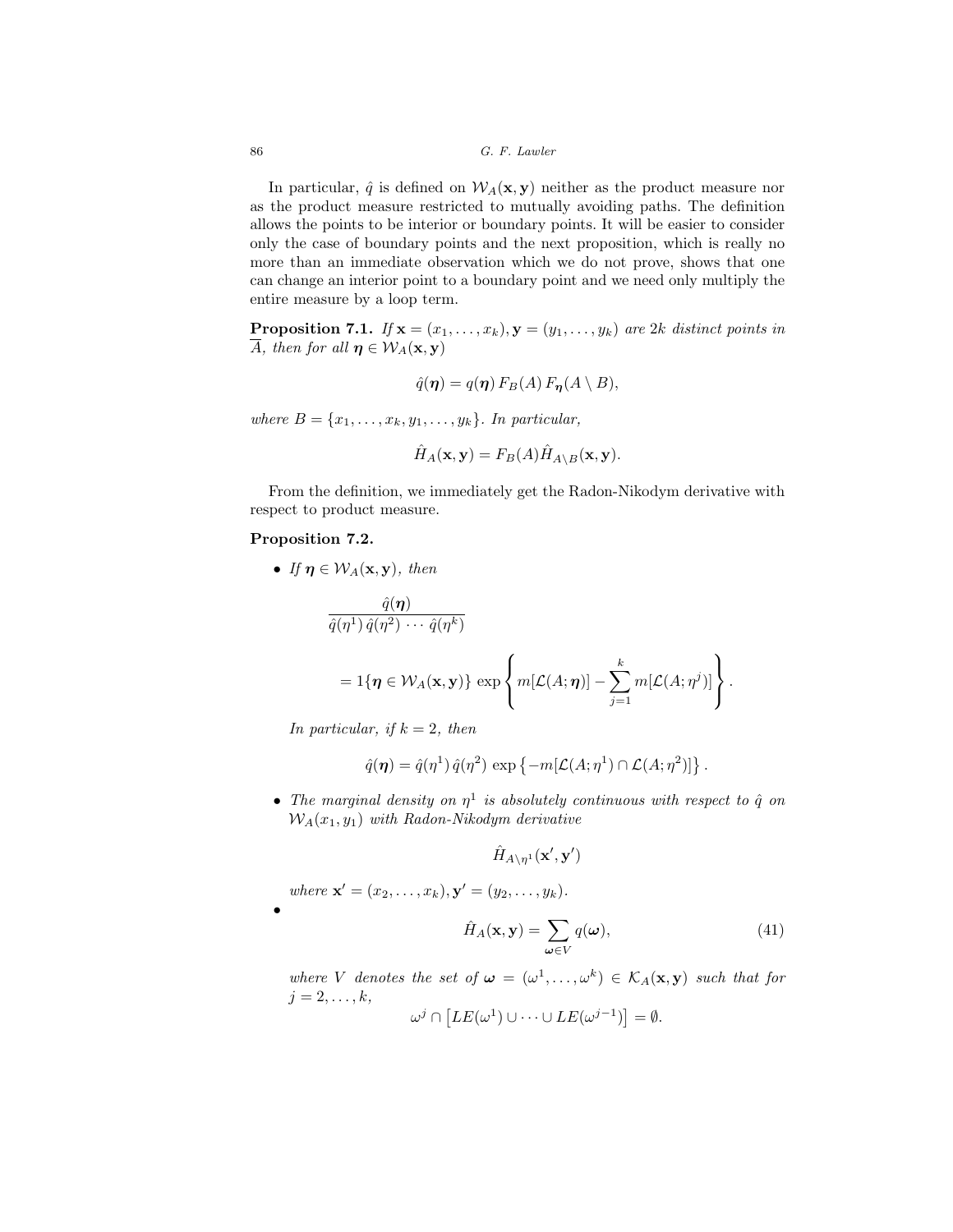We could have used [\(41\)](#page-58-0) as a definition of  $\hat{H}_A(\mathbf{x}, \mathbf{y})$  but it is not obvious from this definition that  $\hat{H}_A(\mathbf{x}^\sigma, \mathbf{y}^\sigma) = \hat{H}_A(\mathbf{x}, \mathbf{y})$  for permutations  $\sigma$ .

The next proposition shows that we can give the probability that a looperased walk uses a particular edge in terms of the total mass of pairs of walks (the past and the future as viewed by the edge).

**Proposition 7.3.** Suppose  $x_1, y_1, x_2, y_2$  are distinct points in  $\overline{A}$  with  $x_2, y_1 \in A$ . Let V denote the set of SAWs in  $W_A(x_1, y_2)$  that include the directed edge  $\mathbf{e} = \overrightarrow{y_1x_2}$ . Then

$$
\hat{q}(V) = q_{\mathbf{e}} F_{\mathbf{e}}(A) \hat{H}_{A'}(\mathbf{x}, \mathbf{y}),
$$

where  $A' = A \setminus \{x_2, y_1\}.$ 

*Proof.* If  $\eta \in V$  we write  $\eta = \eta^1 \oplus \mathbf{e} \oplus \eta^2$ ; let  $\eta = (\eta^1, \eta^2)$ ; and note that  $q(\eta) = q(\eta) q(e)$ . The loops that intersect  $\eta$  can be partitioned into those that visit  $\{x_1, y_2\}$  and those that do not giving

$$
F_{\eta}(A) = F_{\mathbf{e}}(A) F_{\eta}(A'),
$$

and hence

$$
\hat{q}(\eta) = q(\mathbf{e}) F_{\mathbf{e}}(A) q(\eta) F_{\eta}(A').
$$

We now sum over all possible *η*.

**Proposition 7.4** (Fomin's identity, two paths). Suppose  $x_1, x_2, y_1, y_2$  are distinct points in  $\partial A$ , and let  $\sigma$  denote the nontrivial permutation of  $\{1,2\}$ . Then

<span id="page-59-0"></span>
$$
\hat{H}_A(\mathbf{x}, \mathbf{y}) - \hat{H}_A(\mathbf{x}, \mathbf{y}^\sigma) = H_A(\mathbf{x}, \mathbf{y}) - H_A(\mathbf{x}, \mathbf{y}^\sigma). \tag{42}
$$

*Proof.* Let V denote the set of  $\boldsymbol{\omega} = (\omega^1, \omega^2) \in \mathcal{K}_A(\mathbf{x}, \mathbf{y})$  such that  $LE(\omega^1) \cap \omega^2 \neq$  $\emptyset$  and let  $V_{\sigma}$  be the corresponding set in  $\mathcal{K}_A(\mathbf{x}, \mathbf{y}^{\sigma})$ . We will give a bijection  $\pi: V \to V_{\sigma}$  such that for each  $\omega, q(\omega) = q(\pi(\omega))$ . Let  $\eta = LE(\omega^1)$ . If  $\omega \in V$ , let r be the smallest index such that  $\eta_r \in \omega^2$ ; let k be the largest index such that  $\omega_k^2 = \eta_r$ ; and let j be the largest index such that  $\omega_j^1 = \eta_r$ . We write  $\omega^i = \omega^{i,-} \oplus \omega^{i,+}$ , where

$$
\omega^{1,-} = [\omega_0^1, \ldots, \omega_j^1], \quad \omega^{2,-} = [\omega_0^1, \ldots, \omega_k^2].
$$

We then define  $\pi(\omega)$  by

$$
(\omega^{1,-}\oplus \omega^{2,+},\omega^{2,-}\oplus \omega^{1,+}).
$$

It can readily be checked that this gives the necessary bijection.

The bijection shows that the terms on the right-hand side of [\(42\)](#page-59-0) corresponding to V and  $V_{\sigma}$  cancel. The equality of the remaining terms is seen by  $(41).$  $(41).$  $\Box$ 

 $\Box$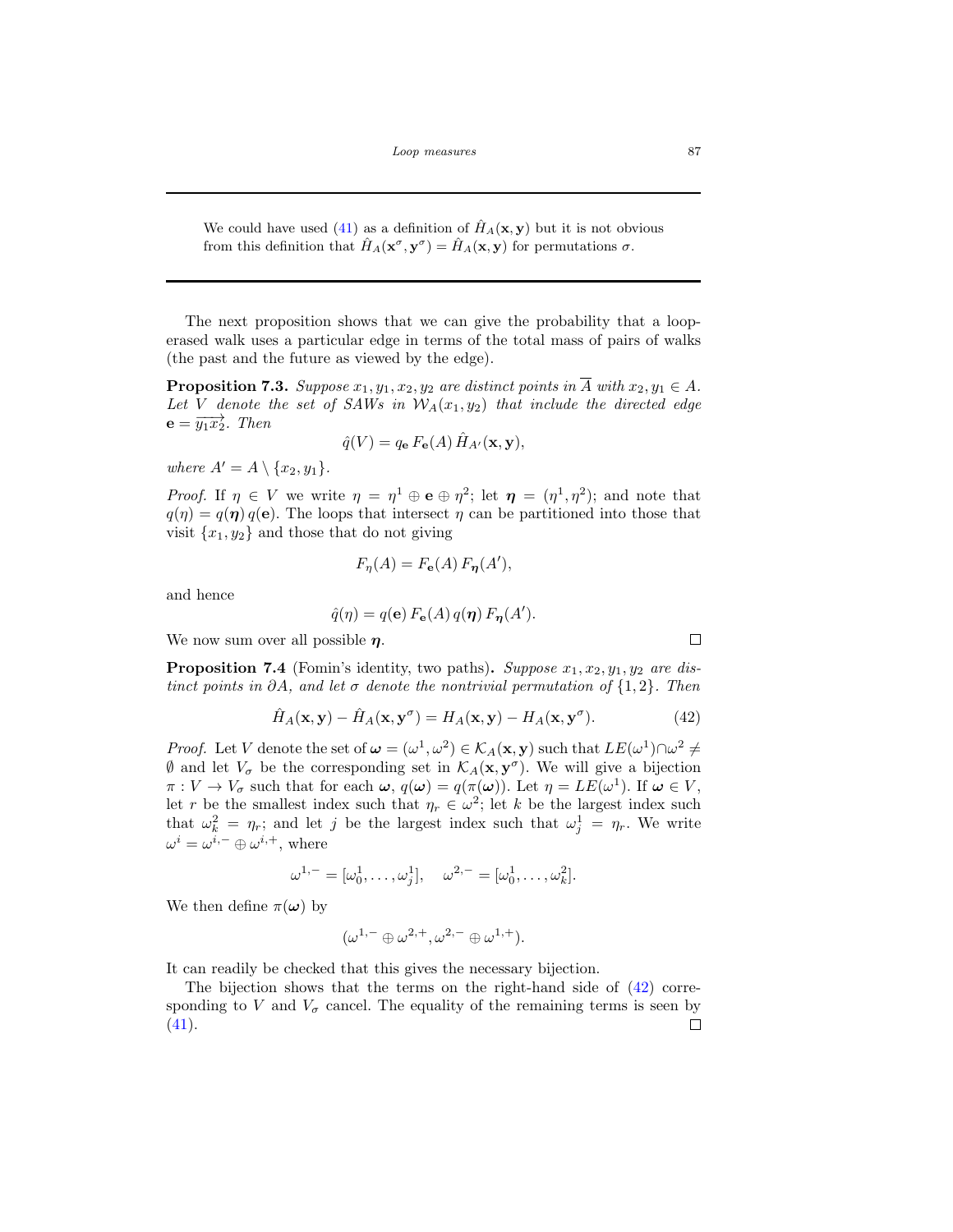The two-path result is a special case of a more general theorem. For a proof of the following see [\[17](#page-73-2), Proposition 9.6.2].

**Proposition 7.5** (Fomin's identity). Suppose  $x_1, x_2, \ldots, x_k, y_1, y_2, \ldots, y_k$  are distinct points in ∂A. Then

$$
\sum (-1)^{\operatorname{sgn}(\sigma)} \hat{H}_A(\mathbf{x}, \mathbf{y}^{\sigma}) = \det \left[ H_A(x_i, y_j) \right]_{1 \le i, j \le k}
$$

where the sum is over all permutations of  $\{1,\ldots,k\}$ .

We could alternatively write the right-hand side of the above equation as

$$
\sum (-1)^{\operatorname{sgn}(\sigma)} H_A(\mathbf{x}, \mathbf{y}^{\sigma}).
$$

<span id="page-60-1"></span>**Corollary 7.6.** Suppose  $A \in \mathcal{A}^{sc}$  and  $x_1, x_2, \ldots, x_k, y_k, y_{k-1}, \ldots, y_1$  are distinct points in order on ∂A. Then,

$$
\hat{H}_A(\mathbf{x}, \mathbf{y}) = \det \left[ H_A(x_i, y_j) \right]_{1 \le i, j \le k}
$$

where the sum is over all permutations of  $\{1,\ldots,k\}$ .

*Proof.* We know that  $H_A(\mathbf{x}, \mathbf{y}^{\sigma}) = 0$  for nontrivial permutations  $\sigma$ .

 $\Box$ 

If  $x_1, x_2, \ldots, x_n, y_1, y_2, \ldots, y_n$  are distinct points on  $\partial A$ , then there may be several permutations  $\sigma$  for which  $\hat{H}_A(\mathbf{x}, \mathbf{y}^{\sigma}) \neq 0$ . However, one can determine the value of the loop-erased quantities in terms of random walk determinants. We give the idea here; see [\[8\]](#page-72-1) and [\[6](#page-72-2)] for more details. We will consider pairings of  $[2n] = \{1, 2, ..., 2n\}$ . A planar pairing P is a partition into  $n$  sets of cardinality 2 such that nonintersecting curves can be drawn in the upper half plane  $\mathbb{H}$  connecting the points. We write  $x \leftrightarrow y$  if x and y are paired. There is a one-to-one correspondence between planar pairings and "Dyck paths"; this is combinatorial terminology for one-dimensional random walk bridges that stay nonnegative, that is, functions  $f : \{0, 1, ..., 2n\} \to \{0, 1, 2, ...\}$  with  $f(0) = f(2n) = 0$  and  $f(j + 1) - f(j) = \pm 1$  for each j. The correspondence is given by

 $f_{\mathcal{P}}(k) = #\{j \leq k : j \text{ is paired with a point } > k\}.$ 

This defines a partial order on planar partitions:  $\mathcal{P} \preceq \mathcal{P}'$  if  $f_{\mathcal{P}} \leq f_{\mathcal{P}'}$ . Given a planar pairing, let  $\mathbf{x} = \mathbf{x}_P$  denote the vector of left endpoints in increasing order and  $y = y_P = (y_1, \ldots, y_n)$  where  $x_j \leftrightarrow y_j$ . If  $\sigma$  is a permutation of [n], we write  $\mathcal{P}_{\sigma}$  for the (not necessarily planar) pairing given by  $x_j \leftrightarrow y_{\sigma(j)}$ . Fomin's identity implies that

<span id="page-60-0"></span>
$$
\det\left[H(\mathbf{x}, \mathbf{y})\right] = \sum_{\sigma} (-1)^{\sigma} \hat{H}(\mathbf{x}, \mathbf{y}^{\sigma}). \tag{43}
$$

Note that we can restrict the sum on the right-hand side to permutations σ such that  $\mathcal{P}_{\sigma}$  is a planar pairing since  $\hat{H}$ (**x**, **y**<sup>σ</sup>) = 0 for the others.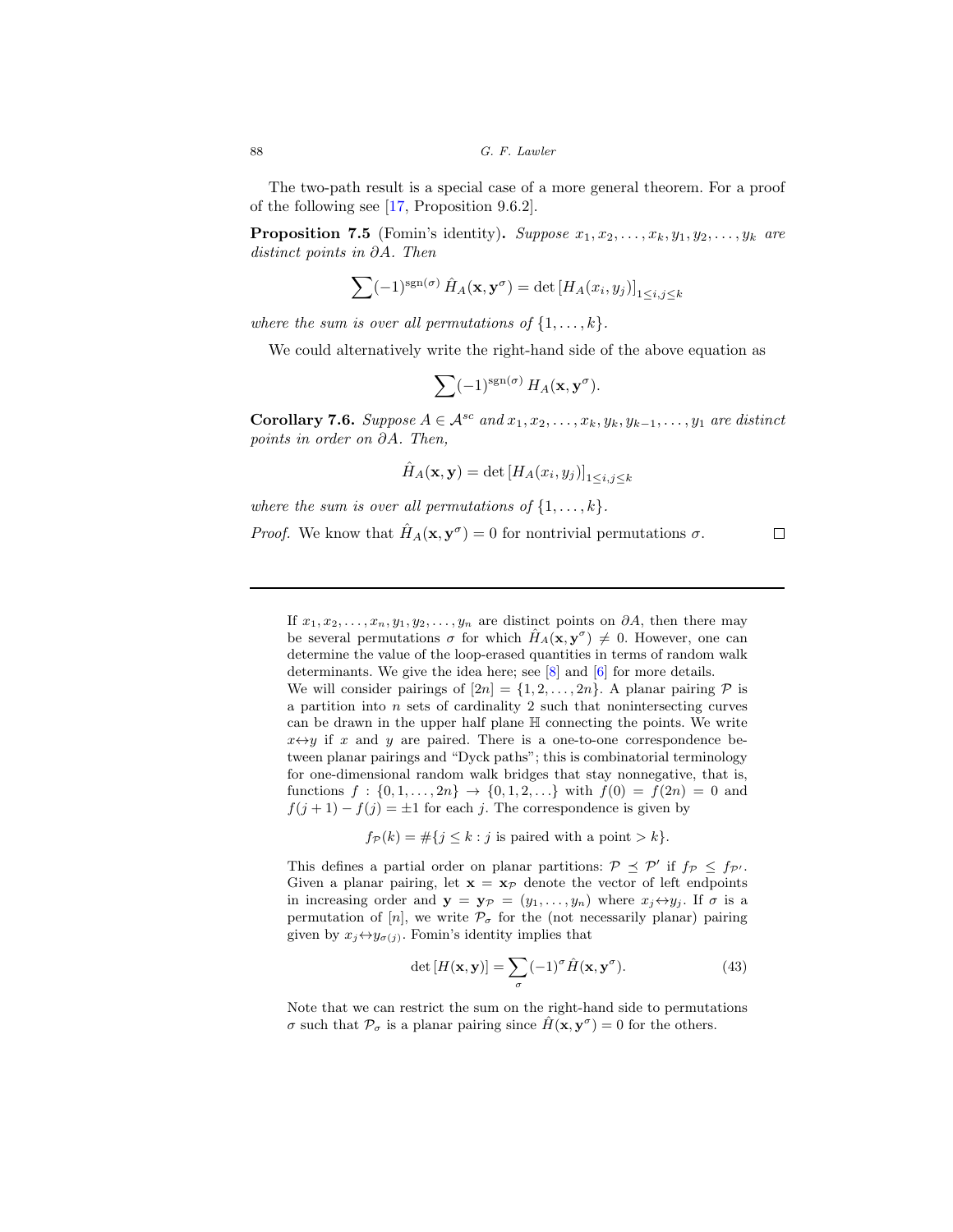The key observation, that we leave as an exercise, is that if  $\mathcal{P}_{\sigma}$  is a planar pairing, then  $\mathcal{P} \preceq \mathcal{P}_{\sigma}$ . We can then write [\(43\)](#page-60-0) as

$$
\det[H(\mathcal{P})] = \sum_{\mathcal{P}'} M_{\mathcal{P},\mathcal{P}'} \hat{H}(\mathcal{P}'),
$$

where  $M_{\mathcal{P},\mathcal{P}'} \in \{0,\pm 1\}$ ,  $M_{\mathcal{P},\mathcal{P}} = 1$  and  $M_{\mathcal{P},\mathcal{P}'} = 0$  unless  $\mathcal{P} \preceq \mathcal{P}$ . Therefore, if we order the pairings consistently with  $\preceq$ , M is an upper triangular matrix with nonzero diagonal terms and we can invert giving

$$
\hat{H} = M^{-1} [\det H].
$$

• If X is any function on  $\mathcal{K}_A(x, y)$  we write  $\langle X \rangle_q$  for the integral or "expectation value"

$$
\langle X \rangle_q = \langle X; A, x, y \rangle_q = \sum_{\omega \in \mathcal{K}_A(x, y)} X(\omega) q(\omega).
$$

- If  $\omega$  is a path and **e** is a directed edge, we let  $Y_e(\omega)$  be the number of times that  $\omega$  traverses the directed edge **e**. We also set  $Y_{\mathbf{e}}^{-}(\omega) = Y_{\mathbf{e}^{R}}(\omega)$ be the number of traverses of the reversed edge, and note that  $Y_e - Y_e^$ represents the number of "signed" traverses of **e**.
- Note that if q is symmetric and  $z \in A$ , then

$$
\langle Y_{\mathbf{e}}-Y_{\mathbf{e}}^{\top};A,z,z\rangle_{q}=0
$$

since the terms with l and  $l^R$  cancel.

• We write  $I_z(\omega)$ ,  $I_e(\omega)$ ,  $I_e(\omega)$  for the indicator function that the loop erasure  $LE(\omega)$  contains the vertex z, the undirected edge e, and the directed edge **e**, respectively.

<span id="page-61-1"></span>**Proposition 7.7.** Suppose q is a symmetric integrable weight on  $A, x, y \in \partial A$ , and **e** =  $\overrightarrow{zw} \in \mathcal{E}_A$ . Then

$$
\langle Y_{\mathbf{e}} - Y_{\mathbf{e}}^{-} ; A, x, y \rangle_{q} = q_{\mathbf{e}} F_{\mathbf{e}}(A) \left[ H_{A'}(x, z) H_{A'}(y, w) - H_{A'}(x, w) H_{A'}(y, z) \right],
$$

where  $A' = A \setminus \{z, w\}.$ 

*Proof.* Let  $Y = Y_e, Y^- = Y_e^-, X = Y - Y^-$ . If  $\omega$  does not visit both z and w, then  $Y(\omega) = Y^{-1}(\omega) = 0$ ; hence we will only consider  $\omega$  that visit both z and w. Let  $\xi, \tau$  be the first and last indices j with  $\omega_j = z$  and  $\xi', \tau'$  the corresponding quantities for w.

Suppose  $\xi < \xi', \tau' < \tau$ . In this case we can write  $\omega = [\omega_0 = x, \dots, \omega_n = y]$ uniquely as  $\omega = \omega^- \oplus l \oplus \omega^+$  where

<span id="page-61-0"></span>
$$
\omega^- = [\omega_0, \dots, \omega_{\xi}], \quad l = [\omega_{\xi}, \dots, \omega_{\tau}], \quad \omega^+ = [\omega_{\tau}, \dots, \omega_n = y]. \tag{44}
$$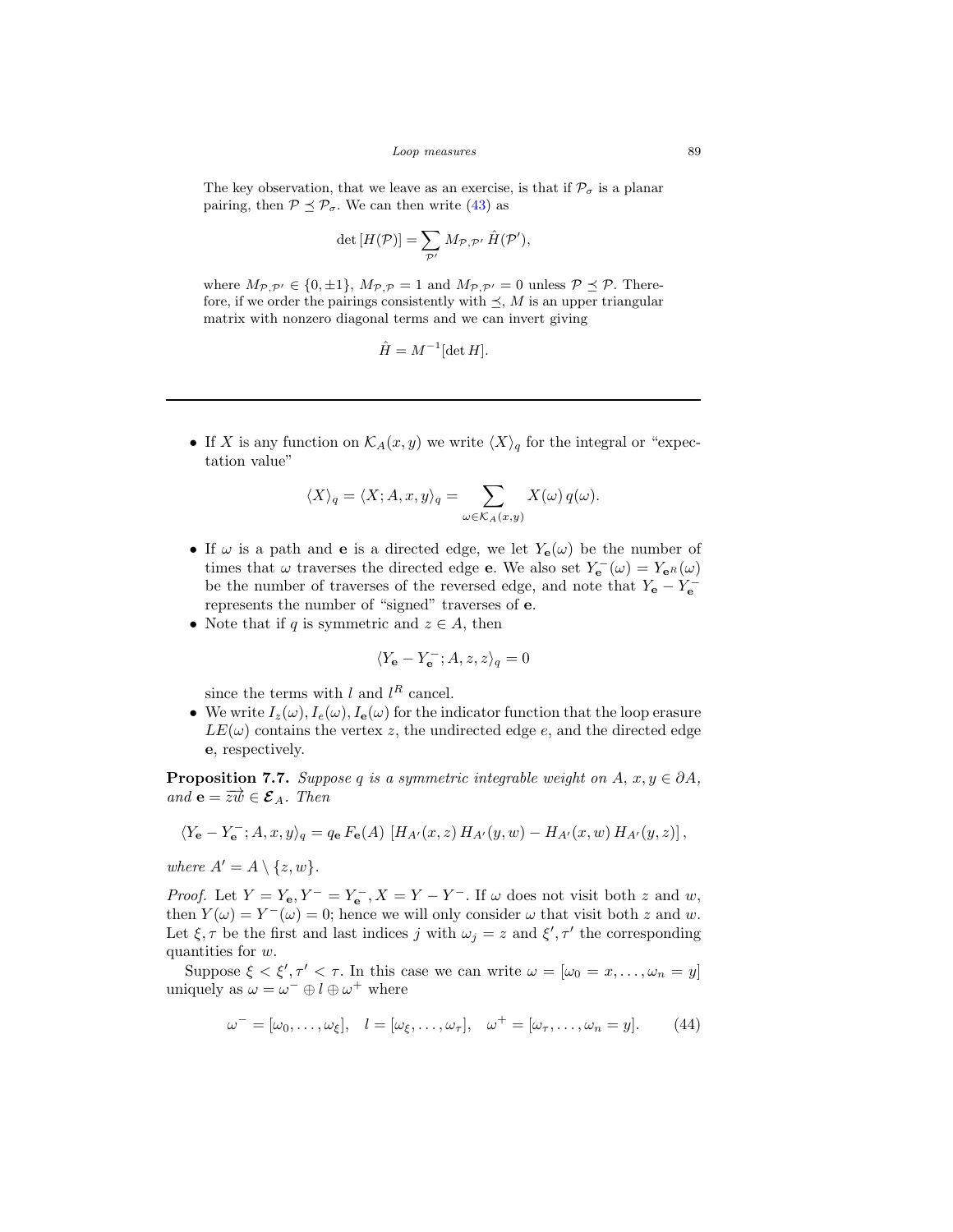We can also consider  $\tilde{\omega} = \omega^- \oplus l^R \oplus \omega^+$ . Since  $\omega_{\tau+1} \neq w$ ,  $X(\omega) = X(l)$  $-X(l^R) = -X(\tilde{\omega})$ . Since q is symmetric,  $q(\omega) = q(\tilde{\omega})$ . Hence

$$
\sum_{\xi < \xi', \tau' < \tau} q(\omega) \, X(\omega) = 0,
$$

A similar argument shows that

$$
\sum_{\xi' < \xi, \tau < \tau'} q(\omega) X(\omega) = 0.
$$

Suppose  $\xi < \xi', \tau < \tau'$ , and decompose  $\omega$  as in [\(44\)](#page-61-0). Note that  $X(\omega) =$  $X(l) + 1\{\omega_{\tau+1} = w\}$ . By comparing l and l<sup>R</sup> as in the previous paragraph, we see that

$$
\sum_{\xi<\xi',\tau<\tau'}q(\omega)\,X(\omega)=\sum_{\xi<\xi',\tau<\tau'}q(\omega)\,1\{\omega_{\tau+1}=w\}.
$$

If  $\omega_{\tau+1} = w$ , we can write

$$
\omega = \omega^- \oplus l \oplus \mathbf{e} \oplus l' \oplus \tilde{\omega}^+, \quad l' = [\omega_{\tau+1}, \ldots, \omega_{\tau'}], \quad \tilde{\omega}^+ = [\omega_{\tau'}, \ldots, \omega_n].
$$

By construction we see that  $\omega_-\in \mathcal{K}_{A'}(z, z), l\in \mathcal{K}_{A}(z, z), l'\in \mathcal{K}_{A\setminus\{z\}}(w, w)$ , and  $\tilde{\omega}^+ \in \mathcal{K}_{A'}(w, y)$ . Therefore,

$$
\sum_{\xi < \xi', \tau < \tau'} q(\omega) 1\{\omega_{\tau+1} = w\} = H_{A'}(x, z) H_{A'}(y, w) q_{\mathbf{e}} G_A(z, z) G_{A \setminus \{z\}}(w, w)
$$
  
=  $H_{A'}(x, z) H_{A'}(y, w) q_{\mathbf{e}} F_{\mathbf{e}}(A).$ 

A similar argument shows that

$$
\sum_{\xi' < \xi, \tau' < \tau} q(\omega) \, X(\omega) = -H_{A'}(x, w) \, H_{A'}(y, z) \, q_{\mathbf{e}} \, F_{\mathbf{e}}(A). \qquad \qquad \Box
$$

<span id="page-62-0"></span>**Proposition 7.8.** Suppose q is a symmetric integrable weight on  $A, x, y \in \partial A$ , and **e** =  $\overrightarrow{zw} \in \mathcal{E}_A$ . Then

$$
\langle Y_{\mathbf{e}} - Y_{\mathbf{e}}^{-} ; A, x, y \rangle_{q} = \langle I_{\mathbf{e}} - I_{\mathbf{e}^{R}} ; A, x, y \rangle_{q}.
$$

*Proof.* Let  $X = Y_e - Y_e^-$ . Let  $\omega \in \mathcal{K}_A(x, y)$  and let  $\eta = LE(\omega) = [x_0 =$  $x, x_1, \ldots, x_n = y$ . Then we can write

$$
\omega = [x, x_1] \oplus l^1 \oplus [x_1, x_2] \oplus l^2 \oplus \cdots \oplus [x_{n-2}, x_{n-1}] \oplus l^{n-1} \oplus [x_{n-1}, y],
$$

where  $l^j \in \mathcal{K}_{A \setminus \{x_0, ..., x_{j-1}\}}(x_j, x_j)$ . By construction, we can see that

$$
X(\omega) = I_{\mathbf{e}}(\omega) - I_{\mathbf{e}^R}(\omega) + \sum_{j=1}^{n-1} X(l^j).
$$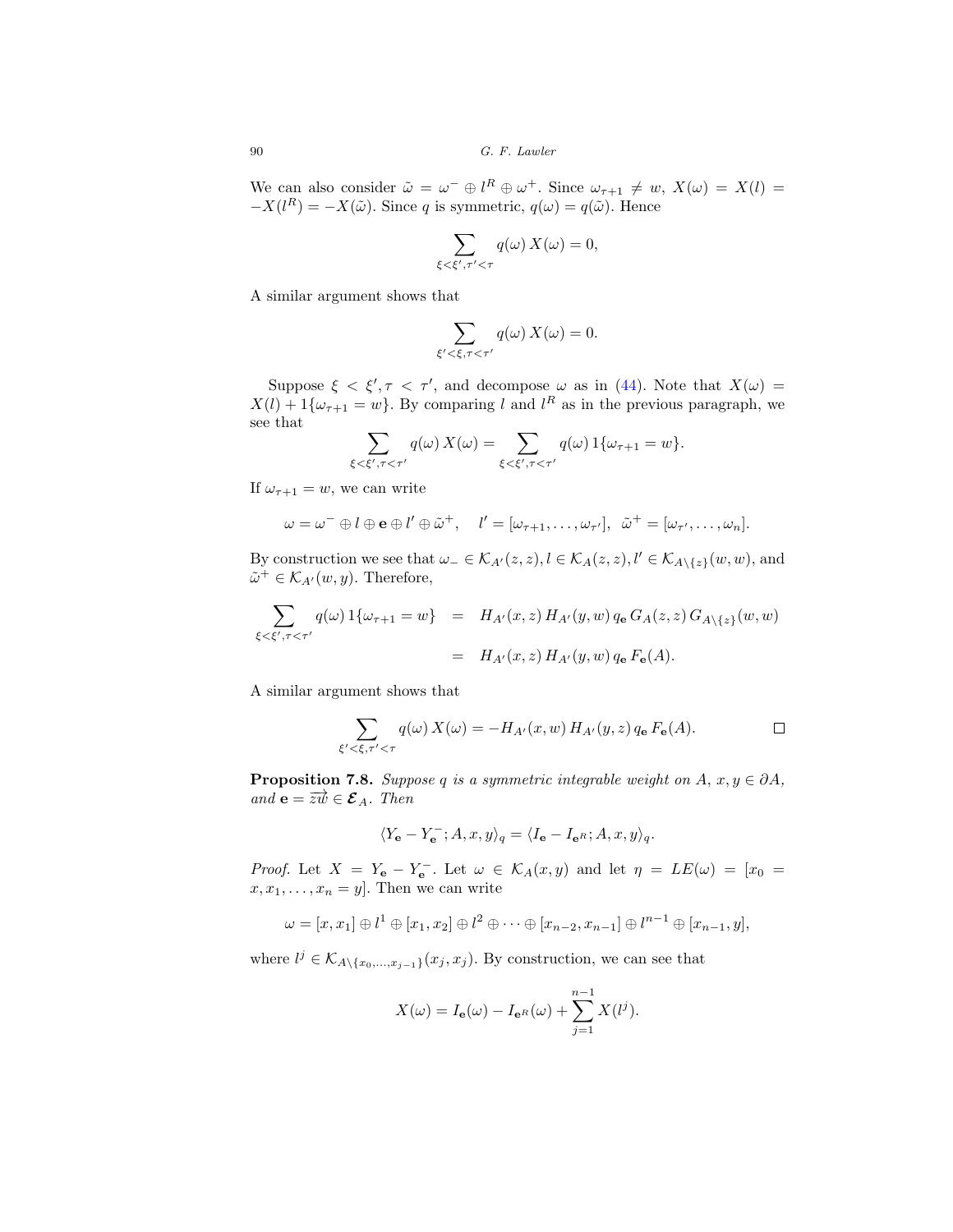Using the fact that the terms with  $l^j$  and  $(l^j)^R$  cancel as in the previous proof, we see that

$$
\sum_{\in \mathcal{K}_A(x,y)} q(\omega) \sum_{j=1}^{n-1} X(l^j) = 0.
$$

 $\omega$ 

Therefore,

$$
\sum_{\omega \in \mathcal{K}_A(x,y)} X(\omega) q(\omega) = \sum_{\omega \in \mathcal{K}_A(x,y)} [I_{\mathbf{e}}(\omega) - I_{\mathbf{e}^R}(\omega)] q(\omega).
$$

The next proposition gives the probability that a two-dimensional loop-erased random walk uses an undirected edge in terms of two quantities: the measure of the set of loops with odd winding number and boundary Poisson kernels with respect to the signed zipper measure.

<span id="page-63-1"></span>**Proposition 7.9.** Suppose  $A \in \mathcal{A}^{sc}$ ;  $x, y \in \partial A$  are positively ordered with respect to the zipper; p is simple random walk with corresponding zipper weight q; and  $\eta \in \mathcal{W}_A(x, y)$  is a nearest neighbor SAW that contains the directed edge  ${\bf e} = \overrightarrow{01}$ . Then

$$
\hat{q}(\eta) = \hat{p}(\eta) \exp \{-2m_p(\mathcal{O}_A)\},\,
$$

where  $\mathcal{O}_A$  is the set of unordered loops  $\ell \in \mathcal{L}_A$  that cross the zipper an odd number of times.

In particular, if e denotes the undirected edge associated to **e**,

$$
\langle I_e; A, x, y \rangle_p = \exp \{ 2m_p(\mathcal{O}_A) \} \langle I_e - I_{\mathbf{e}^R}; A, x, y \rangle_q
$$
  
=  $\exp \{ 2m_p(\mathcal{O}_A) \} q_{\mathbf{e}} F_{\mathbf{e}}^q(A) \Delta_{A'}^q(x, y; 0, 1),$ 

where  $A' = A \setminus \{0, 1\}$  and

$$
\Delta_{A'}^q(x, y; 0, 1) = H_{A'}^q(x, 0) H_{A'}^q(y, 1) - H_{A'}^q(x, 1) H_{A'}^q(y, 0).
$$

Proof. We know that

$$
\hat{p}(\eta) = p(\eta) \exp \left\{ \sum_{\ell \in \mathcal{L}_A; \ell \cap \eta \neq \emptyset} m_p(\ell) \right\},
$$

$$
\hat{q}(\eta) = q(\eta) \exp \left\{ \sum_{\ell \in \mathcal{L}_A; \ell \cap \eta \neq \emptyset} m_q(\ell) \right\}.
$$

Since x, y are positively ordered, we have  $p(\eta) = q(\eta)$ . Also  $m_q(\ell) = -m_p(\ell)$  if  $\ell \in \mathcal{O}_A$  and otherwise  $m_q(\ell) = m_p(\ell)$ . For topological reasons, we see that if  $\ell \in \mathcal{O}_A$  and if  $\eta$  contains  $\{0,1\}$ , then  $\ell \cap \eta \neq \emptyset$ . This gives the first equality, and by summing over  $\eta$  we see that

<span id="page-63-0"></span>
$$
\langle I_{\mathbf{e}}; A, x, y \rangle_p = \exp \{ 2m_p(\mathcal{O}_A) \} \langle I_{\mathbf{e}}; A, x, y \rangle_q.
$$
 (45)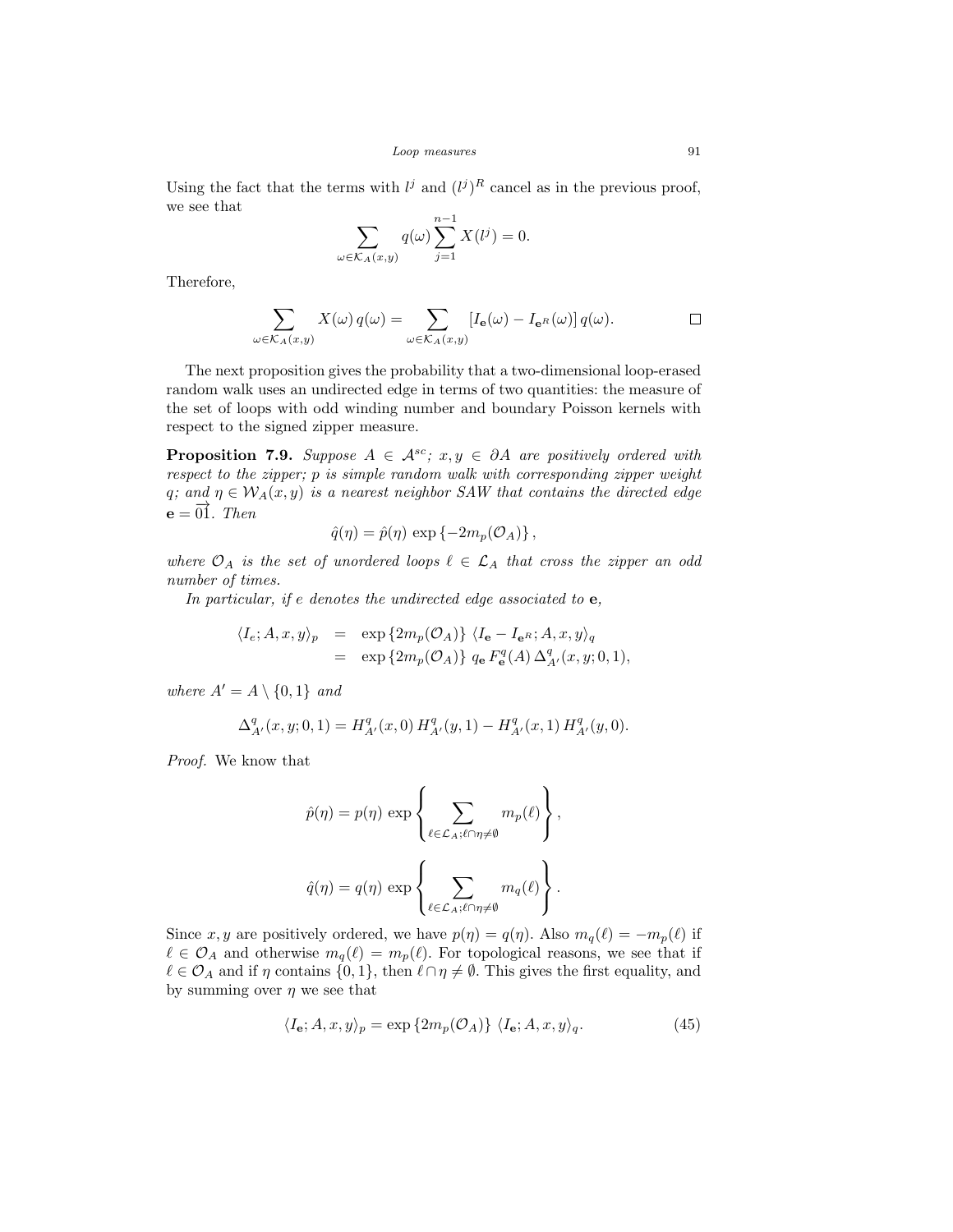For the second, we give a similar argument for SAWs  $\eta$  that contain  $\overrightarrow{10}$ . The argument is the same except that  $q(\eta) = -p(\eta)$  and hence

<span id="page-64-0"></span>
$$
\hat{q}(\eta) = -\hat{p}(\eta) \exp\{-2m_p(\mathcal{O}_A)\},
$$
  

$$
\langle I_{\mathbf{e}^R}; A, x, y \rangle_p = -\exp\{2m_p(\mathcal{O}_A)\} \langle I_{\mathbf{e}^R}; A, x, y \rangle_q.
$$
 (46)

Adding [\(45\)](#page-63-0) and [\(46\)](#page-64-0) and using  $I_e = I_e + I_{e^R}$  gives the penultimate equality, and the last follows from Propositions [7.7](#page-61-1) and [7.8.](#page-62-0) □

# *7.3. A crossing exponent in* Z**<sup>2</sup>**

We will calculate a boundary exponent for loop-erased random walk. We will first consider the  $k = 2$  case. if N, r are nonnegative integers, we set

$$
A_{N,r} = \{x + iy \in \mathbb{Z} + i\mathbb{Z} : 0 < x < rN, 0 < y < \pi N\}.
$$

We will be considering the case with r fixed and  $N \to \infty$ , in which case  $N^{-1}A_{N,r}$ is an approximation of the rectangle

$$
D_r = \{x + iy \in \mathbb{C} : 0 < x < r, 0 < y < \pi\}.
$$

Let  $0 < y_1 < y_2 < \pi$  and let

$$
z_j = iy_j
$$
,  $w_j = iy_j + r$ ,  $z_{j,N} = i\lfloor y_j N \rfloor$ ,  $w_{j,N} = \lceil rN \rceil + i\lfloor y_j N \rfloor$ .  
 $\mathbf{z}_N = (z_{1,N}, z_{2,N})$ ,  $\mathbf{w}_N = (w_{1,N}, w_{2,N})$ ,

Let us first fix r and let  $N \to \infty$ . Fomin's identity (see Corollary [7.6\)](#page-60-1) implies that

$$
\hat{H}_{A_{N,r}}(\mathbf{z}_N,\mathbf{w}_N)=H_{A_{N,r}}(\mathbf{z}_N,\mathbf{w}_N)-H_{A_{N,r}}(\mathbf{z}_N,\mathbf{w}_N^{\sigma}),
$$

where  $\sigma$  denotes the transposition on  $\{1,2\}.$ 

In the limit, random walk approaches Brownian motion. For simple random walk and domains that are parallel to the coordinate axes, the convergence is very quick. Indeed, it can be shown that

$$
\lim_{N \to \infty} N^2 H_{A_{N,r}}(z_{j,N}, w_{k,N}) = h_{\partial D_r}(iy_j, r + iy_k).
$$

Here we use  $h$  to denote the boundary Poisson kernel for Brownian motion. More precisely, the Poisson kernel  $h(\zeta) := h_{D_r}(\zeta, r + iy_k)$  is the harmonic function on  $D_r$  with boundary value the delta function at  $r + iy_k$ , and  $h_{\partial D_r}(iy_j, r + iy_k) =$  $\partial_x h(iy_j)$ . Therefore,

$$
\lim_{N \to \infty} \frac{\hat{H}_{A_{N,r}}(\mathbf{z}_N, \mathbf{w}_N)}{H_{A_{N,r}}(\mathbf{z}_N, \mathbf{w}_N)} = \frac{h_{\partial D_r}(z_1, w_1) h_{\partial D_r}(z_2, w_2) - h_{\partial D_r}(z_1, w_2) h_{\partial D_r}(z_2, w_1)}{h_{\partial D_r}(z_1, w_1) h_{\partial D_r}(z_2, w_2)}.
$$
\n(47)

<span id="page-64-1"></span>We will now take the asymptotics of the right-hand side as  $r \to \infty$ .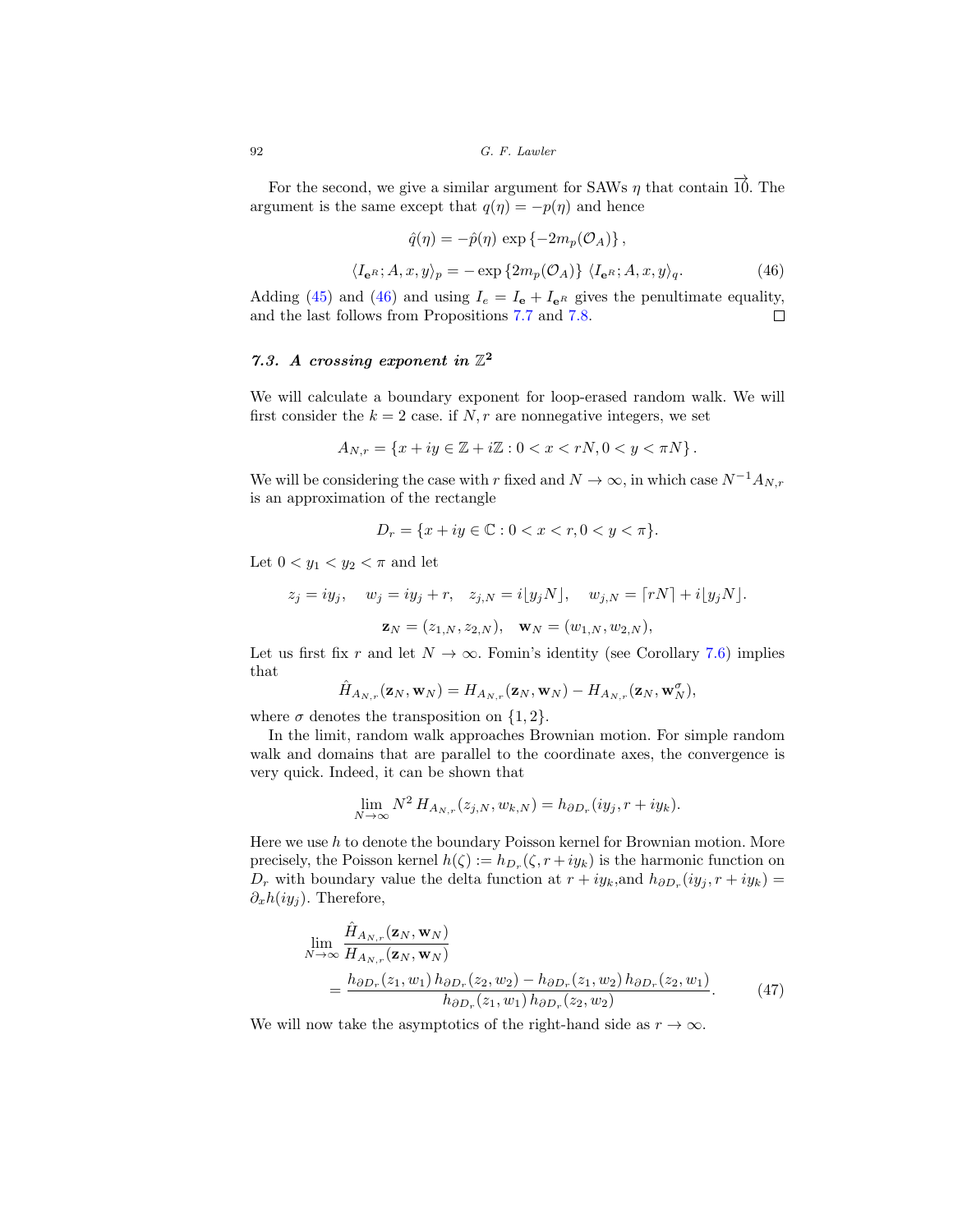The boundary Poisson kernel for Brownian motion can be computed exactly using separation of variables (see, e.g., [\[2](#page-72-3), Section 11.3]):

$$
h_{D_r}(x+iy, r+i\tilde{y}) = \frac{2}{\pi} \sum_{j=1}^{\infty} \sin(jy) \sin(j\tilde{y}) \frac{\sinh(jx)}{\sinh(jr)},
$$
  

$$
h_{\partial D_r}(iy, r+i\tilde{y}) = \frac{2}{\pi} \sum_{j=1}^{\infty} \sin(jy) \sin(j\tilde{y}) \frac{j}{\sinh(jr)}.
$$

In particular, as  $r \to \infty$ ,

$$
h_{\partial D_r}(iy, r+i\tilde{y}) \sim \sum_{j=1}^{\infty} \sin(jy) \sin(j\tilde{y}) j e^{-jr} \sim \frac{2}{\pi} e^{-r} \sin y \sin \tilde{y},
$$

and hence the denominator of the right-hand side of [\(47\)](#page-64-1) is asymptotic to

$$
\left(\frac{2}{\pi}\right)^2 e^{-2r} \sin^2 y_1 \sin^2 y_2.
$$

If we plug in the asymptotics for  $h_{\partial D_r}$  into the numerator we see that the  $e^{-2r}$ term cancels, and the numerator is asymptotic to  $(2/\pi)^2 c e^{-3r}$  where

$$
c = c(y_1, y_2) = 2 \sin^2 y_1 \sin^2(2y_2) + 2 \sin^2 y_2 \sin^2(2y_1)
$$

$$
-4 \sin y_1 \sin y_2 \sin(2y_1) \sin(2y_2).
$$

In particular, the ratio is asymptotic to  $c(y_1, y_2) e^{-r}$ . A similar argument works for k paths, and we leave the calculation as an exercise.

**Exercise 19.** Suppose that  $0 < y_1 < y_2 < \ldots < y_n < \pi$ . Show that there exists  $c = c(y_1, \ldots, y_n) > 0$  such that as  $r \to \infty$ ,

$$
\det\left[h_{\partial D_r}(iy_j,r+iy_k)\right] \sim c\,(2/\pi)^n\,e^{-\frac{n(n+1)r}{2}},
$$

and hence

$$
\det [h_{\partial D_r}(iy_j, r+iy_k)] \sim c (2/\pi)^n e^{-\frac{n(n+1)r}{2}} \prod_{j=1}^n h_{\partial D_r}(iy_j, r+iy_j)
$$

$$
\sim c [\sin^2 y_1 \cdots \sin^2 y_n] e^{-\frac{n(n-1)r}{2}}.
$$

The exponent  $\frac{n(n+1)}{2}$  is a *(chordal) crossing exponent* for loop-erased ran-<br>dom walk. It can also be computed directly as a crossing exponent for its continuous counterpart the chordal Schramm-Loewner evolution with parameter  $\kappa = 2$ . There are corresponding crossing exponents for all  $\kappa$ .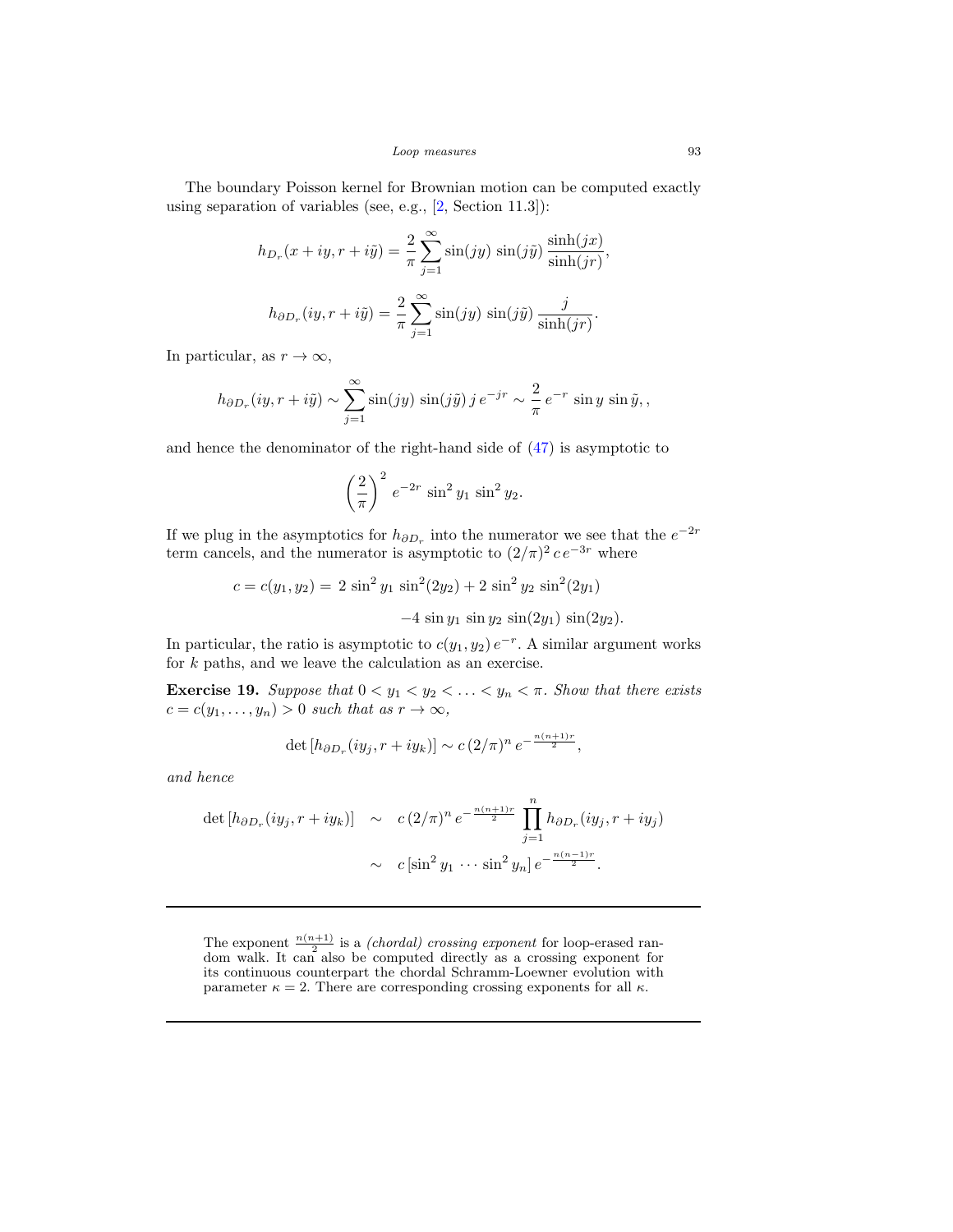We let  $N \to \infty$  and then  $r \to \infty$  to make the calculation easier. In fact, one can use a finite Fourier series, which is really just a diagonalization of a matrix, to find the discrete Poisson kernel exactly in terms of a finite sum that is dominated by the initial terms. See, e.g., [\[17](#page-73-2), Chapter 8]. This allows us to take  $N, r$  to infinity at the same time as long as r does not go too much faster than N.

# *7.4. Green's function for loop-erased random walk in* Z**<sup>2</sup>**

We will now give a very sharp estimate for the probability that loop-erased random walk goes through a particular edge. Recall the definitions of  $\mathcal{A}^{sc}$ ,  $r_A$ ,  $S_{A,a,b}$ from Section [7.1.](#page-55-0)

**Theorem 6.** There exist  $c', u > 0$  such that if  $A \in \mathcal{A}^{sc}$  and  $a, b \in \partial_e A$ , then the probability that a loop-erased random walk from a to b uses the directed edge  $\overrightarrow{01}$  equals

<span id="page-66-0"></span>
$$
c' \, r_A^{-3/4} \, \left[ S_{A,a,b}^3 + O(r_A^{-u}) \right]. \tag{48}
$$

The error term  $O(\cdot)$  is bounded uniformly over all  $A, a, b$ . Let us be more precise. The probability that a loop-erased random walk uses edge  $\mathbf{e} = \overrightarrow{01}$  is

$$
P(\mathbf{e}, A, a, b) = \frac{\langle I_{\mathbf{e}}; A, a, b \rangle}{H_A(a, b)}.
$$

where we have left implicit the simple random walk weight  $p$ . Then we can restate the theorem as saying there exists  $C < \infty$  such that

$$
\left|\log P(\mathbf{e}, A, a, b) - \log(c' r_A^{3/4} S_{A, a, b}^3)\right| \leq \frac{C}{r_A^u S_{A, a, b}^3}.
$$

In particular, if  $S_{A,a,b} \ge r_A^{-u/6}$ ,

$$
\left|\log P - \log(c' r_A^{3/4} S_{A,a,b}^3)\right| \leq \frac{C}{r_A^{u/2}}.
$$

We prefer to use the simpler form  $(48)$ .

Let us write  $A' = A \setminus \{0, 1\}$ , q for the zipper measure, and

$$
\Delta H^q_{A}(a,b) = |H^q_{A'}(a,0)\,H^q_{A'}(b,1)-H^q_{A'}(a,1)\,H^q_{A'}(b,0)|.
$$

Using Proposition [7.9,](#page-63-1) we see that

$$
P(\mathbf{e}, A, a, b) = \frac{F_{\mathbf{e}}^q(A)}{4} \exp \{2m_p(\mathcal{O}_A)\} \frac{\Delta H_A^q(a, b)}{H_A(a, b)}.
$$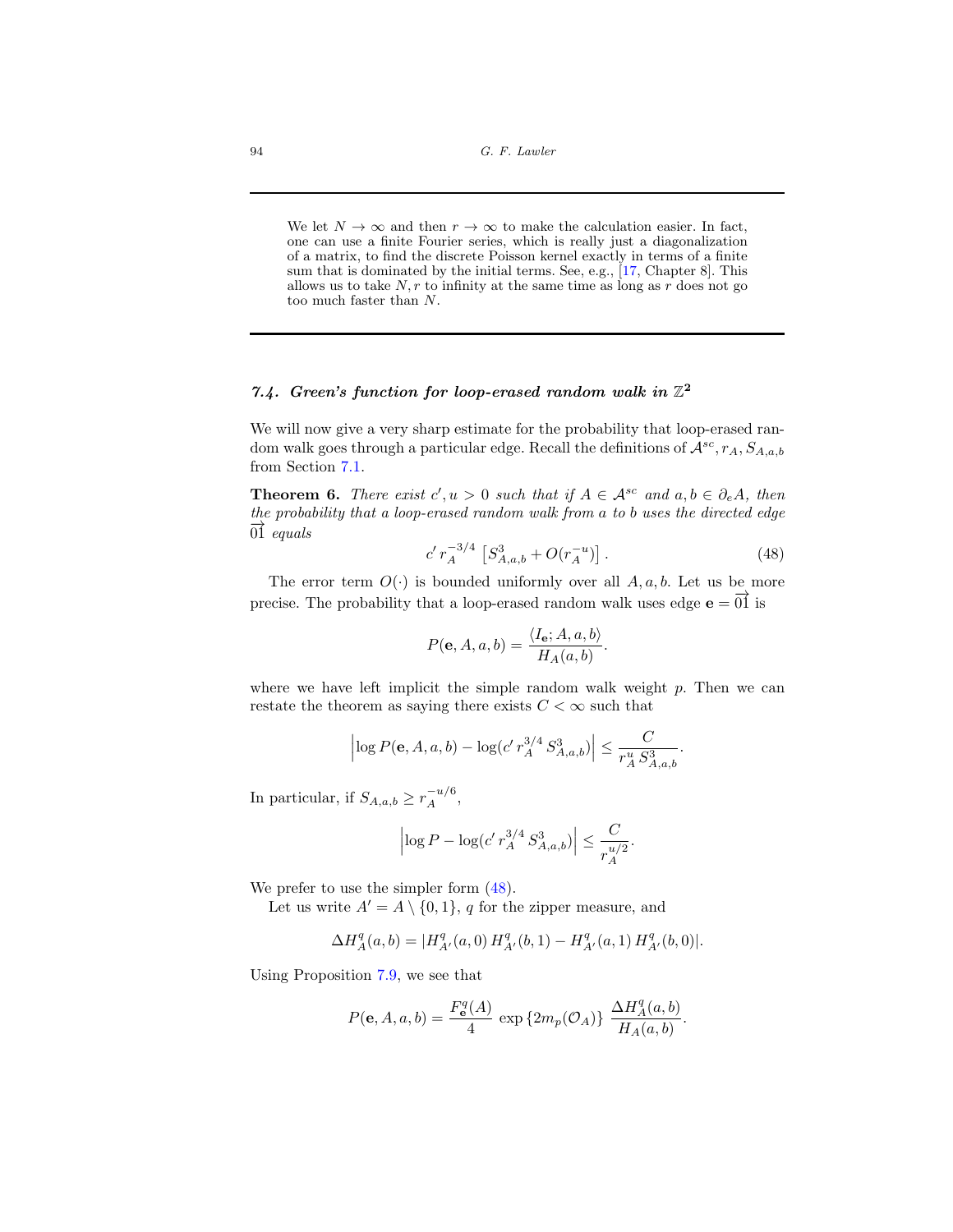The result will follow from three estimates: there exist  $c_1, c_3, u > 0, c_2 \in \mathbb{R}$  such that

<span id="page-67-0"></span>
$$
F_{\mathbf{e}}^{q}(A) = c_1 + O(r_A^{-1/2}),
$$
\n(49)

<span id="page-67-1"></span>
$$
m_p(\mathcal{O}_A) = \frac{1}{8} \log r_A + c_2 + O(r_A^{-u}), \tag{50}
$$

<span id="page-67-2"></span>
$$
\frac{\Delta H_A^q(a,b)}{H_A^p(a,b)} = c_3 S_{A,a,b}^3 + O(r_A^{-u}).
$$
\n(51)

The relation [\(49\)](#page-67-0) follows from  $F_{\mathbf{e}}^q(A) = G_A(0,0;q) G_{A\setminus\{0\}}(1,1;q)$  and the following proposition.

**Proposition 7.10.** There exists  $c_0, c'_0 > 0$ ,  $u > 0$  such that

$$
G_A(0,0;q) = c_0 + O(r_A^{-1/2}), \quad G_{A \setminus \{0\}}(1,1;q) = c'_0 + O(r_A^{-1/2}).
$$

*Proof.* We will do the first estimate; the second can be done similarly. Let  $L_A =$  $\tilde{\mathcal{L}}_0^1(A)$  denote the set of elementary loops in A rooted at 0 and let  $L = L_{\mathbb{Z}^2}$  be the set of elementary loops in  $\mathbb{Z}^2$  rooted at 0. Recall that

$$
f_A = \sum_{l \in L_A} q(l),
$$

and let

$$
f = \sum_{l \in L} q(l).
$$

Since

$$
\sum_{l\in L}|q(l)|=1,
$$

and there are both positive and negative terms, we can see that  $-1 < f < 1$ . It suffices to show that  $f_A = f + O(r_A^{-1/2})$ , that is, there exists c such that

$$
\left|\sum_{l \in L \setminus L_A} q(l)\right| \leq c \, r_A^{-1/2}.
$$

Although we can estimate the absolute value of the sum by the sum of the absolute values, the latter sum does not decay fast enough for us. We will have to take advantage of some cancellations in the sum.

Let  $K = \{x + iy \in \mathbb{Z} + i\mathbb{Z} : |x|, |y| < r_A/10\}$ . Using [\(40\)](#page-56-0) we see that  $\overline{K} \subset A$ . In particular any loop in  $L \setminus L_A$  can be decomposed as

$$
l=\omega^-\oplus\omega^+,
$$

where  $\omega^-$  is l stopped at the first visit to  $\partial K$ . We can further decompose the walk as

$$
l = \omega^1 \oplus \omega^2 \oplus \omega^+,
$$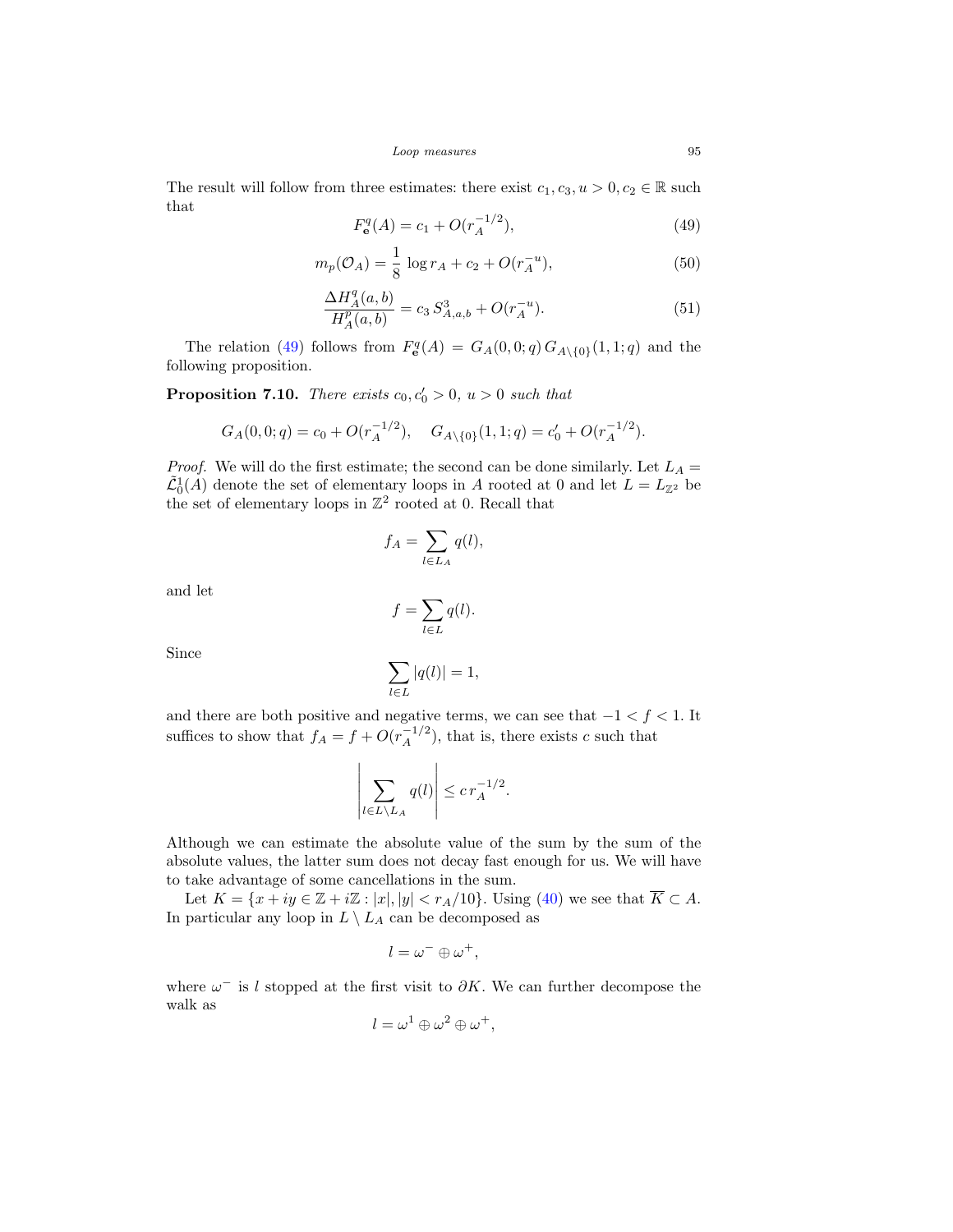where  $\omega^1$  is  $\omega^-$  stopped at the last visit to  $\{0,1\}$  before reaching ∂K. We now do a third decomposition.

Let  $L_0$  denote the set of loops in  $L \setminus L_A$  as in the previous paragraph such that the last vertex of  $\omega^1$  is zero. Let  $L'_0$  be the set of loops in  $L_0$  such that  $\omega^2 \cap \{2, \ldots, k\} \neq \emptyset$ , where  $k = \lfloor r_A/10 \rfloor$ . If  $l \in L'_0$ , we write

$$
\omega^2 = \omega^3 \oplus \omega^4,
$$

where  $\omega^3$  is  $\omega^2$  stopped at the first visit to  $\{2,\ldots,k\}$ . Let  $\tilde{l} = \omega^1 \oplus \tilde{\omega}^3 \oplus \omega^4 \oplus \omega^+$ where  $\tilde{\omega}^3$  is the reflection of  $\omega^3$  about the real axis — that is, the real jumps of  $\tilde{\omega}^3$  are the real jumps of  $\omega^3$  but the imaginary jumps of  $\tilde{\omega}^3$  are the negative of the imaginary jumps of  $\omega^3$ . Since  $\omega^3$  does not use the edge  $\{0, 1\}$ , we can see that  $q(\tilde{\omega}^3) = -q(\omega^3)$  and hence

$$
q(\tilde{l}) = -q(l).
$$

This gives

$$
\sum_{l \in L_0'} q(l) = 0.
$$

The measure of  $\omega^2$  such that  $\omega^2 \cap \{2,\ldots,k\} = \emptyset$  is  $O(k^{-1/2})$  (see [\[17](#page-73-2), Section 5.3]). We therefore get

$$
\left|\sum_{l\in L_0}q(l)\right|\leq \sum_{l\in L_0\backslash L_0'}|q(l)|\leq \frac{c}{k^{1/2}}.
$$

If  $L^1$  is the set of loops as in the previous paragraph such that the last vertex of  $\omega^1$  is 1, we do a similar argument using  $\{-k, -k+1, \ldots, -2\}$  to show that

$$
\left|\sum_{l\in L_1}q(l)\right|\leq \sum_{l\in L_0\backslash L_1'}|q(l)|\leq \frac{c}{k^{1/2}}.\qquad \qquad \Box
$$

# *7.5. The estimate* [\(50\)](#page-67-1)

We will study the loop measure of  $\mathcal{O}_A$ , the set loops that cross the zipper an odd number of times. We will first consider the case

$$
A = C^n := C_{e^n} = \{ z \in \mathbb{Z}^2 : |z| < e^n \},
$$

and let  $\mathcal{O}^n = \mathcal{O}_{C^n}$ . If we restrict to the sets  $C^n$ , the estimate [\(50\)](#page-67-1) can be written as

$$
m(\mathcal{O}^n) = \frac{n}{8} + c_0 + O(e^{-un}),
$$

which follows immediately, if we can establish

$$
m(\mathcal{O}^n \setminus \mathcal{O}^{n-1}) = \frac{1}{8} + O(e^{-un}).
$$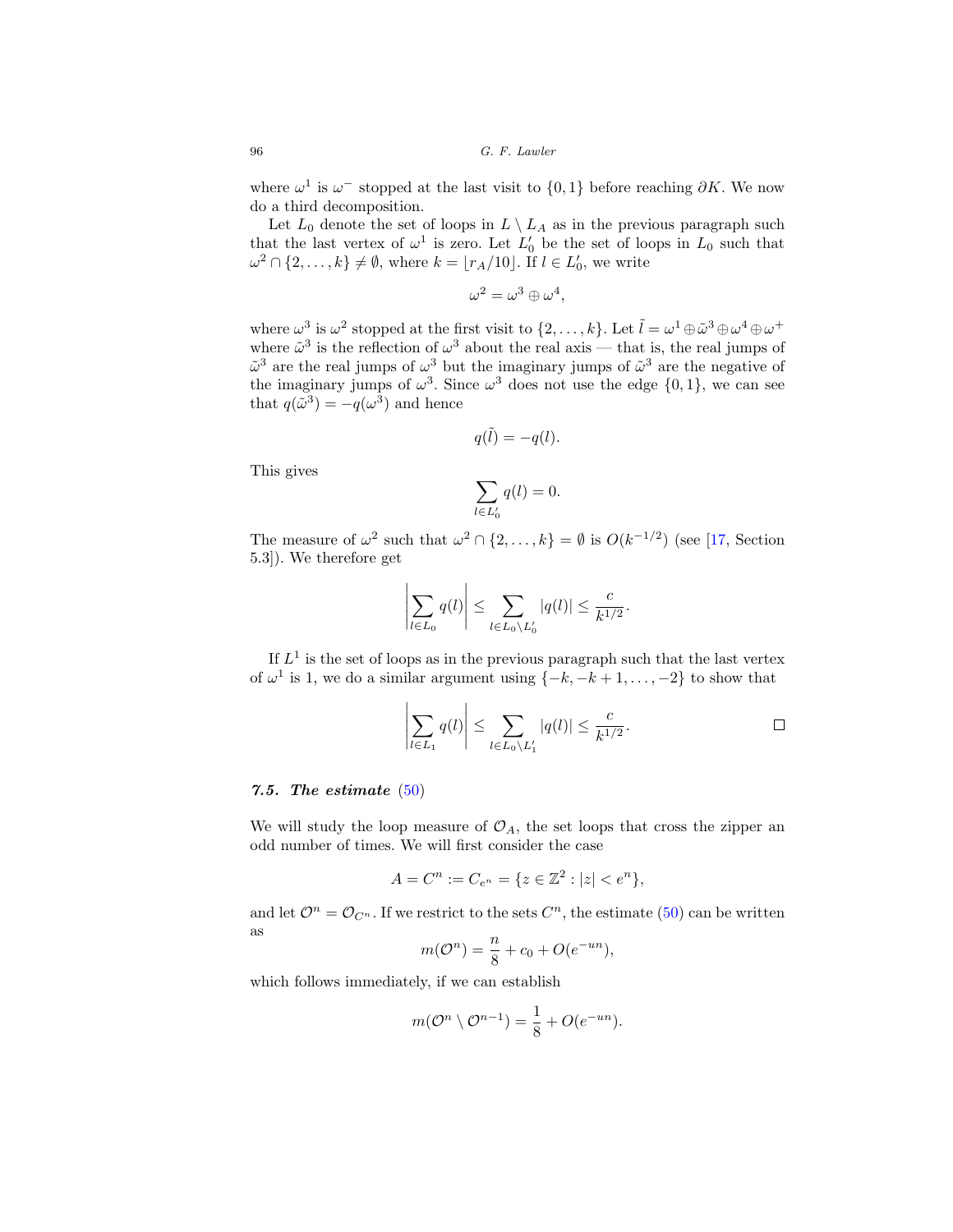To establish this we consider the scaling loop of the random walk loop measure, the Brownian loop measure. The definition is similar to that for random walk. We will start with a measure on rooted loops by giving the analog of  $\tilde{m}$  from Section [5.1.](#page-28-0) A (rooted) loop  $\gamma : [0, t_{\gamma}] \to \mathbb{C}$  is a continuous function with  $\gamma(0) = \gamma(t_\gamma)$ . One important probability measure on loops is the *Brownian* bridge measure  $\nu_b$  defined as the measure on Brownian paths  $B_t$ ,  $0 \le t \le 1$  conditioned so that  $B_0 = B_1 = 0$ . (This is conditioning on an event of probability zero so some care needs to be taken, but it is well known how to make sense of this; indeed, there are numerous equivalent constructions.)

If we want to specify a loop  $\gamma$ , we can write a triple  $(z, t_{\gamma}, \tilde{\gamma})$  where z is the root,  $t_{\gamma}$  is the time duration, and  $\tilde{\gamma}$  is a loop rooted at 0 of time duration one (obtained from  $\gamma$  by translation and Brownian scaling). The rooted Brownian loop measure can be defined as the measure on triples given by

$$
(\text{Area}) \times \left(\frac{1}{2\pi t^2} dt\right) \times \nu_b.
$$

The factor  $1/2\pi t^2$  should be read as  $(1/2\pi t) \cdot (1/t)$ . The factor  $1/2\pi t$  is the "probability that Brownian motion is at the origin at time  $t$ "; more precisely, it is the density at time t evaluated at  $z = 0$ . The factor  $1/t$  is the analog of the  $1/|l|$  factor in the definition of  $\tilde{m}$ .

This gives the Brownian loop measure in all of  $\mathbb C$ . For loops in a domain  $D$  we restrict the measure to such loops. This is an infinite,  $\sigma$ -finite measure, because the measure of small loops blows up. However, if  $D$  is a bounded domain, and  $\epsilon > 0$ , the measure of loops in D of diameter at least  $\epsilon$  is finite (it goes to infinity as  $\epsilon \downarrow 0$ .

The amazing and useful fact about the Brownian loop measure is that it is conformally invariant, at least if viewed as a measure on unrooted loops (these are defined in the obvious way). In other words, if  $D$  is a domain and  $f: D \to f(D)$  is a conformal transformation then the image of the loop measure in D under f is the same as the loop measure on  $f(D)$ . (One does need to worry about the parametrization — there is a time change which is the same as that for the usual conformal invariance of Brownian motion.) In particular, if we consider the measure of loops in the disk of radius  $e^n$  that are not contained in the disk of radius  $e^{n-1}$  but that have odd winding number about 0, then this value is independent of  $n$ . Indeed, it can be computed (we will not do it here) and the answer is 1/8.

Although we will not give the details, we will describe how to show that the random walk loop measure converges to the Brownian measure We will couple the rooted random walk loop measure, giving measure  $(2n)^{-1} 4^{-2n}$  to each loop of length 2n with the corresponding Brownian loop measure. We will use the fact that for one dimension walks, the probability of being at the origin at time n is

$$
p_n := \frac{1}{\sqrt{\pi n}} \left[ 1 - \frac{1}{8n} + O(n^{-2}) \right],
$$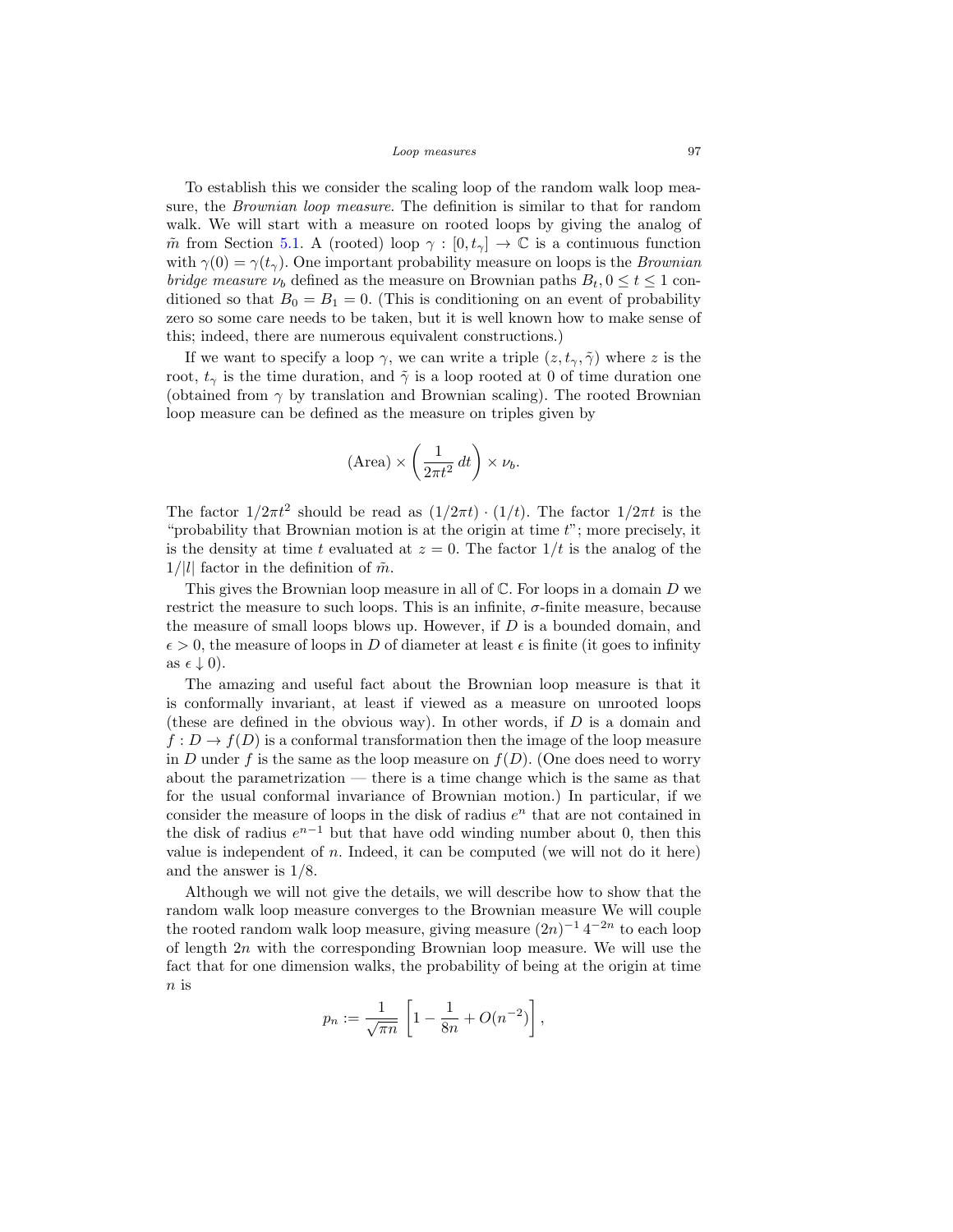and by a well known trick gives for two dimensional random walk

$$
\mathbf{P}\{S_{2n} = 0\} = p_n^2 = \frac{1}{\pi n} \left[ 1 - \frac{1}{4n} + O(n^{-2}) \right].
$$

Note that if

$$
q_n = \int_{n-\frac{3}{8}}^{n+\frac{5}{8}} \frac{dt}{2\pi t^2}, \quad q'_n := \frac{1}{2n} \mathbf{P} \{ S_{2n} = 0 \},
$$

then

$$
|q_n - q'_n| \le c_1 n^{-4}.
$$

For each  $(z, n)$  we let  $(K_{z,n}, K'_{z,n})$  be coupled Poisson random variables with parameters  $q_n, q'_n$ , respectively, coupled so that  $P\{K_{z,n} \neq K'_{z,n}\}\leq |q_n - q'_n|$ . We let  $(K_{z,n}, K'_{z,n})$ ,  $z \in \mathbb{Z}^2$ ,  $n \geq 1$  be independent. We also have a coupling of Brownian bridge  $B_t$ ,  $0 \le t \le n$  and random walk bridge  $S_t$ ,  $0 \le t \le 2n$  such that

$$
\mathbf{P}\{\max_{0\leq t\leq n}|B_t-S_{2t}|\geq c_2\log n\}\leq c_2\,n^{-4}.
$$

We then use this to construct the coupling. Whenever a random walk and Brownian pair  $(z, n)$  occur we do the following:

- Choose from the  $(B, S)$  distribution for n,
- Let the random walk loop be  $S + z$ .
- Choose  $t \in [n-\frac{3}{8}, n+\frac{5}{8}]$  from density  $cnt^{-2}$ .
- Scale  $B$  from time  $n$  to time  $t$  (this is not much of a change).

$$
W_s = (t/n)^{1/2} B_{sn/t}, 0 \le s \le t.
$$

• Let the Brownian loop be  $W + z + Y$  where Y is a uniform random variable on the square of side length one about the origin.

After the estimate is proved for  $\mathcal{O}^n$ , it is done for more general domains again using conformal invariance of the Brownian loop measure.

### *7.6. The estimate* [\(51\)](#page-67-2)

We first consider the denominator  $H_A(a, b) = H_A^p(a, b)$ . In this setup, this was considered in  $[9]$  $[9]$  where it was shown that there is an absolute constant c such that

$$
H_A(a, b) = c \left[ \sin^{-2} \theta \right] H_A(0, a) H_A(0, b) \left[ 1 + O(r_A^{-u}) \right],
$$

at least if  $\sin \theta \ge r_A^{-u}$  (explicit values of c and u were given but we will not use them). The way to think of this result is that the term  $H_A(a, b)$  has three factors: one local factor at a measuring the probability of escaping the boundary there; a similar local factor at b; and one global factor that is a conformal invariant. Similarly,  $H(0, a)$  has the local factor at a and a conformal invariant. Given this, one needs to estimate the terms like

$$
\frac{H^q_{A}(0,a)}{H^p_{A}(0,a)}.
$$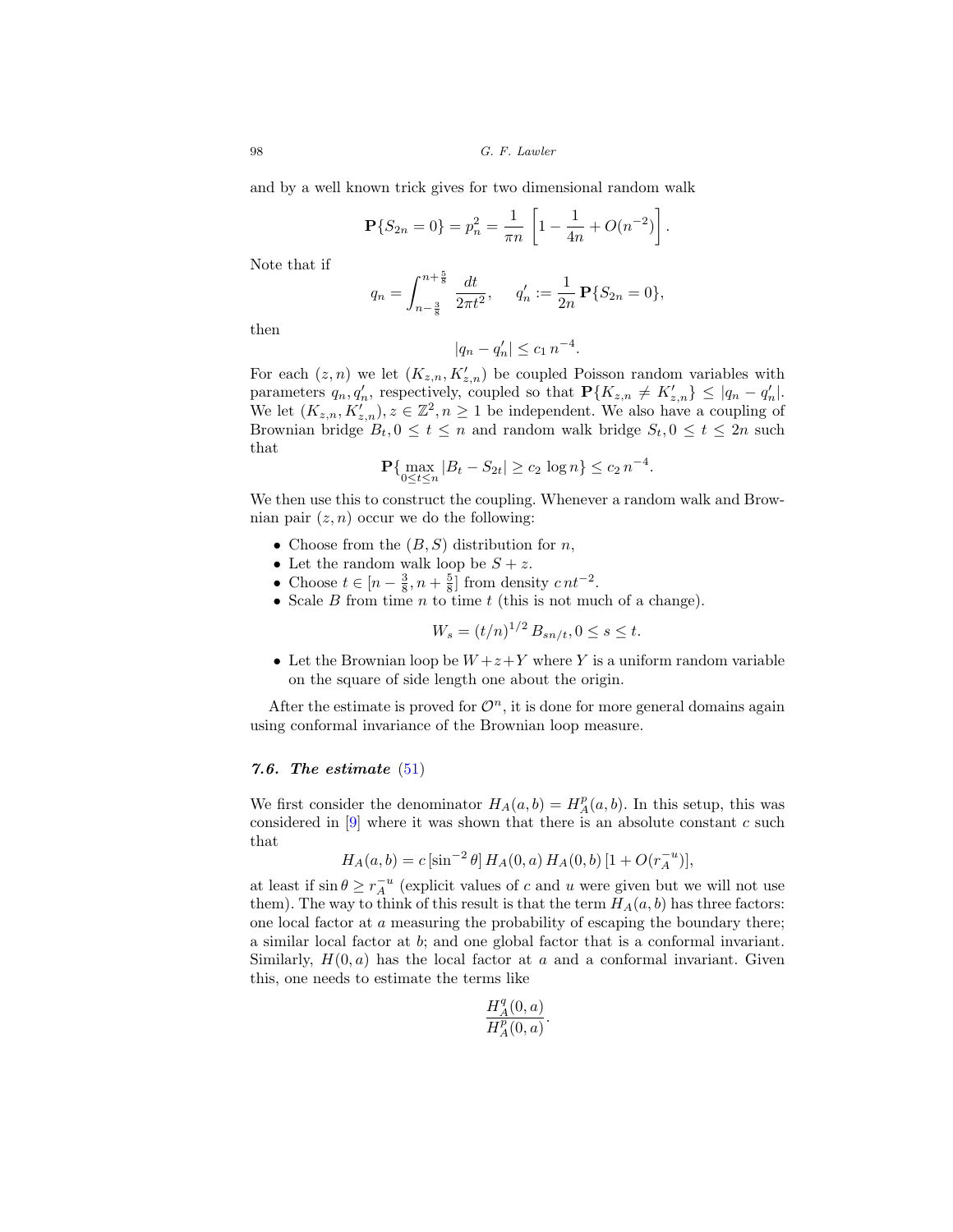For these terms the "local factor" at a cancels and the limit should be a conformally invariant quantity about Brownian motion.

To see what the limit should be in our case, let us consider the continuous case. Let D be a bounded domain containing the origin and let  $\lambda(t):0\leq t\leq 1$ be a "zipper", that is, a simple curve with  $\lambda(0) = 0, b := \lambda(1) \in \partial D, \lambda[0, 1) \subset D$ . Let  $a \in \partial D \setminus \{b\}$ , and let  $\tilde{D} = D \setminus \lambda[0,1]$ . An example would be  $\lambda$  the vertical line segment starting at 0, going downward, and stopping at the first visit to  $\partial D$ . Let  $f: D \to \mathbb{D}$  be the conformal transformation with  $f(0) = 0, f(a) = -1$ . Let  $\lambda = f \circ \lambda$  which is a zipper in D from 0 to  $\partial \mathbb{D}$ .

If  $z \in D \setminus \{0\}$ , consider a curve  $B_t, 0 \le t \le \tau$  where  $B_0 = z, B_\tau = a$  and assume that  $0 \notin B[0, \tau]$ . The example we have in mind is  $B_t$  is an h-process that is, Brownian motion "conditioned" to leave  $D$  at  $a$ . We want to consider  $(-1)^J$  where J is the number of times that B crosses the zipper  $\lambda$ . This does not quite make sense for curves such as Brownian motion since there are infinitely many crossings. But we will make sense of this in terms of arguments. Define  $\theta_t$ by  $f(B_t) = e^{2i\theta_t}$ . Note that  $\theta_0$  is only defined up to an additive multiple of  $\pi$ ; we we make an arbitrary choice of  $\theta_0$  but then require  $\theta_t$  to be continuous in t. This is well defined assuming the curve does not go through the origin. In this case  $\theta_{\tau}$  is well define and  $\theta_{\tau} - \theta_0$  is independent of the arbitrary choice for  $\theta_0$ . We then define J to be  $+1$  if  $\theta_{\tau} = 2k\pi$  for some integer k and define J to be  $-1$  if  $\theta_{\tau} = (2k+1)\pi$  for some k. We then set

$$
g(z) = \mathbf{E}_a^z \left[ (-1)^J \right]
$$

where we write  $\mathbf{E}_a$  to denote expectations with respect to the h-process corresponding to Brownian motion conditioned to leave  $D$  at  $a$ .

To compute g, we first note that g is conformally invariant and so it suffices to compute it when  $D = \mathbb{D}, a = -1$ . Let  $l = [0, 1)$  denote the radial line is antipodal to  $-1$ . By symmetry we can see that  $g(z) = 0$  for  $z \in l$ , and hence by the strong Markov property, that  $g(z)$  is the probability that an h-process in  $\mathbb D$ toward  $-1$  starting at z reaches  $-1$  without hitting the antipodal line l. This can be written as

$$
g(z) = \frac{h_D(z, -1)}{h_D(z, -1)}, \quad D = \mathbb{D} \setminus l.
$$

Here h denotes the Poisson kernel which we will normalize so that  $h_{\mathbb{D}}(0, -1) = 1$ . As  $z \to 0$ ,  $h_{\mathbb{D}}(z, -1) = 1 + O(z)$ . To compute  $h_D(z, -1)$  it is somewhat easier to consider the upper half disk  $D_+ = \mathbb{D} \cap \mathbb{H}$ . Note that  $F(z) = z^2$  takes  $D_+$ conformally onto D. A computation shows that

$$
h_{D_+}(z,i) = 4 \operatorname{Im}(z) [1 + O(|z|)].
$$

(One can see that it must be asymptotic to  $c \text{Im}(z)$  as  $z \to 0$  by considering the "gambler's ruin" estimate for the imaginary part of the Brownian motion.) The scaling rule for the Poisson kernel gives

$$
h_{D_+}(z,-1) = |F'(z)|^2 h_D(z^2, e^{2i\theta}) = 2 h_D(z^2, e^{2i\theta}),
$$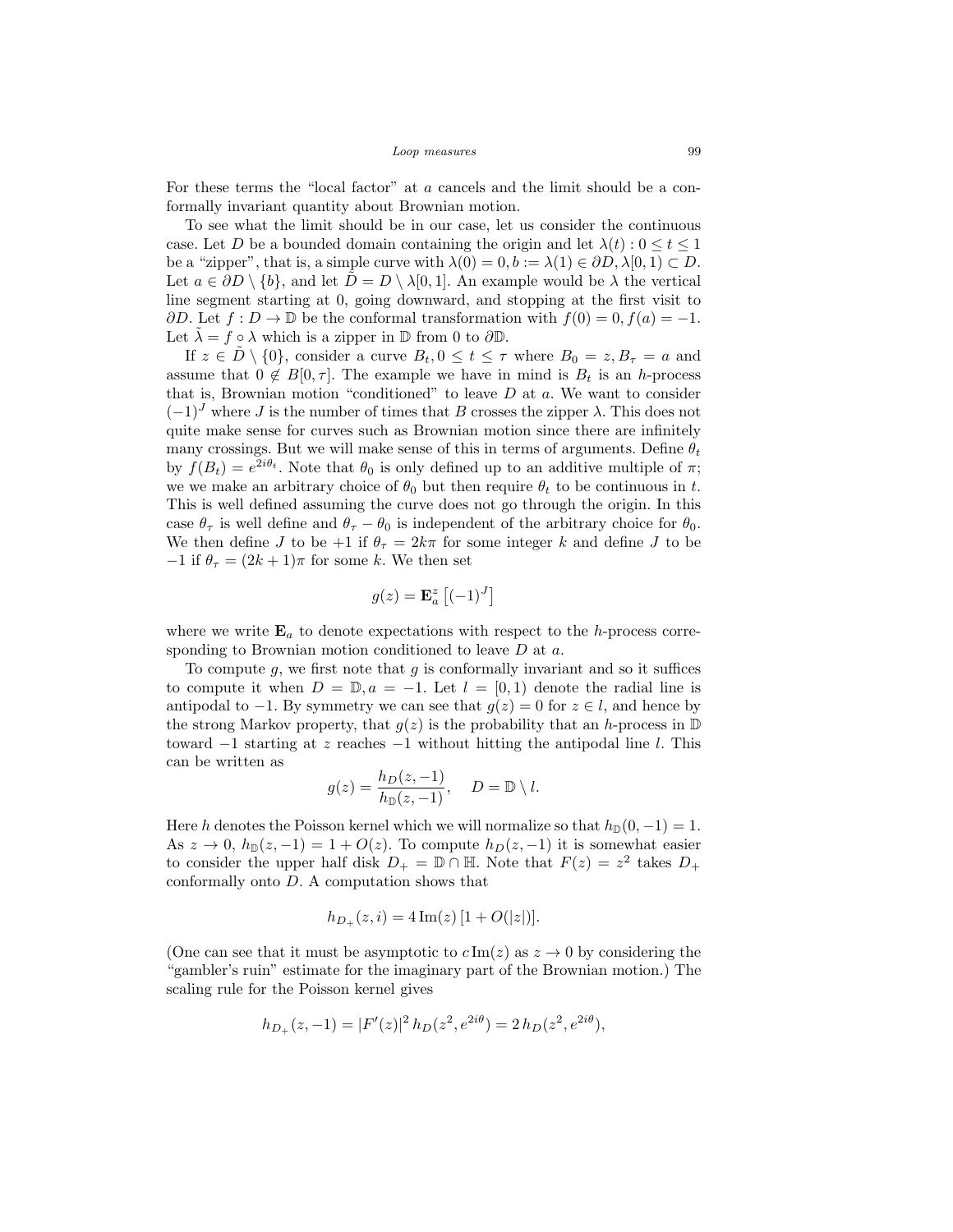100 G. F. Lawler

and hence

$$
g(re^{2i\psi}) = h_D(re^{2i\psi}, -1)[1 + O(r)] = 2\sqrt{r}[\sin\psi] [1 + O(\sqrt{r})].
$$

The reader may note that the  $\sin^3$  term in our results consists of two factors: we have a sin<sup>2</sup> coming from  $H_A^p(a, b)$  and then one extra sin coming from the ratio  $H_A^q/H_A^p$ .

## **References**

- [1] M. Aizenman, H. Duminil-Copin, and V. Sidoravicius (2014). Random currents and continuity of Ising model's spontaneous magnetization, Commun. Math. Phys. **334**, 719–742. [MR3306602](http://www.ams.org/mathscinet-getitem?mr=3306602)
- [2] P. Berg, J. McGregor (1966). Elementary Partial Differential Equations, Holden-Day. [MR0201770](http://www.ams.org/mathscinet-getitem?mr=0201770)
- [3] I. Benjamini, H, Kesten, Y. Peres, O. Schramm (2004). Geometry of the uniform spanning forest: Transitions in dimensions 4, 8, 12, .., Annals. Math **160**, 465–491. [MR2123930](http://www.ams.org/mathscinet-getitem?mr=2123930)
- [4] C. Beneš, G. Lawler, F. Viklund. Scaling limit of the loop-erased random walk Green's function, to appear in Probab. and Related Fields. [MR3547740](http://www.ams.org/mathscinet-getitem?mr=3547740)
- [5] S. Fomin (2001). Loop-erased walks and total positivity, Trans. Am. Math. Soc., **353**(9):3563–3583. [MR1837248](http://www.ams.org/mathscinet-getitem?mr=1837248)
- $[6]$  A, Karilla, K, Kytölä, E. Peltola (2017). Boundary correlations in planar LERW and UST, preprint.
- [7] R. Kenyon (2000). The asymptotic determinant of the discrete Laplacian. Acta Math., 239–286. [MR1819995](http://www.ams.org/mathscinet-getitem?mr=1819995)
- [8] R. Kenyon, D. Wilson (2011). Double dimer pairings and skew Young diagrams, Electron. J. of Combin. **18**, paper #P130. [MR2811099](http://www.ams.org/mathscinet-getitem?mr=2811099)
- [9] M. Kozdron, G. Lawler (2005). Estimates of random walk exit probabilities and application to loop-erased walk, Electron. J. of Probab. **10** paper no. 44. [MR2191635](http://www.ams.org/mathscinet-getitem?mr=2191635)
- [10] G. Lawler (1980). A self-avoiding random walk, Duke Mathematical Journal **47**, 655–694. [MR0587173](http://www.ams.org/mathscinet-getitem?mr=0587173)
- [11] G. Lawler (1983). A connective constant for loop-erased self-avoiding random walk, J. Appl. Prob. **20**, 264–276. [MR0698530](http://www.ams.org/mathscinet-getitem?mr=0698530)
- [12] G. Lawler (1999). Loop-erased random walk, in *Perplexing Problems in* Probability: Festschrift in Honor of Harry Kesten, M. Bramson and R. Durrett, ed., Birkhäuser-Boston, 197-217. [MR1703133](http://www.ams.org/mathscinet-getitem?mr=1703133)
- [13] G. Lawler (2014). The probability that loop-erased random walk uses a given edge, Electron. Comm. Probab. **19**, article no. 51. [MR3246970](http://www.ams.org/mathscinet-getitem?mr=3246970)
- [14] G. Lawler, O. Schramm. and W. Werner (2003). Conformal restriction: the chordal case, J. Amer. Math. Soc. **16**, 917–955. [MR1992830](http://www.ams.org/mathscinet-getitem?mr=1992830)
- [15] G. Lawler, J. A. Trujillo Ferreras (2007). Random walk loop soup, Trans. Amer. Math. Soc. **359**, 767–787. [MR2255196](http://www.ams.org/mathscinet-getitem?mr=2255196)